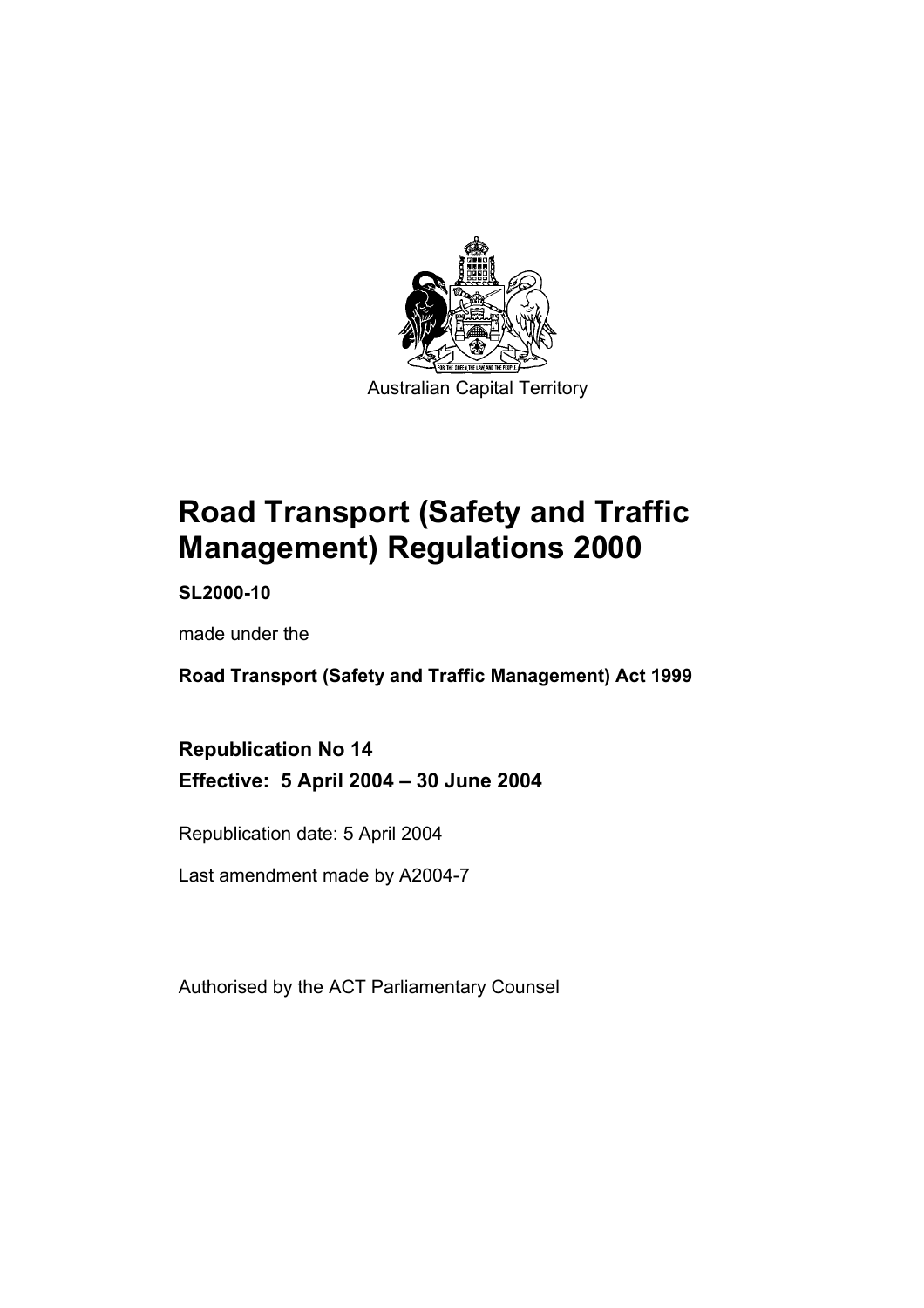#### **About this republication**

#### **The republished law**

This is a republication of the *Road Transport (Safety and Traffic Management) Regulations 2000*, made under the *Road Transport (Safety and Traffic Management) Act 1999* (including any amendment made under the *Legislation Act 2001*, part 11.3 (Editorial changes)) as in force on 5 April 2004*.* It also includes any amendment, repeal or expiry affecting the republished law to 5 April 2004.

The legislation history and amendment history of the republished law are set out in endnotes 3 and 4.

#### **Kinds of republications**

The Parliamentary Counsel's Office prepares 2 kinds of republications of ACT laws (see the ACT legislation register at www.legislation.act.gov.au):

- authorised republications to which the *Legislation Act 2001* applies
- unauthorised republications.

The status of this republication appears on the bottom of each page.

#### **Editorial changes**

The *Legislation Act 2001*, part 11.3 authorises the Parliamentary Counsel to make editorial amendments and other changes of a formal nature when preparing a law for republication. Editorial changes do not change the effect of the law, but have effect as if they had been made by an Act commencing on the republication date (see *Legislation Act 2001*, s 115 and s 117). The changes are made if the Parliamentary Counsel considers they are desirable to bring the law into line, or more closely into line, with current legislative drafting practice.

This republication does not include amendments made under part 11.3 (see endnote 1).

#### **Uncommenced provisions and amendments**

If a provision of the republished law has not commenced or is affected by an uncommenced amendment, the symbol  $\mathbf{U}$  appears immediately before the provision heading. The text of the uncommenced provision or amendment appears only in the last endnote.

#### **Modifications**

If a provision of the republished law is affected by a current modification, the symbol  $\mathbf{M}$ appears immediately before the provision heading. The text of the modifying provision appears in the endnotes. For the legal status of modifications, see *Legislation Act 2001*, section 95.

#### **Penalties**

The value of a penalty unit for an offence against this republished law at the republication date is—

- (a) if the person charged is an individual—\$100; or
- (b) if the person charged is a corporation—\$500.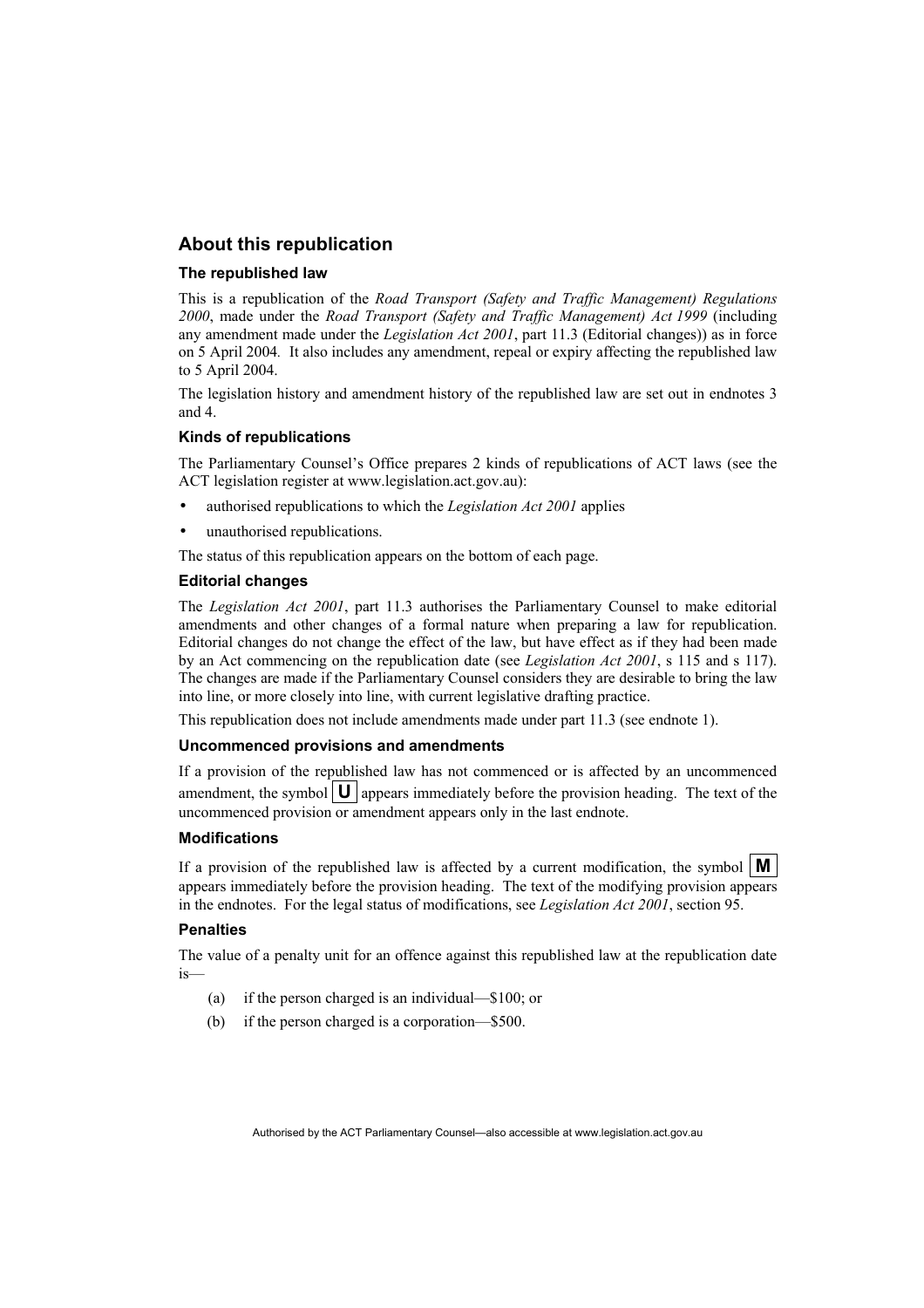

# **Road Transport (Safety and Traffic Management) Regulations 2000**

made under the

**Road Transport (Safety and Traffic Management) Act 1999** 

## **Contents**

Page

### **Chapter 1 Preliminary**

|     | Name of regulations                                           |               |
|-----|---------------------------------------------------------------|---------------|
| 3   | Definitions--- the dictionary                                 | 2.            |
| 4   | <b>Notes</b>                                                  | $\mathcal{P}$ |
| 4A  | Offences against regulations—application of Criminal Code etc | 3             |
| 4B  | Offences against regulations are strict liability offences    | 3             |
| 4C. | General defence of accident or reasonable effort              |               |

R14 05/04/04 Road Transport (Safety and Traffic Management) Regulations 2000 Effective: 05/04/04-30/06/04

contents 1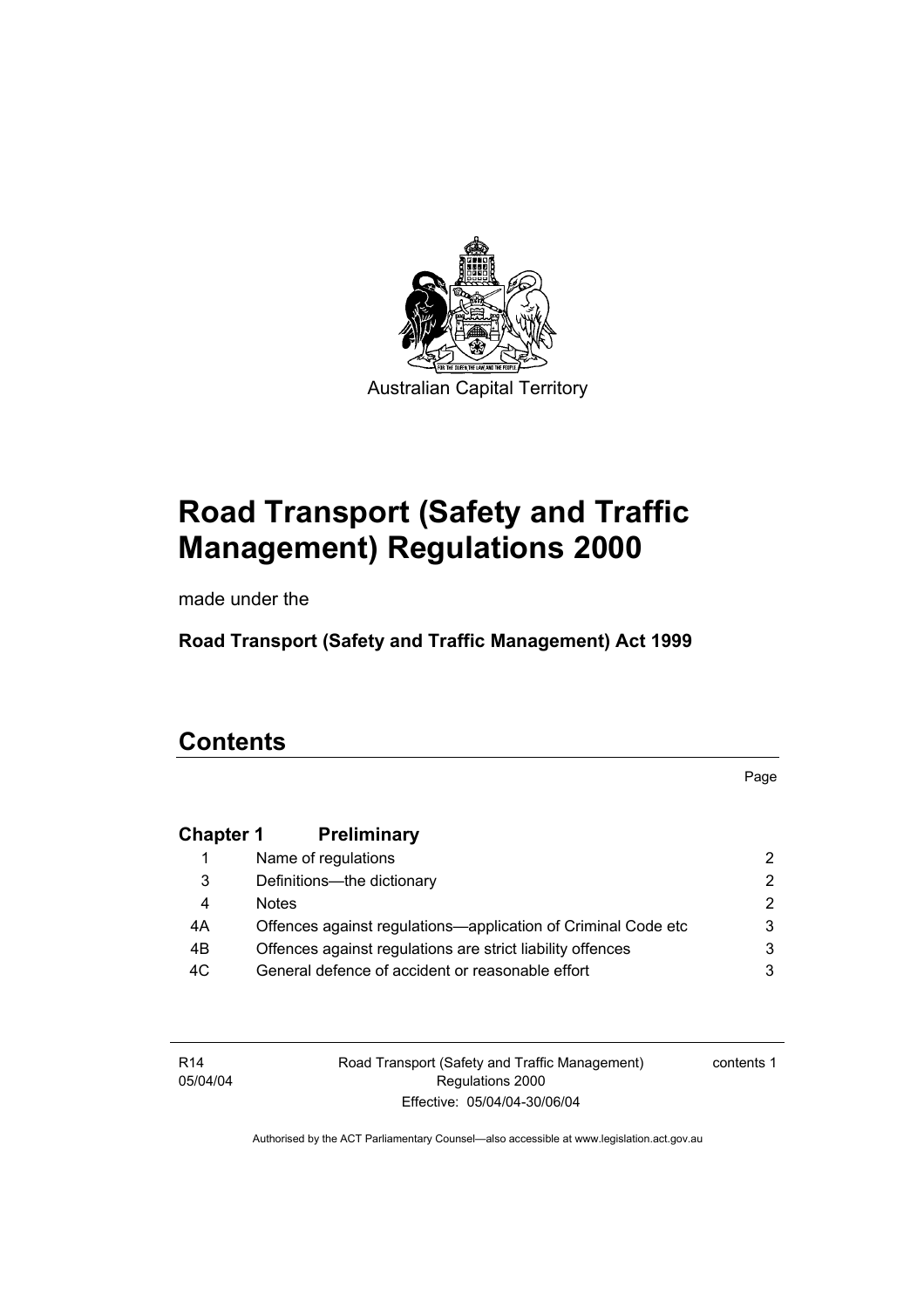#### **Contents**

| <b>Chapter 2</b> | <b>Australian Road Rules</b>                                                           | Page            |
|------------------|----------------------------------------------------------------------------------------|-----------------|
| <b>Part 2.1</b>  | <b>Incorporation into ACT law</b>                                                      |                 |
| 5                | What are the Australian Road Rules                                                     | 4               |
| 6                | Incorporation of Australian Road Rules into ACT law                                    | 4               |
| <b>Part 2.2</b>  | How the Australian Road Rules are incorporated                                         |                 |
| Division 2.2.1   | General                                                                                |                 |
| 7                | References to another law of this jurisdiction etc                                     | 7               |
| Division 2.2.2   | Other provisions for the Australian Road Rules                                         |                 |
| 8                | ARR r 10 (2)-penalties for offences                                                    | 7               |
| 8A               | ARR r 25 (2)—default speed-limit in built-up area                                      | 7               |
| 9                | ARR r 95—emergency stopping lane only signs                                            | 7               |
| 10               | ARR r 104-no truck signs                                                               | 8               |
| 11               | ARR r 151 (3) (b)-riding a motorbike or bicycle alongside more than 1<br>other rider   | 8               |
| 12               | ARR r 158 (2) (c)—other vehicles permitted to travel in bus lanes                      | 8               |
| 13               | ARR r 179 (1) (c)-stopping in a loading zone                                           | 8               |
| 14               | ARR r 199 (2)—stopping near a postbox                                                  | 9               |
| 15               | ARR r 206 (2) (b), (c)—parking by people with disabilities permit<br>holders           | 9               |
| 16               | ARR r 207 (2) (a)—fees for parking in pay parking spaces                               | 9               |
| 16A              | ARR r 213-non-application in ACT                                                       | 10              |
| 17               | ARR r 215 (4)-lights required to be fitted to a vehicle                                | 10              |
| 18               | ARR r 216 (3)-towing a vehicle at night or in hazardous weather<br>conditions          | 10              |
| 19               | ARR r 220 (3)—using lights on vehicles that are stopped                                | 10              |
| 20               | ARR r 221 (f)—using hazard warning lights on buses carrying children                   | 11              |
| 21               | ARR r 222—using warning lights on buses carrying children                              | 11              |
| 22               | ARR r 225-use of radar detectors                                                       | 11              |
| 23               | ARR r 240 (2)—wheeled recreational devices and toys not to be used<br>on certain roads | 11              |
| 23A              | ARR r 248-bicycle rider may ride across marked foot crossing if<br>authorised          | 12              |
| contents 2       | Road Transport (Safety and Traffic Management)                                         | R <sub>14</sub> |

Regulations 2000 Effective: 05/04/04-30/06/04 05/04/04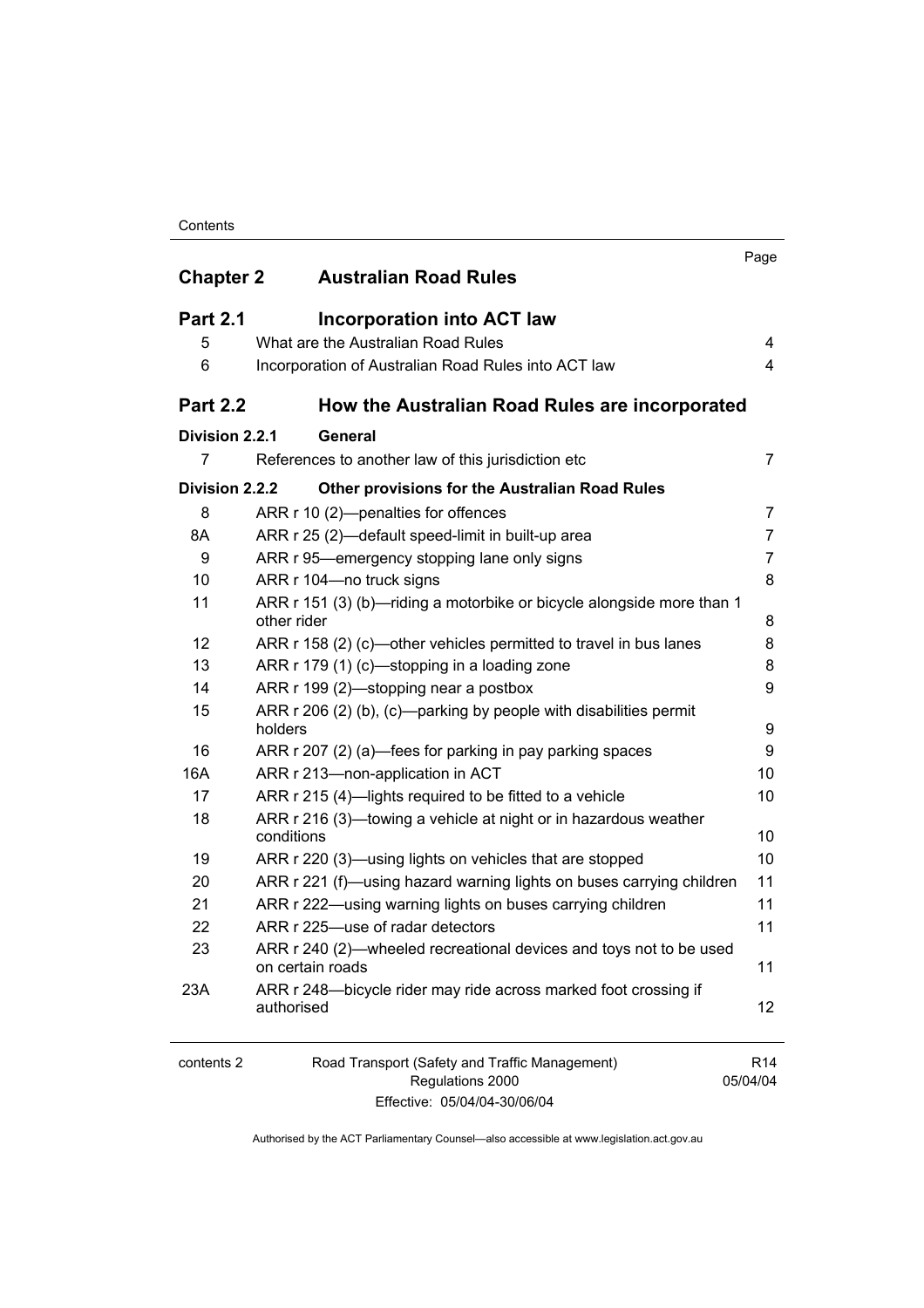|                 |                                                                            | Page |  |
|-----------------|----------------------------------------------------------------------------|------|--|
| 23B             | ARR r 266 (3) (b)—wearing of seatbelts by passengers under 16 years<br>old | 12   |  |
| 24              | ARR r 266 (7)—wearing of seatbelts by passengers under 16 years old        |      |  |
| 25              | ARR r 267 (3)—certificates of exemption from wearing seatbelts             |      |  |
| 26              | ARR r 270 (3)—wearing motorbike helmets                                    |      |  |
| 27              | ARR r 271 (6)-riding on motorbikes                                         | 14   |  |
| 27A             | ARR r 280 (2) (a)-other vehicles to which B light rules apply              | 15   |  |
| 28              | ARR r 287 (3) (e), (4)—duties of participants in crashes                   | 15   |  |
| 29              | ARR r 289 (1) (g)—driving on a nature strip                                | 15   |  |
| 30              | ARR r 298-driving with a person in or on a trailer                         | 16   |  |
| 31              | ARR r 310 (3), (4)—exemption for road workers etc                          | 17   |  |
| 32              | ARR r 313-postal workers                                                   | 17   |  |
| 33              | ARR dict-definitions for dictionary                                        | 18   |  |
| <b>Part 2.3</b> | <b>Additional ACT road rules</b>                                           |      |  |
| Division 2.3.1  | Noise and other nuisances                                                  |      |  |
| 37              | Making unnecessary engine noise                                            | 21   |  |
| 38              | Emission of waste oil or grease                                            | 21   |  |
| Division 2.3.2  | Driver and passenger safety                                                |      |  |
| 39              | Safety of persons on trailers                                              | 22   |  |
| 40              | Passengers in sidecars to be seated                                        | 23   |  |
| Division 2.3.3  | <b>Trailers and towing</b>                                                 |      |  |
| 41              | Number of vehicles that may be drawn                                       | 24   |  |
| 42              | Towing by vehicles under 4.5t                                              | 25   |  |
| Division 2.3.4  | <b>Lights on vehicles</b>                                                  |      |  |
| 43              | Lights on motor vehicles generally                                         | 26   |  |
| Division 2.3.5  | <b>Stopping and parking</b>                                                |      |  |
| 44              | Use of meters in metered parking areas                                     | 28   |  |
| 45              | Parking in metered parking spaces                                          | 30   |  |
| 46              | Temporary closure of metered parking spaces<br>30                          |      |  |
| 47              | 30<br>Misuse of parking meters                                             |      |  |
| 48              | Interfering with parking meters etc                                        | 31   |  |
|                 |                                                                            |      |  |

R14 05/04/04 Road Transport (Safety and Traffic Management) Regulations 2000 Effective: 05/04/04-30/06/04

contents 3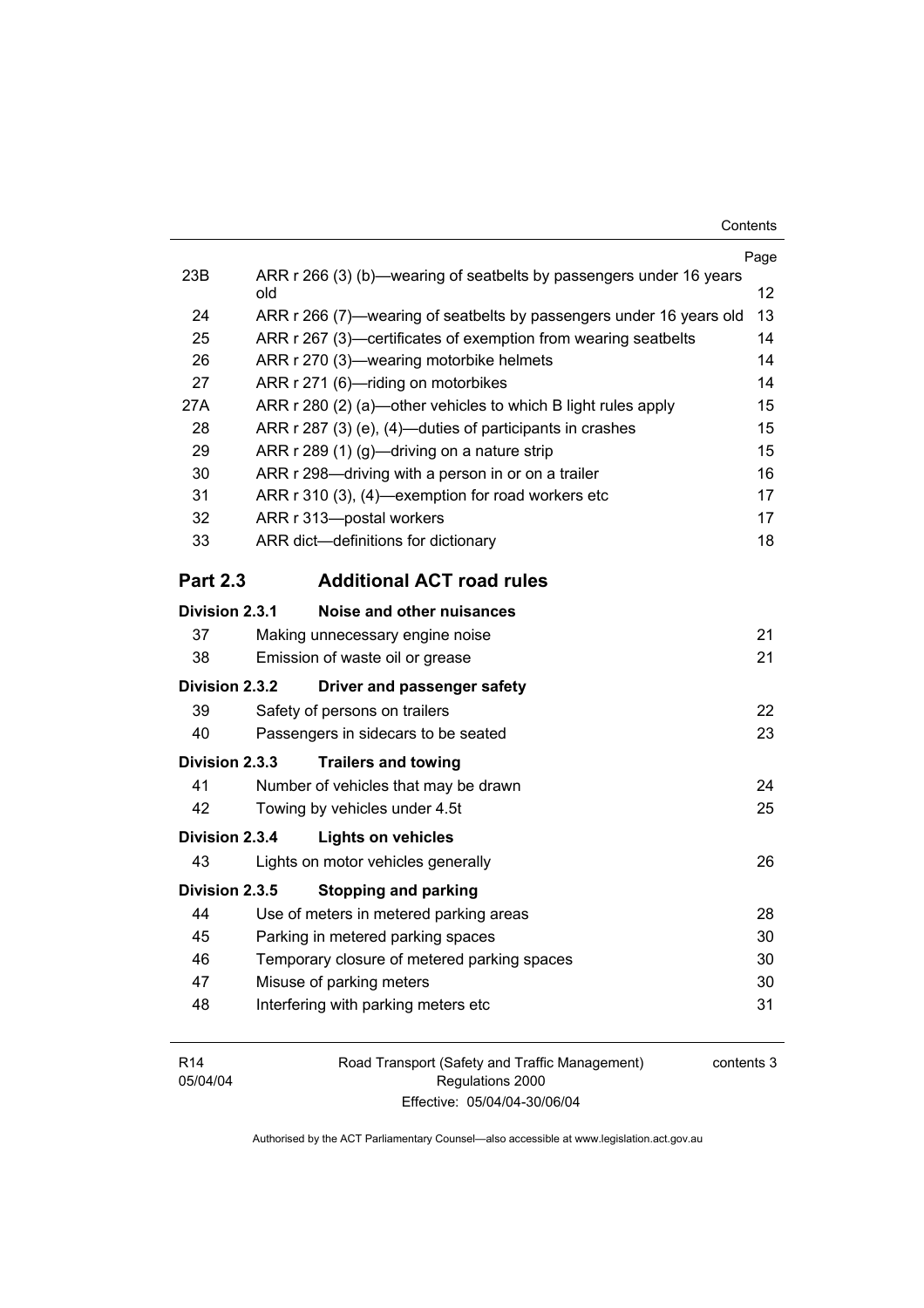#### **Contents**

|                 |                                                                                           | Page |
|-----------------|-------------------------------------------------------------------------------------------|------|
| 49              | Use of tickets in ticket parking areas                                                    | 31   |
| 50              | Parking in ticket parking spaces                                                          | 33   |
| 51              | Temporary closure of ticket parking spaces                                                | 33   |
| 52              | Use of false or damaged parking tickets etc                                               | 34   |
| 53              | Misuse of ticket machines                                                                 | 35   |
| 54              | Interfering with parking ticket machines etc                                              | 35   |
| 55              | Removing parking tickets etc                                                              | 35   |
| 56              | Unauthorised use and revocation of mobility parking scheme authorities 36                 |      |
| 57A             | Stopping public buses in bus zones and at bus stops                                       | 36   |
| 58              | Stopping in an emergency etc or to comply with another law                                | 37   |
| Division 2.3.6  | Miscellaneous other road rules                                                            |      |
| 59              | Carrying dangerous substances                                                             | 38   |
| 60              | Interrupting funeral processions etc                                                      | 39   |
| 61              | Driving on roads closed to traffic                                                        | 39   |
| 62              | Use of wheeled recreational devices and wheeled toys on roads                             | 39   |
| <b>Part 2.4</b> | <b>Other provisions</b>                                                                   |      |
| 63              | Devices that are prescribed traffic control devices                                       | 41   |
| 64              | Preventing prescribed traffic control devices being clearly visible                       | 41   |
| 65              | Use of do not overtake turning vehicle sign                                               | 42   |
| 66              | Approvals etc by road transport authority                                                 | 42   |
| 67              | Exemption from requirement about riding on motorbikes                                     | 43   |
| 68              | Defence of complying with direction of police officer or authorised<br>person             | 43   |
| 69              | Exemption for driver of police vehicles                                                   | 43   |
| 70              | Exemption for driver of emergency vehicles                                                | 44   |
| 71              | Stopping and parking exemption for police and emergency vehicles and<br>authorised people | 44   |

contents 4 Road Transport (Safety and Traffic Management) Regulations 2000 Effective: 05/04/04-30/06/04

R14 05/04/04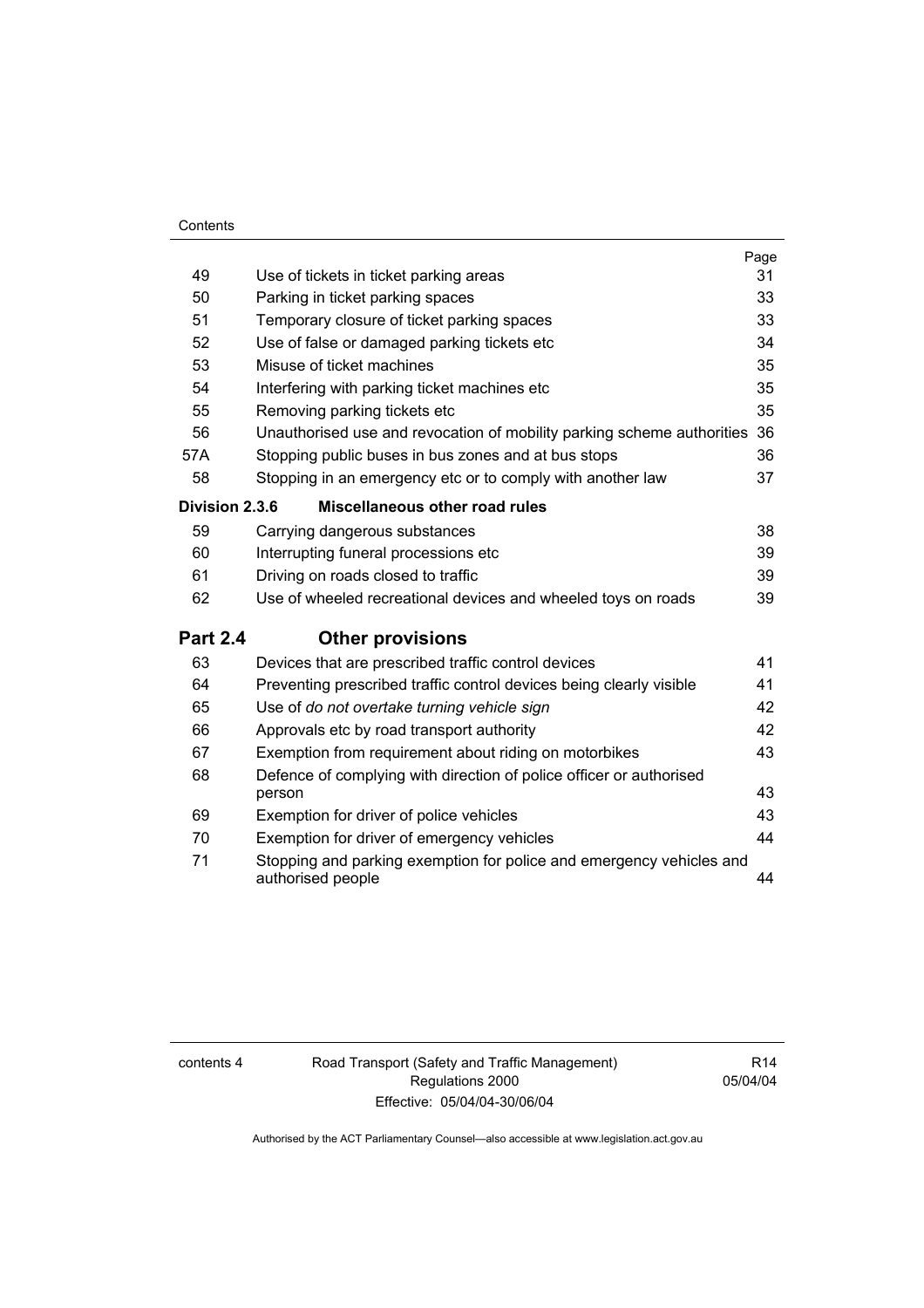|                             |                                                                                | Contents   |
|-----------------------------|--------------------------------------------------------------------------------|------------|
| <b>Chapter 3</b>            | <b>Parking</b>                                                                 | Page       |
|                             |                                                                                |            |
| <b>Part 3.1</b>             | <b>Parking schemes</b>                                                         |            |
| Division 3.1.1              | <b>Metered parking schemes</b>                                                 |            |
| 72                          | Metered parking schemes                                                        | 46         |
| 73                          | Metered parking areas                                                          | 46         |
| 74                          | Parking meters                                                                 | 46         |
| 75                          | Metered parking spaces                                                         | 47         |
| Division 3.1.2              | <b>Ticket parking schemes</b>                                                  |            |
| 75A                         | Parking authorities                                                            | 47         |
| 75B                         | Parking authority guidelines                                                   | 47         |
| 76                          | Ticket parking schemes-road transport authority                                | 48         |
| 76A                         | Ticket parking schemes-parking authority                                       | 48         |
| 77                          | Ticket parking areas                                                           | 49         |
| 78                          | Ticket parking spaces                                                          | 49         |
| 79                          | <b>Ticket machines</b>                                                         | 49         |
| 80                          | Parking tickets                                                                | 49         |
| 81                          | Duration of parking tickets                                                    | 50         |
| Division 3.1.3              | <b>Heavy vehicle parking</b>                                                   |            |
| 82                          | Definitions for div 3.1.3                                                      | 50         |
| 83                          | References in div to land adjoining residential land                           | 51         |
| 84                          | Vehicle parked partly on residential land                                      | 51         |
| 85                          | Parking of certain vehicles on residential land prohibited                     | 51         |
| 86                          | Parking of certain vehicles on land adjoining residential land prohibited      | 52         |
| 87                          | Parking of certain commercial vehicles on land with multi-unit<br>developments | 53         |
| 88                          | Daily infringement                                                             | 54         |
| 89                          | Codes of practice                                                              | 54         |
| 90                          | Notice of codes of practice etc                                                | 55         |
| 91                          | Application for exemption                                                      | 55         |
| 92                          | Decision on application for exemption                                          | 55         |
| 93                          | <b>Endorsement of certificates</b>                                             | 57         |
| 94                          | Variation of conditions of exemptions                                          | 58         |
| R <sub>14</sub><br>05/04/04 | Road Transport (Safety and Traffic Management)<br>Regulations 2000             | contents 5 |

Effective: 05/04/04-30/06/04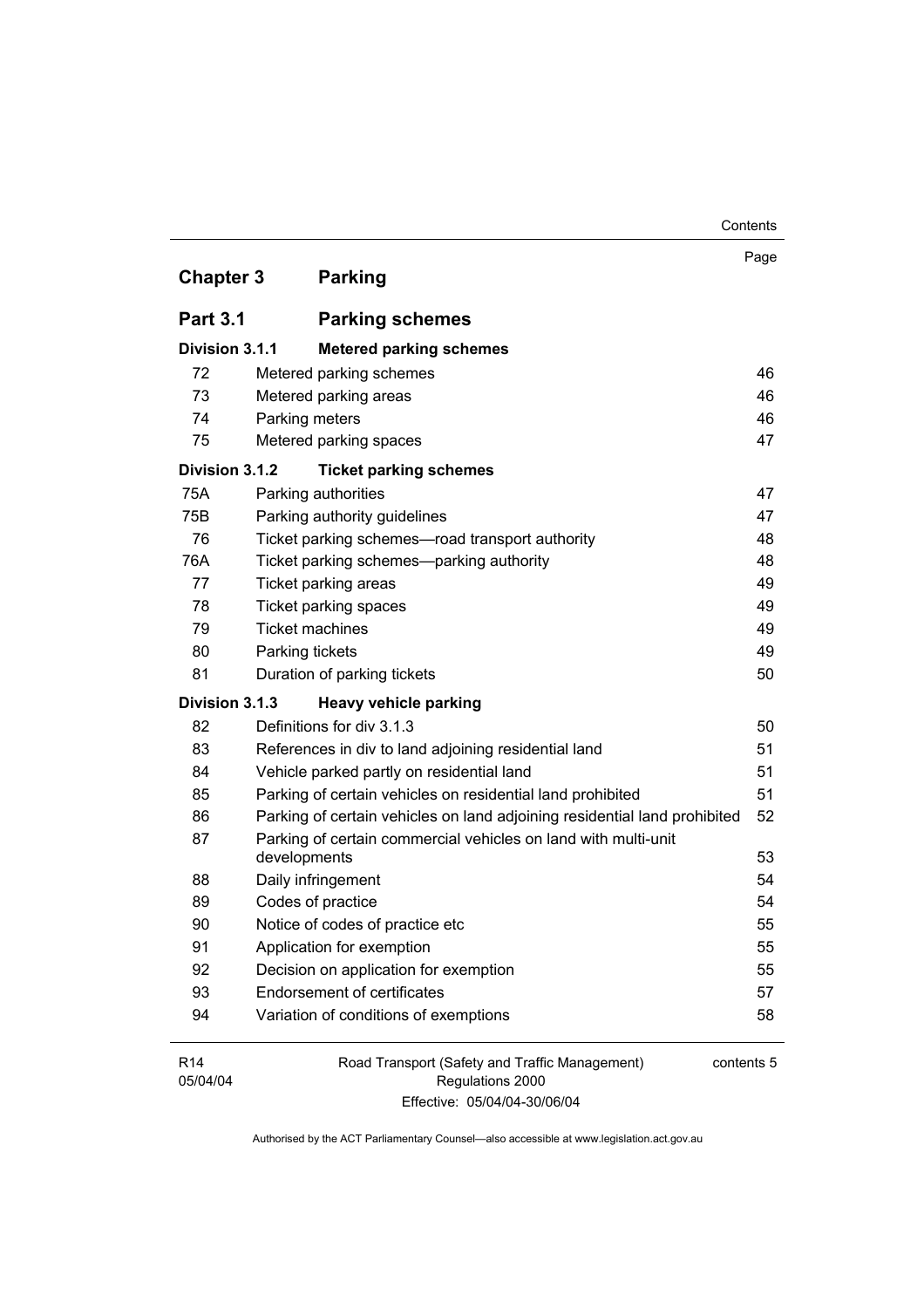| Contents |
|----------|
|          |

|                  |                                                                                               | Page<br>59 |  |  |
|------------------|-----------------------------------------------------------------------------------------------|------------|--|--|
| 95               | Additional information by applicant                                                           |            |  |  |
| 96               | Loss etc of existing operator's certificate                                                   |            |  |  |
| 97               | Cancellation of existing operator's certificate etc                                           |            |  |  |
| Division 3.1.4   | <b>Miscellaneous</b>                                                                          |            |  |  |
| 97A              | Other powers to provide pay parking                                                           | 61         |  |  |
| 98               | Overlapping schemes                                                                           | 61         |  |  |
| 98A              | Income from ticket parking scheme                                                             | 61         |  |  |
| 98B              | Costs of ticket parking scheme                                                                | 62         |  |  |
| 99               | Trailers not separately chargeable                                                            | 62         |  |  |
| <b>Part 3.2</b>  | Parking permits and mobility parking scheme                                                   |            |  |  |
|                  | authorities                                                                                   |            |  |  |
| 100              | Parking permits                                                                               | 63         |  |  |
| 101              | Mobility parking scheme authorities                                                           | 64         |  |  |
|                  | <b>Traffic offence detection devices</b>                                                      |            |  |  |
| <b>Chapter 4</b> |                                                                                               |            |  |  |
| 102              | Definitions for ch 4                                                                          | 65         |  |  |
| 103              | Approved traffic offence detection devices                                                    | 67         |  |  |
| 103A             | Approval of police vehicle speedometers                                                       | 67         |  |  |
| 104              | Major testing of traffic offence detection devices                                            | 67         |  |  |
| 105              | Use of digital camera detection devices                                                       | 69         |  |  |
| 105A             | Use of laser speed measuring devices                                                          | 70         |  |  |
| 105B             | Use of radar speed measuring devices                                                          | 71         |  |  |
| 106              | Approved people—testing and sealing                                                           | 71         |  |  |
| 107              | Approved people-use                                                                           | 72         |  |  |
| 107A             | Recording of digital camera detection device image files—Act, s 23 (2)<br>$(c)$ (ii)          | 72         |  |  |
| 107B             | Recording of traffic lights camera detection device image files—Act, s<br>23 (2) (c) (ii)     | 72         |  |  |
| 107C             | Verification of traffic lights camera detection device image files-Act, s<br>23 (2) (c) (iii) | 73         |  |  |
| 108              | Meaning of vehicle image codes                                                                | 74         |  |  |

| contents 6 |
|------------|
|------------|

6 Road Transport (Safety and Traffic Management) Regulations 2000 Effective: 05/04/04-30/06/04

R14 05/04/04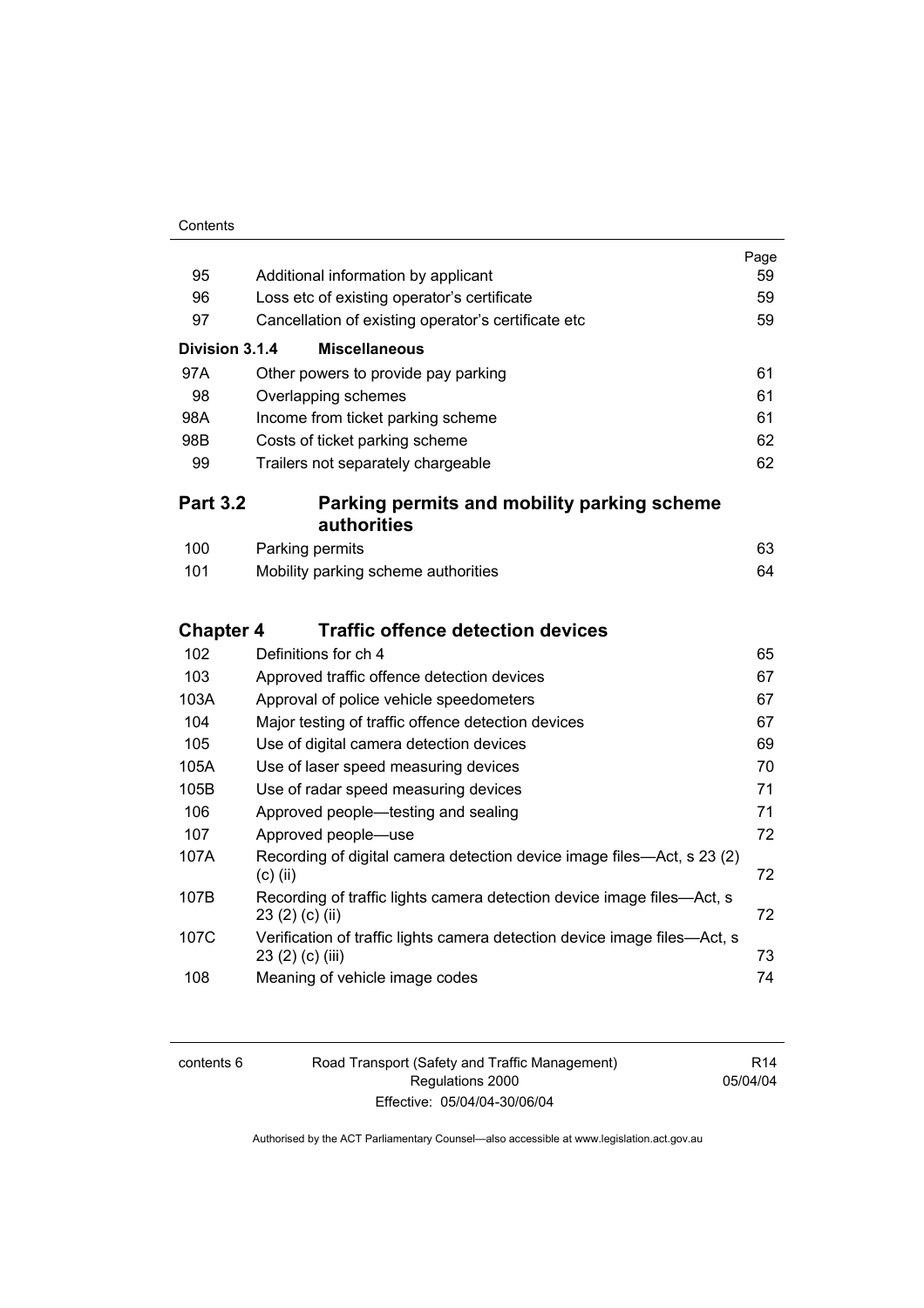|                   |                                                    | Contents |  |  |
|-------------------|----------------------------------------------------|----------|--|--|
|                   |                                                    | Page     |  |  |
| <b>Chapter 5</b>  | <b>Miscellaneous</b>                               |          |  |  |
| 109               | Additional powers of police                        | 78       |  |  |
| 110               | Prohibition on car minding                         | 78       |  |  |
| 111               | Removal of unattended vehicles from certain places |          |  |  |
| 112               | Disposal of impounded vehicles—Act, s 10J<br>79    |          |  |  |
| 112A              | Disposal of forfeited vehicles-Act, s 10J<br>81    |          |  |  |
| 113               | 81<br>Responsible person to inspect driver licence |          |  |  |
| 114               | Responsible person's consent                       | 81       |  |  |
|                   |                                                    |          |  |  |
| <b>Schedule 1</b> | <b>Meaning of location codes on images</b>         | 82       |  |  |
| <b>Part 1.1</b>   | <b>Digital camera detection devices</b>            |          |  |  |
| <b>Part 1.2</b>   | <b>Traffic lights camera detection devices</b>     |          |  |  |
|                   |                                                    |          |  |  |
| <b>Dictionary</b> |                                                    | 86       |  |  |
|                   |                                                    |          |  |  |
| <b>Endnotes</b>   |                                                    |          |  |  |
| 1                 | About the endnotes                                 |          |  |  |
| 2                 | Abbreviation key                                   | 96       |  |  |
| 3                 | Legislation history<br>97                          |          |  |  |
| 4                 | Amendment history<br>99                            |          |  |  |

5 Earlier republications 110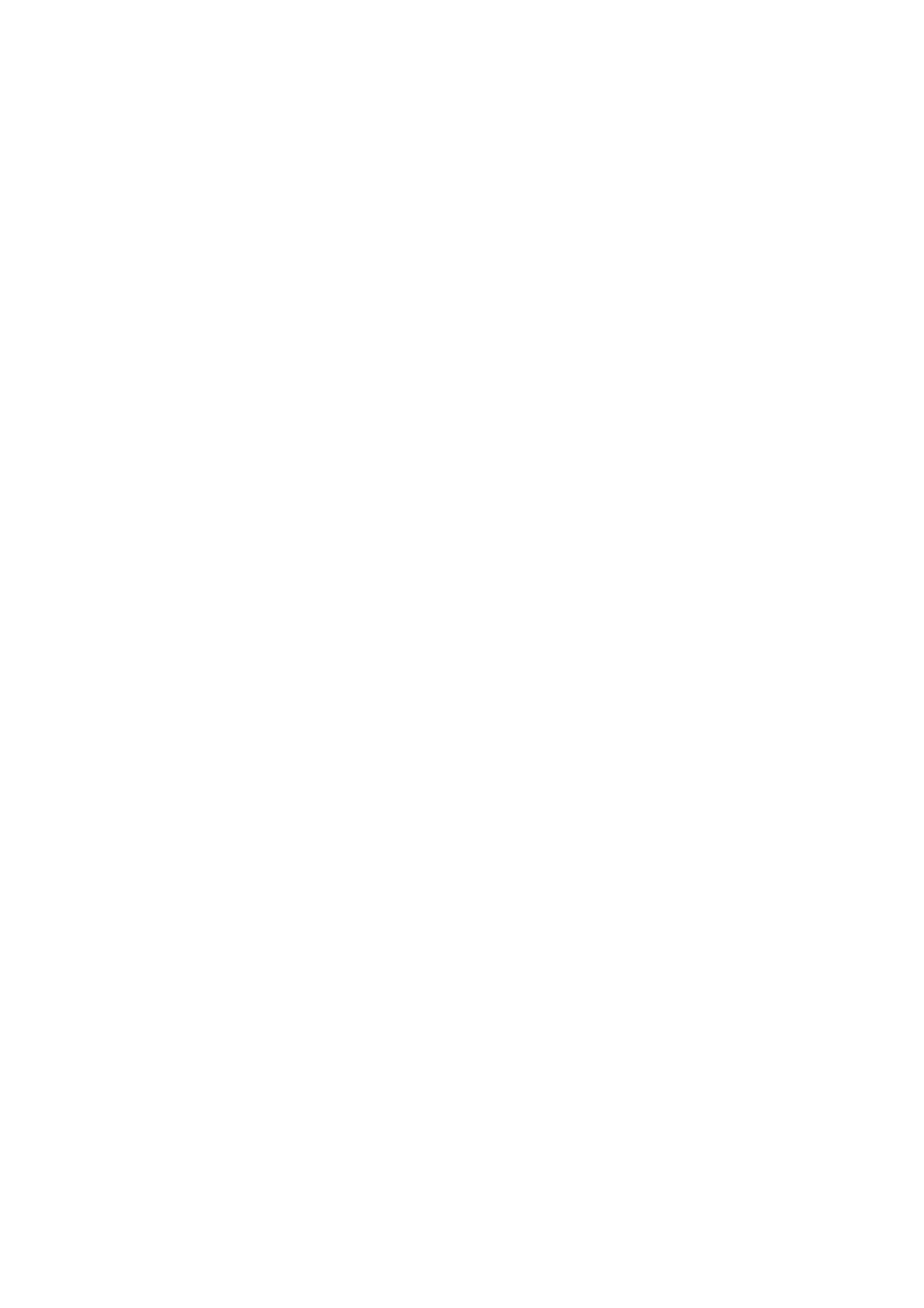

# **Road Transport (Safety and Traffic Management) Regulations 2000**

made under the

I

**Road Transport (Safety and Traffic Management) Act 1999** 

R14 05/04/04 Road Transport (Safety and Traffic Management) Regulations 2000 Effective: 05/04/04-30/06/04

page 1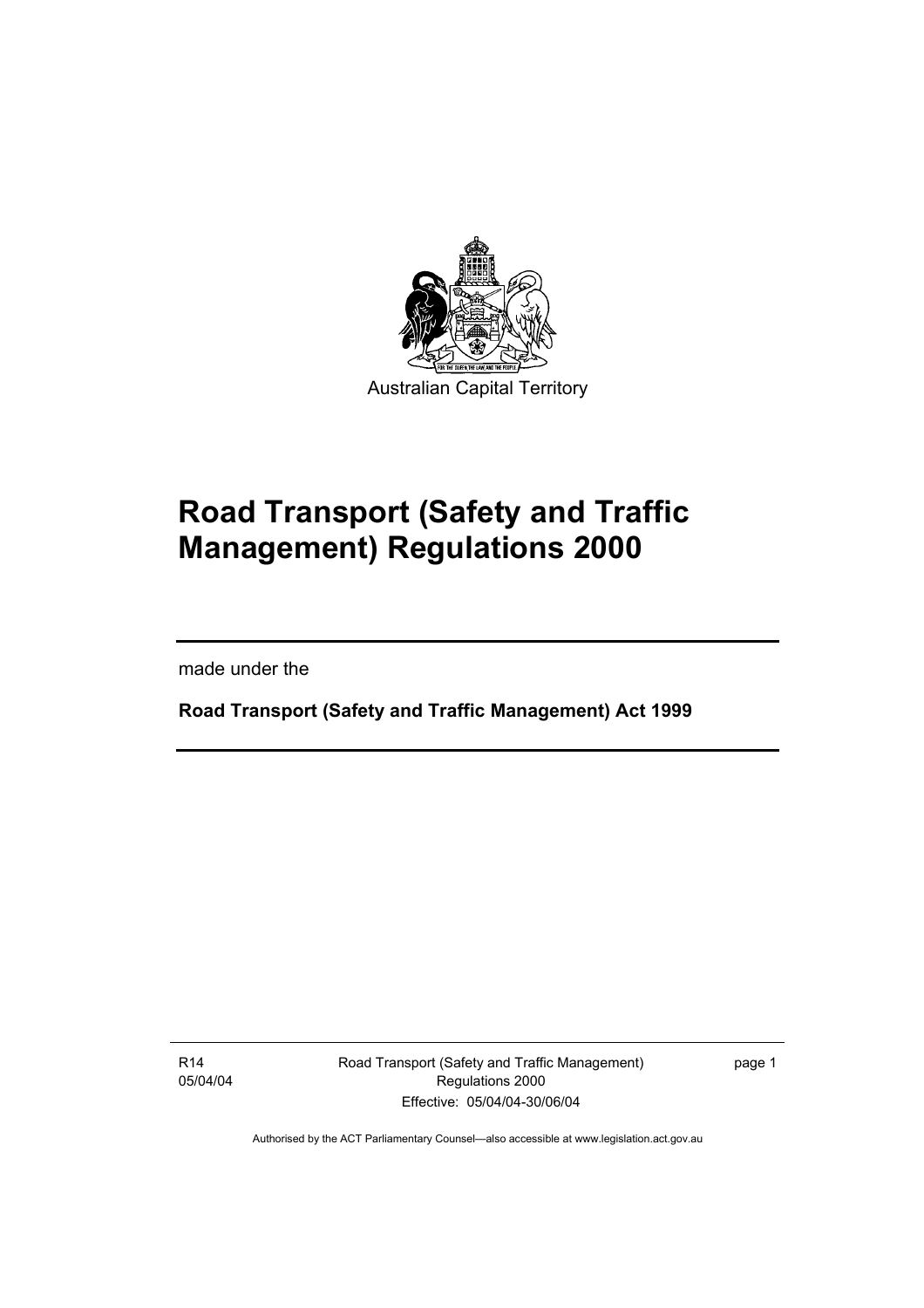#### **Chapter 1** Preliminary

Regulation 1

### **Chapter 1** Preliminary

**1 Name of regulations** 

These regulations are the *Road Transport (Safety and Traffic Management) Regulations 2000*.

#### **3 Definitions—the dictionary**

- (1) The dictionary at the end of these regulations is part of these regulations.
	- *Note 1* The dictionary defines certain words and expressions used in these regulations, and includes references (*signpost definitions*) to other words and expressions defined elsewhere in these regulations or elsewhere in the road transport legislation.

 For example, the signpost definition '*semitrailer*—see the *Road Transport (Vehicle Registration) Regulations 2000*, dictionary.' means the word 'semitrailer' is defined in the dictionary to those regulations and the definition applies to these regulations.

- *Note 2* A definition in the dictionary (including a signpost definition) applies to the entire Act unless the definition, or another provision of the Act, provides otherwise or the contrary intention otherwise appears (see *Legislation Act 2001*, s 155 and s 156 (1)).
- (2) The definitions in the dictionary do not apply to the Australian Road Rules unless these regulations provide otherwise.

#### **4 Notes**

A note in these regulations is explanatory and is not part of these regulations.

*Note* See *Legislation Act 2001*, s 127 (1), (4) and (5) for the legal status of notes.

page 2 Road Transport (Safety and Traffic Management) Regulations 2000 Effective: 05/04/04-30/06/04

R14 05/04/04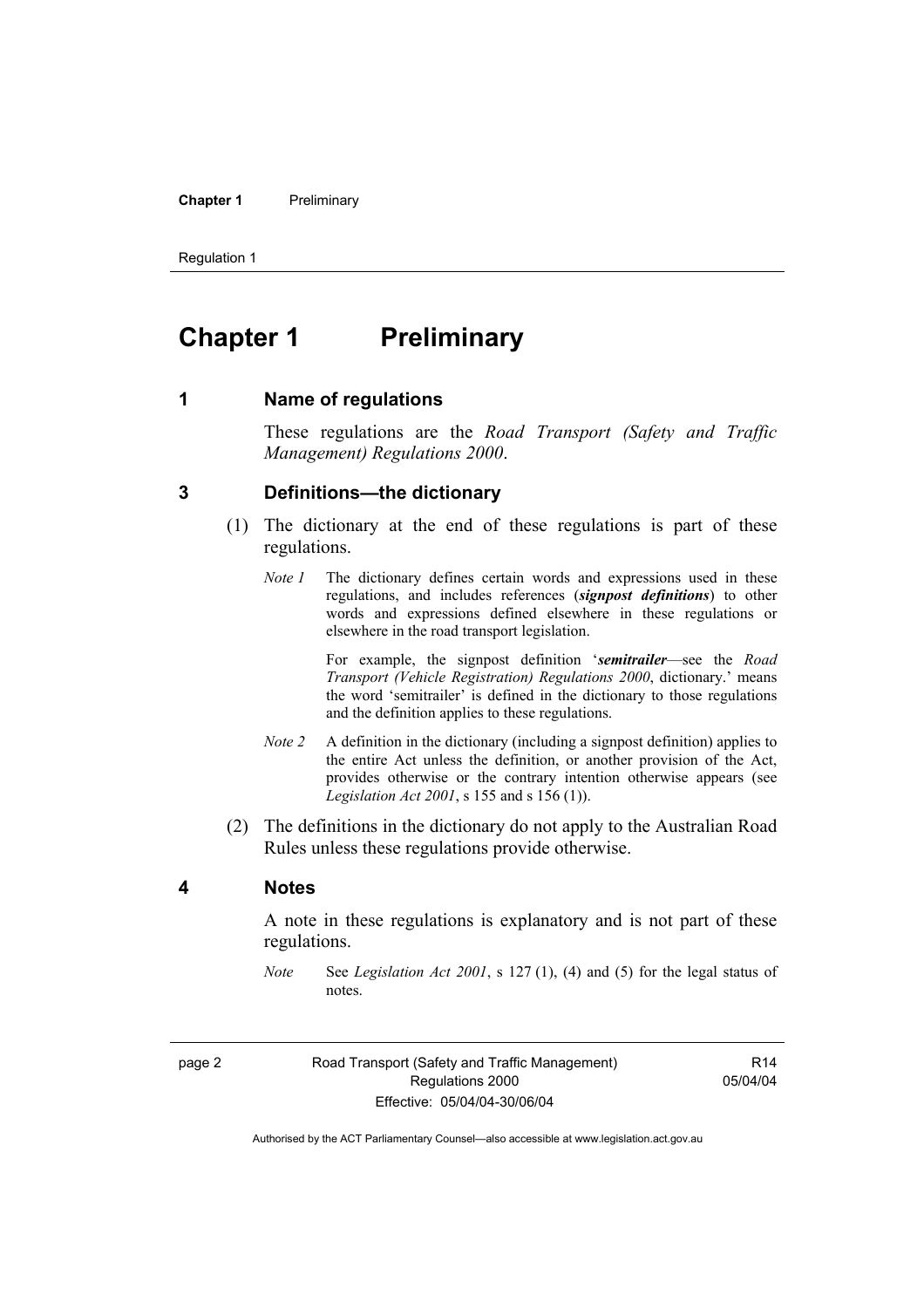#### **4A Offences against regulations—application of Criminal Code etc**

Other legislation applies in relation to offences against these regulations (including the Australian Road Rules).

*Note 1 Criminal Code*

The Criminal Code, ch 2 applies to an offence against these regulations (see Code, pt 2.1).

The chapter sets out the general principles of criminal responsibility (including burdens of proof and general defences), and defines terms used for offences to which the Code applies (eg *conduct*, *intention*, *recklessness* and *strict liability*).

#### *Note 2 Penalty units*

The Legislation Act, s 133 deals with the meaning of offence penalties that are expressed in penalty units.

*Note 3* The Australian Road Rules are to be read with, and as if they formed part of, these regulations (see reg 6).

#### **4B Offences against regulations are strict liability offences**

An offence against these regulations (including the Australian Road Rules) is a strict liability offence.

#### **4C General defence of accident or reasonable effort**

Without limiting any other defence, it is a defence to an offence against these regulations (including the Australian Road Rules) if the defendant proves that the offence—

- (a) was the result of an accident; or
- (b) could not have been avoided by any reasonable efforts by the defendant.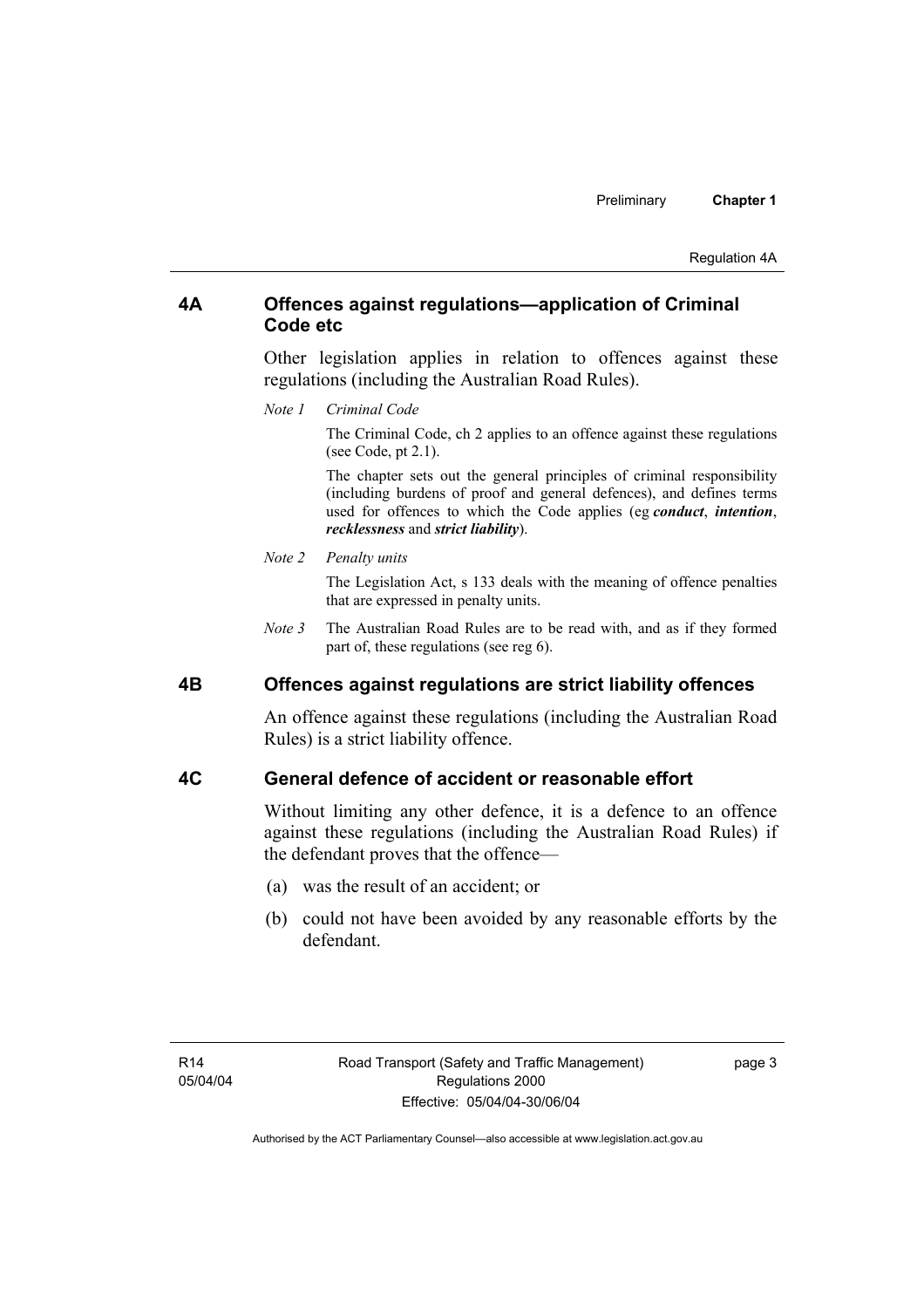**Chapter 2 Australian Road Rules**<br>**Part 2.1 Incorporation into ACT Incorporation into ACT law** 

Regulation 5

### **Chapter 2 Australian Road Rules**

### **Part 2.1 Incorporation into ACT law**

#### **5 What are the Australian Road Rules**

In these regulations, the *Australian Road Rules* are that part of the publication known as the Australian Road Rules, ISBN 0 7240 8874 1, published by the National Road Transport Commission on 19 October 1999 that consists of the rules approved by the Australian Transport Council under the *National Road Transport Commission Act 1991* (Cwlth) on 29 January 1999 (together with the amendments of the rules approved by the Australian Transport Council on 30 June 1999 and 11 October 1999).

#### **6 Incorporation of Australian Road Rules into ACT law**

- (1) The Australian Road Rules (other than rule 2) are to be read with, and as if they formed part of, these regulations.
- (2) Subregulation (1) has effect subject to these regulations.

R14 05/04/04

*Note* The Australian Road Rules are available on the ACT legislation register (www.legislation.act.gov.au).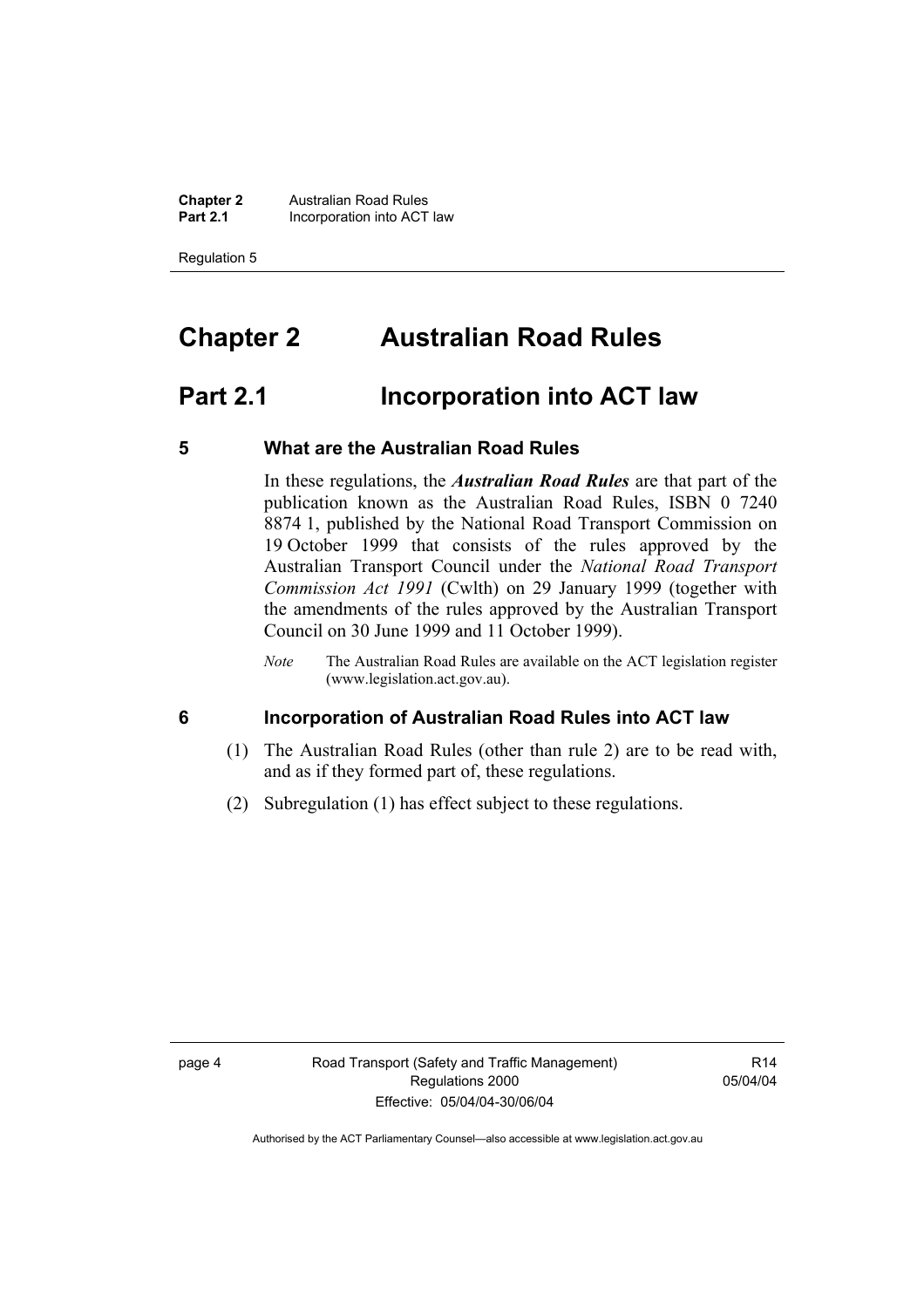### **Part 2.2 How the Australian Road Rules are incorporated**

### **Division 2.2.1 General**

*Note 1* The Australian Road Rules are not completely self-contained and need to be read with associated laws of each jurisdiction. Many of the rules provide for 'another law of this jurisdiction' to define terms used in the Australian Road Rules for application of the Australian Road Rules in the ACT, to permit things to be done in the ACT otherwise prohibited by the Australian Road Rules or to exempt persons in the ACT from complying with the Australian Road Rules.

| <b>ARR</b><br>provision | provision of<br>these<br>regulations | <b>ARR provision</b>                        | provision of<br>these<br>regulations |
|-------------------------|--------------------------------------|---------------------------------------------|--------------------------------------|
| 10(2)                   | 8                                    | 270(3)                                      | 26                                   |
| 25(2)                   | 8A                                   | 271(6)                                      | 27                                   |
| 95                      | 9                                    | 280(2)(a)                                   | 27A                                  |
| 104                     | 10                                   | $287(3)$ (e) and (4)                        | 28                                   |
| 151(3)(b)               | 11                                   | 289(1)(g)                                   | 29                                   |
| 158 $(2)$ $(c)$         | 12                                   | 298                                         | 30                                   |
| 179(1)(c)               | 13                                   | $310(3)$ and $(4)$                          | 31                                   |
| 199(2)                  | 14                                   | 313                                         | 32                                   |
| $206(2)$ (b) and<br>(c) | 15                                   | dict, def <i>approved</i><br>bicycle helmet | 33(1)                                |
| 207(2)(a)               | 16                                   | dict, def <i>authorised</i><br>person       | 33(1)                                |
| 213                     | 16A                                  | dict, def <i>emergency</i><br>worker        | 33(1)                                |
| 215(3)                  | 17                                   | dict, def $GVM$                             | 33(2)                                |
| 216(3)                  | 18                                   | dict, def <i>hazard</i><br>warning lights   | 33(3)                                |

*Note 2* The following table sets out the provisions of the Australian Road Rules for which provision is made by this part:

R14 05/04/04 Road Transport (Safety and Traffic Management) Regulations 2000 Effective: 05/04/04-30/06/04

page 5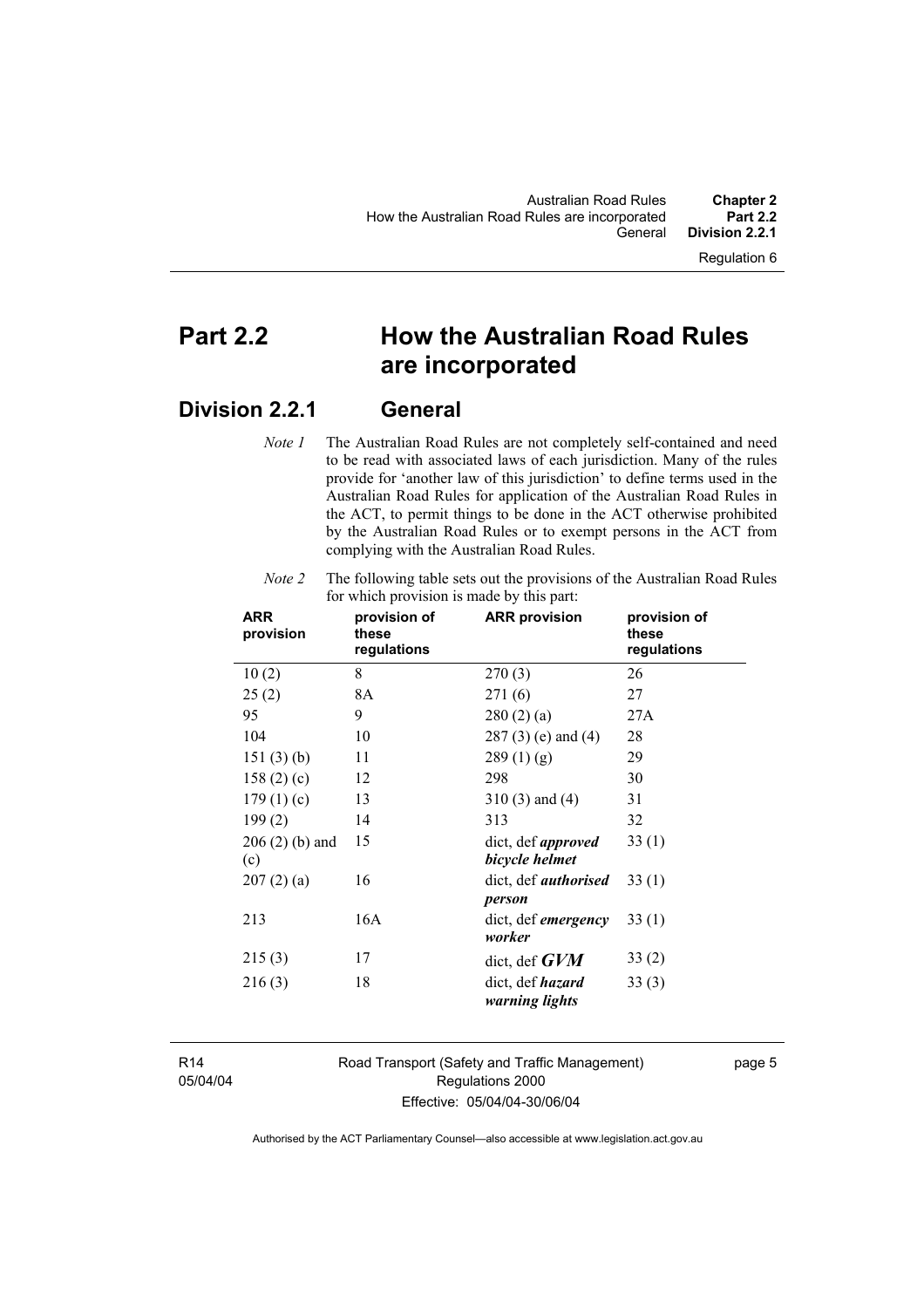| <b>Chapter 2</b> | Australian Road Rules                          |
|------------------|------------------------------------------------|
| <b>Part 2.2</b>  | How the Australian Road Rules are incorporated |
| Division 2.2.1   | General                                        |

#### Regulation 6

| <b>ARR</b><br>provision | provision of<br>these<br>regulations | <b>ARR provision</b>                         | provision of<br>these<br>regulations |
|-------------------------|--------------------------------------|----------------------------------------------|--------------------------------------|
| 220(3)                  | 19                                   | dict, def<br>mechanical<br>signalling device | 33(1)                                |
| 221(f)                  | 20                                   | dict, def oversize<br>vehicle                | 33(1)                                |
| 222                     | 21                                   | dict, def <i>police</i><br>officer           | 33(1)                                |
| 225                     | 22                                   | dict, def <i>portable</i><br>warning device  | 33(4)                                |
| 240(2)                  | 23                                   | dict, def <i>postal</i><br>worker            | 33(1)                                |
| 248                     | 23A                                  | dict, def <i>public bus</i>                  | 33 (1)                               |
| 266(3)(b)               | 23B                                  | dict, def <i>taxi</i>                        | 33(1)                                |
| 266(7)                  | 24                                   |                                              |                                      |
| 267(3)                  | 25                                   |                                              |                                      |

*Note 3* The following table sets out other provisions of the Australian Road Rules for which provision is made by other Territory laws (including provisions in other parts of these regulations):

| <b>ARR provision</b>     | other law                                          |
|--------------------------|----------------------------------------------------|
| 12(2)                    | Road Transport (General) Act 1999, s 12            |
| 13(2)                    | Road Transport (General) Act 1999, s 12            |
| $28(2)$ , n 3            | these regulations, reg 65                          |
| $32(2)$ , n 3            | these regulations, reg 65                          |
| 185(1)                   | these regulations, reg 100                         |
| $287(1)$ , n 2           | Road Transport (Safety and Traffic Management) Act |
|                          | 1999, s 16                                         |
| 311(1)(c)                | Road Transport (Dimensions and Mass) Act 1990      |
| 312(3)(c)                | Road Transport (Safety and Traffic Management) Act |
|                          | 1999, ss 31-32                                     |
| dict, def <i>parking</i> | these regulations, reg 101                         |
| permit for people        |                                                    |
| with disabilities        |                                                    |

#### page 6 Road Transport (Safety and Traffic Management) Regulations 2000 Effective: 05/04/04-30/06/04

R14 05/04/04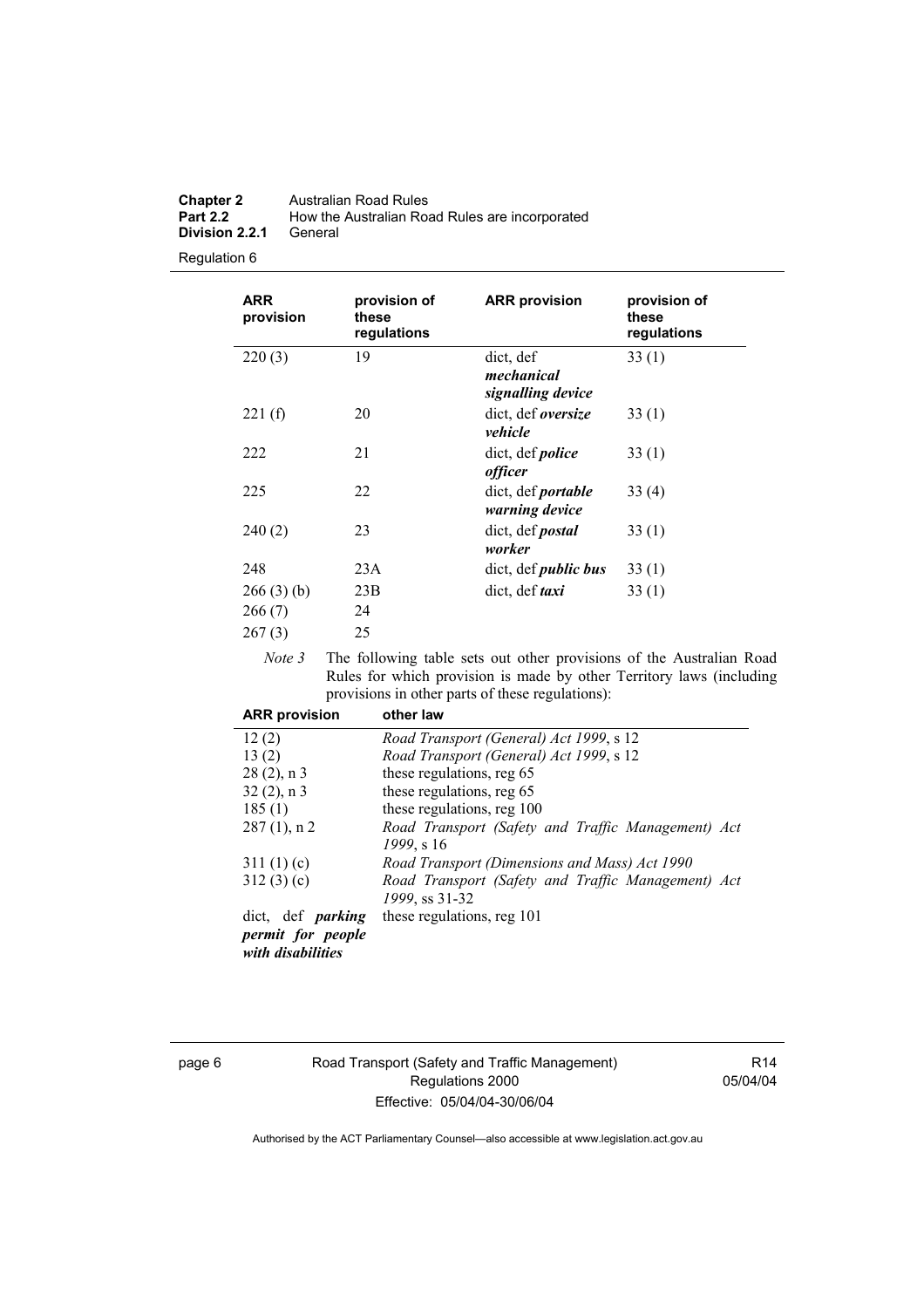Regulation 7

#### **7 References to another law of this jurisdiction etc**

- (1) In the Australian Road Rules, a reference to *another law of this jurisdiction* includes a reference to the Act.
	- *Note* A reference to an Act includes a reference to the statutory instruments made or in force under the Act, including regulations (see *Legislation Act 2001*, s 104).
- (2) In the Australian Road Rules:

*law of this jurisdiction* means a Territory law or a law applying as a Territory law.

*this jurisdiction* means the Australian Capital Territory.

### **Division 2.2.2 Other provisions for the Australian Road Rules**

#### **8 ARR r 10 (2)—penalties for offences**

For the Australian Road Rules, rule 10 (2), the penalty for an offence against the Australian Road Rules is a maximum penalty of 20 penalty units.

#### **8A ARR r 25 (2)—default speed-limit in built-up area**

For the Australian Road Rules, rule 25 (1), and despite rule 25 (2), the *default speed-limit* applying to a driver for a length of road in a built-up area is 50km/h.

*Note* ARR r 25 (2) provides a 60km/h default speed-limit for a built-up area.

#### **9 ARR r 95—emergency stopping lane only signs**

For the Australian Road Rules, rule 95, the driver of a police or emergency vehicle is permitted to drive in an emergency stopping lane.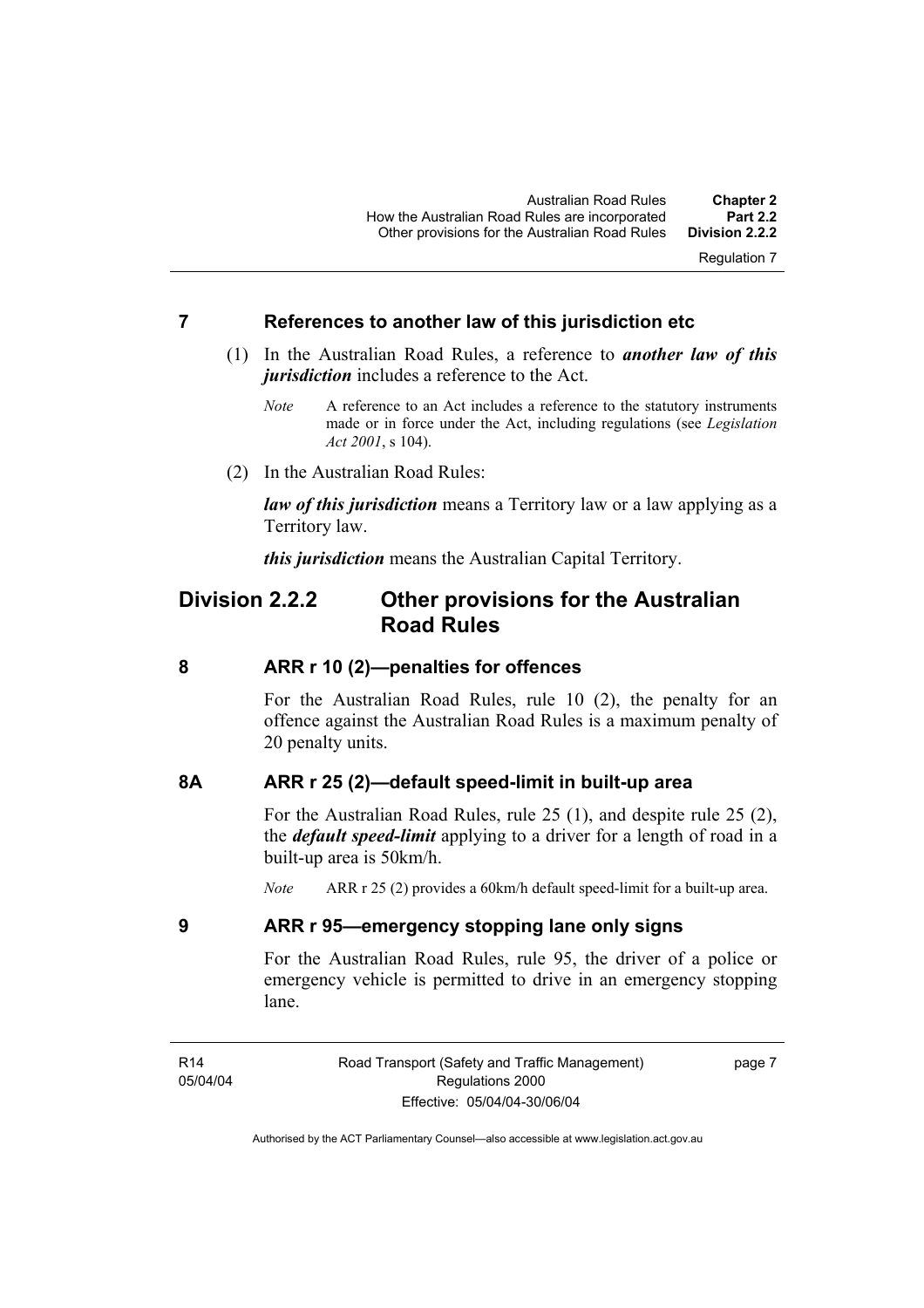**Chapter 2** Australian Road Rules<br>**Part 2.2** How the Australian Road **Part 2.2 How the Australian Road Rules are incorporated Division 2.2.2** Other provisions for the Australian Road Rules **Other provisions for the Australian Road Rules** 

Regulation 10

#### **10 ARR r 104—no truck signs**

For the Australian Road Rules, rule 104, a driver is permitted to drive a vehicle on a road (or a bridge, causeway, ramp or similar structure forming part of a road) past a *no trucks sign* mentioned in rule 104 (1), (2) or (3) if the destination of the driver's vehicle is a place on or reached from the road (or structure) and there is no alternative route by which to reach the destination.

#### **11 ARR r 151 (3) (b)—riding a motorbike or bicycle alongside more than 1 other rider**

For the Australian Road Rules, rule 151 (3) (b), the rider of a motorbike or bicycle is permitted to ride alongside more than 1 rider if each of the riders is taking part in an event approved by the road transport authority for this regulation.

#### **12 ARR r 158 (2) (c)—other vehicles permitted to travel in bus lanes**

- (1) The drivers of the following vehicles are permitted to drive in a bus lane:
	- (a) taxis;
	- (b) motorbikes.
	- *Note* Reg 27A applies the B light rules to drivers of taxis and motorbikes.
- (2) In this regulation:

*taxi* includes a private hire car and a restricted hire vehicle.

#### **13 ARR r 179 (1) (c)—stopping in a loading zone**

For the Australian Road Rules, rule 179 (1) (c)—

 $R14$ 05/04/04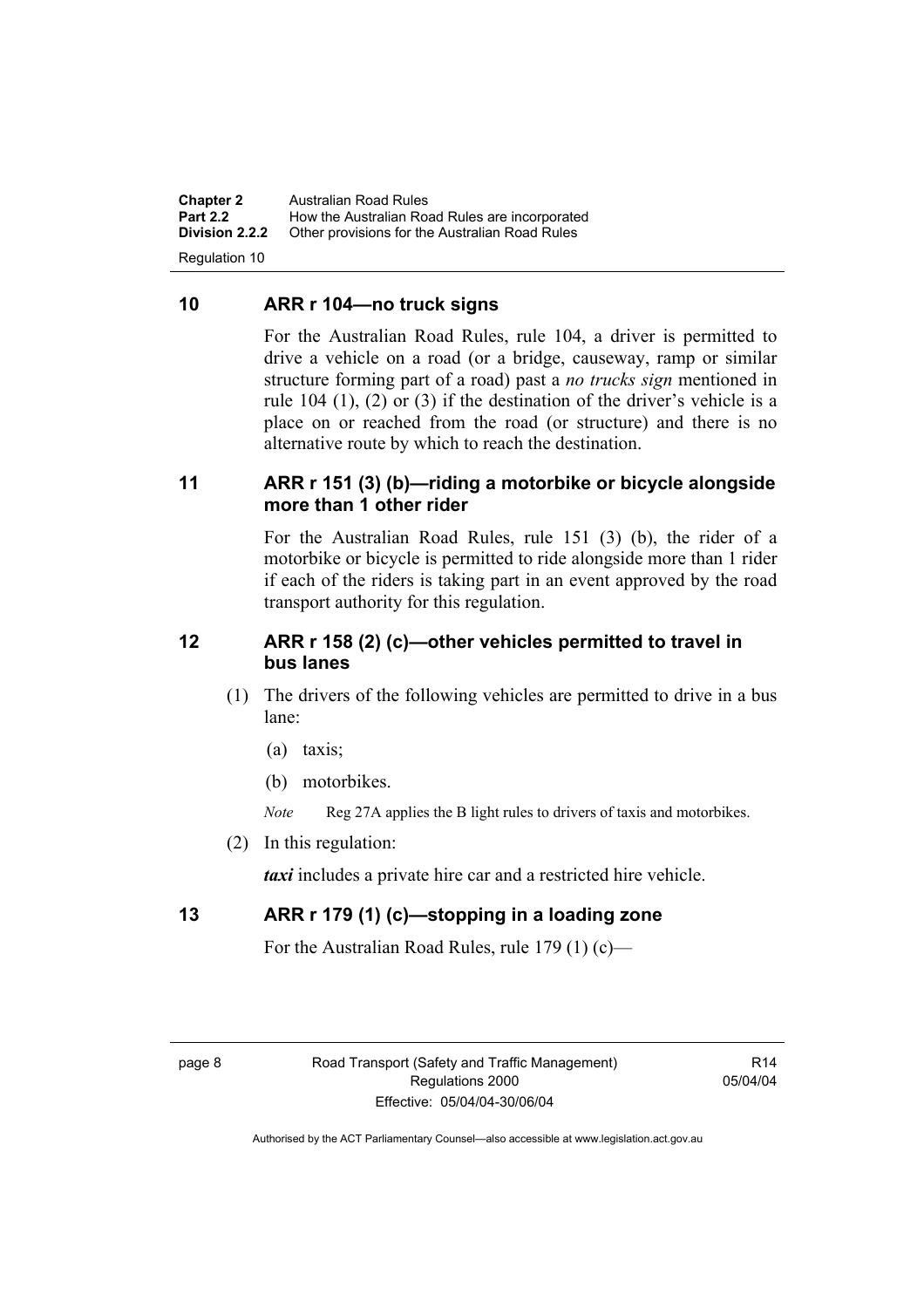- (a) the driver of a motor vehicle that is built mainly for the transport of goods and is dropping off, or picking up, goods is permitted to stop in a loading zone; and
- (b) the driver of a vehicle displaying a current loading zone permit is permitted to stop in a loading zone in accordance with the conditions of the permit.

#### **14 ARR r 199 (2)—stopping near a postbox**

For the Australian Road Rules, rule 199 (2):

*public postbox* means a postbox erected, maintained or used by Australia Post.

#### **15 ARR r 206 (2) (b), (c)—parking by people with disabilities permit holders**

- (1) For the Australian Road Rules, rule 206 (2) (b), a driver to whom the Australian Road Rules, rule 206 applies may park for not longer than 2 hours on a length of road, or in an area, to which a *permissive parking sign* applies if the maximum period of parking allowed by the sign is not longer than 30 minutes.
- (2) For the Australian Road Rules, rule 206 (2) (c), a driver to whom the Australian Road Rules, rule 206 applies may park for an unlimited period on a length of road, or in an area, to which a *permissive parking sign* applies if the maximum period of parking allowed by the sign is longer than 30 minutes.

#### **16 ARR r 207 (2) (a)—fees for parking in pay parking spaces**

 (1) For the Australian Road Rules, rule 207 (2) (a), if a *permissive parking sign* applies to a length of road or area that is (or is part of) a pay parking area, the relevant parking fee is payable for parking in a pay parking space on the road or in the area.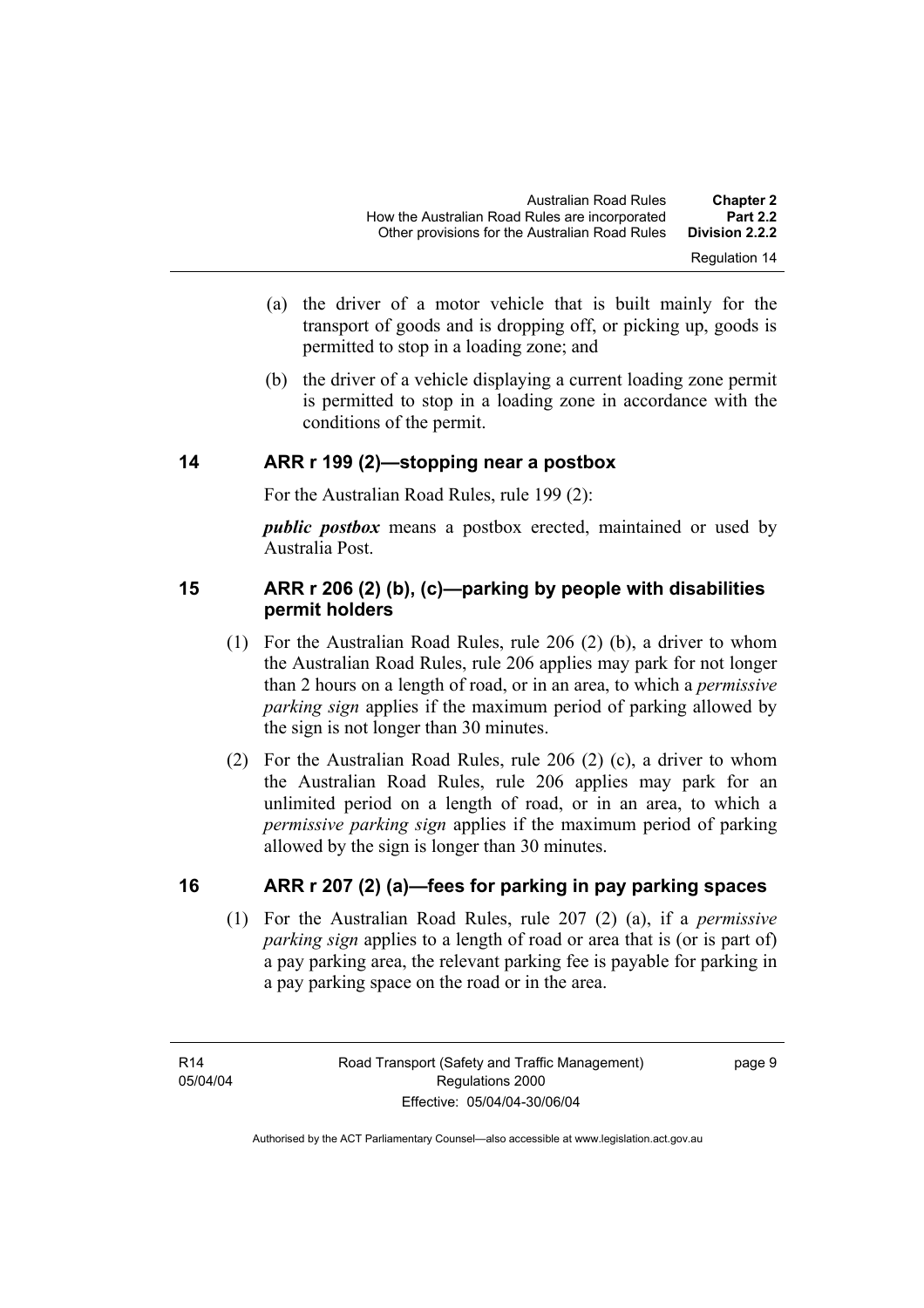| <b>Chapter 2</b>      | <b>Australian Road Rules</b>                   |
|-----------------------|------------------------------------------------|
| <b>Part 2.2</b>       | How the Australian Road Rules are incorporated |
| <b>Division 2.2.2</b> | Other provisions for the Australian Road Rules |
| <b>Regulation 16A</b> |                                                |

- (2) For this regulation, the relevant parking fee does not become payable under subregulation (1) until immediately after a vehicle is parked in the pay parking space concerned.
	- *Note* Pt 3.1 of these regulations makes provision for the administration of pay parking schemes (including the designation of pay parking areas by the erection of permissive parking signs and the fixing of fees).

#### **16A ARR r 213—non-application in ACT**

Every driver is exempt from the Australian Road Rules, rule 213 (4) (b).

*Note* The Australian Road Rules, r 213 deals with making a vehicle secure.

#### **17 ARR r 215 (4)—lights required to be fitted to a vehicle**

For the Australian Road Rules, rule 215 (4), the lights required to be fitted to a vehicle are the lights required to be fitted to the vehicle under the *Road Transport (Vehicle Registration) Regulations 2000,*  schedule 1.

#### **18 ARR r 216 (3)—towing a vehicle at night or in hazardous weather conditions**

For the Australian Road Rules, rule 216 (3):

*dangerous goods*—see the *Road Transport Reform (Dangerous Goods) Regulations 1997* (Cwlth), regulation 2.2.

*placard load*—see the *Road Transport Reform (Dangerous Goods) Regulations 1997* (Cwlth), regulation 2.13.

#### **19 ARR r 220 (3)—using lights on vehicles that are stopped**

For of the Australian Road Rules, rule 220 (3), a light of a kind required to be fitted to a vehicle is a light of that kind required to be fitted to the vehicle under the *Road Transport (Vehicle Registration) Regulations 2000*, schedule 1.

R14 05/04/04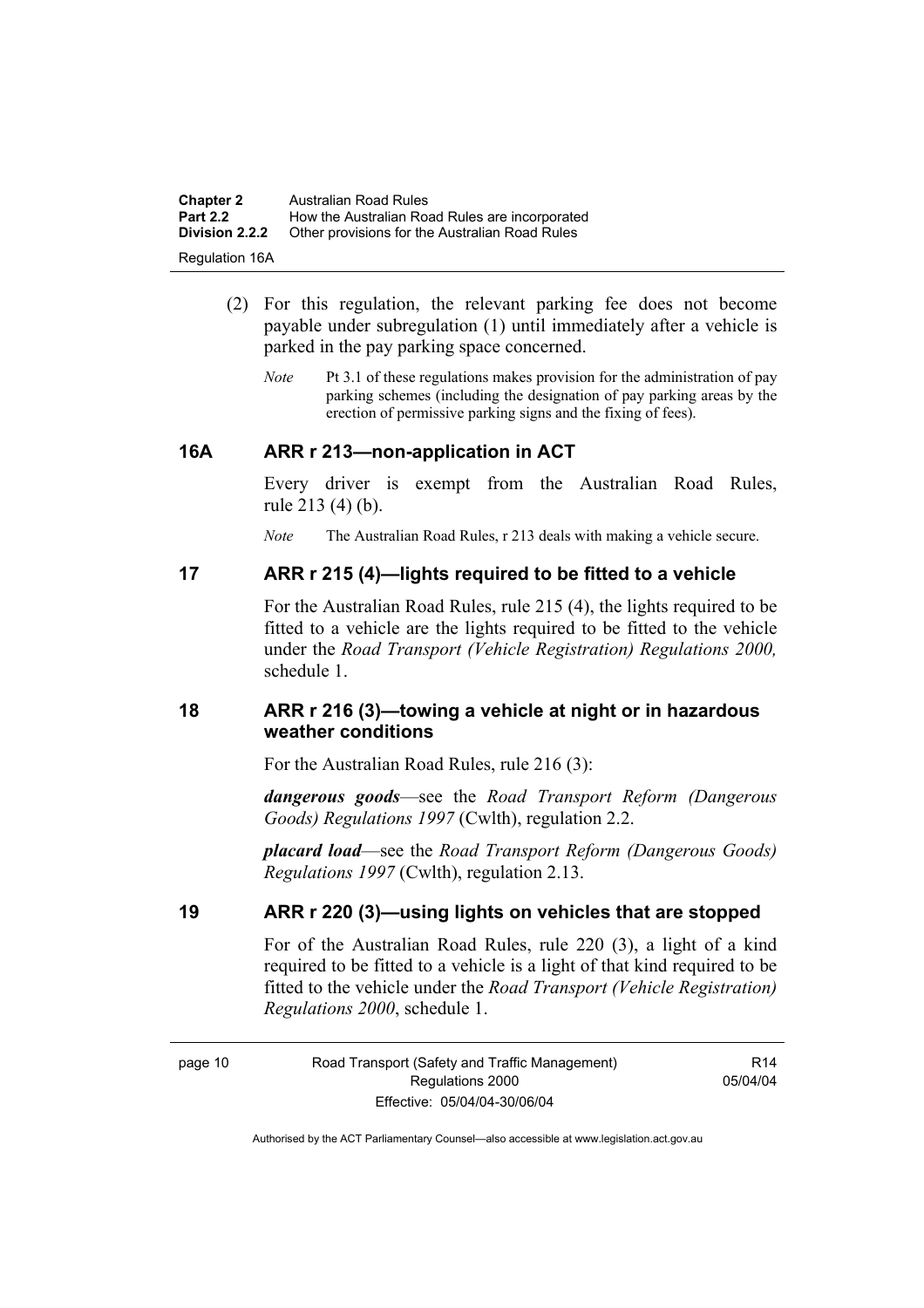Regulation 20

#### **20 ARR r 221 (f)—using hazard warning lights on buses carrying children**

- (1) This regulation applies to a bus that is carrying children and is fitted with hazard warning lights in accordance with the *Road Transport (Vehicle Registration) Regulations 2000*, schedule 1, but is not fitted with any other warning lights in accordance with that schedule.
- (2) For the Australian Road Rules, rule 221 (f), if the driver of the bus stops the bus to drop off or pick up a child, the driver is permitted to operate the hazard warning lights.

#### **21 ARR r 222—using warning lights on buses carrying children**

- (1) This regulation applies to a bus that is carrying children and is fitted with warning lights (other than hazard warning lights) in accordance with the *Road Transport (Vehicle Registration) Regulations 2000*, schedule 1.
- (2) For the Australian Road Rules, rule 222, the driver of the bus must operate the warning lights by activating them.

#### **22 ARR r 225—use of radar detectors**

Every driver is exempt from rule 225 of the Australian Road Rules.

*Note* The Australian Road Rules, r 225 is superfluous in the ACT because the Act,  $s \theta(2)$  makes it an offence for a person to drive or park a motor vehicle on a road or road related area if a traffic offence evasion device is fitted to, applied to, or carried in the vehicle.

#### **23 ARR r 240 (2)—wheeled recreational devices and toys not to be used on certain roads**

For the Australian Road Rules, rule 240 (2), a person must not travel in or on a wheeled recreational device on any road at night.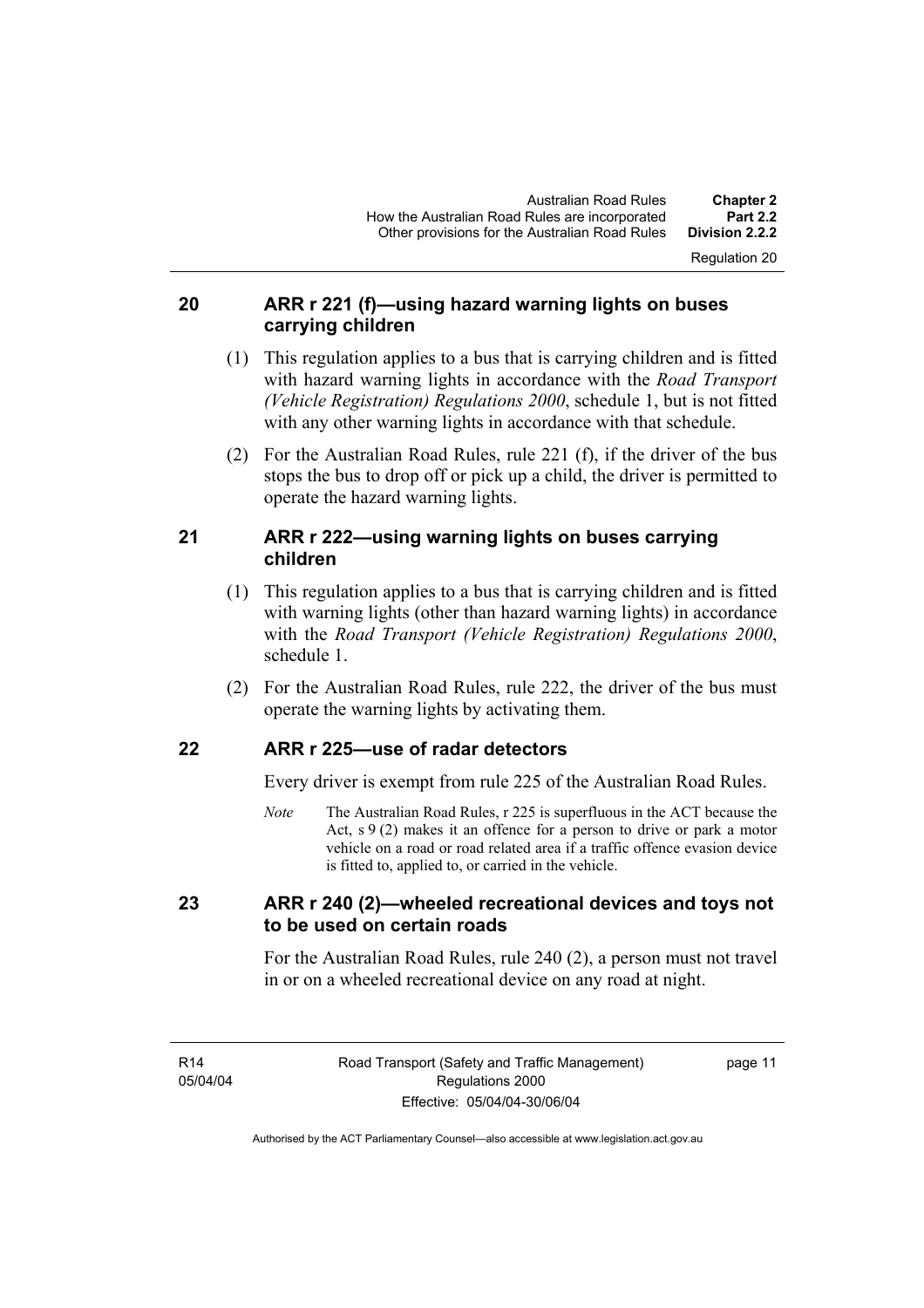**Chapter 2** Australian Road Rules<br>**Part 2.2** How the Australian Road **Part 2.2 How the Australian Road Rules are incorporated Division 2.2.2** Other provisions for the Australian Road Rules **Other provisions for the Australian Road Rules** Regulation 23A

**23A ARR r 248—bicycle rider may ride across marked foot crossing if authorised** 

- (1) Despite the Australian Road Rules, rule 248, the rider of a bicycle may ride across a marked foot crossing if authorised to do so by a traffic control device.
	- *Note 1* The Australian Road Rules, r 248 provides that the rider of a bicycle must not ride across a road, or a part of a road, on a children's crossing, marked foot crossing or pedestrian crossing.
	- *Note 2 Marked foot crossing* is defined in the Australian Road Rules, dict.
	- *Note 3* A traffic control device (including pedestrian lights) generally only applies to a person if the device faces the person—see the Australian Road Rules, pt 20, div 3, especially r 340.
- (2) The rider must give way to any pedestrian on the marked foot crossing.
	- *Note Give way* means the rider must slow down and, if necessary, stop to avoid a collision—see the definition in the Australian Road Rules, dict.

Maximum penalty: 20 penalty units.

#### **23B ARR r 266 (3) (b)—wearing of seatbelts by passengers under 16 years old**

- (1) For the Australian Road Rules, rule 266 (3) (b), all passengers in or on a motor vehicle (other than a bus or motor bike) who are at least 1 year old, but under 16 years old, must be restrained in an approved child restraint or wear a seatbelt unless they are exempt from wearing a seatbelt under a Territory law.
	- *Note* For the circumstances in which a person is exempt from wearing a seatbelt, see the Australian Road Roads, r 267 and reg (2) below.
- (2) A passenger mentioned in subregulation (1) is exempt from wearing a seatbelt if—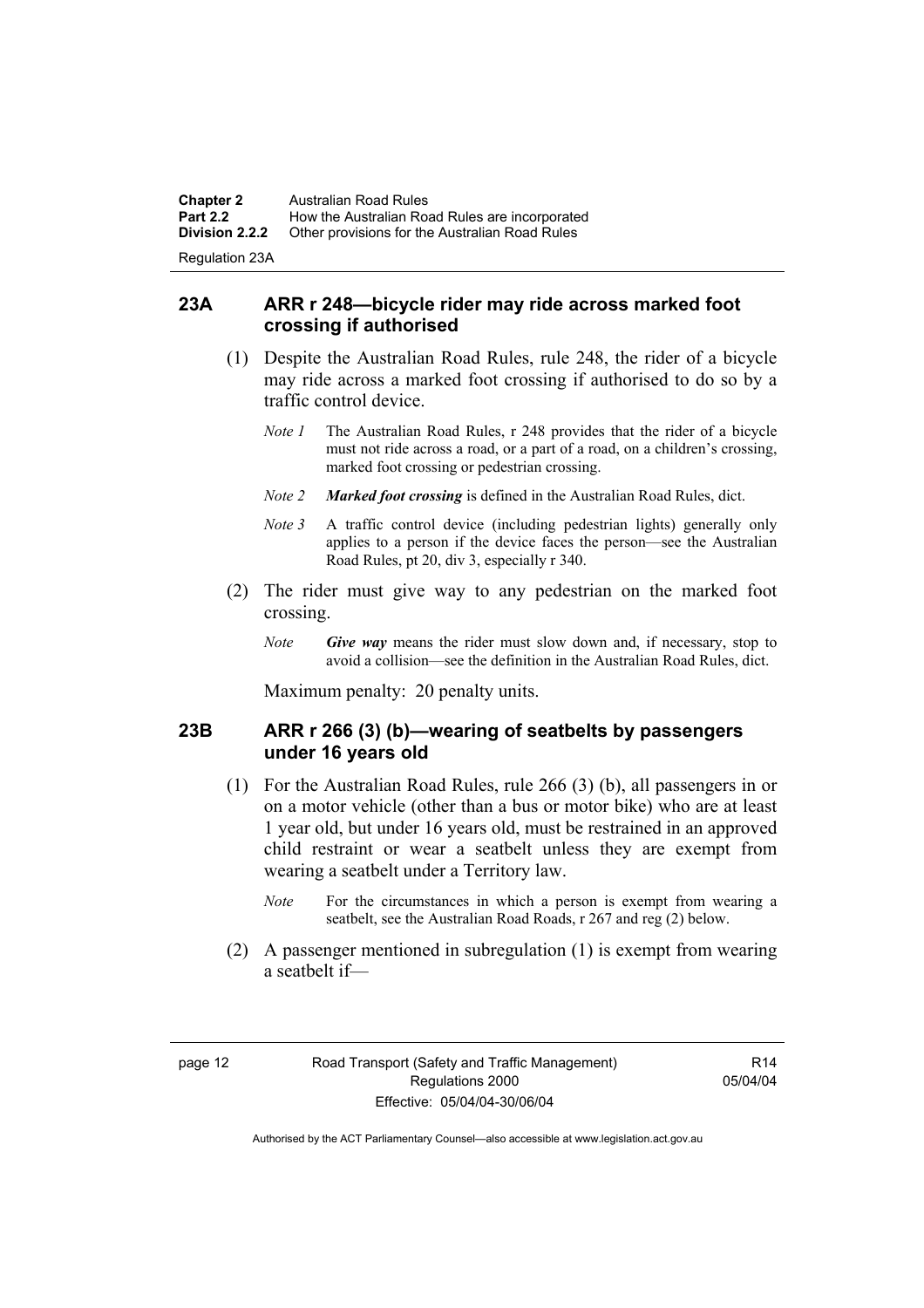- (a) the motor vehicle is not required to be fitted with child restraint anchorages or seatbelts under the 2nd or 3rd edition ADR and the vehicle has not been fitted with a child restraint anchorage point or a seatbelt for a seating position that is available for the passenger; or
- (b) the motor vehicle is registered in a State that does not have a law that substantially corresponds to subregulation (1); or
- (c) the motor vehicle is a taxi and a seating position (other than a front passenger seat) fitted with a suitable approved child restraint or seatbelt is not available for the passenger.
- *Note 1* The exemption applies to a passenger in a vehicle that has 2 or more rows of seats only if the passenger sits in the rear seats, see the ARR, r 267 (1).
- *Note 2 Taxi* includes a private hire car and a restricted hire vehicle, see reg 33 (1), def of *taxi*.
- *Note 3* The defence of sudden or extraordinary emergency is also available, see the Criminal Code, s 41.
- (3) In this regulation:

*2nd edition ADR*—see the *Road Transport (Vehicle Registration) Regulations 2000*, schedule 1, clause 14.

*3rd edition ADR*—see the *Road Transport (Vehicle Registration) Regulations 2000*, schedule 1, clause 15.

#### **24 ARR r 266 (7)—wearing of seatbelts by passengers under 16 years old**

For the Australian Road Rules, rule 266 (7:

*approved child restraint* means a child restraint that is approved by the road transport authority under regulation 66 (1) (b) (Approvals etc by road transport authority).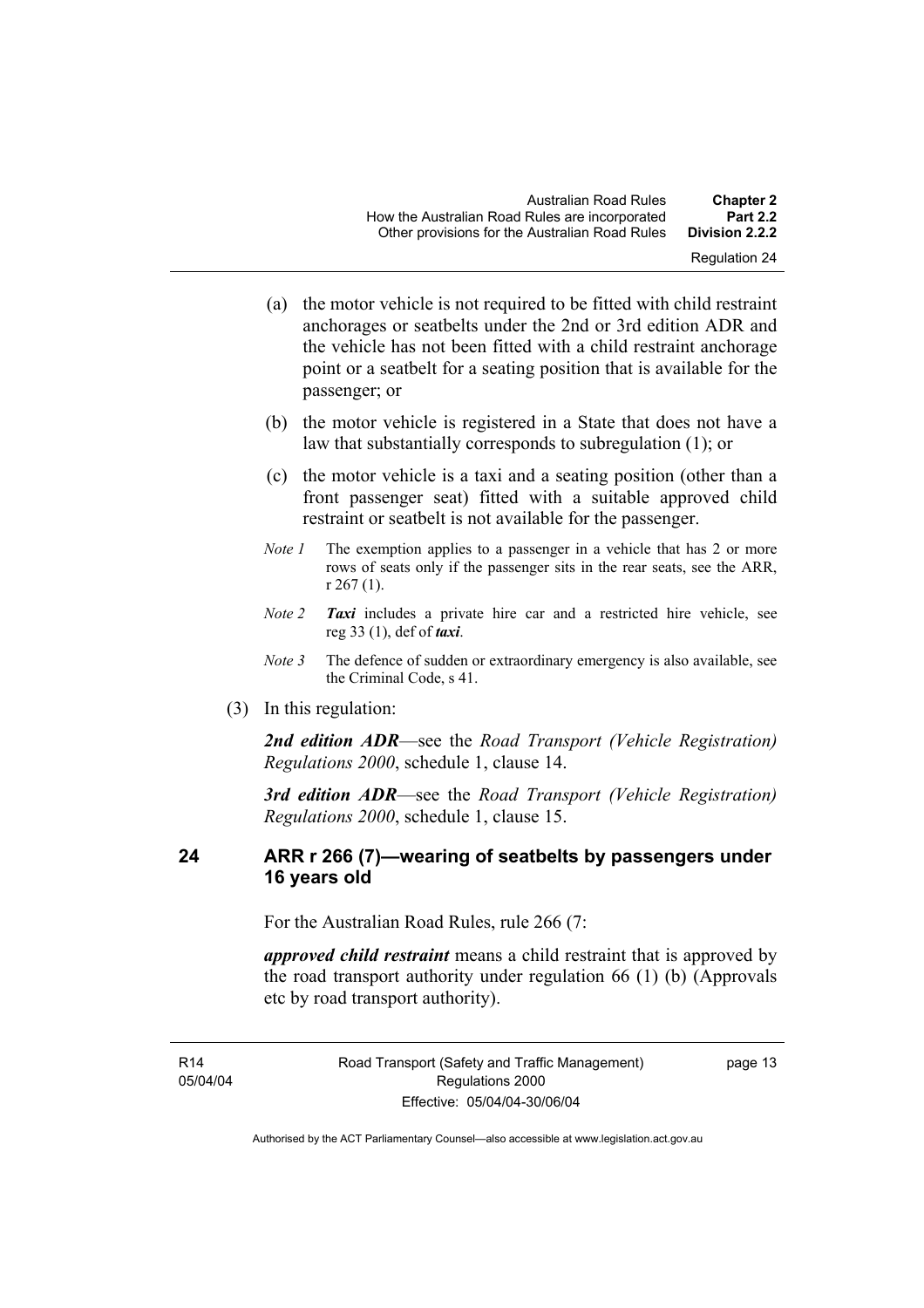**Chapter 2** Australian Road Rules<br>**Part 2.2** How the Australian Road **Part 2.2 How the Australian Road Rules are incorporated Division 2.2.2** Other provisions for the Australian Road Rules **Other provisions for the Australian Road Rules** 

Regulation 25

#### **25 ARR r 267 (3)—certificates of exemption from wearing seatbelts**

For the Australian Road Rules, rule 267 (3) a certificate is issued under a law of this jurisdiction for a person if—

- (a) the certificate is signed by a doctor; and
- (b) it certifies that—
	- (i) the person cannot wear a seatbelt for medical reasons; or
	- (ii) the person cannot, because of that person's size, build or any other physical characteristic, safely drive a vehicle while wearing a seatbelt.

#### **26 ARR r 270 (3)—wearing motorbike helmets**

For the Australian Road Rules, rule 270 (3):

*approved motor bike helmet* means a protective helmet for motor bike riders that is approved by the road transport authority under regulation 66 (1) (c) (Approvals etc by road transport authority).

#### **27 ARR r 271 (6)—riding on motorbikes**

For the Australian Road Rules, rule 271 (6):

- (a) the Australian Road Rules, rule 271 (2) does not apply to a passenger on a motorbike to the extent that the passenger is exempt from the subrule under regulation 67 (Exemption from requirement about riding on motorbikes); and
- (b) the Australian Road Rules, rule 271 (3) does not apply to the rider of a motorbike in relation to a passenger to the extent that, under paragraph (a), rule 217 (2) does not apply to the passenger.

 $R14$ 05/04/04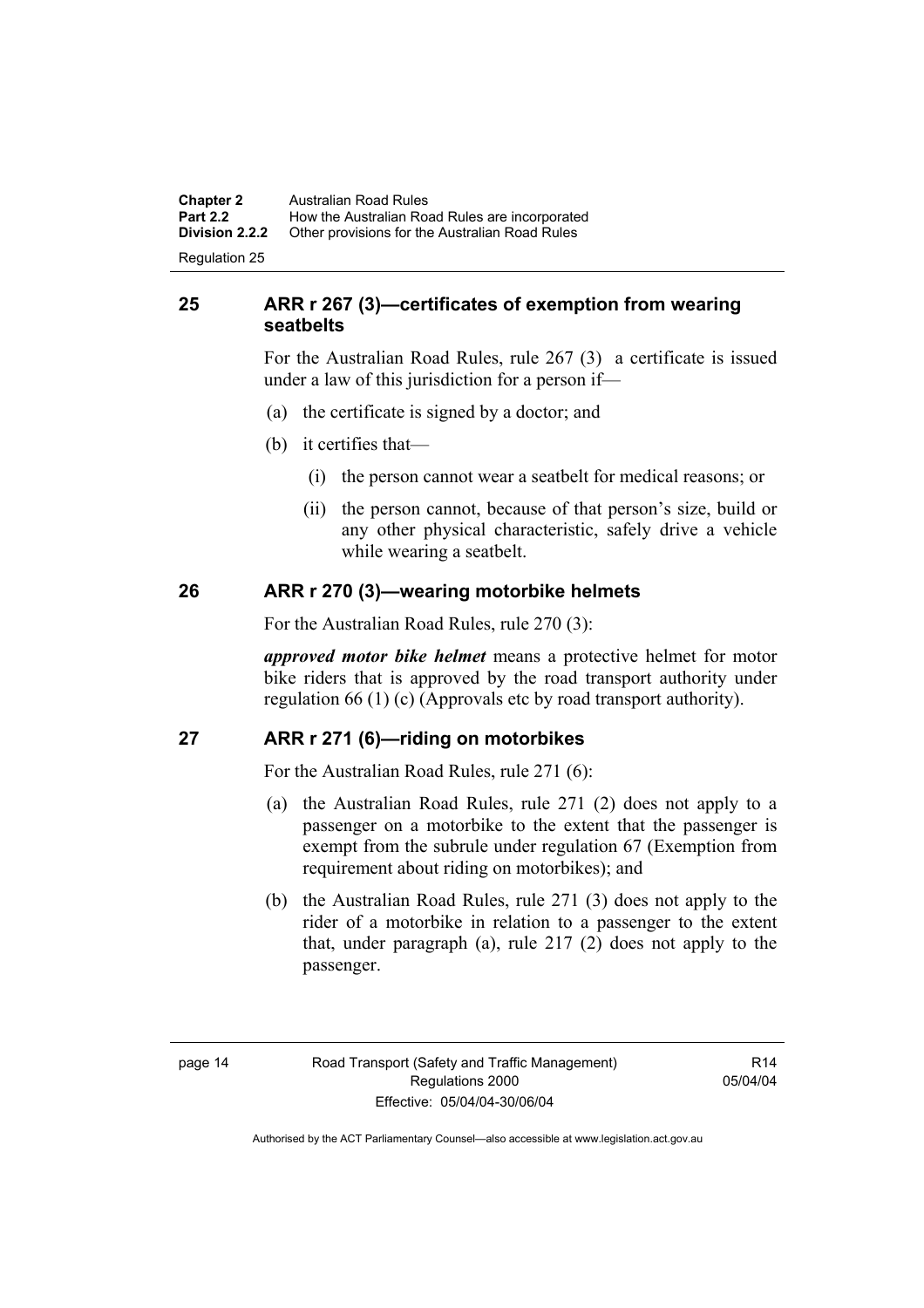Regulation 27A

#### **27A ARR r 280 (2) (a)—other vehicles to which B light rules apply**

- (1) The following classes of vehicles are specified:
	- (a) taxis;
	- (b) motorbikes.
	- *Note* This regulation applies the B light rules to taxi drivers and riders of motorbikes who, under reg 12, are allowed to drive in bus lanes.
- (2) In this regulation:

*taxi* includes a private hire car and a restricted hire vehicle.

#### **28 ARR r 287 (3) (e), (4)—duties of participants in crashes**

- (1) For the Australian Road Rules, rule 287 (3) (e), every crash not mentioned in the Australian Road Rules, rule 287 (3) (a) to (d) must be reported to a police officer.
	- *Note* The Australian Road Rules, r 287 (3) (e) requires the driver (or the driver's representative) to give the driver's required particulars, within the required time, about a crash to a police officer if the crash is required to be reported to a police officer under another law of this jurisdiction.
- (2) For the Australian Road Rules, rule 287 (4), definition of *required particulars*, information required to be given to a police officer about a crash includes an explanation of the circumstances of the crash.

#### **29 ARR r 289 (1) (g)—driving on a nature strip**

For the Australian Road Rules, rule 289 (1) (g), a driver may drive a vehicle on a nature strip adjacent to a length of road in a built-up area if the vehicle—

R14 05/04/04 page 15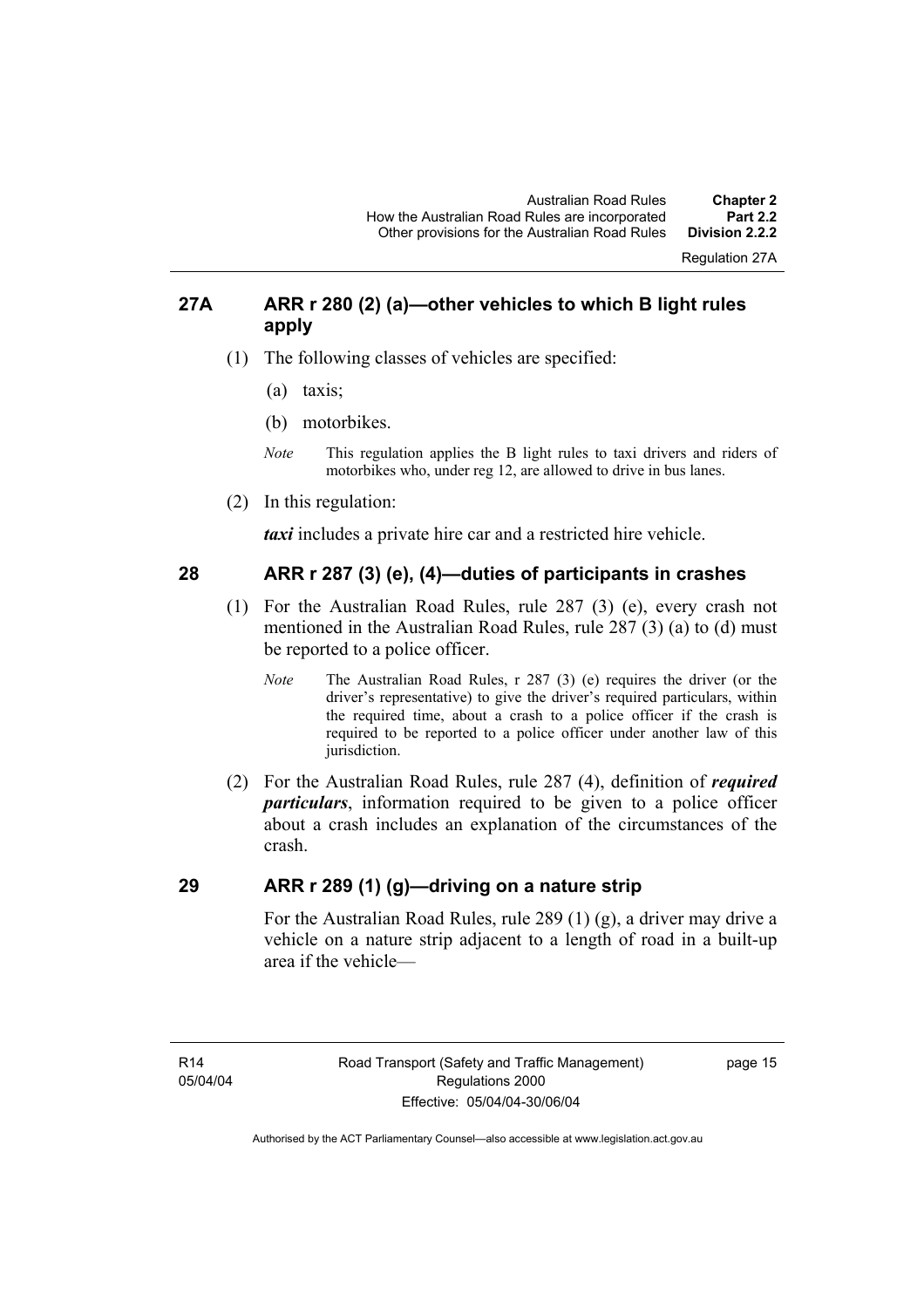| <b>Chapter 2</b> | Australian Road Rules                          |
|------------------|------------------------------------------------|
| <b>Part 2.2</b>  | How the Australian Road Rules are incorporated |
| Division 2.2.2   | Other provisions for the Australian Road Rules |
| Regulation 30    |                                                |

- (a) is a motor vehicle (other than a ride-on lawnmower) that is built and used solely for cutting grass, or for purposes incidental to cutting grass; or
- (b) is a motor vehicle that is designed for cleaning footpaths and is being driven on the nature strip for the purpose of cleaning a footpath and is displaying an amber flashing light; or
- (c) is being used to transport goods or materials for use in (or for the purposes of) the construction or maintenance of roads by or on behalf of the Territory; or
- (d) is being used by a person in the course of his or her duties as a person authorised under these regulations to use a traffic offence detection device.

#### **30 ARR r 298—driving with a person in or on a trailer**

- (1) For the Australian Road Rules, rule 298, a trailer is exempt if—
	- (a) the trailer is being towed by a police or emergency vehicle; or
	- (b) the carriage of passengers is permitted in a part of the trailer and anyone in the trailer is in that part; or
	- (c) anyone who is in the trailer is engaged in the door-to-door delivery or collection of goods, or in the collection of waste or garbage, and the trailer is not travelling faster than 25 km/h; or
	- (d) in all the circumstances, there is no reasonable danger of anyone in the trailer falling from the trailer or being injured.
- (2) For this regulation, the carriage of passengers is permitted in a part of a trailer if the part is designed primarily for—
	- (a) the carriage of passengers; or
	- (b) the carriage of goods, but is enclosed.
- (3) In this regulation:

page 16 Road Transport (Safety and Traffic Management) Regulations 2000 Effective: 05/04/04-30/06/04

 $R14$ 05/04/04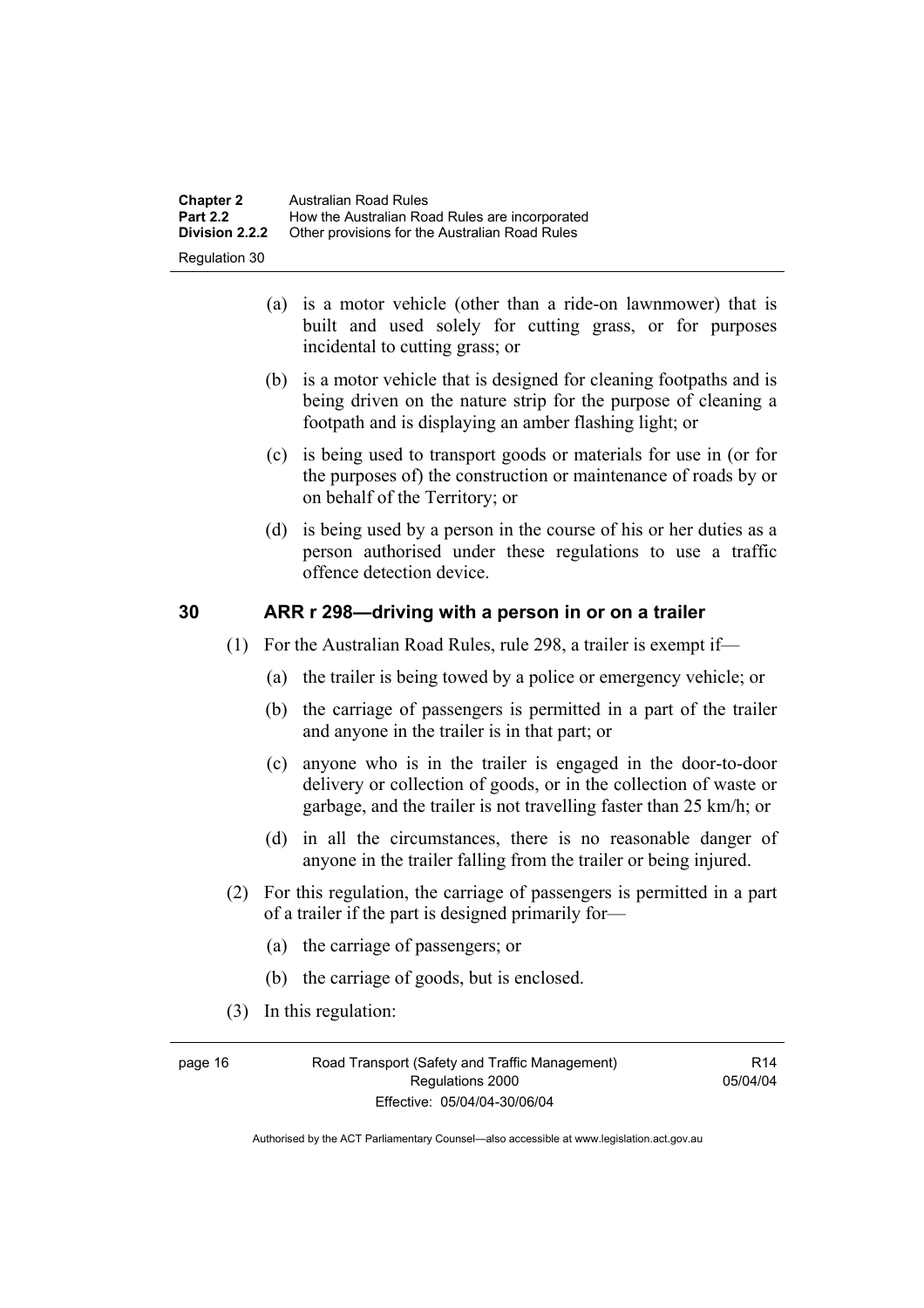Regulation 31

*enclosed*, for a part of a trailer, means enclosed by—

- (a) the structure of the trailer; or
- (b) a canopy, cage or other device fitted to the trailer that is of a kind approved by the road transport authority under regulation 66 (1) (d) (Approvals etc by road transport authority).

*in* includes on.

#### **31 ARR r 310 (3), (4)—exemption for road workers etc**

- (1) For the Australian Road Rules, rule 310 (3) (b), the road transport authority may authorise a person to engage in speed zoning tests.
- (2) For the Australian Road Rules, rule 310 (4), definition of *road work*, the road transport authority may authorise—
	- (a) installation or maintenance work on, above or below a road; or
	- (b) installation or maintenance of a traffic control device; or
	- (c) a traffic survey.
- (3) This regulation is additional to, and does not limit, any other power of the road transport authority or anyone else under a Territory law to authorise something mentioned in this regulation.
	- *Note* Under the Act, the road transport authority can authorise a person to install or display (or to interfere with, change or remove) a prescribed traffic control device.

#### **32 ARR r 313—postal workers**

For the Australian Road Rules, rule 313 —

- (a) the Australian Road Rules, rule 186 (Stopping in a mail zone) does not apply to the driver of a postal vehicle; and
- (b) the Australian Road Rules, rule 288 (Driving on a path) does not apply to the driver of a postal vehicle if—

R14 05/04/04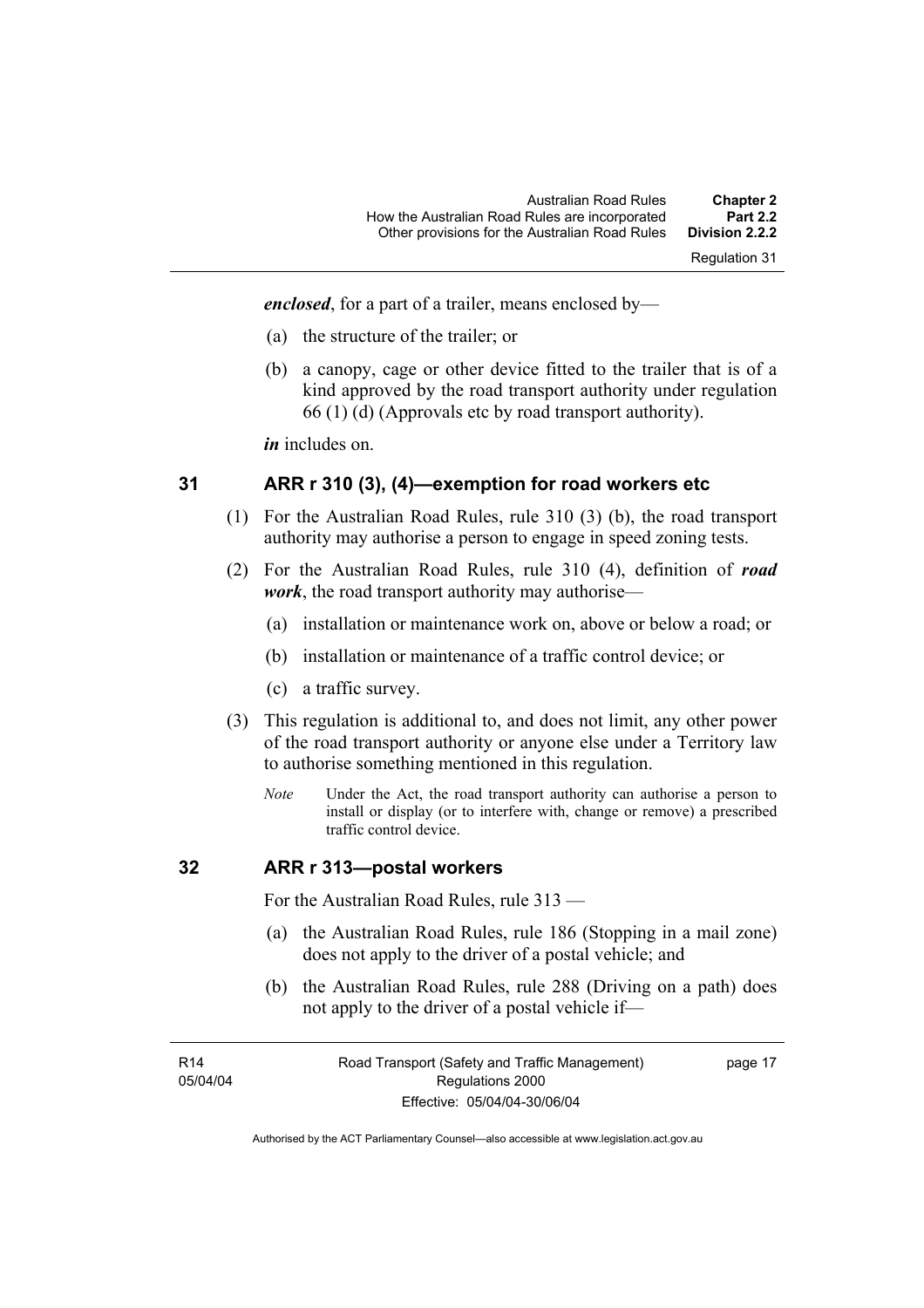| <b>Chapter 2</b> | Australian Road Rules                          |
|------------------|------------------------------------------------|
| <b>Part 2.2</b>  | How the Australian Road Rules are incorporated |
| Division 2.2.2   | Other provisions for the Australian Road Rules |
| Regulation 33    |                                                |

- (i) the vehicle is a motorbike with an engine capacity of not more that 110mL; and
- (ii) the vehicle is being driven at a speed of not more than 10km/h.

#### **33 ARR dict—definitions for dictionary**

(1) For the Australian Road Rules, dictionary:

*approved bicycle helmet* means a protective helmet for bicycle riders that is approved by the road transport authority under regulation 66 (1) (a) (Approvals etc by road transport authority).

*authorised person,* for a provision of the Australian Road Rules, means a person who is appointed as an authorised officer under the *Road Transport (General) Act 1999* for the Australian Road Rules or the provision.

#### *emergency worker* means—

- (a) a member of the ambulance service rendering or providing transport for sick or injured people; or
- (b) a member of the fire brigade, the rural fire fighting service or the emergency service providing transport in an emergency; or
- (c) a person who is declared by the road transport authority under regulation 66 (1) (e) (Approvals etc by road transport authority) to be an emergency worker.

*mechanical signalling device*, in relation to a vehicle, means a device that—

- (a) is fitted to the vehicle; and
- (b) is a mechanical signalling device or turn signal that complies with the *Road Transport (Vehicle Registration) Regulations 2000*, schedule 1.

page 18 Road Transport (Safety and Traffic Management) Regulations 2000 Effective: 05/04/04-30/06/04

 $R14$ 05/04/04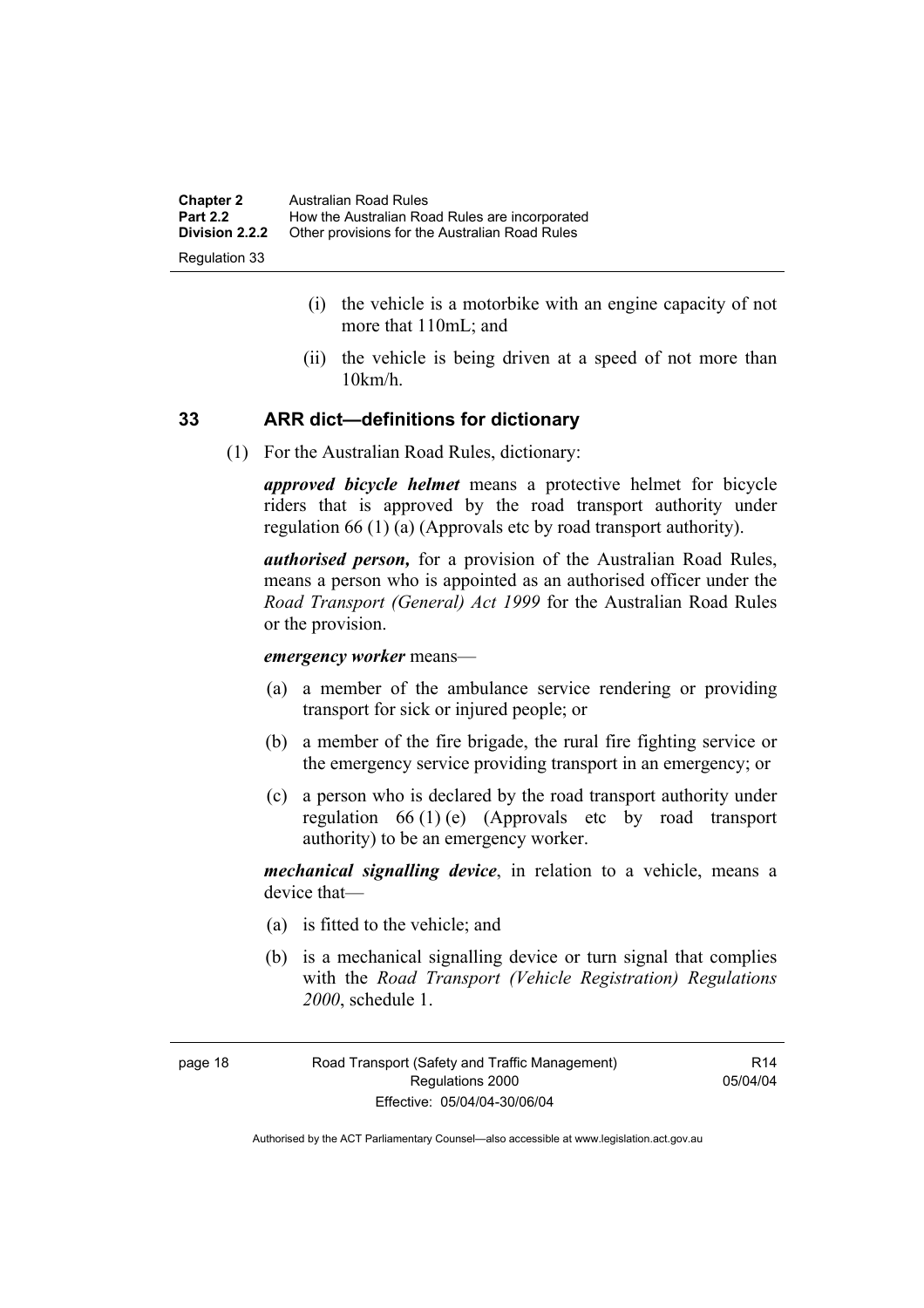*oversize vehicle* means a vehicle that has a dimension that, including the dimension of any load, exceeds a relevant dimension limit under the *Road Transport (Dimensions and Mass) Act 1990*, the *Road Transport (Vehicle Registration) Regulations 2000*, or this regulation.

*police officer*—see *Legislation Act 2001*, dictionary, part 1.

*postal worker* means an employee of Australia Post or anyone else engaged by Australia Post to deliver post.

*public bus*—see the Road Transport (Public Passenger Services) Act 2001, dictionary.

*taxi*—

- (a) see the *Road Transport (Public Passenger Services) Act 2001*, section 45 (Meaning of *taxi*); and
- (b) except in the Australian Road Rules, rule 182 (which is about stopping in taxi zones), includes a private hire car and a restricted hire vehicle.
- (2) For the Australian Road Rules, dictionary, definition of *GVM*, paragraph (b):

*vehicle registration authority* means:

- (a) the road transport authority; or
- (b) the corresponding authority of another jurisdiction.
- (3) For the Australian Road Rules, dictionary, definition of *hazard warning lights*:

*another law of this jurisdiction* means the *Road Transport (Vehicle Registration) Regulations 2000*, schedule 1.

 (4) For the Australian Road Rules, dictionary, definition of *portable warning triangle*, a portable warning triangle is approved if it—

R14 05/04/04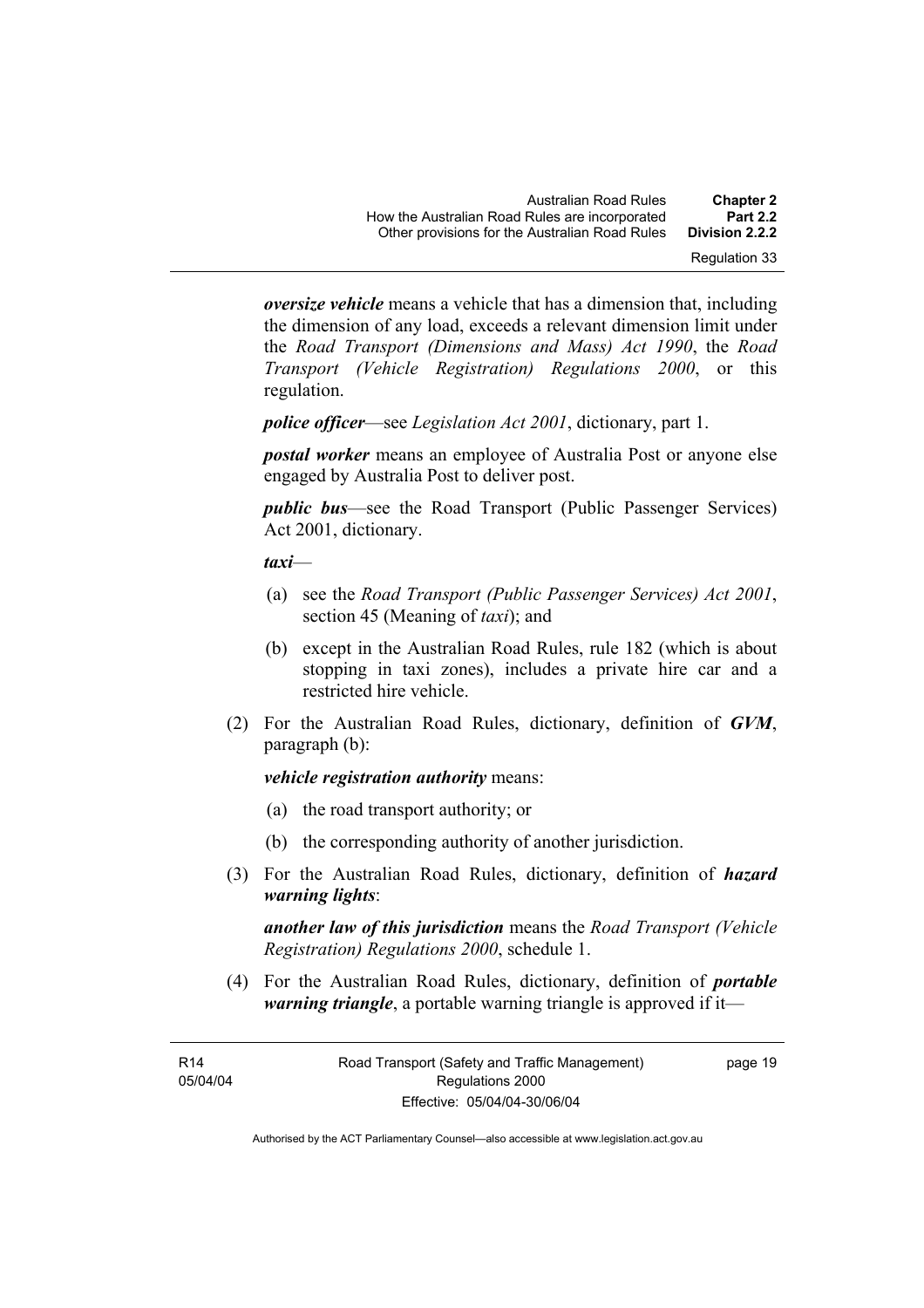| <b>Chapter 2</b>                         | Australian Road Rules                                                                            |
|------------------------------------------|--------------------------------------------------------------------------------------------------|
| <b>Part 2.2</b><br><b>Division 2.2.2</b> | How the Australian Road Rules are incorporated<br>Other provisions for the Australian Road Rules |
| Regulation 33                            |                                                                                                  |

- (a) is in the form of an equilateral triangle; and
- (b) has a minimum height of 300mm; and
- (c) has, on the front and back, red reflecting sheeting or material, or 9 red reflectors arranged in a triangular shape, causing a red reflection that would be clearly visible to the driver of a vehicle at night when the upper beam of light from any headlight on the vehicle (complying with the relevant provisions to the *Road Transport (Vehicle Registration) Regulations 2000*), schedule 1 is projected directly onto the sign from a distance of 200m; and
- (d) is of a robust and durable construction, capable of being readily erected to stand in an upright position and capable of remaining unaffected (to any material degree) by any reasonable force of wind or variation in weather conditions.

page 20 Road Transport (Safety and Traffic Management) Regulations 2000 Effective: 05/04/04-30/06/04

R14 05/04/04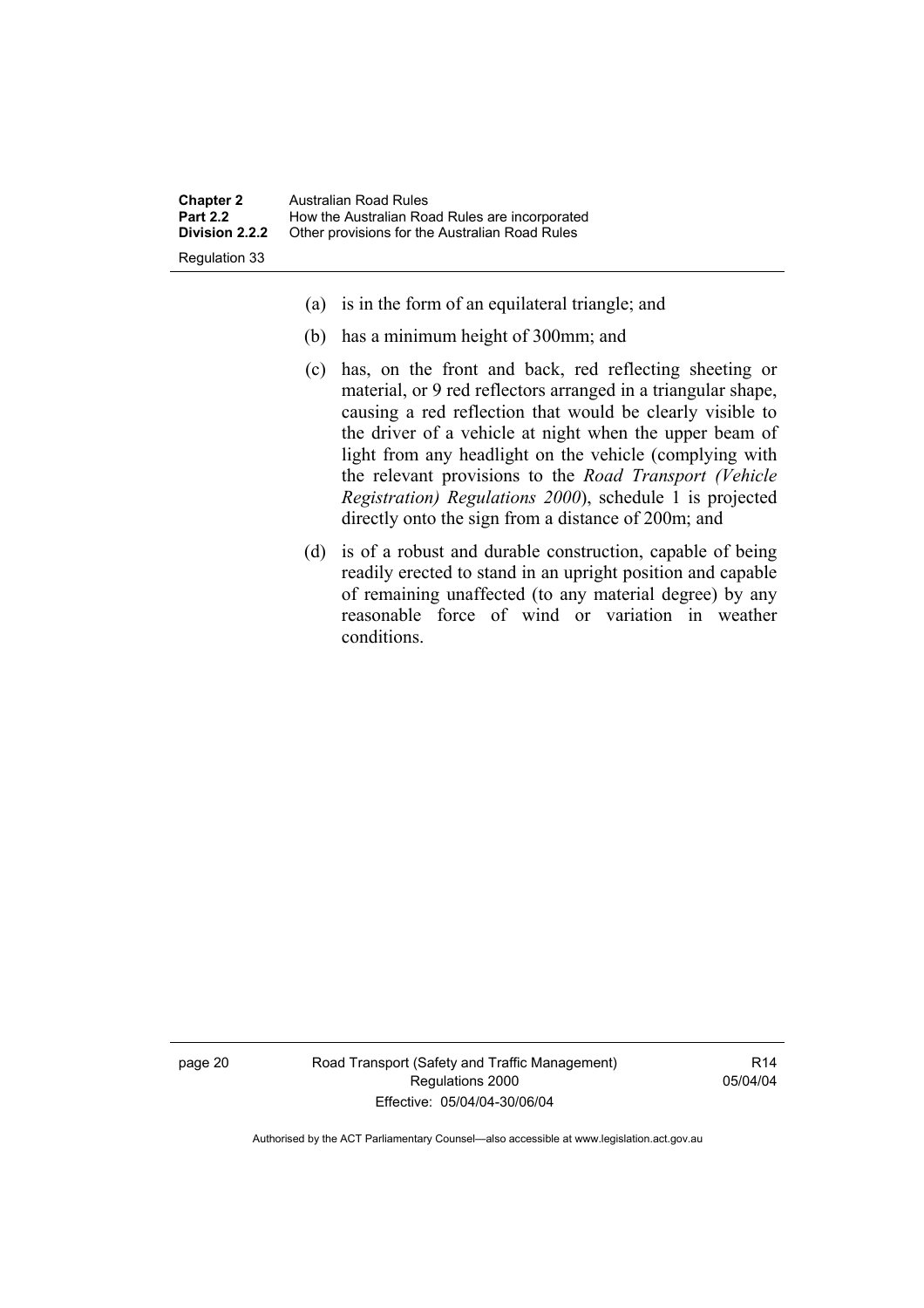Australian Road Rules **Chapter 2**  Additional ACT road rules **Part 2.3**  Noise and other nuisances

Regulation 37

### **Part 2.3 Additional ACT road rules**

*Note* The Australian Road Rules are not completely self-contained and need to be read with associated laws of each jurisdiction. This part sets out some of the associated laws that are particular to the ACT. Provisions of Acts and other regulations included in the road transport legislation contain other provisions that are particular to the ACT.

### **Division 2.3.1 Noise and other nuisances**

#### **37 Making unnecessary engine noise**

The driver of a motor vehicle on a road must not make unnecessary noise by turning on, running or failing to turn off the vehicle's engine.

Maximum penalty: 20 penalty units.

*Note* Under the Australian Road Rules, r 291 it is an offence to start or drive a vehicle in a way that makes unnecessary noise or smoke.

#### **38 Emission of waste oil or grease**

 (1) A person must not use a motor vehicle or trailer on a road unless adequate precautions have been taken to prevent waste oil or grease from the machinery or from any other part of the vehicle from dropping onto the roadway.

Maximum penalty: 20 penalty units.

- *Note* The Australian Road Rules, r 293 requires the driver of a vehicle to remove oil or grease that falls from the vehicle in certain circumstances.
- (2) Without limiting the liability of anyone else, the responsible person for a motor vehicle or trailer must take reasonable steps to prevent a contravention of subregulation (1) in relation to the vehicle.

Maximum penalty: 20 penalty units.

R14 05/04/04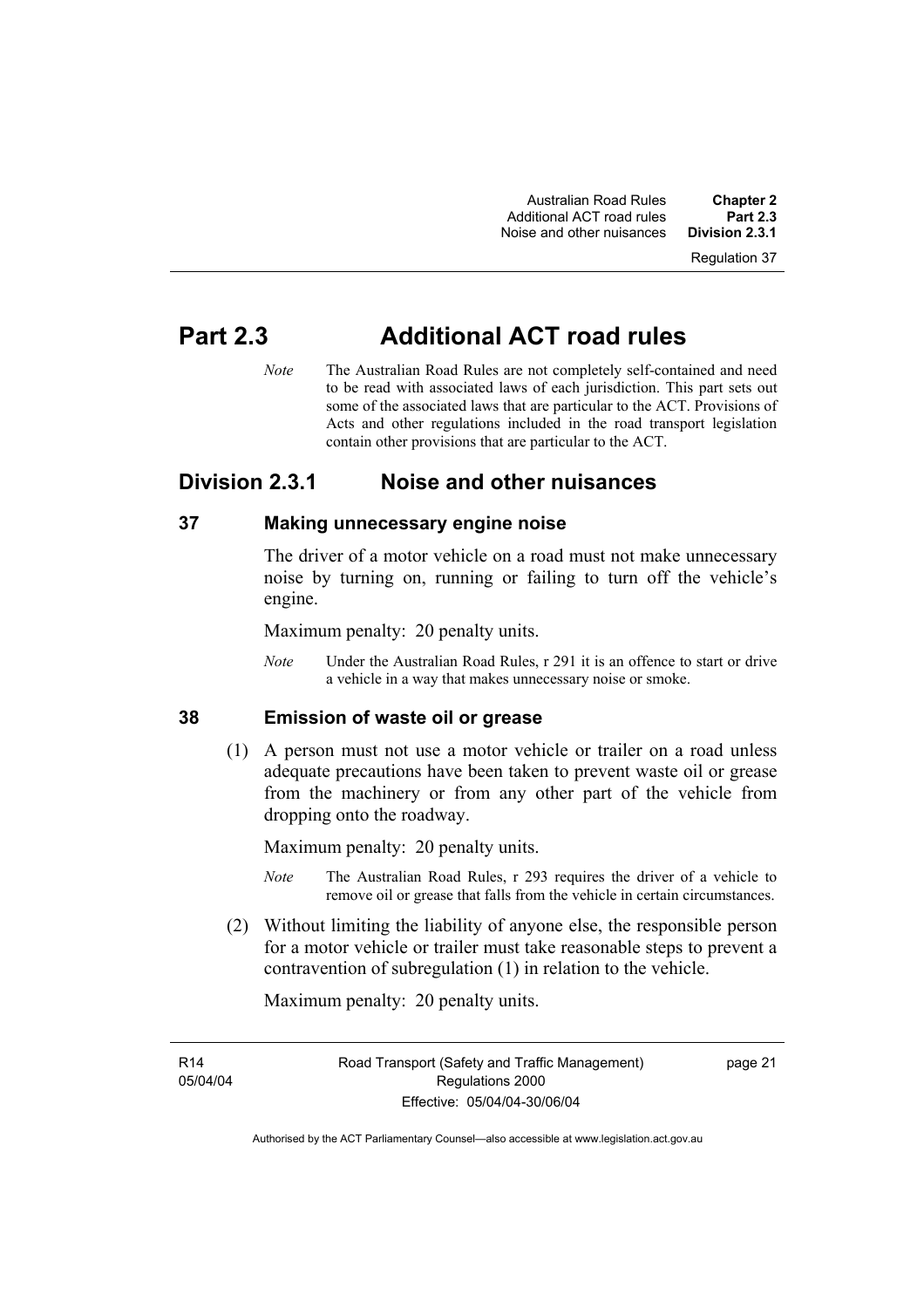**Chapter 2 Australian Road Rules**<br>**Part 2.3 Additional ACT road rules Part 2.3** Additional ACT road rules<br>**Division 2.3.2** Driver and passenger safe **Division 2.3.2** Driver and passenger safety Regulation 39

### **Division 2.3.2 Driver and passenger safety**

#### **39 Safety of persons on trailers**

 (1) A person must not travel on a road in or on any part of a trailer that is not a part designed primarily for the carriage of passengers or goods.

Maximum penalty: 20 penalty units.

 (2) A person must not travel on a road in or on any part of a trailer that is a part designed primarily for the carriage of goods if the part is not enclosed.

Maximum penalty: 20 penalty units.

- (3) Subregulations (1) and (2) do not apply to a person—
	- (a) who is in or on a police or emergency vehicle; or
	- (b) engaged in the door-to-door delivery or collection of goods, or in the collection of waste or garbage, in or on a trailer that is not travelling faster than 25km/h; or
	- (c) if in all the circumstances, there is a no reasonable danger of the person falling or being thrown from the trailer, or being injured, because the person is travelling in a way prohibited by this regulation.
- (4) In this regulation:

*enclosed*, for a part of a trailer, means enclosed by—

- (a) the structure of the trailer; or
- (b) a canopy, cage or other device fitted to the trailer that is of a kind approved by the road transport authority under regulation 66 (1) (d) (Approvals etc by road transport authority).

 $R14$ 05/04/04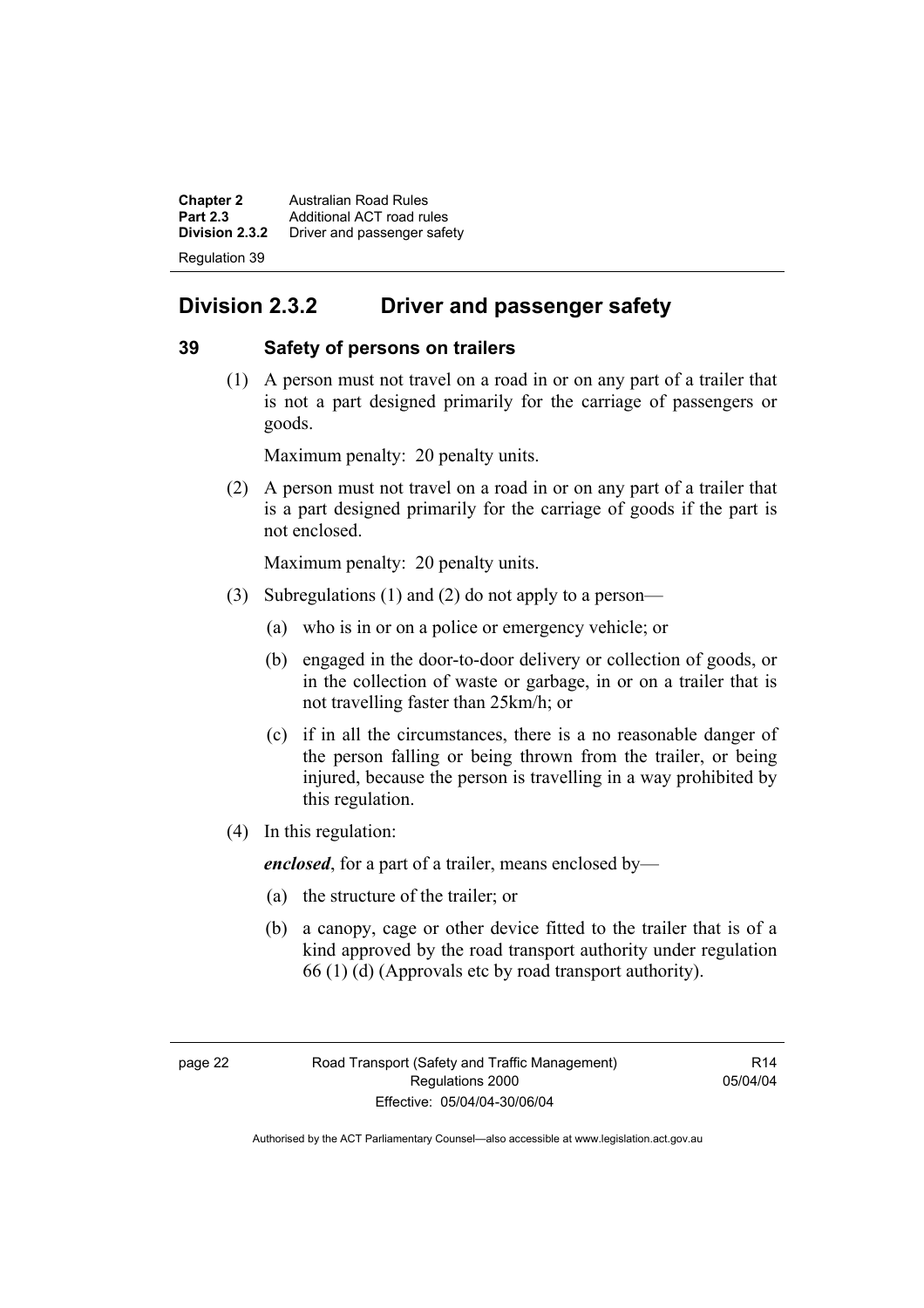*Note* The Australian Road Rules, r 298 prohibits a driver from driving a motor vehicle towing a trailer with a person in or on the trailer, unless the trailer is exempt from the rule under another law of this jurisdiction. Reg 30 provides the exemption from the rule.

#### **40 Passengers in sidecars to be seated**

 (1) A passenger in a sidecar attached to a motorbike that is moving, or is stationary but not parked, on a road must sit in a place in the sidecar designed for use by a passenger.

Maximum penalty: 20 penalty units.

 (2) The rider of a motorbike must not ride with a passenger in a sidecar unless the passenger complies with subregulation (1).

Maximum penalty: 20 penalty units.

#### **Division 2.3.3 Trailers and towing**

*Note* The following rules of the Australian Road Rules apply to the towing of vehicles:

- r 216 (which is about the lights that must be used when towing a vehicle at night or in hazardous weather conditions)
- r 254 (which is about the towing of bicycles)
- r 257 (which is about riding with a person on a bicycle trailer)
- r 292 (which is about towing a vehicle with an insecure or overhanging load)
- r 294 (which is about keeping control of a motor vehicle or trailer being towed)
- r 295 (which is about towing another vehicle with a towline)
- r 298 (which is about driving with a person in a trailer)
- r 312 (which provides certain exemptions for tow truck drivers).

page 23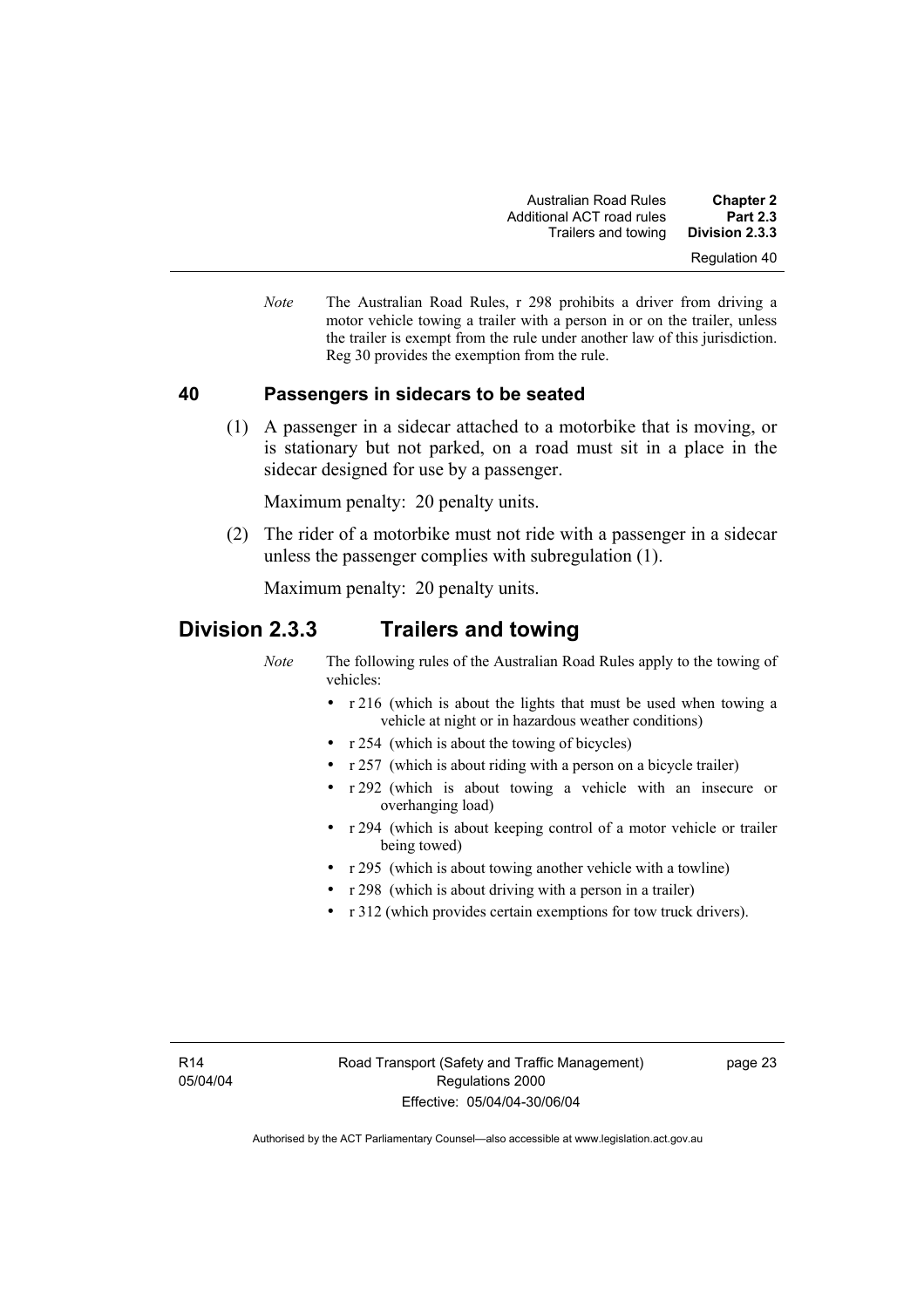**Chapter 2 Australian Road Rules**<br>**Part 2.3 Additional ACT road rules Part 2.3** Additional ACT road rules<br>**Division 2.3.3** Trailers and towing **Division 2.3.3** Trailers and towing Regulation 41

#### **41 Number of vehicles that may be drawn**

 (1) The driver of an articulated vehicle must not tow any other vehicle on a road.

Maximum penalty: 20 penalty units.

 (2) The driver of a motor vehicle must not tow more than 1 other vehicle on a road.

Maximum penalty: 20 penalty units.

- (3) The road transport authority may exempt a vehicle or person from subregulation (1) or (2).
- (4) Subregulation (2) does not apply in relation to a tow truck that is towing an articulated vehicle (other than a B-double or road train) if—
	- (a) the articulated vehicle has broken down on a road and it is necessary for it to be towed away; or
	- (b) the articulated vehicle has been involved in a crash on a road and it is necessary for it to be towed away.
- (5) Subregulation (2) does not apply to a motor vehicle that is towing another vehicle using a lift and tow trailer if—
	- (a) the other vehicle is partly supported by the lift and tow trailer; and
	- (b) the vehicle is not towed at faster than 60 km/h; and
	- (c) the combined weight of the towed vehicle and the lift and tow trailer is not more than the unladen weight of the towing vehicle.
- (6) Subregulation (2) does not apply to—
	- (a) a tractor-harvester-cutting head trailer combination; or

R14 05/04/04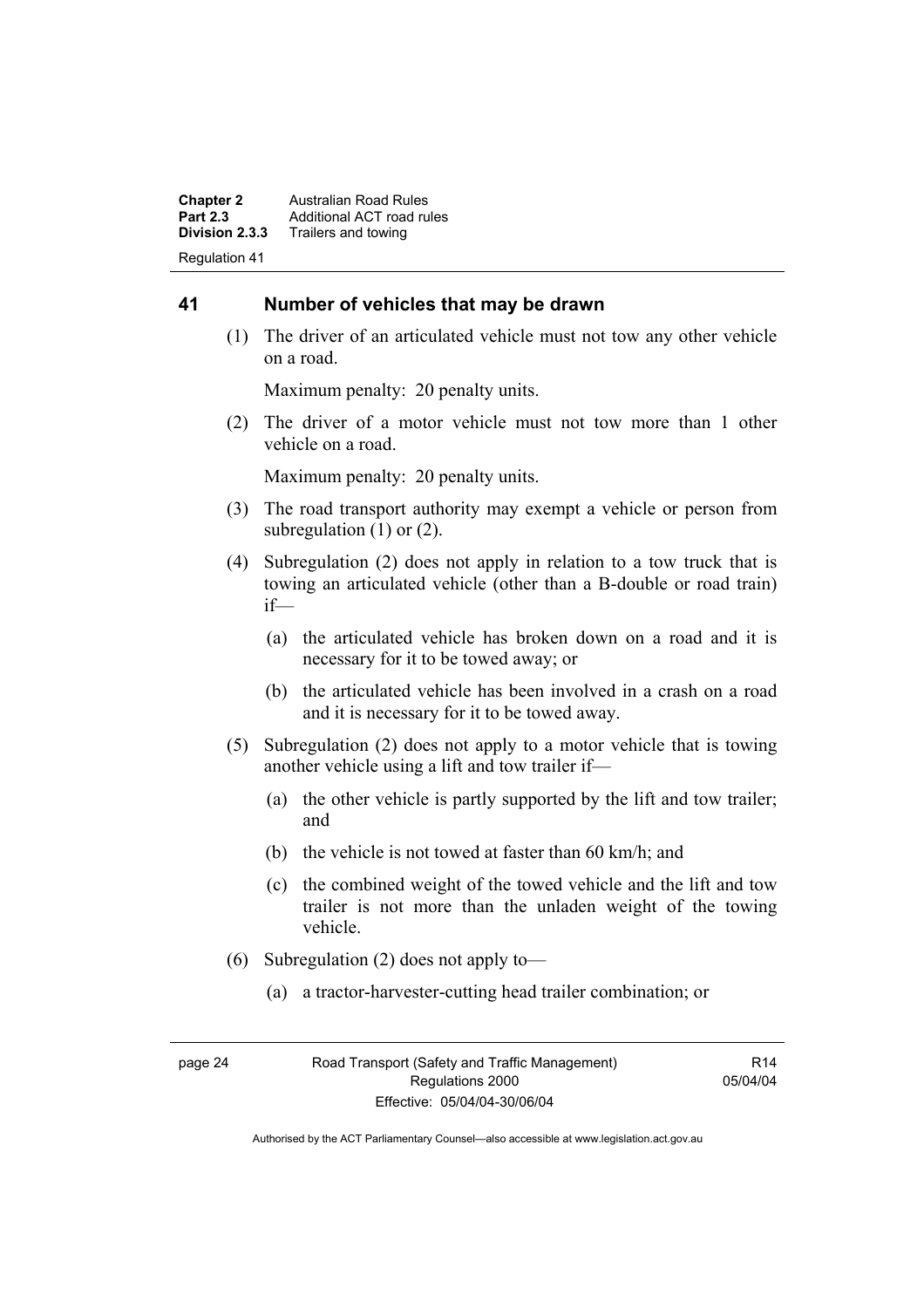- (b) a tractor with multiple implements attached, if the implements are normally used as a single unit when performing agricultural operations; or
- (c) a tractor and implement combination towing a fuel trailer or laser tower; or
- (d) an articulated low-loader consisting of a prime mover towing a converter dolly and a semitrailer; or
- (e) a B-double, dog trailer or road train.

#### **42 Towing by vehicles under 4.5t**

- (1) The driver of a motor vehicle (the *towing vehicle*) must not tow another vehicle (the *towed vehicle*) on a road if the laden weight of the towed vehicle is more than—
	- (a) the capacity of the towing attachment fitted to the towing vehicle; or
	- (b) the maximum laden weight for the towed vehicle.

Maximum penalty: 20 penalty units.

- (2) Subregulation (1) does not apply to the driver if the towing vehicle has a GVM over 4.5t.
- (3) The road transport authority may exempt a vehicle or person from subregulation  $(1)$ .
- (4) In this regulation:

*maximum laden weight*, for the towed vehicle, means—

 (a) the maximum laden weight for a towed vehicle specified by the manufacturer of the towing vehicle in relation to the towing vehicle; or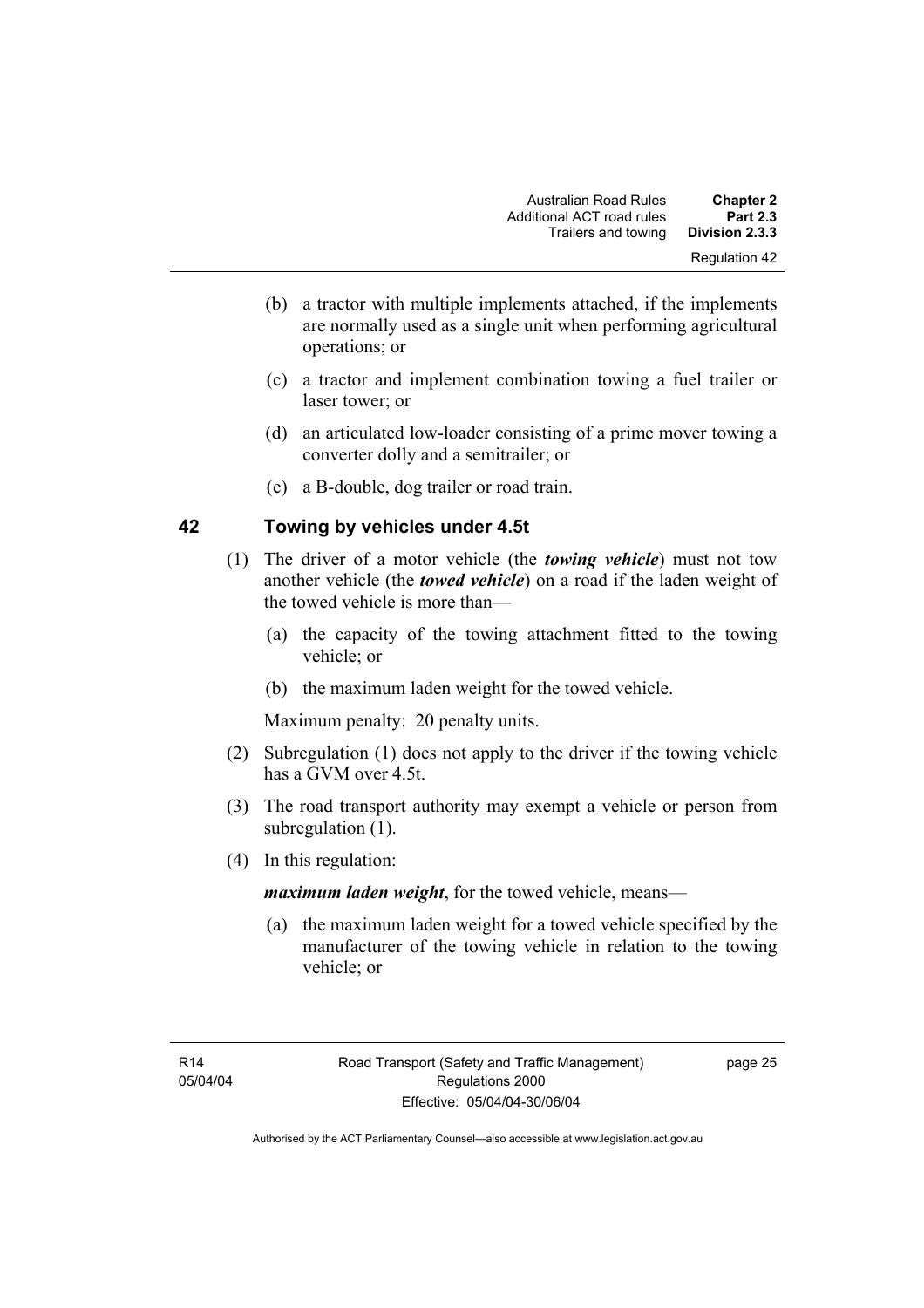**Chapter 2 Australian Road Rules**<br>**Part 2.3 Additional ACT road rules Part 2.3** Additional ACT road rules<br>**Division 2.3.4** Lights on vehicles Lights on vehicles Regulation 43

- (b) if there is no such specification by the manufacturer, the manufacturer of the vehicle cannot be identified or the specification is not appropriate because the towing vehicle has been modified—
	- (i) 1.5 times the unladen weight of the towing vehicle if the towed vehicle is fitted with a braking system that is working properly; or
	- (ii) the unladen weight of the towing vehicle in any other case.

#### **Division 2.3.4 Lights on vehicles**

- *Note* The following rules of the Australian Road Rules apply to lights on vehicles:
	- r 215 (which is about using lights when driving at night or in hazardous weather conditions)
	- r 216 (which is about the lights that must be used when towing a vehicle at night or in hazardous weather conditions)
	- r 217 (which is about using rear fog lights)
	- r 218 (which is about using headlights on high-beam)
	- r 219 (which is about not using lights to dazzle other road users)
	- r 220 (which is about the use of lights on a vehicle that is stopped)
	- r 221 (which is about using hazard warning lights)
	- r 222 (which is about the use of warning lights on buses carrying children)
	- r 223 (which is about using lights when riding an animal-drawn vehicle at night or in hazardous weather conditions)
	- r 259 (which is about using lights when riding a bicycle at night).

#### **43 Lights on motor vehicles generally**

 (1) The driver of a motor vehicle fitted with a spotlight or searchlight must not operate the light, or allow it to be operated, on a road unless—

page 26 Road Transport (Safety and Traffic Management) Regulations 2000 Effective: 05/04/04-30/06/04

R14 05/04/04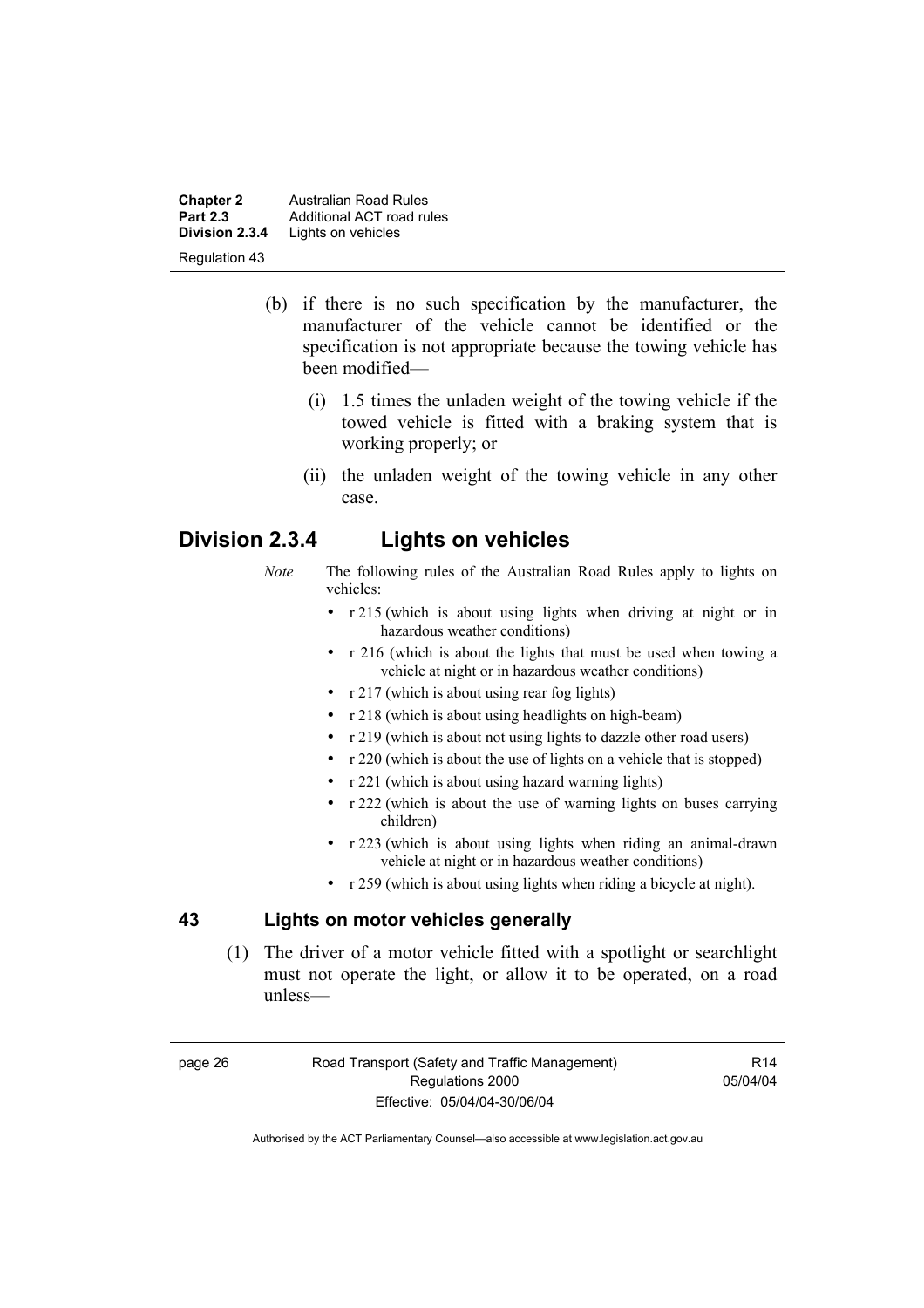- (a) the vehicle is stationary, the light is operated only for examining or making adjustments or repairs to a vehicle, and light from it is not projected further than 6m; or
- (b) the light is operated for the temporary purpose of reading or looking for a notice, sign, house number or something similar; or
- (c) the vehicle is a police vehicle; or
- (d) the vehicle is being used by the Territory, the Commonwealth or any public authority.

Maximum penalty: 20 penalty units.

- (2) The driver of a motor vehicle fitted with an additional headlight permitted to be fitted under the *Road Transport (Vehicle Registration) Regulations 2000*, schedule 1 must not operate the headlight, or allow it to be operated, if—
	- (a) the vehicle is being driven on a length of road in a built-up area; or
	- (b) the driver is driving less than—
		- (i) 200m behind a vehicle travelling in the same direction as the driver; or
		- (ii) 200m from an oncoming vehicle.

Maximum penalty: 20 penalty units.

# **Division 2.3.5 Stopping and parking**

|                             | <b>Note</b>                              | The rules of the Australian Road Rules that apply to the parking of<br>vehicles include the following: |  |  |
|-----------------------------|------------------------------------------|--------------------------------------------------------------------------------------------------------|--|--|
|                             | • $r189$ (which is about double parking) |                                                                                                        |  |  |
|                             |                                          | • $\tau$ 203 (which is about stopping in a parking area for people with<br>disabilities)               |  |  |
|                             |                                          | • $r \ge 205$ (which is about parking for longer than indicated)                                       |  |  |
| R <sub>14</sub><br>05/04/04 |                                          | Road Transport (Safety and Traffic Management)<br>page 27<br>Regulations 2000                          |  |  |
|                             |                                          | Effective: 05/04/04-30/06/04                                                                           |  |  |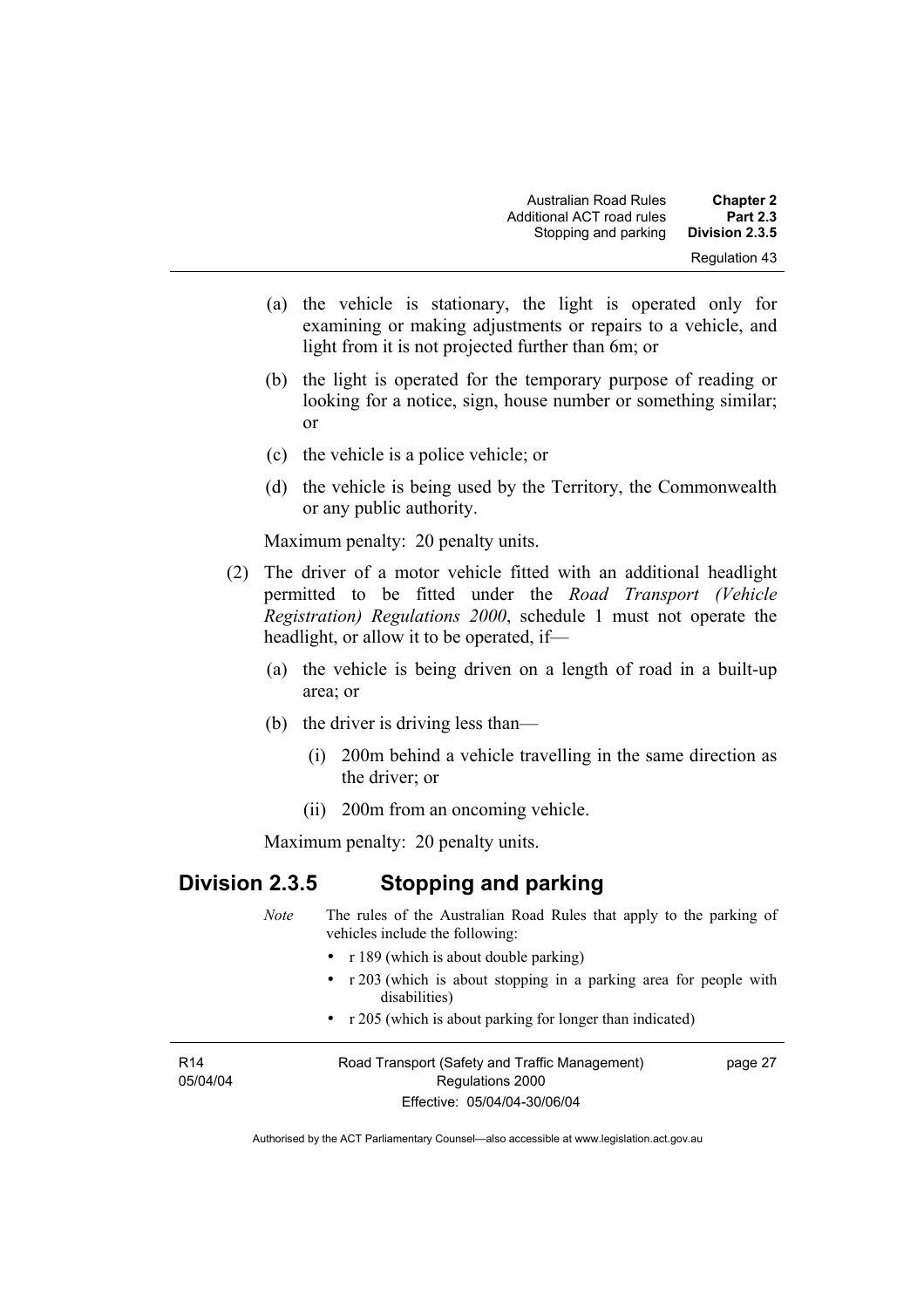| <b>Chapter 2</b>     | <b>Australian Road Rules</b> |
|----------------------|------------------------------|
| <b>Part 2.3</b>      | Additional ACT road rules    |
| Division 2.3.5       | Stopping and parking         |
| <b>Regulation 44</b> |                              |

- r 207 (which is about parking where fees are payable)
- r 208 (which is about parallel parking on a road, except in a median strip parking area)
- r 209 (which is about parallel parking in a median strip parking area)
- r 210 (which is about angle parking)
- r 211 (which is about parking in parking bays).

#### **44 Use of meters in metered parking areas**

 (1) A driver must not park in a metered parking area except in a metered parking space.

Maximum penalty: 20 penalty units.

 (2) A driver must not park in a metered parking space without paying the relevant fee for the space for at least the minimum period for which parking in the space must be paid for.

Maximum penalty: 20 penalty units.

- (3) A person does not commit an offence against subregulation (2) if—
	- (a) the driver parks in a metered parking space before paying the relevant fee; but
	- (b) the driver pays the fee immediately after parking.
- (4) The driver of a vehicle must not allow the vehicle to remain parked in a metered parking space if the parking meter for the space indicates that the period for which parking in the space has been paid for has expired.

Maximum penalty: 20 penalty units.

 $R14$ 05/04/04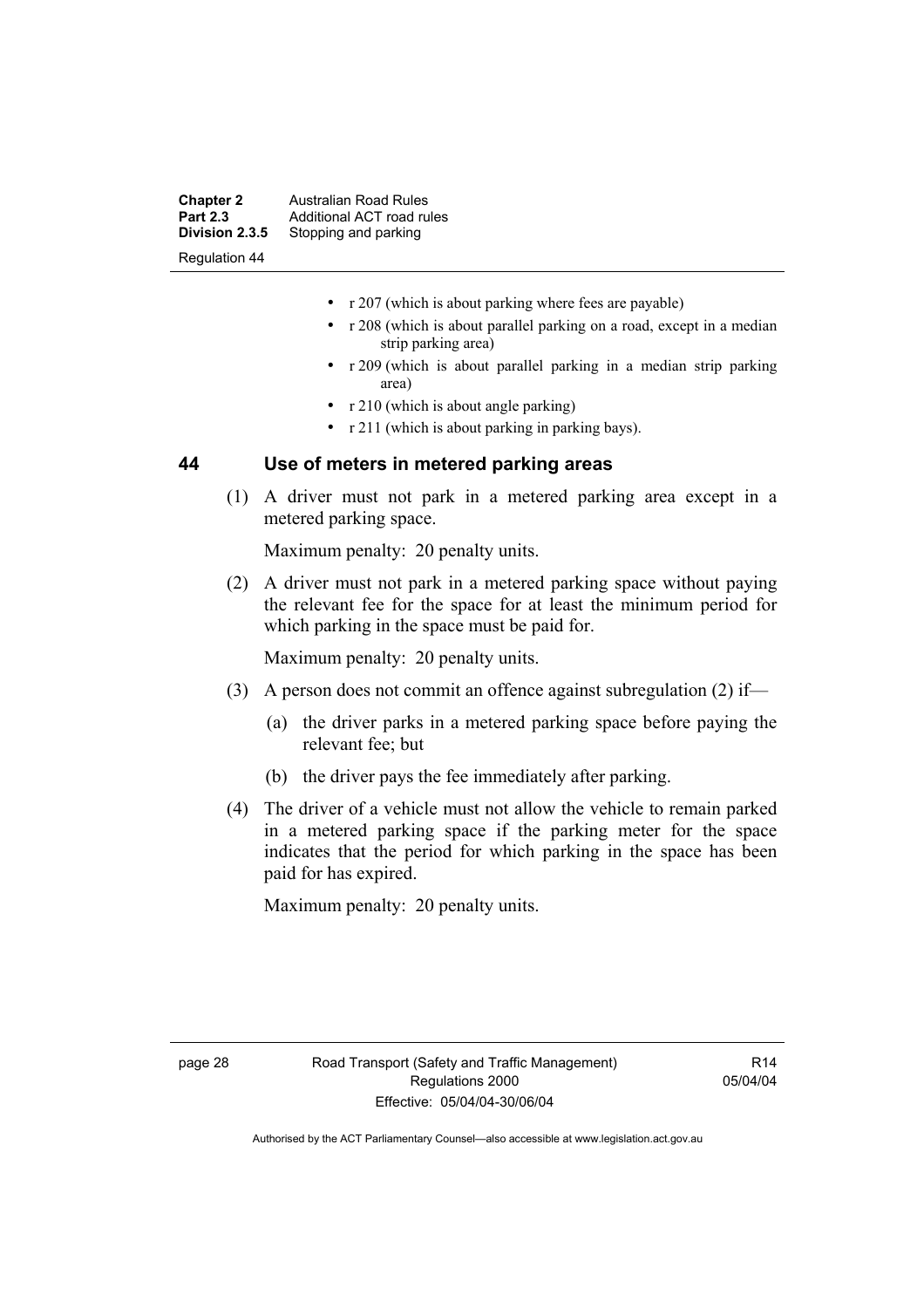(5) The driver of a vehicle must not allow the vehicle to remain parked in a metered parking space for longer than the period (if any) indicated on the metered parking signs applying to the space as the maximum period for which a vehicle may be parked in the space.

Maximum penalty: 20 penalty units.

- (6) A driver does not commit an offence against this regulation if—
	- (a) the driver parks in a metered parking space that is within a ticket parking area; and
	- (b) the driver complies with the provisions of this division in relation to parking in the area.
- (7) A driver does not commit an offence against this regulation (other than subregulation (5)) if the parking meter for the metered parking space is not working.
- (8) Without limiting subregulation (7), a driver does not commit an offence against this regulation (other than subregulation (5)) if the parking meter is covered with a hood bearing the words 'out of order time limit applies'.
- (9) This regulation does not apply to—
	- (a) a metered parking space outside the controlled parking hours for the space; or
	- (b) a vehicle displaying a current mobility parking scheme authority; or
	- (c) a vehicle displaying a current parking permit if it is parked in a metered parking space to which the permit applies and the space is designated for use by the holder of the permit.

page 29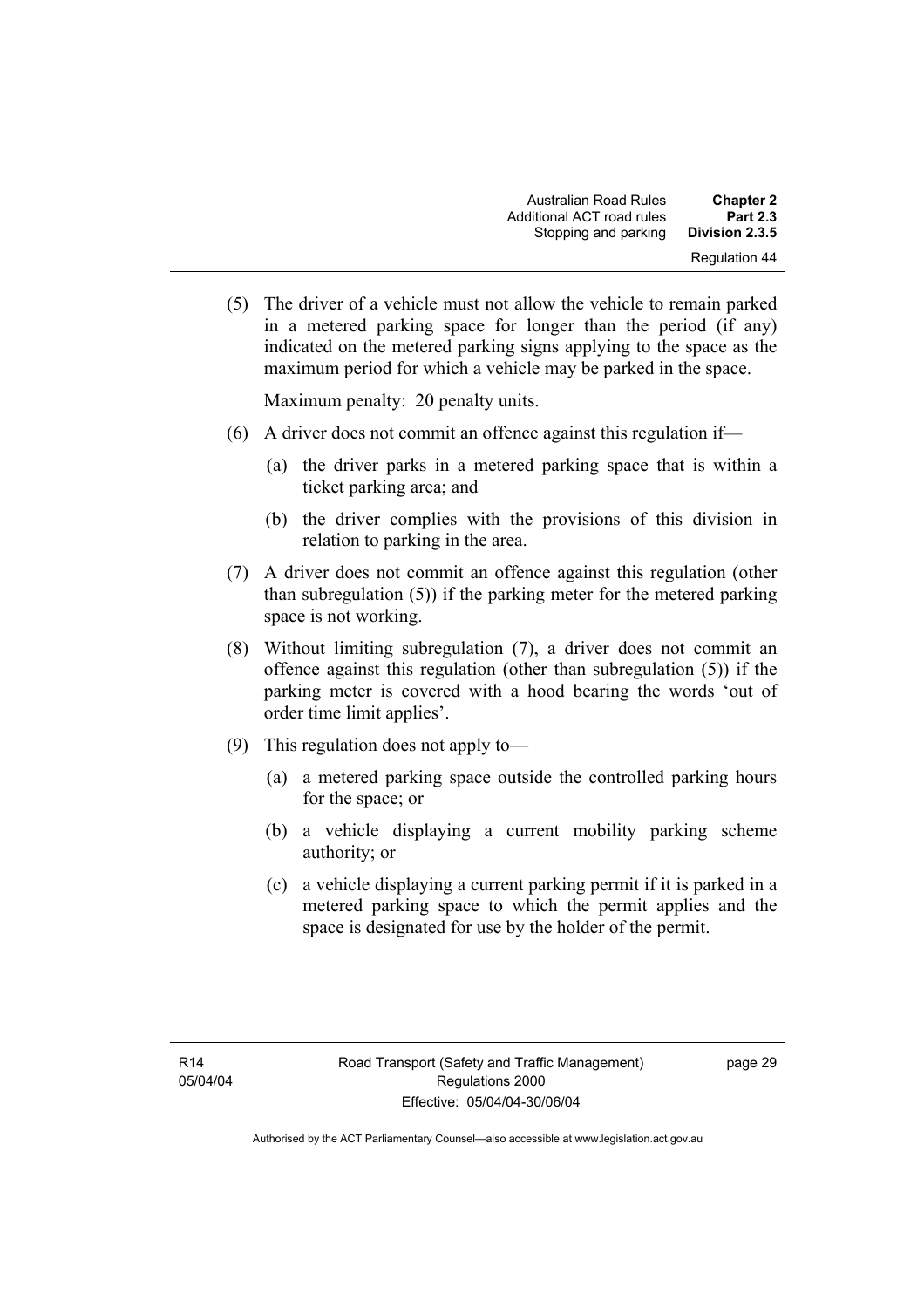**Chapter 2 Australian Road Rules**<br>**Part 2.3 Additional ACT road rules Part 2.3** Additional ACT road rules<br>**Division 2.3.5** Stopping and parking Stopping and parking Regulation 45

#### **45 Parking in metered parking spaces**

 (1) The driver of a vehicle must not park in a metered parking space if another vehicle is parked in the space.

Maximum penalty: 20 penalty units.

 (2) The driver of a vehicle who parks in a metered parking space must position the vehicle completely within the space.

Maximum penalty: 20 penalty units.

#### **46 Temporary closure of metered parking spaces**

- (1) If the road transport authority decides that the use of a metered parking space should be temporarily discontinued, the authority may close the space by—
	- (a) installing a sign, at or near the space, that displays words to the effect that the space is closed; or
	- (b) covering the parking meter applying to the space with a parking meter hood bearing the words 'no parking'.
- (2) A driver must not park in a metered parking space that has been closed under subregulation (1).

Maximum penalty: 20 penalty units.

(3) In this regulation:

*sign* includes a board, device, plate, screen, words or anything else, whether or not installed with or on a traffic sign.

#### **47 Misuse of parking meters**

A person must not—

 (a) insert in a parking meter anything other than coins appropriate for the meter; or

page 30 Road Transport (Safety and Traffic Management) Regulations 2000 Effective: 05/04/04-30/06/04

R14 05/04/04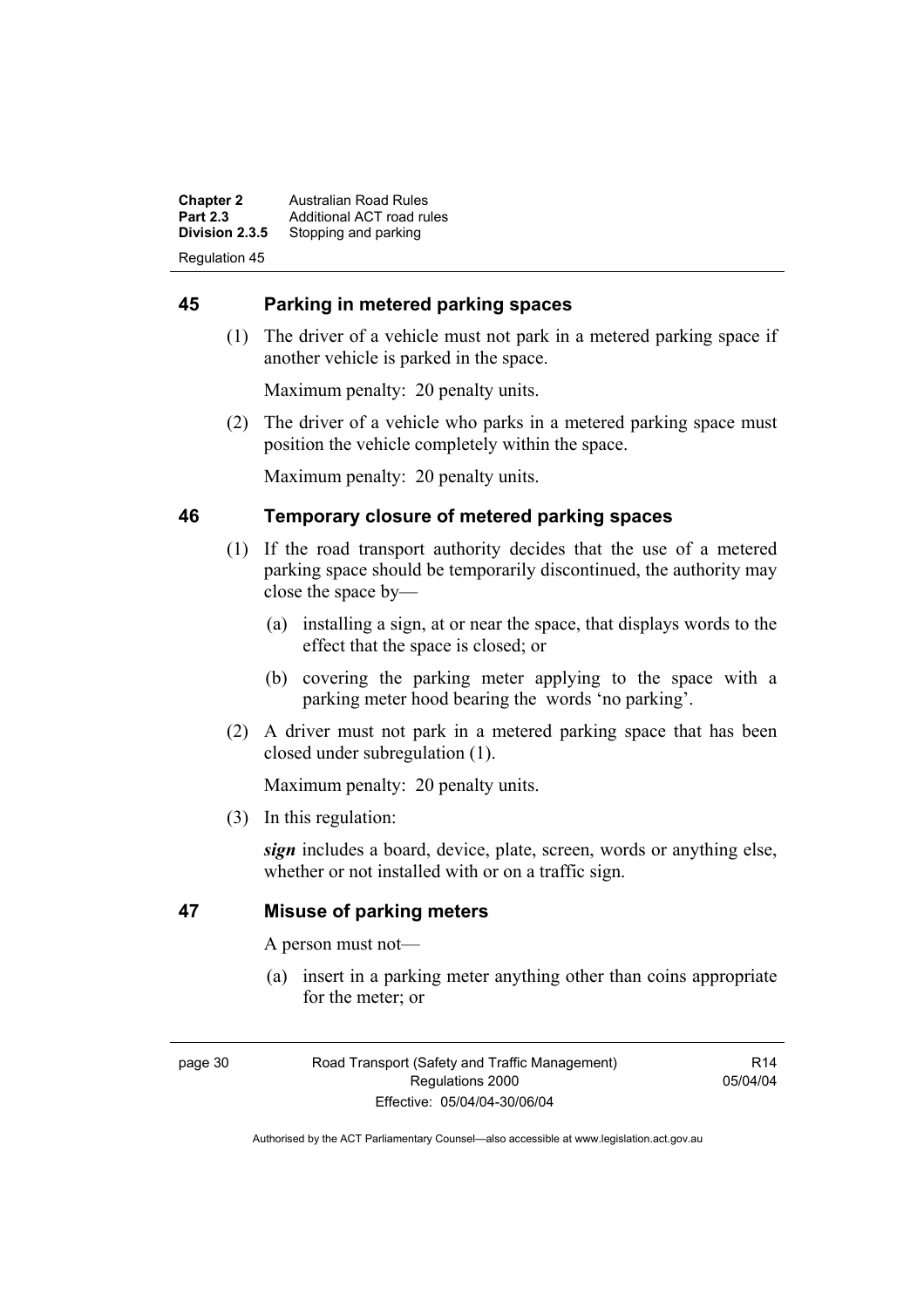(b) attach anything (for example, advertising material) to a parking meter.

Maximum penalty: 20 penalty units.

# **48 Interfering with parking meters etc**

A person must not—

- (a) do anything that interferes with (or is likely to interfere with) the proper working of a parking meter; or
- (b) fraudulently operate a parking meter.

Maximum penalty: 20 penalty units.

# **49 Use of tickets in ticket parking areas**

 (1) A driver must not park in a ticket parking area except in a ticket parking space.

Maximum penalty: 20 penalty units.

 (2) A driver must not park in a ticket parking area unless a current parking ticket for that ticket parking area is displayed in or on the driver's vehicle in accordance with subregulation (3).

Maximum penalty: 20 penalty units.

- (3) The parking ticket must be displayed—
	- (a) in or on the front left-hand side of the vehicle or, if the ticket requires the driver to display the ticket in or on a part of the vehicle, in or on that part of the vehicle; and
	- (b) in a way that its date and expiry time are clearly visible from outside the vehicle.
- (4) A driver does not commit an offence against subregulation (2) if—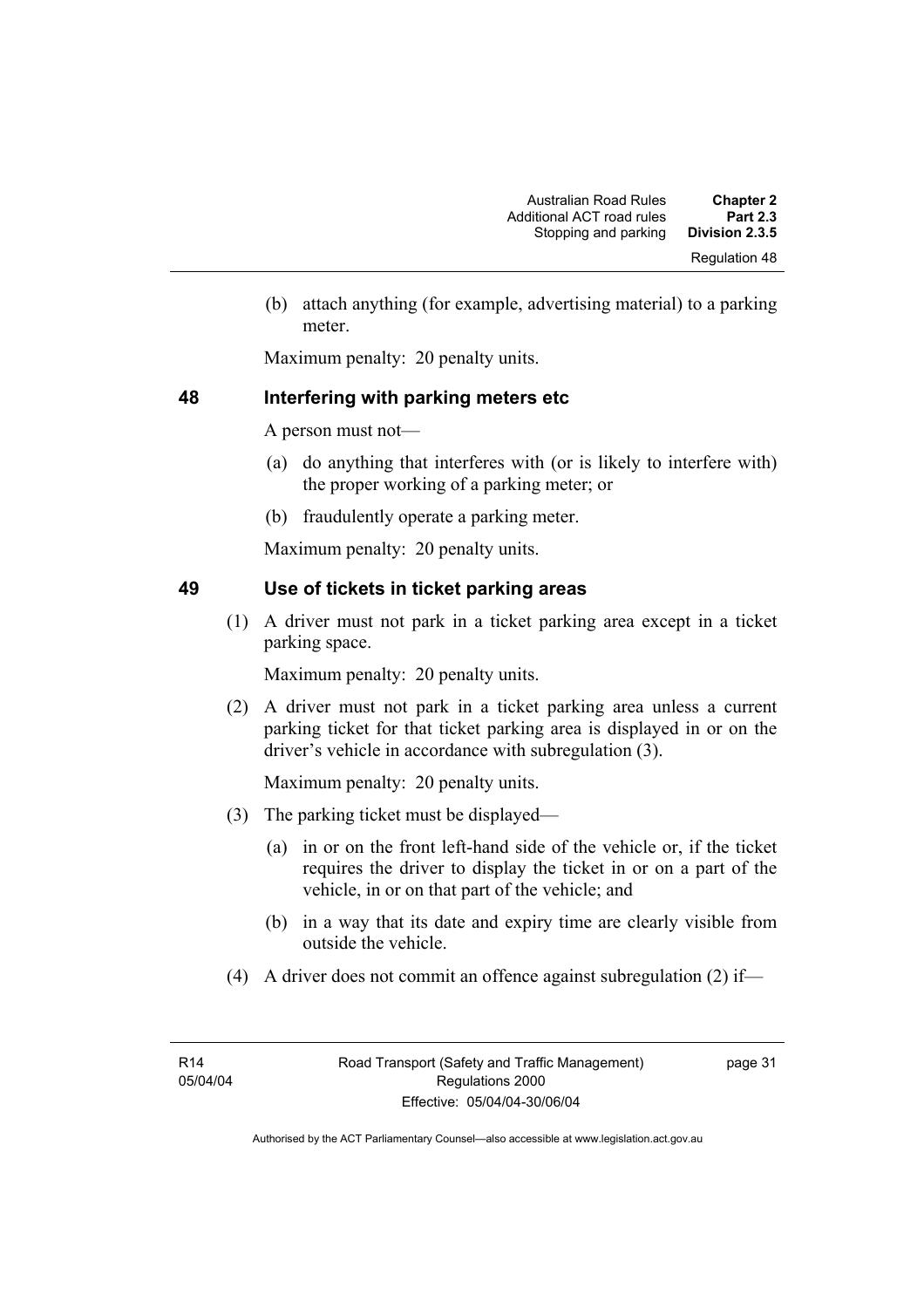| <b>Chapter 2</b><br><b>Part 2.3</b> | <b>Australian Road Rules</b><br>Additional ACT road rules |
|-------------------------------------|-----------------------------------------------------------|
| Division 2.3.5                      | Stopping and parking                                      |
| <b>Regulation 49</b>                |                                                           |

- (a) the driver parks in a ticket parking area before obtaining a parking ticket for the area; but
- (b) the driver obtains a parking ticket for the area, and displays the ticket in accordance with subregulation (2), immediately after parking.
- (5) It is a defence to the prosecution of a driver for an offence against subregulation (2) if the driver proves that the driver—
	- (a) displayed a current parking ticket in or on the driver's vehicle in accordance with subregulation (3); and
	- (b) took reasonable steps to ensure that the ticket remained so displayed while the vehicle was parked in the ticket parking area.
- (6) The driver of a vehicle must not allow the vehicle to remain parked in a ticket parking area after the expiry of the parking ticket displayed in or on the vehicle.

Maximum penalty: 20 penalty units.

 (7) The driver of a vehicle must not allow the vehicle to remain parked in a ticket parking area for longer than the period (if any) indicated on the ticket parking signs applying to the area as the maximum period for which a vehicle may be parked in the area.

Maximum penalty: 20 penalty units.

- (8) A driver does not commit an offence against this regulation if—
	- (a) the driver parks in a metered parking space within a ticket parking area; and
	- (b) the driver complies with the provisions of this division in relation to parking in the space.

R14 05/04/04

 (9) This regulation does not prevent a driver from parking in a different part of a ticket parking area while displaying the same parking ticket

| page 32 | Road Transport (Safety and Traffic Management) |
|---------|------------------------------------------------|
|         | Regulations 2000                               |
|         | Effective: 05/04/04-30/06/04                   |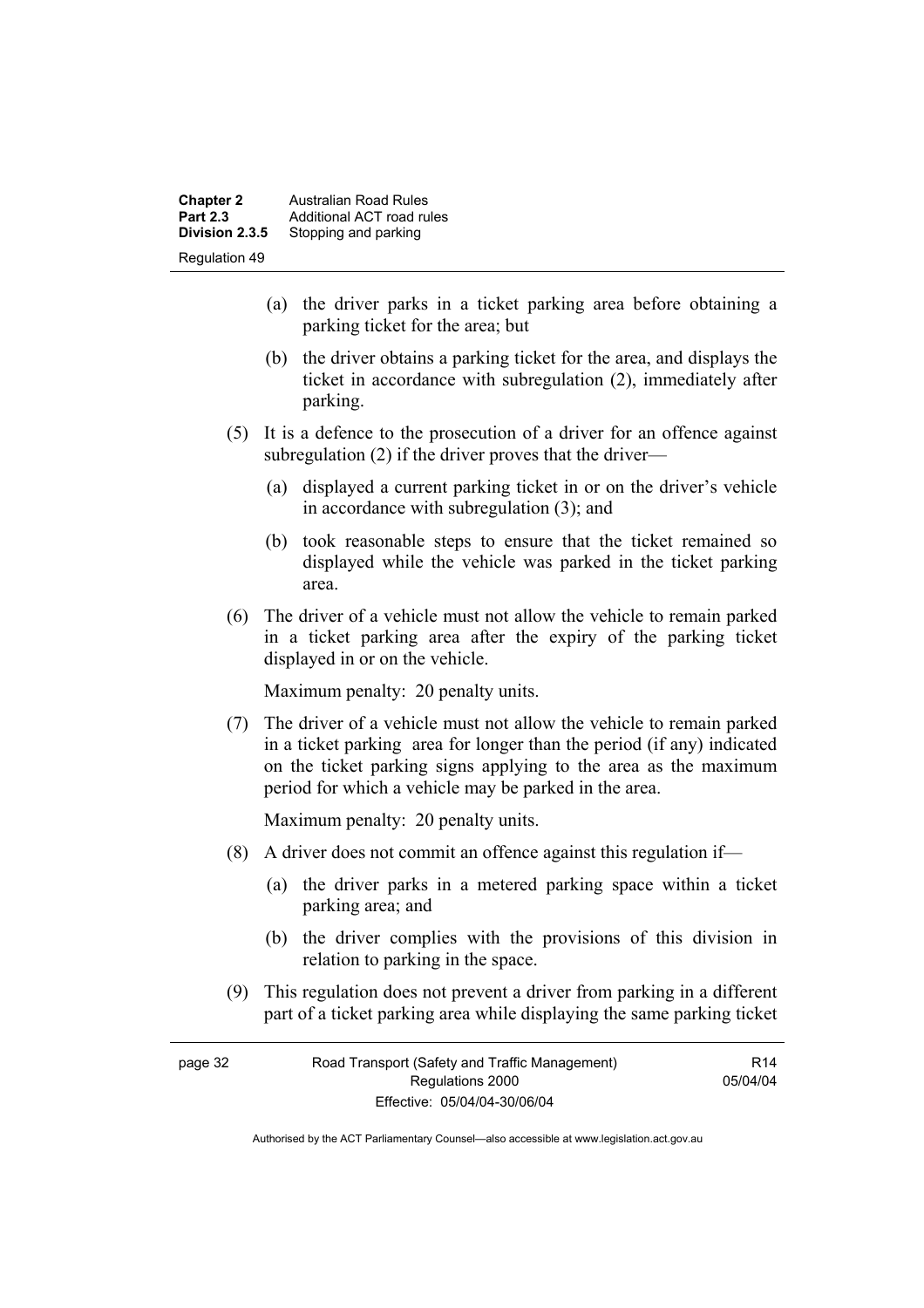on the driver's vehicle if the fee payable to park in the part is the same as, or less than, the fee payable to park in the part for which the parking ticket was issued.

- (10) This regulation does not apply to—
	- (a) a ticket parking area outside the controlled parking hours for the area; or
	- (b) a vehicle displaying a current mobility parking scheme authority; or
	- (c) a vehicle displaying a current parking permit if it is parked in a ticket parking area to which the permit applies and the area is designated for use by the holder of the permit.

# **50 Parking in ticket parking spaces**

 (1) The driver of a vehicle must not park a vehicle in a ticket parking space if another vehicle is parked in the space.

Maximum penalty: 20 penalty units.

 (2) The driver of a vehicle who parks in a ticket parking space must position the vehicle completely in the space.

Maximum penalty: 20 penalty units.

# **51 Temporary closure of ticket parking spaces**

- (1) If the road transport authority decides that the use of a ticket parking area, or ticket parking space, should be temporarily discontinued, the authority may close the area or space by—
	- (a) for the closure of a ticket parking area—installing a sign, at or near each traffic sign applying to the area, that displays words to the effect that the area is closed; or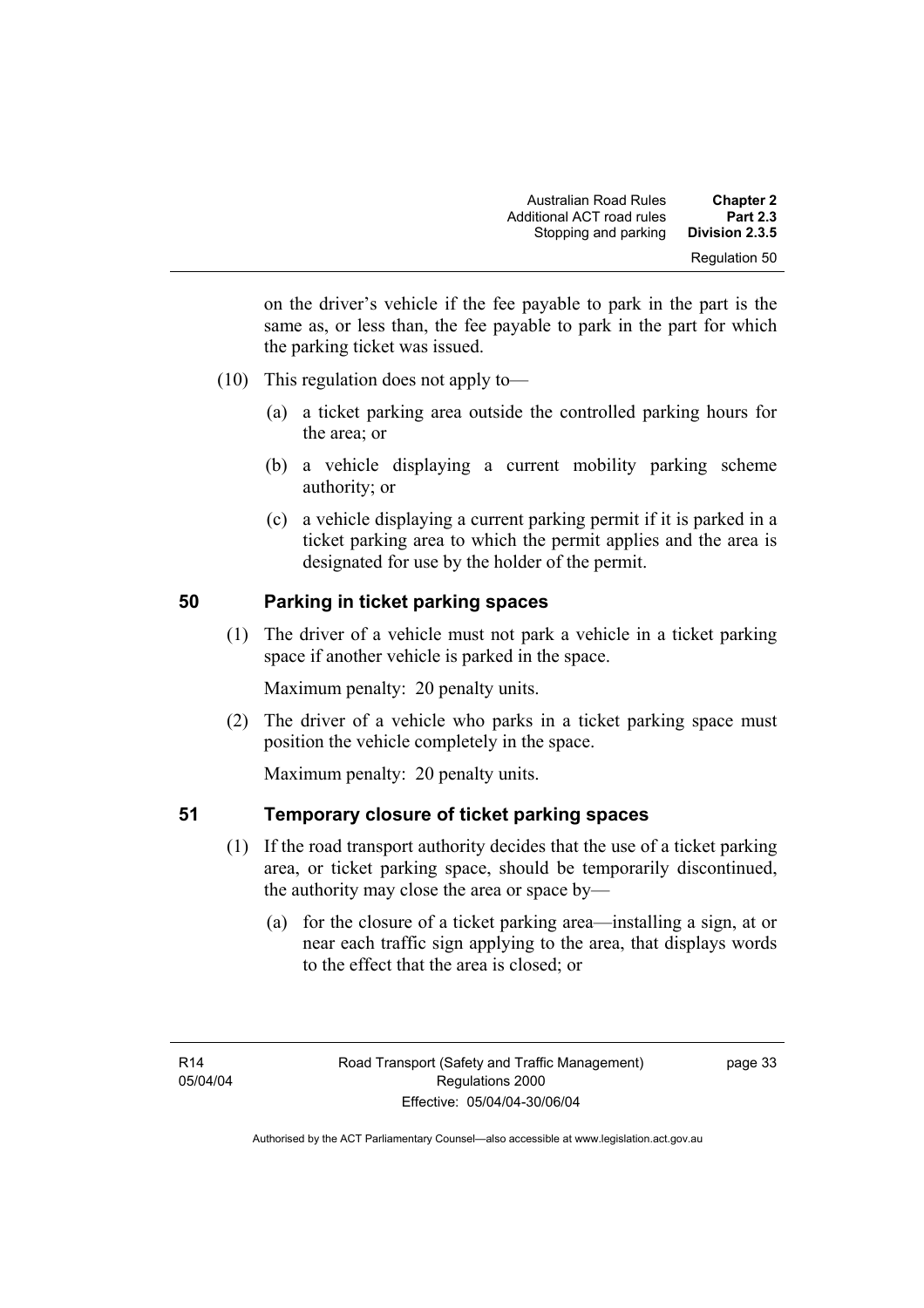| <b>Chapter 2</b> | <b>Australian Road Rules</b> |
|------------------|------------------------------|
| <b>Part 2.3</b>  | Additional ACT road rules    |
| Division 2.3.5   | Stopping and parking         |
| Regulation 52    |                              |

- (b) for the closure of a ticket parking space—installing a sign, at or near the space, that displays words to that effect.
- (2) If a parking authority decides that the use of a ticket parking area, or ticket parking space, within its area of operations should be temporarily discontinued, the authority may close the area or space  $by-$ 
	- (a) for the closure of a ticket parking area—installing a sign, at or near each traffic sign applying to the area, that displays words to the effect that the area is closed; or
	- (b) for the closure of a ticket parking space—installing a sign, at or near the space, that displays words to that effect.
	- *Note* Reg 75A provides for the road transport authority to declare parking authorities and reg 76A provides for the operation of ticket parking schemes by parking authorities.
- (3) A driver must not park in a ticket parking area or ticket parking space that has been closed under subregulation (1) or (2).

Maximum penalty: 20 penalty units.

(4) In this regulation:

*sign* includes a board, device, plate, screen, words or anything else, whether or not installed with or on a traffic sign.

# **52 Use of false or damaged parking tickets etc**

A person must not display in or on a vehicle that is parked in a ticket parking area—

 (a) anything resembling a parking ticket that falsely suggests that the relevant parking fee has been paid; or

R14 05/04/04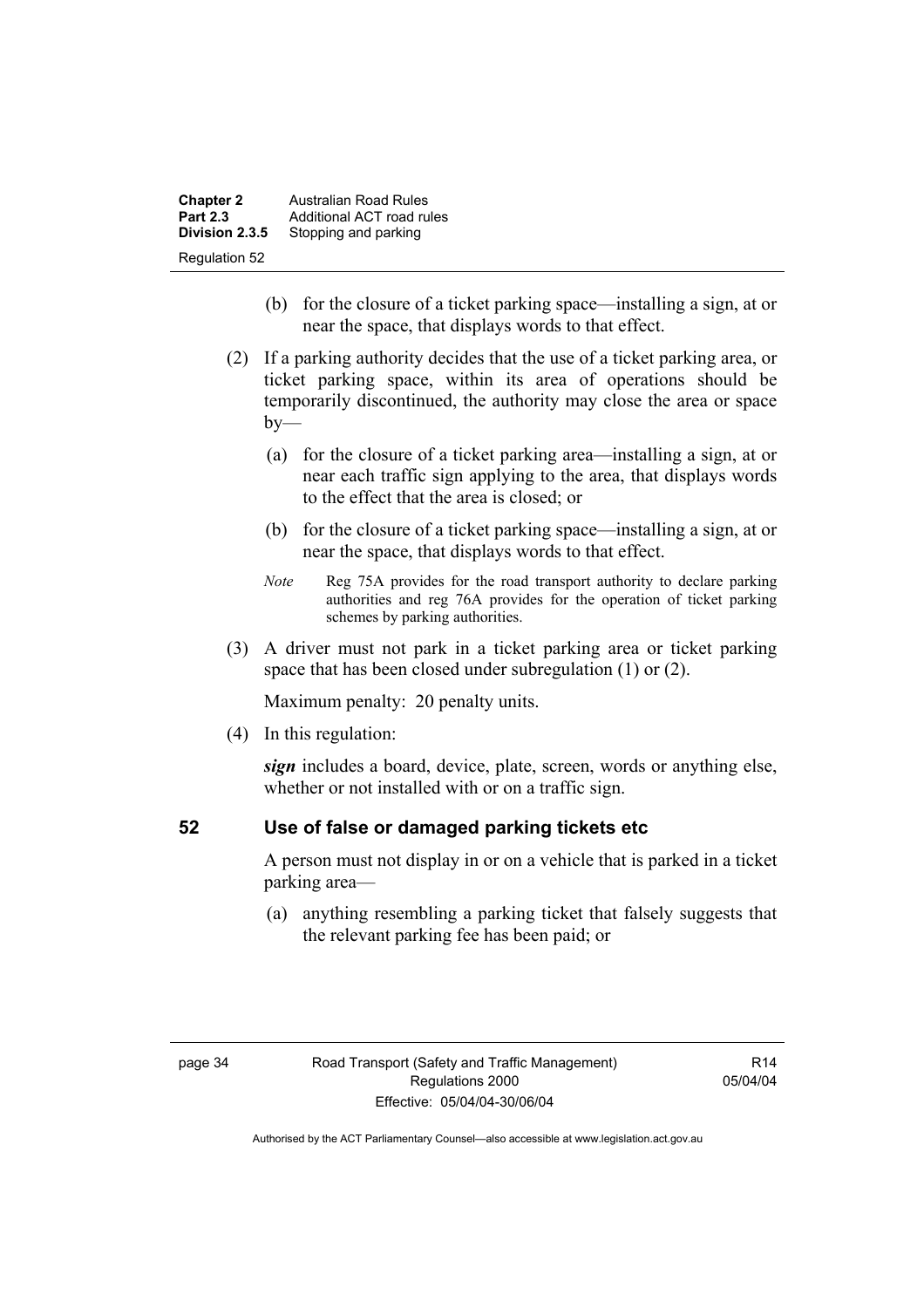(b) a parking ticket that is illegible or has been altered, defaced or damaged.

Maximum penalty: 20 penalty units.

# **53 Misuse of ticket machines**

A person must not—

- (a) insert in a parking ticket machine anything other than coins, or another means of payment, appropriate for the machine; or
- (b) attach anything (for example, advertising material) to a ticket machine.

Maximum penalty: 20 penalty units.

# **54 Interfering with parking ticket machines etc**

A person must not—

- (a) do anything that interferes with (or is likely to interfere with) the proper working of a parking ticket machine; or
- (b) fraudulently operate a parking ticket machine.

Maximum penalty: 20 penalty units.

# **55 Removing parking tickets etc**

A person must not remove, deface, damage or otherwise interfere with a parking ticket, mobility parking scheme authority or parking permit that is in or on, or attached to, a vehicle unless the person is—

- (a) the driver of the vehicle; or
- (b) the responsible person (or a responsible person) for the vehicle; or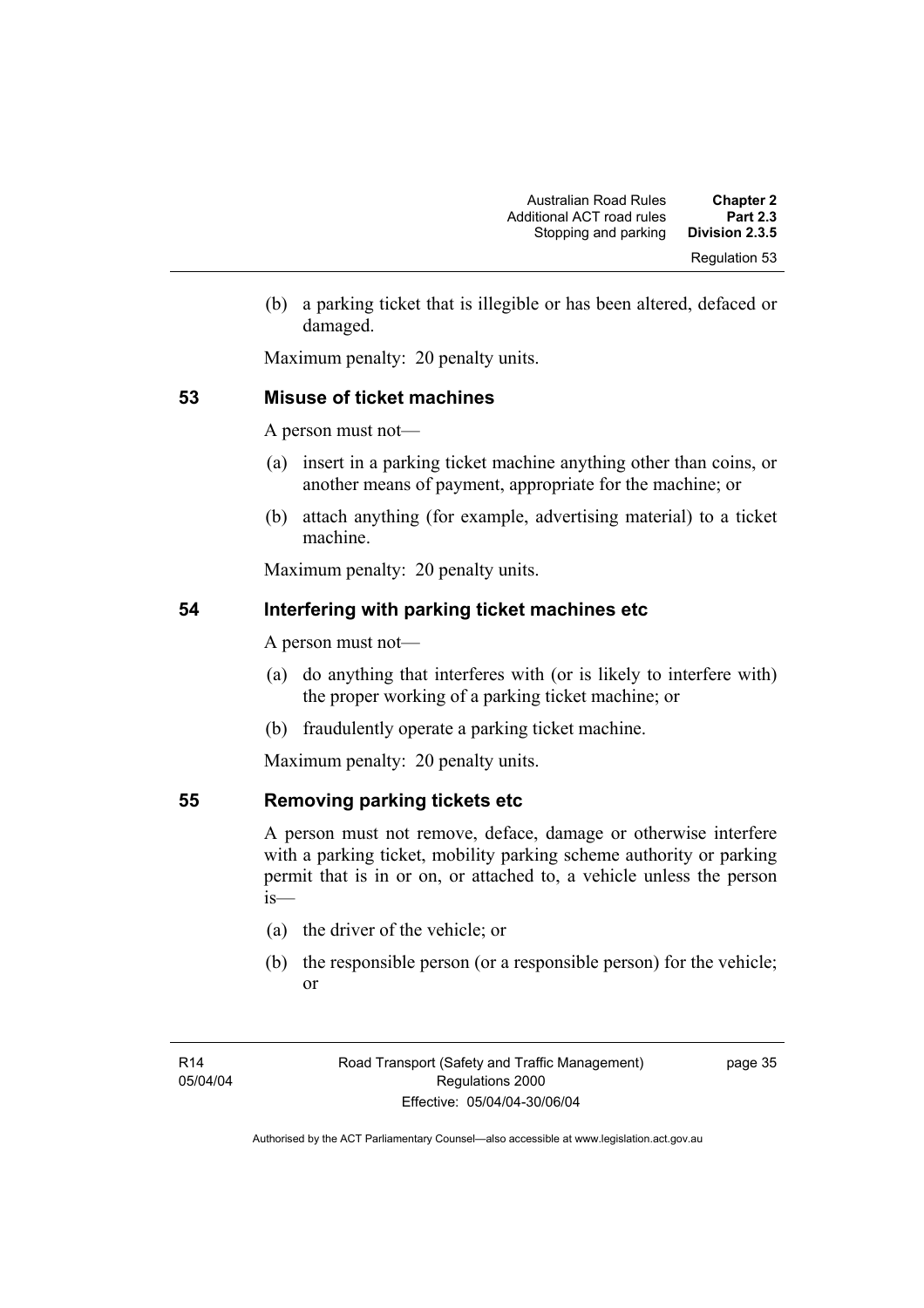| <b>Chapter 2</b><br><b>Part 2.3</b> | <b>Australian Road Rules</b><br>Additional ACT road rules |
|-------------------------------------|-----------------------------------------------------------|
| Division 2.3.5                      | Stopping and parking                                      |
| Regulation 56                       |                                                           |

 (c) for a mobility parking scheme authority or parking permit—the person to whom the authority or permit was issued.

Maximum penalty: 20 penalty units.

#### **56 Unauthorised use and revocation of mobility parking scheme authorities**

 (1) A driver must not display a mobility parking scheme authority on the driver's vehicle unless the driver is entitled to do so under the conditions of the authority.

Maximum penalty: 20 penalty units.

 (2) The road transport authority may revoke a mobility parking scheme authority by notice given to the person or other entity to which the authority was issued.

*Note* For how documents may be given, see *Legislation Act 2001*, pt 19.5.

 (3) If an entity receives a notice under subregulation (2), the entity must return the mobility parking scheme authority to the road transport authority as soon as possible (but not later than 21 days) after receiving the notice.

Maximum penalty: 20 penalty units.

#### **57A Stopping public buses in bus zones and at bus stops**

- (1) The driver of a public bus must not stop in a bus zone unless the driver—
	- (a) is dropping off, or picking up, passengers; or
	- (b) is stopping for a regular route service.

Maximum penalty: 20 penalty units.

 $R14$ 05/04/04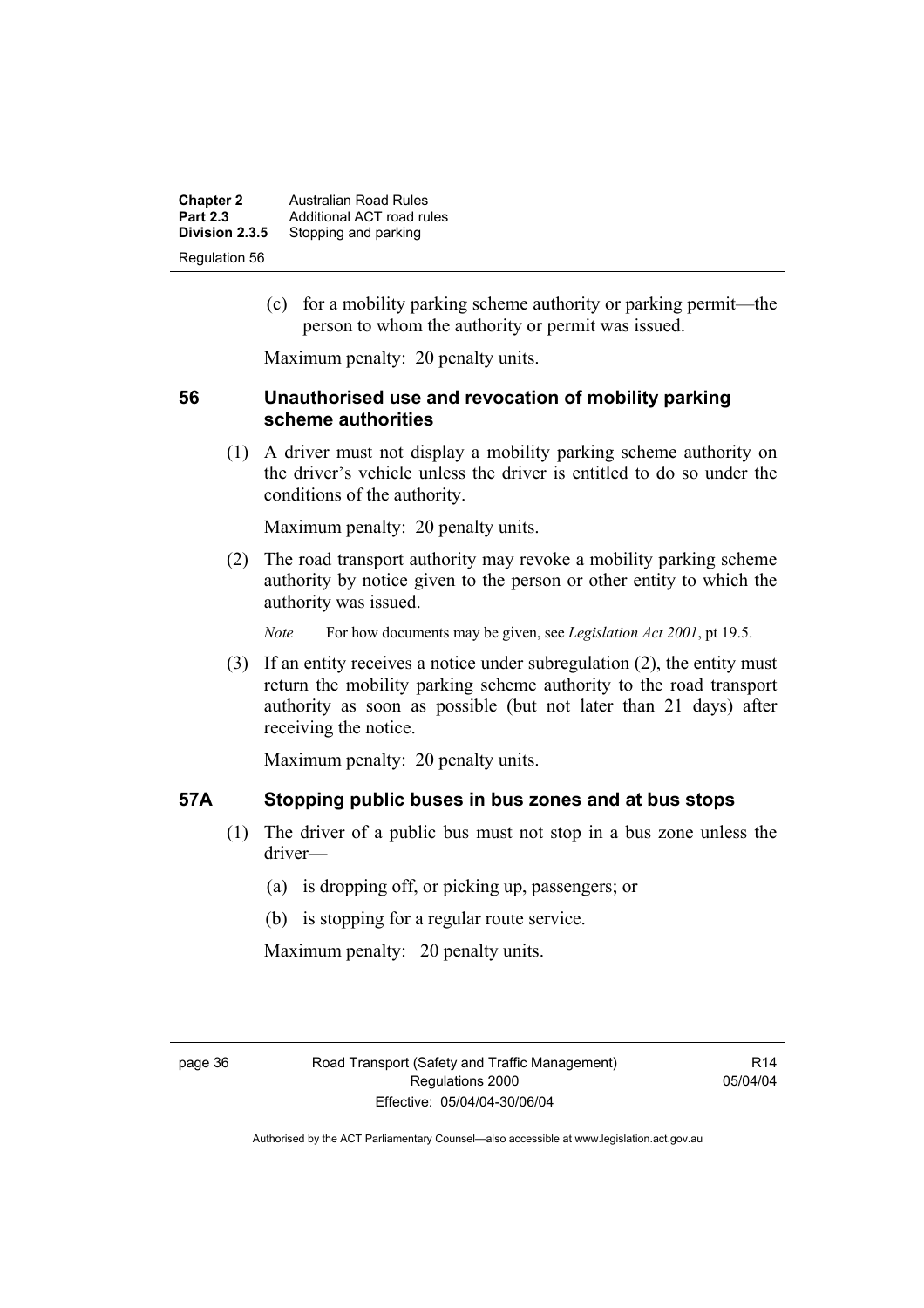| <b>Chapter 2</b> | <b>Australian Road Rules</b> |
|------------------|------------------------------|
| <b>Part 2.3</b>  | Additional ACT road rules    |
| Division 2.3.5   | Stopping and parking         |
| Regulation 58    |                              |

 (2) Subregulation (1) does not apply to the driver of a public bus that is not permitted to stop in the bus zone by information on or with the *bus zone sign* applying to the bus zone.

*Note* The driver would contravene the Australian Road Rules, r 183.

- (3) The driver of a public bus must not stop at a bus stop, or on the road, within 20m before a sign on the road that indicates the bus stop, and 10m after the sign, unless the driver—
	- (a) stops at a place on a length of road, or in an area, to which a parking control sign applies and the driver is permitted to stop at that place under the Australian Road Rules; or
	- (b) is dropping off, or picking up, passengers; or
	- (c) is stopping for a regular route service.

Maximum penalty: 20 penalty units.

(4) In this regulation:

*bus stop*—see the Australian Road Rules, rule 195.

*bus zone*—see the Australian Road Rules, rule 183.

*bus zone sign*—see the Australian Road Rules, schedules 2 and 3 and rules 314 to 316.

*regular route service*—see the Road Transport (Public Passenger Services) Act 2001, section 9 (What is a regular route service?).

#### **58 Stopping in an emergency etc or to comply with another law**

It is a defence to the prosecution of a driver for an offence against a provision of this division if—

page 37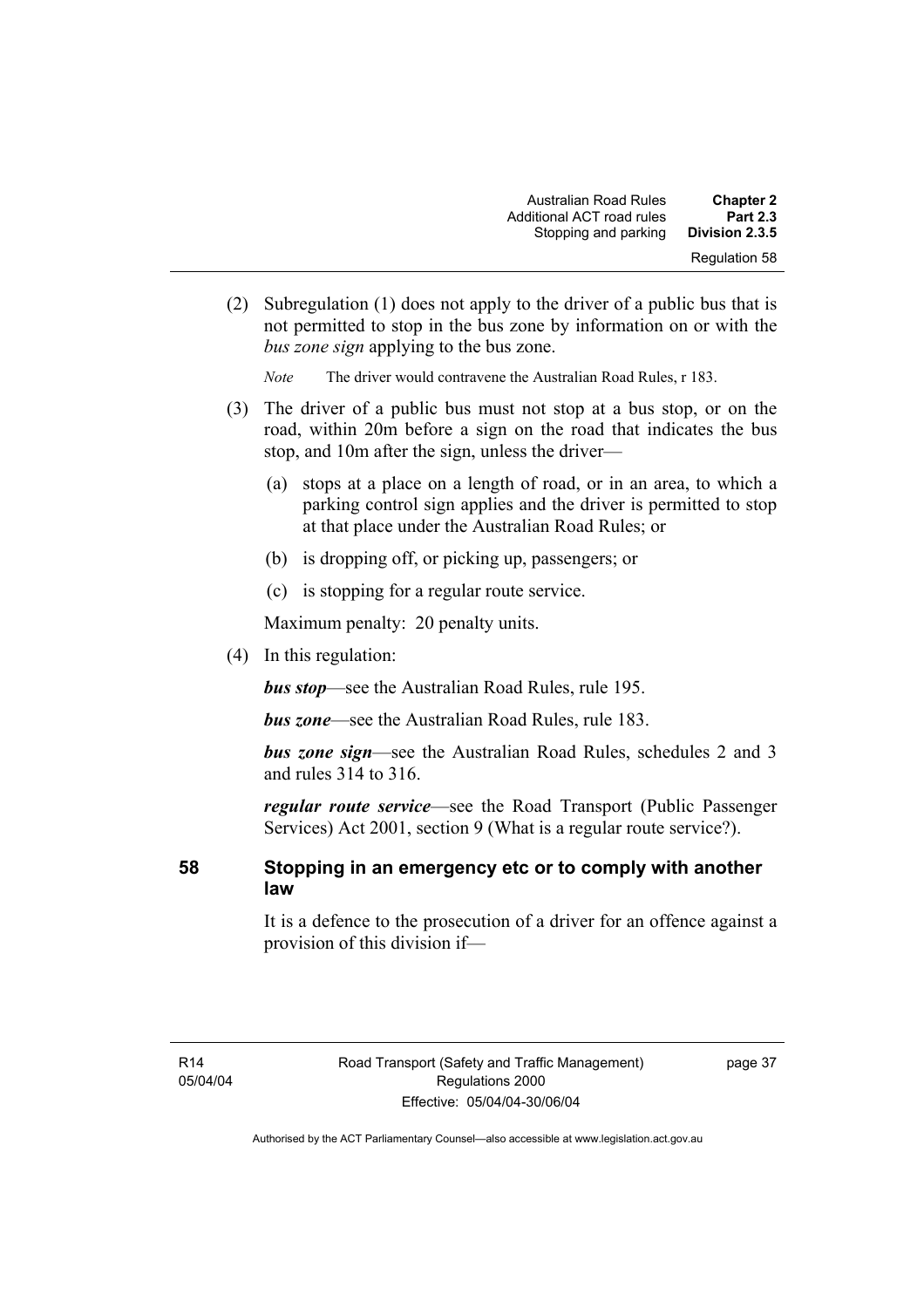**Chapter 2 Australian Road Rules**<br>**Part 2.3 Additional ACT road rules Part 2.3** Additional ACT road rules<br>**Division 2.3.6** Miscellaneous other road **Division 2.3.6** Miscellaneous other road rules Regulation 59

- (a) the driver stops at a particular place, or in a particular way, to avoid a collision, and the driver stops for no longer than is necessary to avoid the collision; or
- (b) the driver stops at a particular place, or in a particular way, because the driver's vehicle is disabled, and the driver stops for no longer than is necessary for the vehicle to be moved safely to a place where the driver is permitted to park the vehicle under the Australian Road Rules and this division; or
- (c) the driver stops at a particular place, or in a particular way, to deal with a medical or other emergency, and the driver stops for no longer than is necessary in the circumstances; or
- (d) the driver stops at a particular place, or in a particular way, because the condition of the driver, a passenger, or the driver's vehicle makes it necessary for the driver to stop in the interests of safety, and the driver stops for no longer than is necessary in the circumstances; or
- (e) the driver stops at a particular place, or in a particular way, to comply with a provision of the Australian Road Rules or a provision of another law, and the driver stops for no longer than is necessary to comply with the provision.

# **Division 2.3.6 Miscellaneous other road rules**

# **59 Carrying dangerous substances**

 (1) A person must not drive or park a vehicle that is carrying an explosive substance in, directly above, or within 50m of either end of, a major road tunnel.

Maximum penalty: 30 penalty units.

(2) In this regulation:

*explosive substance*—

page 38 Road Transport (Safety and Traffic Management) Regulations 2000 Effective: 05/04/04-30/06/04

 $R14$ 05/04/04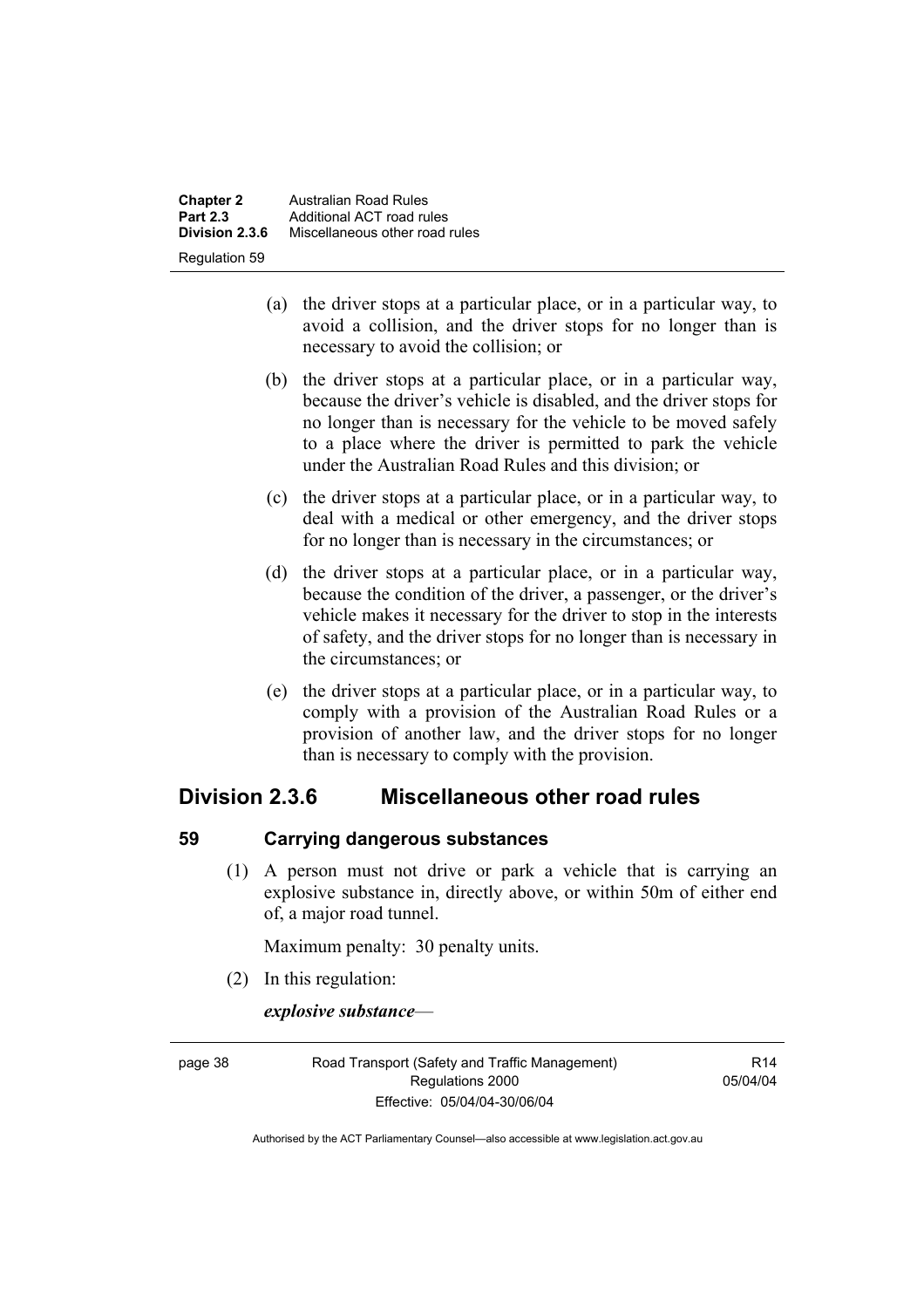- (a) see the *Dangerous Substances Act 2004*, section 73, definition of *explosive*; and
- (b) includes any other dangerous substance under that Act that can explode.

*major road tunnel* means—

- (a) the road tunnel on Parkes Way in the Division of Acton, Canberra Central District; or
- (b) the road tunnel on Capital Circle in the Division of Capital Hill, Canberra Central District.

# **60 Interrupting funeral processions etc**

A driver must not interfere with, or interrupt, the free passage of—

- (a) a funeral procession or any other lawful procession; or
- (b) any vehicle or person forming part of such a procession.

Maximum penalty: 20 penalty units.

# **61 Driving on roads closed to traffic**

A person must not drive a vehicle on a road that is closed to traffic under the Act, section 30.

Maximum penalty: 20 penalty units.

# **62 Use of wheeled recreational devices and wheeled toys on roads**

 (1) A person must not travel in or on a wheeled recreational device or wheeled toy on a road while it is attached to another vehicle.

Maximum penalty: 20 penalty units.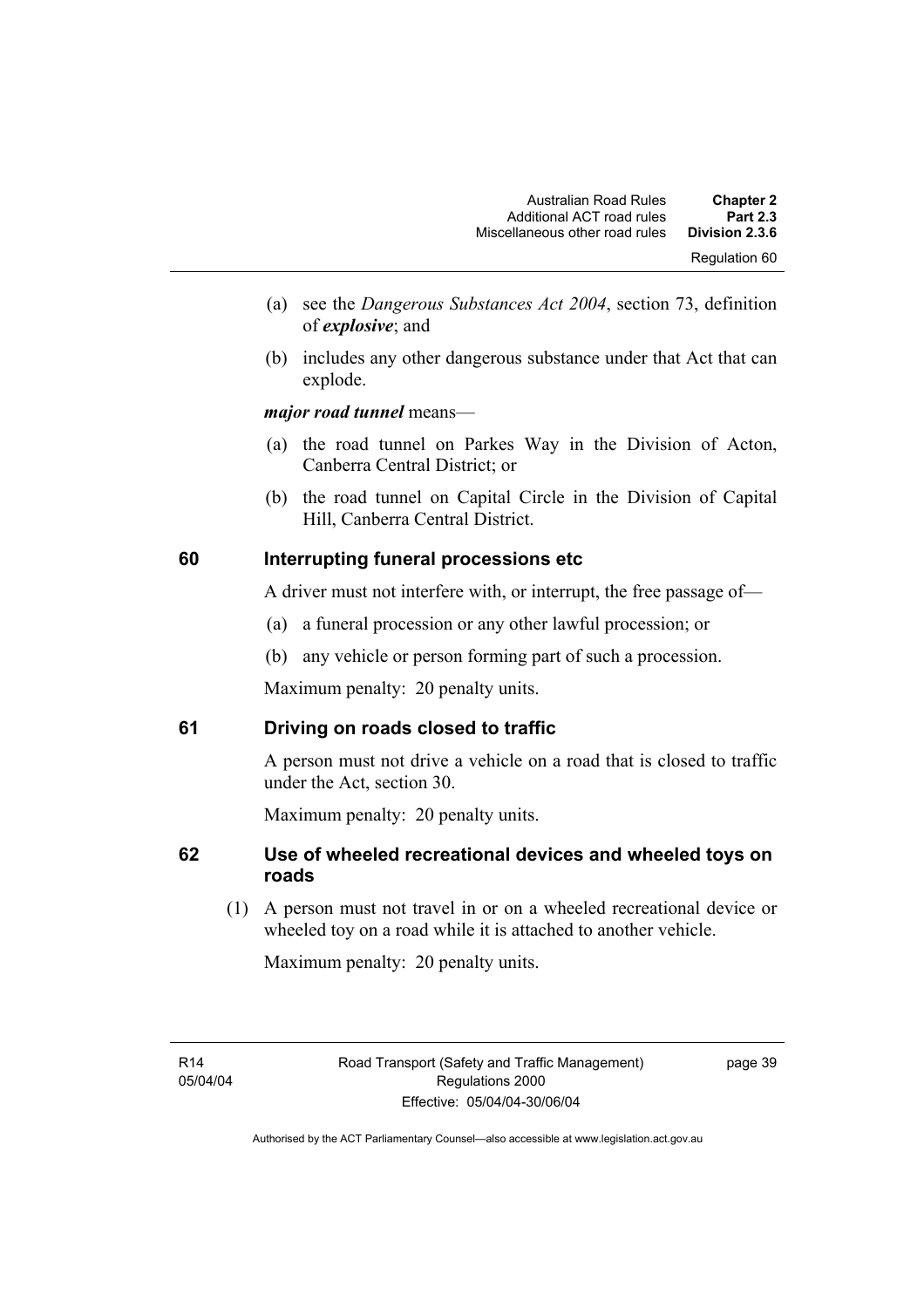| <b>Chapter 2</b> | <b>Australian Road Rules</b>   |
|------------------|--------------------------------|
| <b>Part 2.3</b>  | Additional ACT road rules      |
| Division 2.3.6   | Miscellaneous other road rules |
| Regulation 62    |                                |

 (2) A person travelling in or on a wheeled recreational device or wheeled toy on a road must not permit it to be drawn by another vehicle.

Maximum penalty: 20 penalty units.

 (3) A person must not travel in or on a wheeled recreational device or wheeled toy on a road if anyone travelling in or on it is wholly or partly assisted in propelling it by means other than human power or gravity.

Maximum penalty: 20 penalty units.

page 40 Road Transport (Safety and Traffic Management) Regulations 2000 Effective: 05/04/04-30/06/04

R14 05/04/04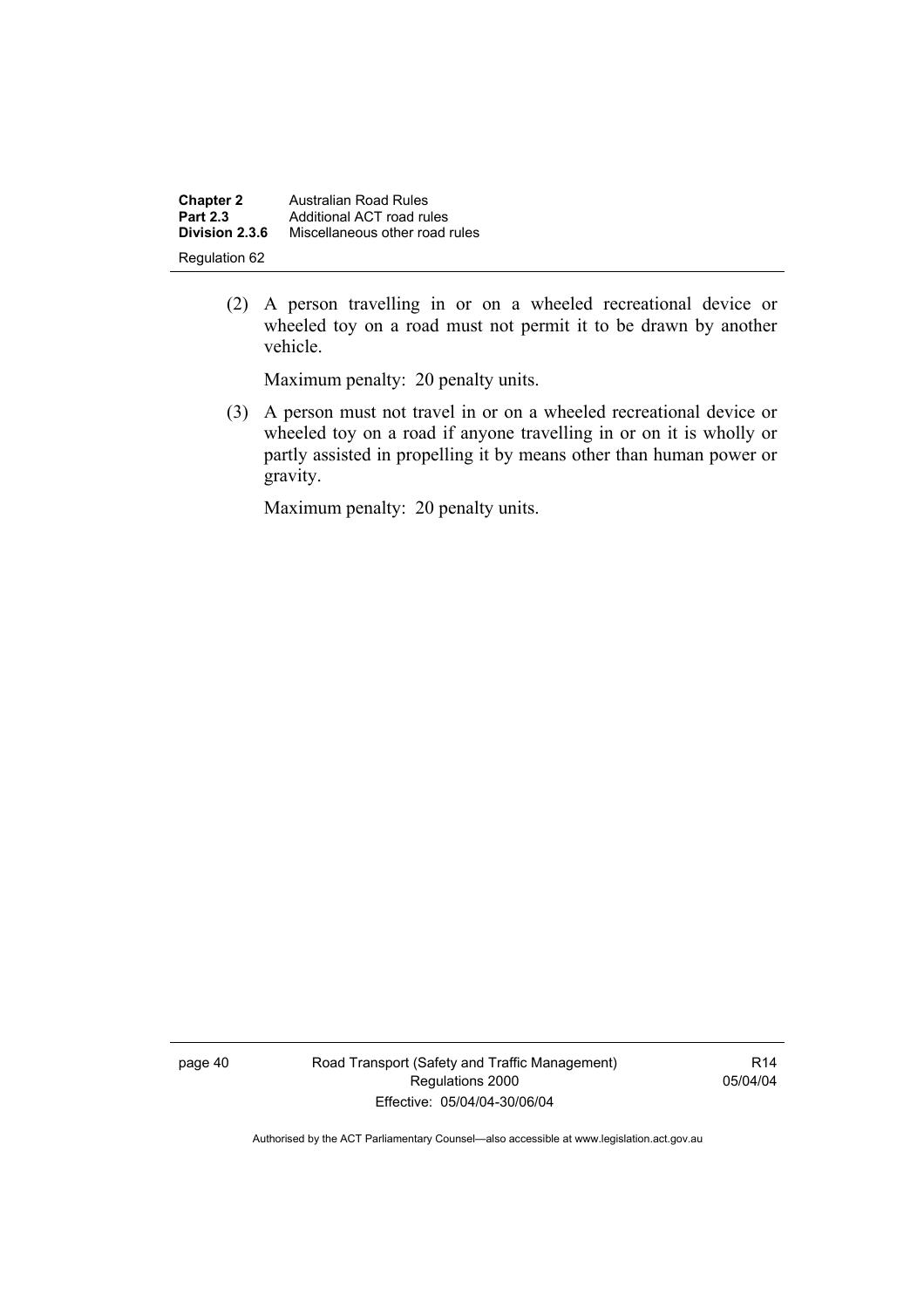# Regulation 63

# **Part 2.4 Other provisions**

#### **63 Devices that are prescribed traffic control devices**

- (1) For the Act, dictionary, definition of *prescribed traffic control device*, the following things are prescribed:
	- (a) any traffic control device that has effect for the Australian Road Rules under the Australian Road Rules, rule 315;
	- (b) any traffic-related item that has effect for the Australian Road Rules under the Australian Road Rules, rule 319;
	- (c) any pay parking device, parking meter, parking meter hood, parking ticket machine, and any sign installed under division 2.3.6.
- (2) In this regulation:

*sign* includes any device, plate, screen, words or anything else, whether or not installed with or on a traffic sign.

#### **64 Preventing prescribed traffic control devices being clearly visible**

 (1) A person must not (except with the approval of the road transport authority) place anything in a position that prevents, or is likely to prevent, a prescribed traffic control device from being clearly visible to the road users to whom it is intended to apply.

Maximum penalty: 20 penalty units.

*Note* The Act, s 19 (1) also makes it an offence for a person to install or display (or interfere, change or remove) a prescribed traffic control device without appropriate authority.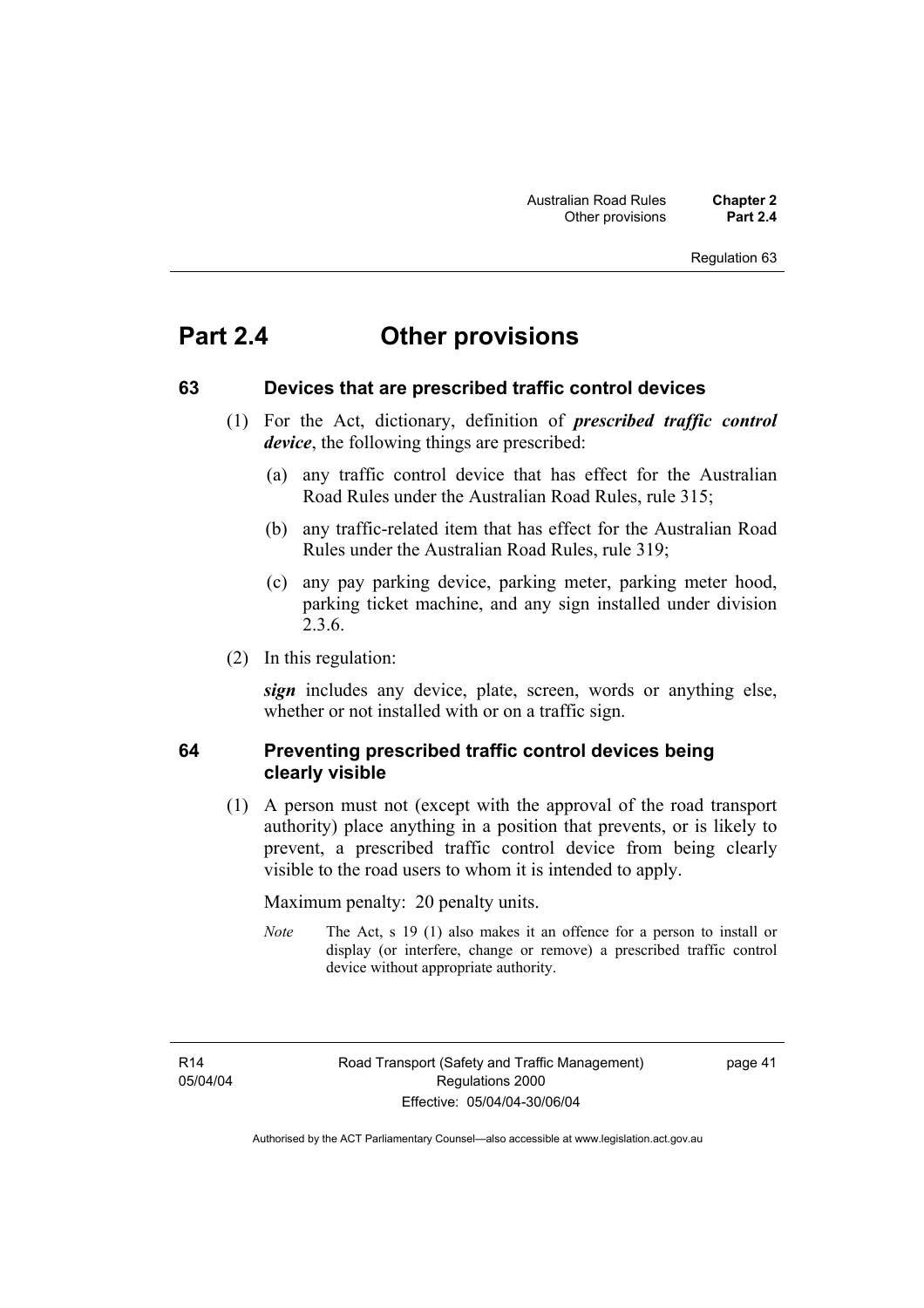#### **Chapter 2 Australian Road Rules**<br>**Part 2.4 Other provisions Other provisions**

#### Regulation 65

- (2) The road transport authority, a police officer or an authorised person—
	- (a) may, orally or in writing, direct a person who has contravened subregulation (1) by placing something to remove the thing within a stated reasonable time; or
	- (b) may remove the thing.
- (3) If a person is given a direction under subregulation (2) (a), the person must comply with the direction.

Maximum penalty: 20 penalty units.

#### **65 Use of** *do not overtake turning vehicle sign*

A person must not drive a motor vehicle or combination displaying a *do not overtake turning vehicle sign* unless the motor vehicle or combination, together with any load or projection, is at least 7.5m long.

Maximum penalty: 20 penalty units.

# **66 Approvals etc by road transport authority**

- (1) For the Australian Road Rules and these regulations, the road transport authority may, in writing—
	- (a) approve a protective helmet for bicycle riders as an approved bicycle helmet; or
	- (b) approve a child restraint as an approved child restraint; or
	- (c) approve a protective helmet for motorbike riders as an approved motorbike helmet; or
	- (d) approve a canopy, cage or other device fitted to a vehicle; or
	- (e) declare a person to be an emergency worker.

R14 05/04/04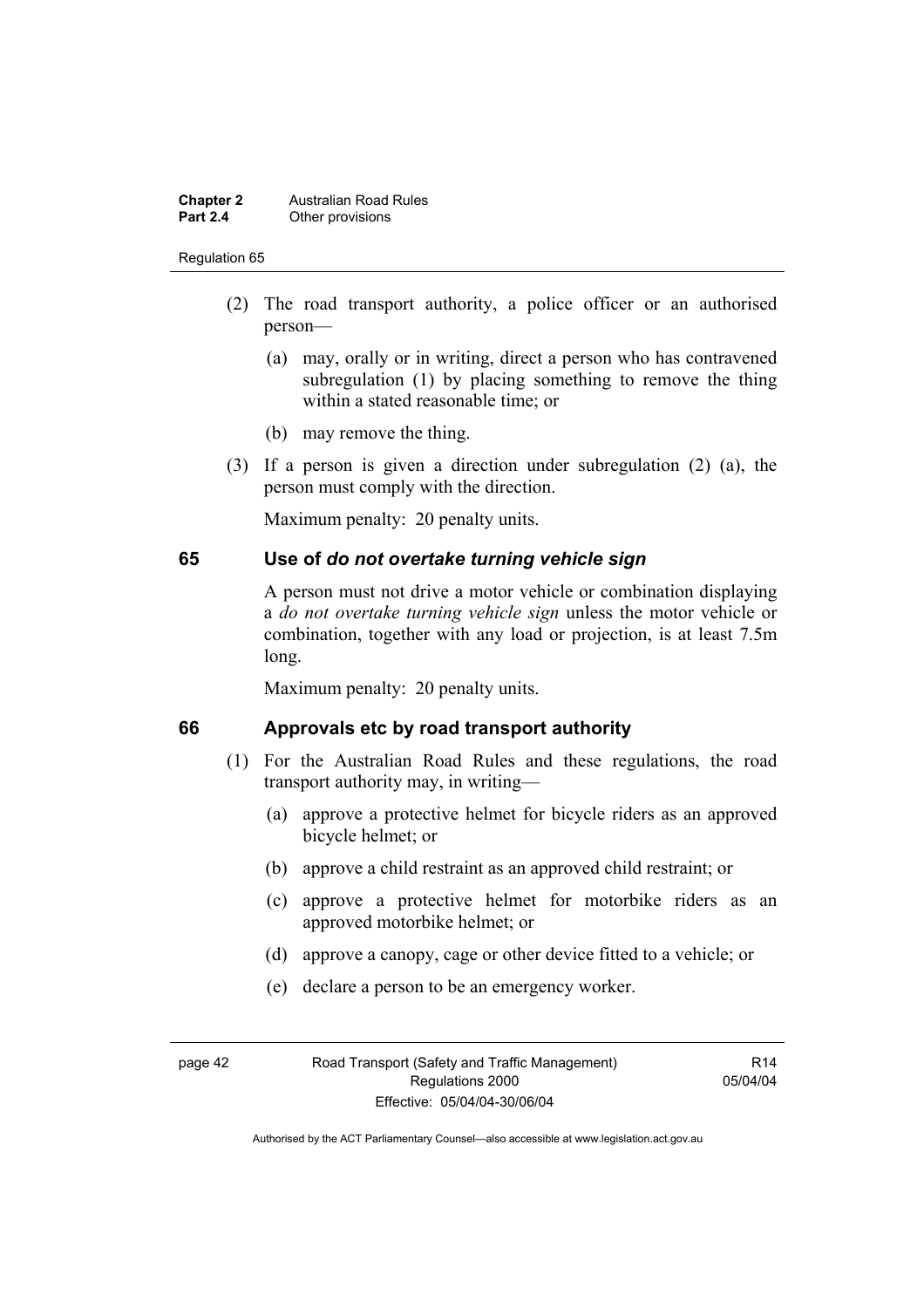Regulation 67

- (2) An approval or declaration is a disallowable instrument.
	- *Note* A disallowable instrument must be notified, and presented to the Legislative Assembly, under the *Legislation Act 2001*.

#### **67 Exemption from requirement about riding on motorbikes**

The road transport authority may, for the purpose of allowing a sporting or similar event to be filmed, exempt a person from the Australian Road Rules, rule 271 (2) to the extent that it requires the person to face forward while being carried as a passenger on a motorbike.

#### **68 Defence of complying with direction of police officer or authorised person**

- (1) It is a defence to a prosecution of a person for an offence against a provision of this chapter if, at the time of the offence, the person was obeying a direction given to the person under the Australian Road Rules, rule 304 (1).
- (2) To remove any doubt, it is declared that a person must obey a direction given to the person under the Australian Road Rules, rule 304 (1), whether or not the person may contravene a provision of this chapter by obeying the direction.

#### **69 Exemption for driver of police vehicles**

- (1) A provision of this chapter does not apply to the driver of a police vehicle if—
	- (a) in the circumstances—
		- (i) the driver is taking reasonable care; and
		- (ii) it is reasonable that the provision should not apply; and
	- (b) if the vehicle is a motor vehicle that is moving—the vehicle is displaying a blue or red flashing light or sounding an alarm.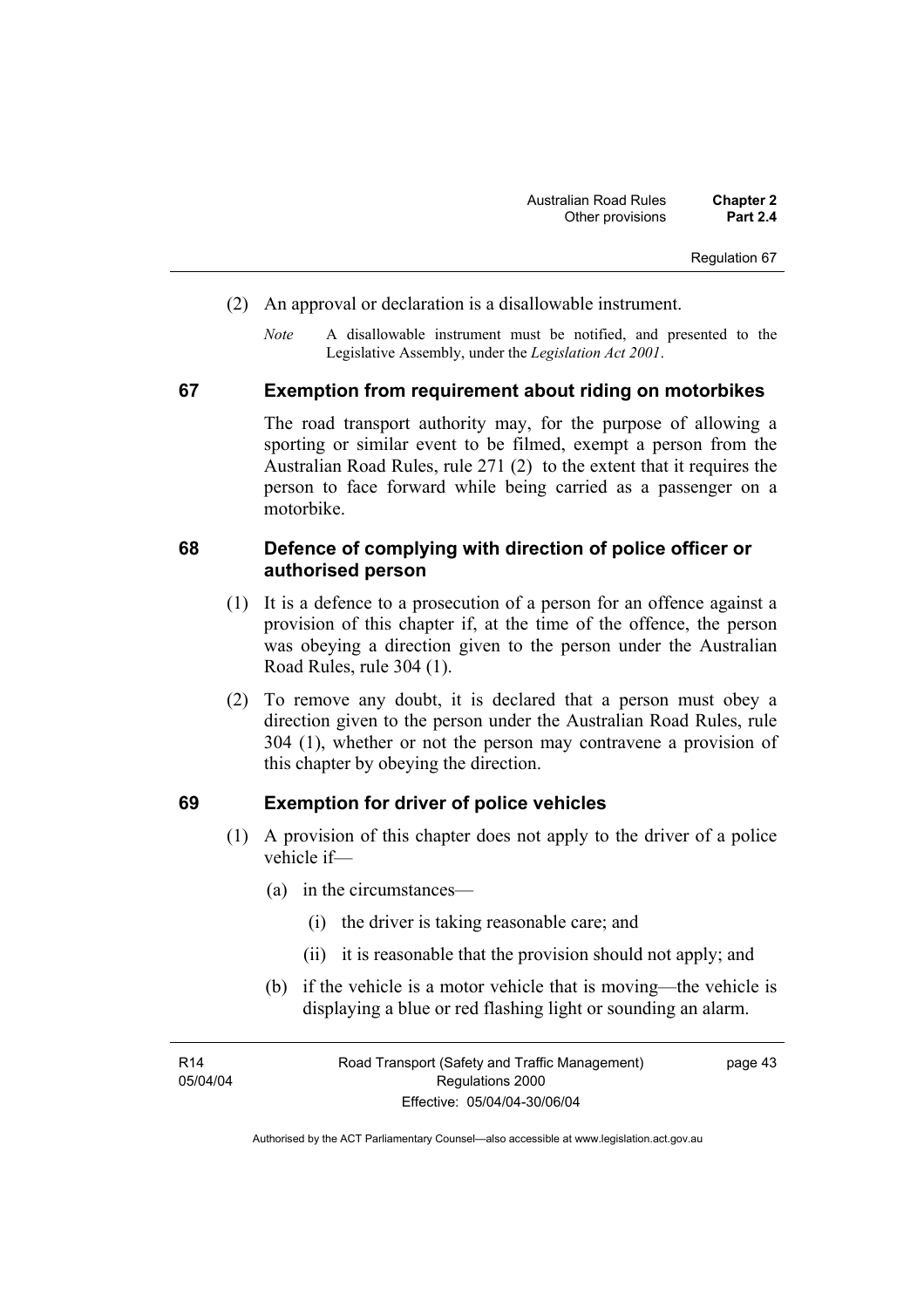#### **Chapter 2 Australian Road Rules**<br>**Part 2.4 Other provisions Other provisions**

#### Regulation 70

- (2) Subregulation (1) (b) does not apply to the driver if, in the circumstances, it is reasonable—
	- (a) not to display the light or sound the alarm; or
	- (b) for the vehicle not to be fitted or equipped with a blue or red flashing light or an alarm.

### **70 Exemption for driver of emergency vehicles**

A provision of this chapter does not apply to the driver of an emergency vehicle if—

- (a) in the circumstances—
	- (i) the driver is taking reasonable care; and
	- (ii) it is reasonable that the provision should not apply; and
- (b) if the vehicle is a motor vehicle that is moving—the vehicle is displaying a blue or red flashing light or sounding an alarm.

#### **71 Stopping and parking exemption for police and emergency vehicles and authorised people**

- (1) A provision of division 2.3.5 (Stopping and parking) does not apply to the driver of a police or emergency vehicle if, in the circumstances—
	- (a) the driver is taking reasonable care; and
	- (b) it is reasonable that the provision should not apply.
- (2) A provision of division 2.3.5 (Stopping and parking) does not apply to a driver who is an authorised person driving a vehicle in the course of his or her duty as an authorised person if, in the circumstances—
	- (a) the driver is taking reasonable care; and
- 

 $R14$ 05/04/04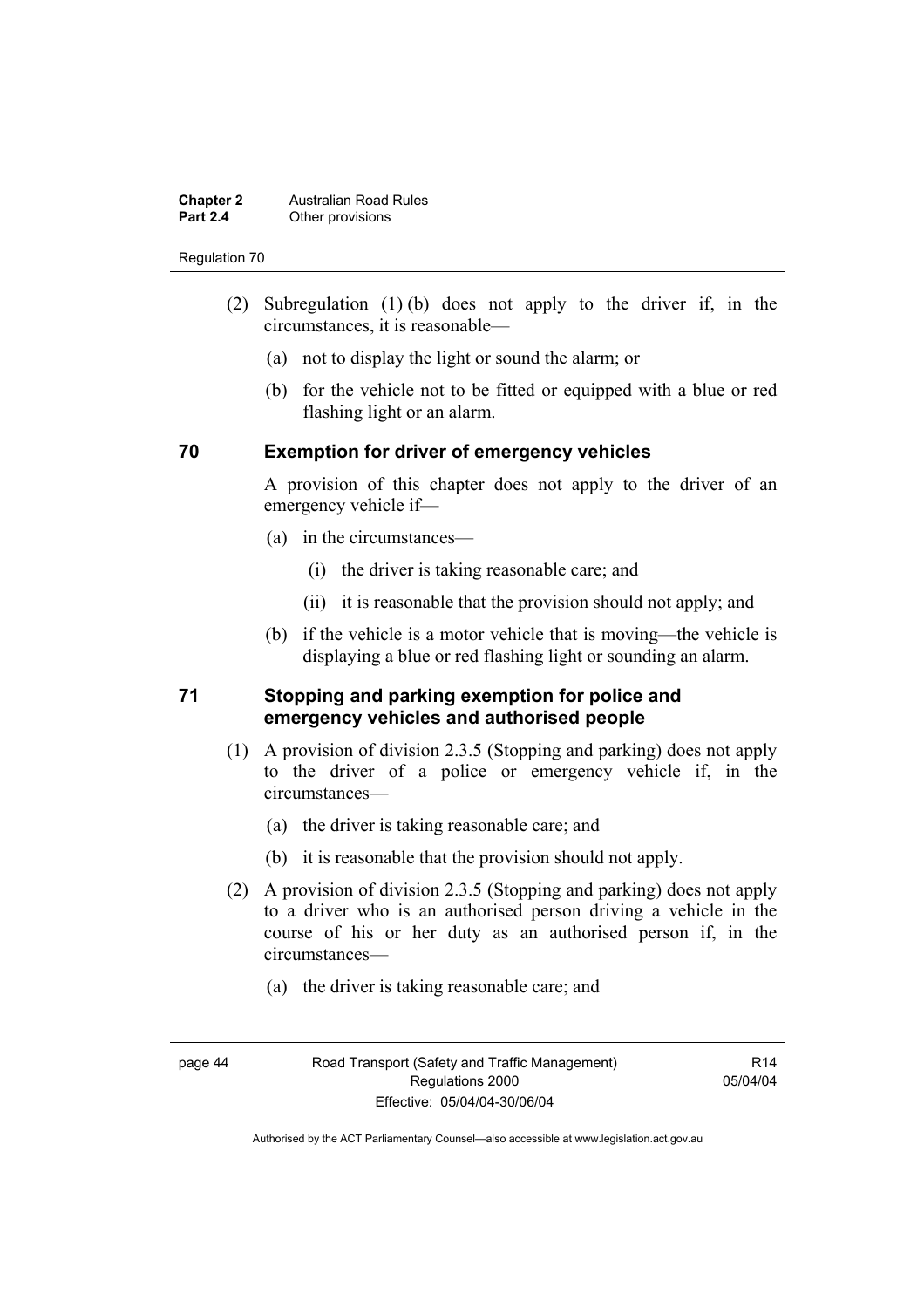Regulation 71

(b) it is reasonable that the provision should not apply.

R14 05/04/04 Road Transport (Safety and Traffic Management) Regulations 2000 Effective: 05/04/04-30/06/04

page 45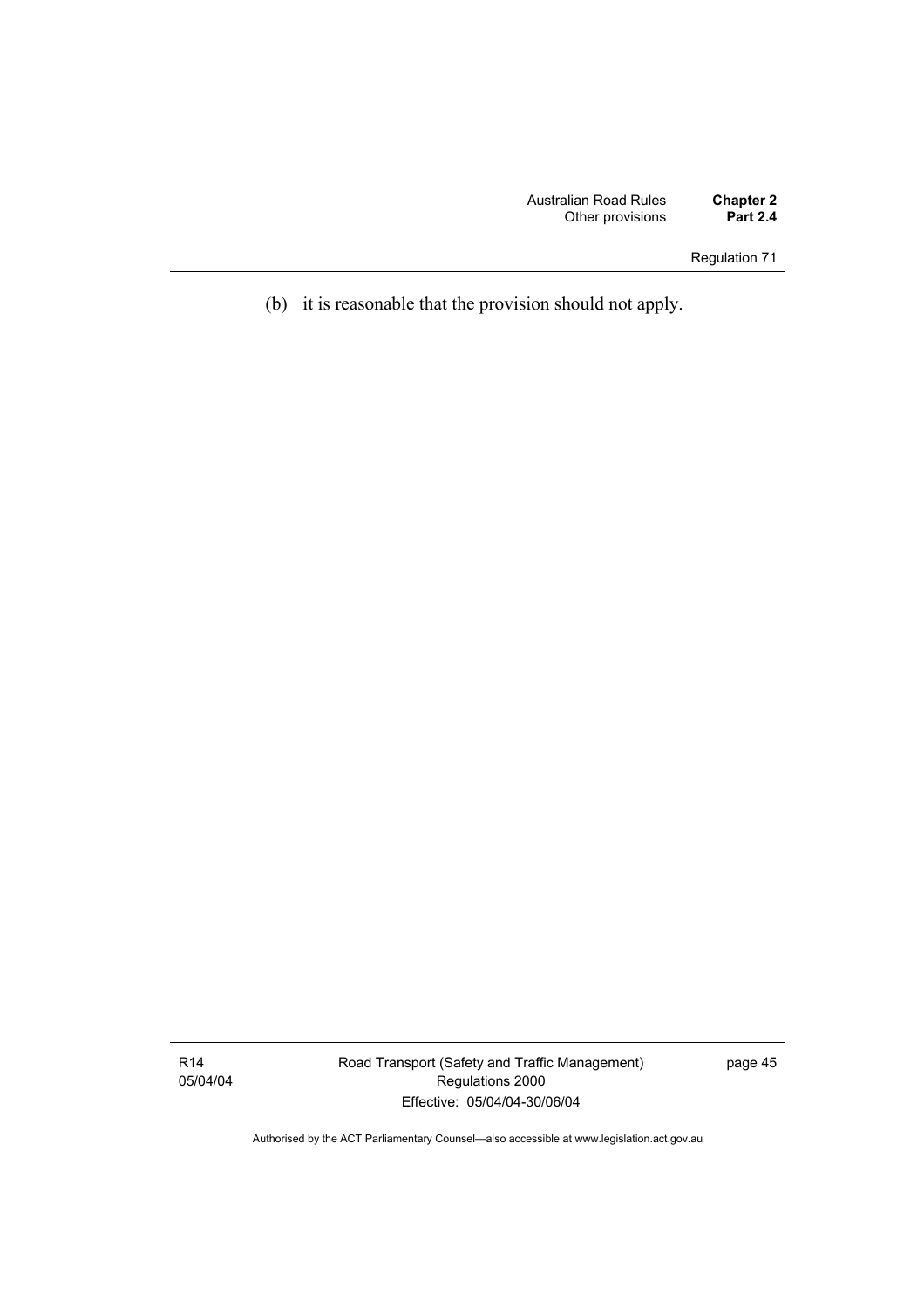**Chapter 3** Parking<br>**Part 3.1** Parking **Part 3.1** Parking schemes<br>**Division 3.1.1** Metered parking s **Division 3.1.1** Metered parking schemes Regulation 72

# **Chapter 3 Parking**

# **Part 3.1 Parking schemes**

# **Division 3.1.1 Metered parking schemes**

# **72 Metered parking schemes**

- (1) The road transport authority may establish and operate metered parking schemes for any length of road or area.
- (2) For a metered parking scheme, the road transport authority—
	- (a) may set aside metered parking spaces; and
	- (b) may install parking meters for the payment of fees for metered parking spaces.

# **73 Metered parking areas**

- (1) The road transport authority may set aside a length of road or area as a metered parking area.
- (2) A metered parking area must be designated by *permissive parking signs* with the word 'meter' on or with the signs.

# **74 Parking meters**

- (1) A parking meter must be installed at the space to which it applies or, if a parking meter applies to 2 or more spaces, close to the spaces.
- (2) The parking meter applying to a metered parking space must show or be capable of showing the fees fixed for the space under this division.

R14 05/04/04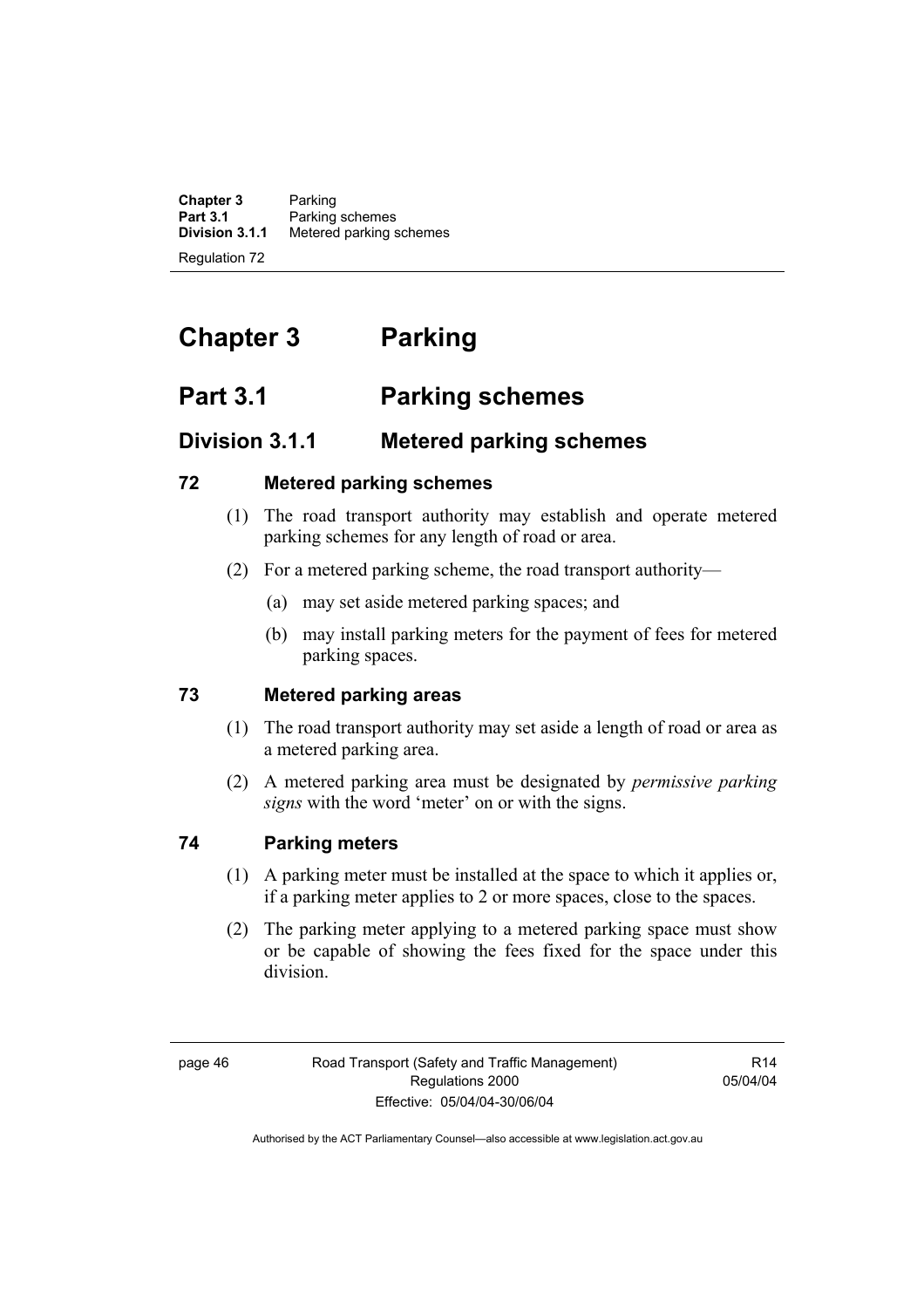(3) A parking meter must clearly show, or be capable of clearly showing, the status of the metered parking space or spaces to which it applies and, if the meter is a multi-space parking meter, must identify each metered parking space by its number.

# **75 Metered parking spaces**

- (1) A metered parking space must be designated by a road marking.
- (2) For a metered parking space to which a multi-space parking meter applies, the number for the space and an arrow indicating the direction of the meter must be marked in or adjacent to the space.

# **Division 3.1.2 Ticket parking schemes**

*Note* The Australian Road Rules, r 207 (2) provides that a driver who parks in a ticket parking area must pay the fee and obey the instructions on the ticket. See also reg 16.

#### **75A Parking authorities**

- (1) A person may apply to the road transport authority to be a parking authority for a stated area.
- (2) The road transport authority may, in writing, declare the person to be a parking authority for a stated area (the *area of operations*).
	- *Note* The power to make the declaration includes the power to amend or repeal it (see the *Legislation Act 2001*, s 46).
- (3) The declaration is a disallowable instrument.
	- *Note* A disallowable instrument must be notified, and presented to the Legislative Assembly, under the *Legislation Act 2001*.

# **75B Parking authority guidelines**

 (1) The road transport authority must establish written guidelines for regulation 76A (the *parking authority guidelines*).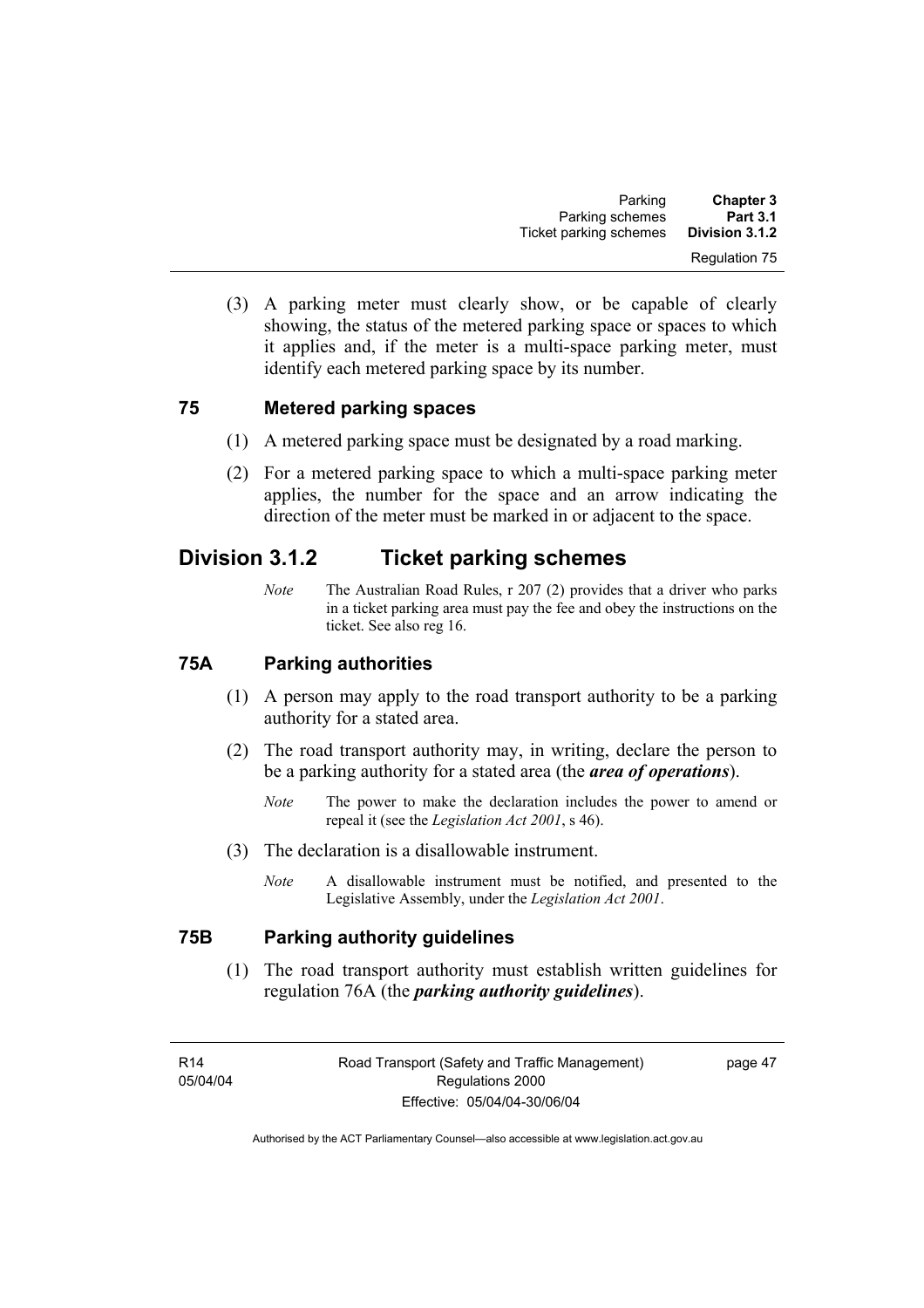| <b>Chapter 3</b> | Parking                |
|------------------|------------------------|
| <b>Part 3.1</b>  | Parking schemes        |
| Division 3.1.2   | Ticket parking schemes |
| Regulation 76    |                        |

- (2) The parking authority guidelines are a disallowable instrument.
	- *Note* A disallowable instrument must be notified, and presented to the Legislative Assembly, under the *Legislation Act 2001*.
- (3) A parking authority is not entitled to provide, or charge for, parking in a ticket parking area if the parking authority does not comply with the parking authority guidelines.
- (4) A parking authority is taken to comply with the parking authority guidelines until the contrary is proved.

#### **76 Ticket parking schemes—road transport authority**

- (1) The road transport authority may establish and operate a ticket parking scheme for any length of road or area.
- (2) For a ticket parking scheme, the road transport authority—
	- (a) may set aside a length of road or area as a ticket parking area; and
	- (b) may adopt the ways of, and schemes for, payment of the fees the authority considers appropriate; and
	- (c) may install devices for payment of the fees (a *pay parking device*).

# **76A Ticket parking schemes—parking authority**

- (1) A parking authority may, in accordance with the parking authority guidelines, establish and operate a ticket parking scheme for any length of road or area within its area of operations.
- (2) For a ticket parking scheme, the parking authority may, in accordance with the parking authority guidelines—
	- (a) set aside a length of road or area within its area of operations as a ticket parking area; and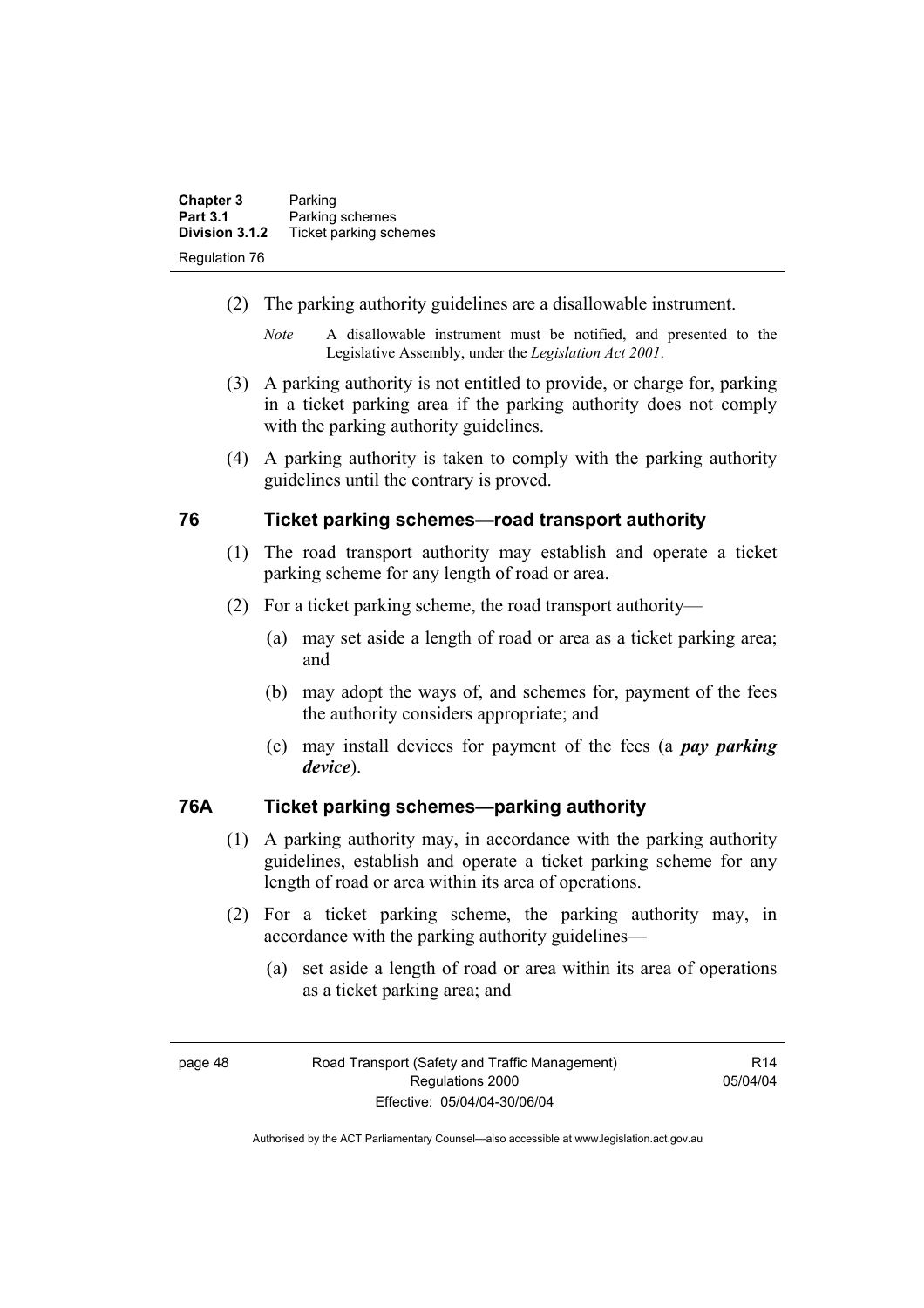- (b) fix fees for the parking of vehicles in the area; and
- (c) adopt the ways of, and schemes for, payment of the fees the authority considers appropriate; and
- (d) install pay parking devices.
- *Note* Reg 75A provides for the road transport authority to declare parking authorities and reg 75B provides for parking authority guidelines.

# **77 Ticket parking areas**

- (1) A ticket parking area must be designated by *permissive parking signs* with the word 'ticket' on or with the signs.
- (2) A ticket parking area is taken to include only such lengths of road and areas to which ticket parking signs apply as are lawfully available, apart from this division, for the parking of vehicles.
- (3) A reference in subregulation (1) to *ticket* includes a reference to voucher.
- (4) Subregulation (3) and this subregulation cease to have effect on 1 December 2006.

#### **78 Ticket parking spaces**

A ticket parking area may be divided into ticket parking spaces, of a size suitable for parking a single vehicle, by a road marking.

#### **79 Ticket machines**

The ticket machine for a ticket parking area must show or be capable of showing the fees fixed for the area under this division.

#### **80 Parking tickets**

(1) The following information must be printed on a parking ticket: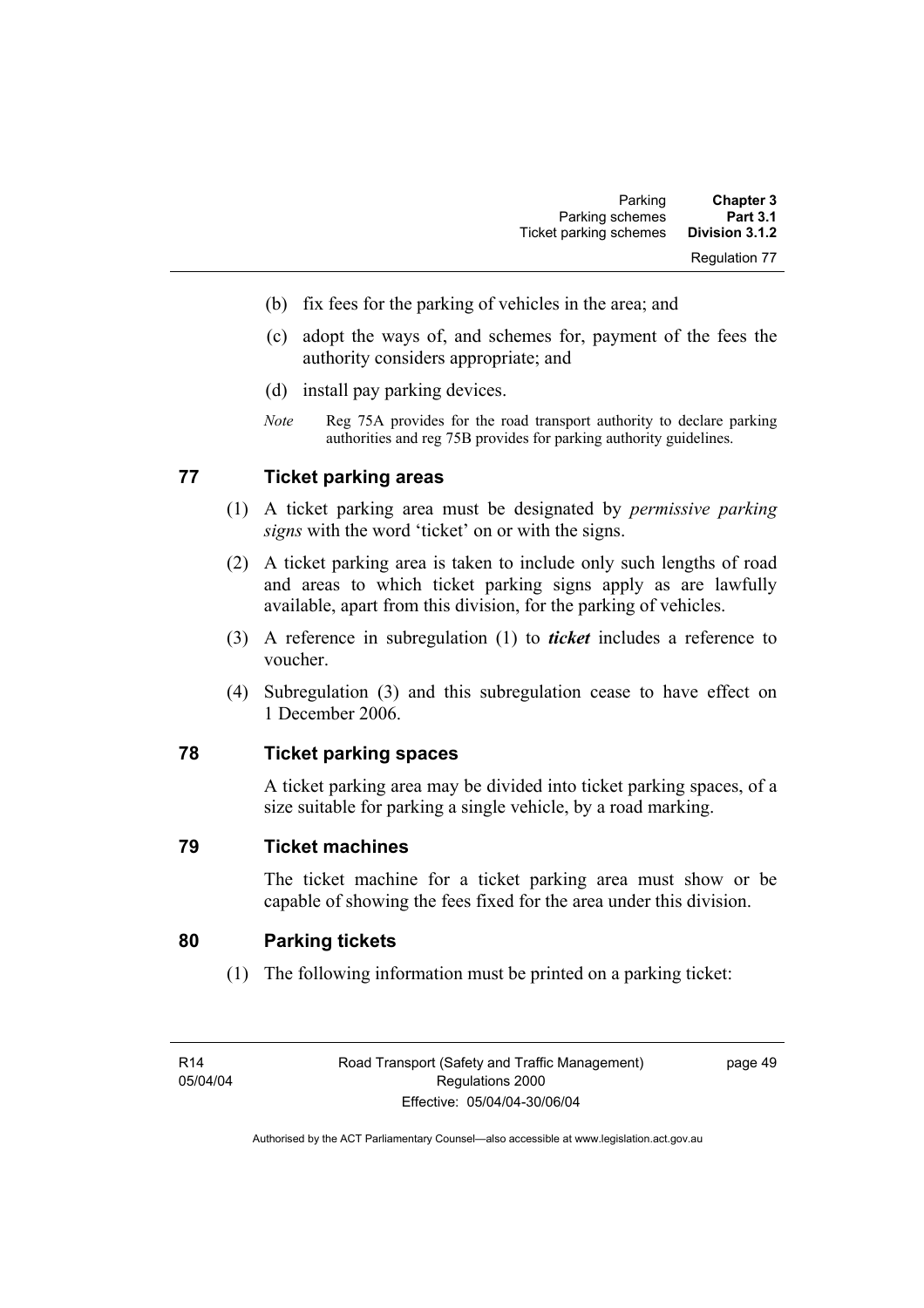| <b>Chapter 3</b>     | Parking               |
|----------------------|-----------------------|
| <b>Part 3.1</b>      | Parking schemes       |
| Division 3.1.3       | Heavy vehicle parking |
| <b>Regulation 81</b> |                       |

- (a) the expiry date (expressed as the day of the month, the month and the year);
- (b) the expiry time (expressed in hours and minutes);
- (c) the name of the authority issuing the ticket;
- (d) the ticket parking area code (if applicable);
- (e) a serial number;
- (f) instructions for use of the ticket.
- (2) A parking ticket must be legible and of a size and design that enables it to be easily displayed in or on a vehicle.

#### **81 Duration of parking tickets**

A parking ticket takes effect when it is issued and expires at the expiry time stated on the ticket.

# **Division 3.1.3 Heavy vehicle parking**

#### **82 Definitions for div 3.1.3**

In this division:

*code of practice* means the code of practice approved under regulation 89, as in force from time to time.

*exemption* means an exemption given under regulation 92 (Decision on application for exemption).

*existing operator* means the holder of an existing operator's certificate.

*existing operator's certificate* means an existing operator's certificate issued under the *Motor Traffic Act 1936,* section 150R that was in force immediately before the commencement of this regulation and has not been cancelled under this division.

page 50 Road Transport (Safety and Traffic Management) Regulations 2000 Effective: 05/04/04-30/06/04

R14 05/04/04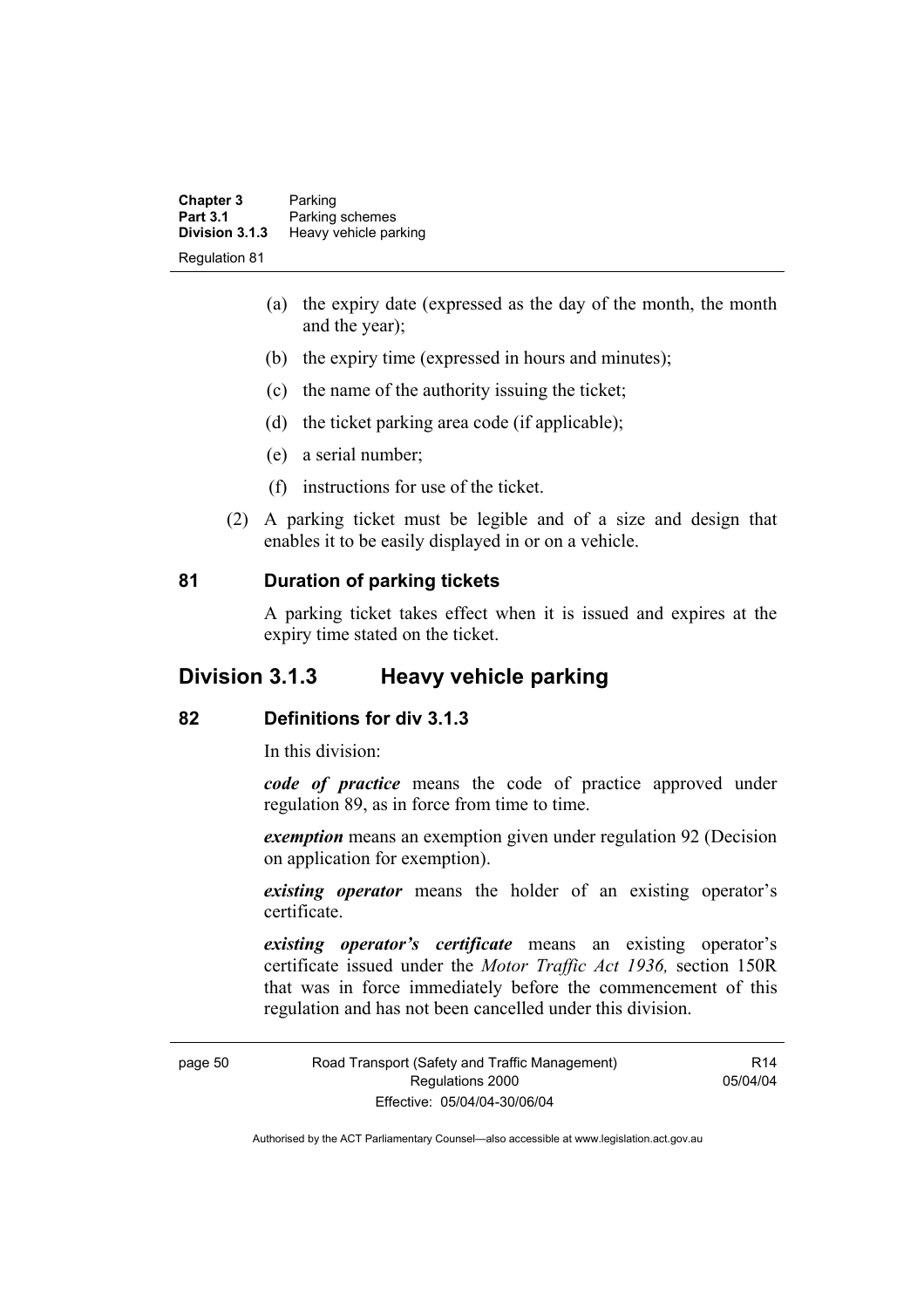| Parking               | <b>Chapter 3</b> |
|-----------------------|------------------|
| Parking schemes       | <b>Part 3.1</b>  |
| Heavy vehicle parking | Division 3.1.3   |
|                       | Regulation 83    |

*heavy vehicle* means a vehicle, whether loaded or unloaded, that is longer than 7.5m, has a GVM over 4.5t, and is used for commercial purposes.

*land adjoining residential land*—see regulation 83.

*residential land* means land leased for residential purposes.

*stock truck* means a vehicle that has a GVM over 4.5t and is built or used to transport livestock.

# **83 References in div to land adjoining residential land**

A reference in this division to *land adjoining residential land* includes a reference to land that would, but for an intervening road, adjoin that land.

# **84 Vehicle parked partly on residential land**

For this division, a vehicle that is parked partly on residential land, and partly on adjoining land that is not residential land, is taken not to be parked on residential land.

# **85 Parking of certain vehicles on residential land prohibited**

- (1) This regulation applies to a vehicle, whether loaded or unloaded, that is—
	- (a) a stock truck; or
	- (b) a semitrailer with the load space permanently enclosed by rigid construction or with sides enclosed by nonrigid material and a rigid roof; or
	- (c) higher than 3.6m and used for commercial purposes.
- (2) A person must not park a vehicle to which this regulation applies on residential land.

Maximum penalty: 20 penalty units.

| R14      | Road Transport (Safety and Traffic Management) | page 51 |
|----------|------------------------------------------------|---------|
| 05/04/04 | Regulations 2000                               |         |
|          | Effective: 05/04/04-30/06/04                   |         |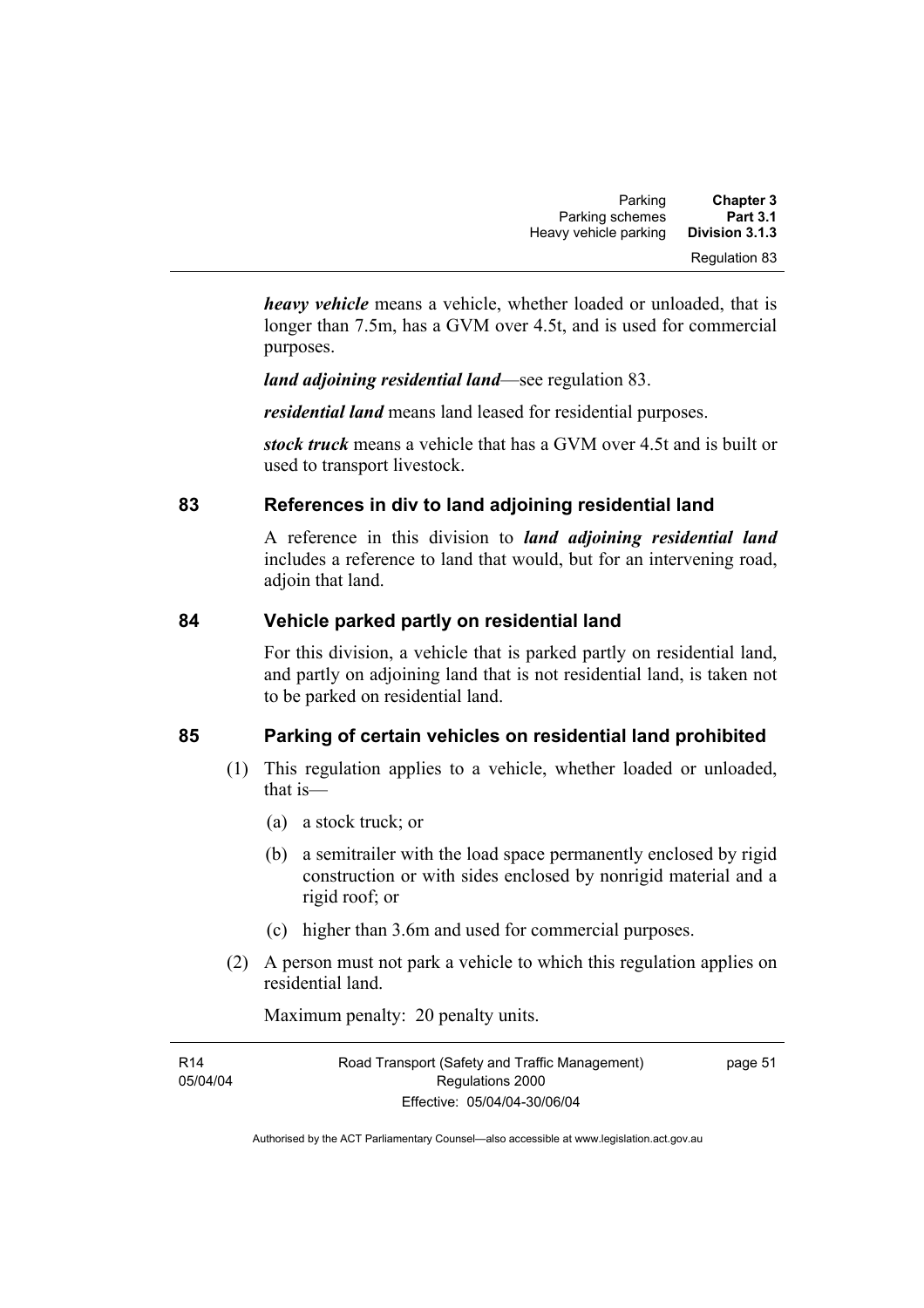| <b>Chapter 3</b> | Parking               |
|------------------|-----------------------|
| <b>Part 3.1</b>  | Parking schemes       |
| Division 3.1.3   | Heavy vehicle parking |
| Regulation 86    |                       |

- (3) Subregulation (2) does not apply to the vehicle—
	- $(a)$  if—
		- (i) the parking of the vehicle on the land is reasonably necessary to avoid a contravention of another provision of these regulations or another Territory law; or
		- (ii) the vehicle is parked on the land to drop off, or pick up, people or goods or in the course of providing services; and
	- (b) the vehicle is not parked on the land for longer than is reasonable in all the circumstances.

#### **86 Parking of certain vehicles on land adjoining residential land prohibited**

- (1) This regulation applies to—
	- (a) a vehicle or combination, whether loaded or unloaded, that is longer than 7.5m; and
	- (b) a vehicle, whether loaded or unloaded, with a GVM over 4.5t.
- (2) A person must not park a vehicle or combination to which this regulation applies on land adjoining residential land for more than 1 hour.

Maximum penalty: 20 penalty units.

- (3) Subregulation (2) does not apply to the vehicle or combination—
	- $(a)$  if—
		- (i) the parking of the vehicle on the land is reasonably necessary to avoid a contravention of another provision of these regulations or another Territory law; or

 $R14$ 05/04/04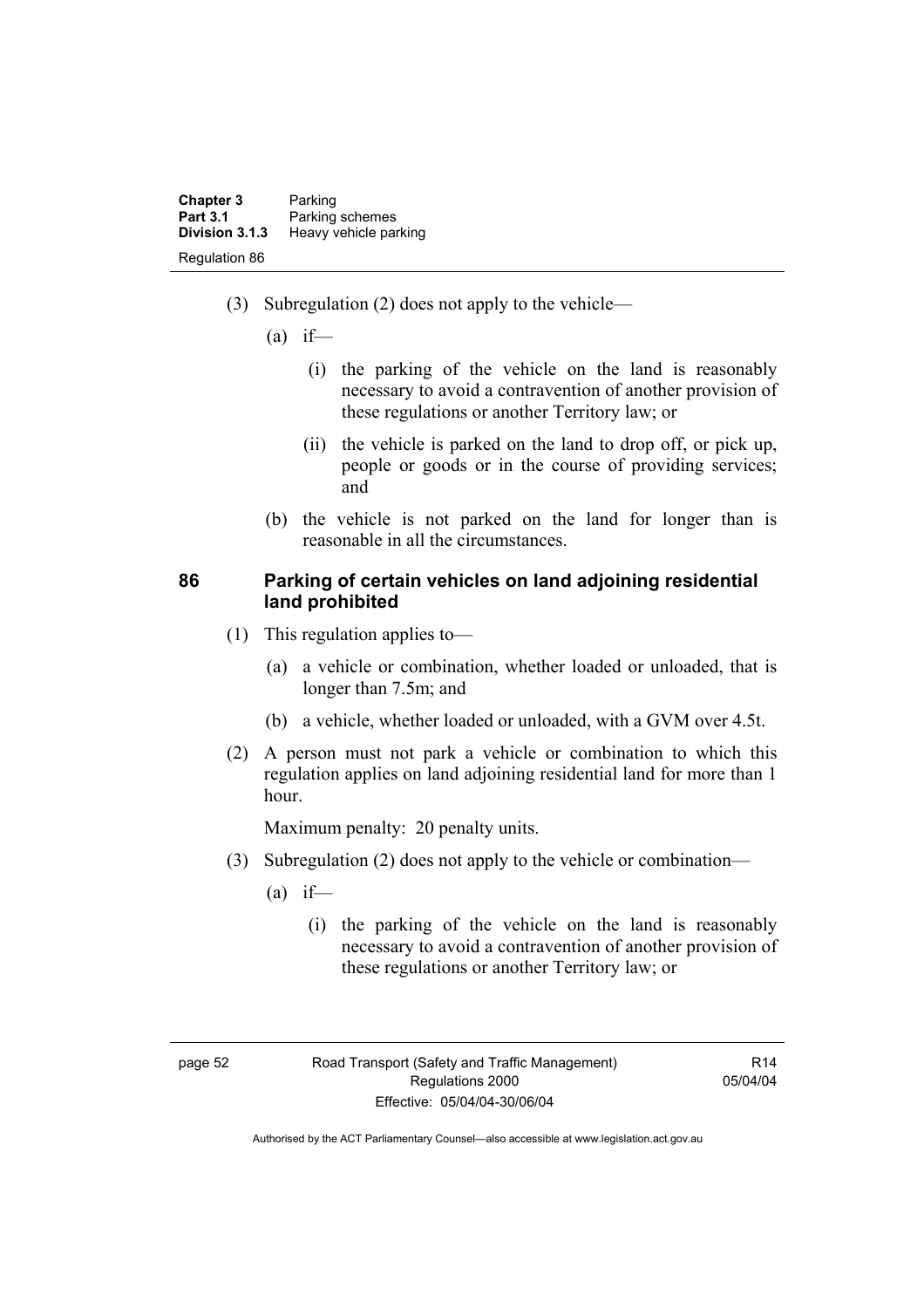- (ii) the vehicle is parked on the land to drop off, or pick up, people or goods or in the course of providing services; and
- (b) the vehicle is not parked on the land for longer than is reasonable in all the circumstances.
- (4) Subregulation (2) also does not apply to the vehicle or combination if the land where it is parked is residential land or land leased for commercial purposes.

# **87 Parking of certain commercial vehicles on land with multi-unit developments**

- (1) This regulation applies to a vehicle, whether loaded or unloaded, that is used for commercial purposes and is longer than 6m, higher than 2.6m or has a GVM over 3.75t.
- (2) A person must not park a vehicle to which this regulation applies on residential land with a multi-unit development.

Maximum penalty: 20 penalty units.

- (3) Subregulation (2) does not apply to the vehicle or combination—
	- $(a)$  if—
		- (i) the parking of the vehicle on the land is reasonably necessary to avoid a contravention of another provision of these regulations or another Territory law; or
		- (ii) the vehicle is parked on the land to drop off, or pick up, people or goods or in the course of providing services; and
	- (b) the vehicle is not parked on the land for longer than is reasonable in all the circumstances.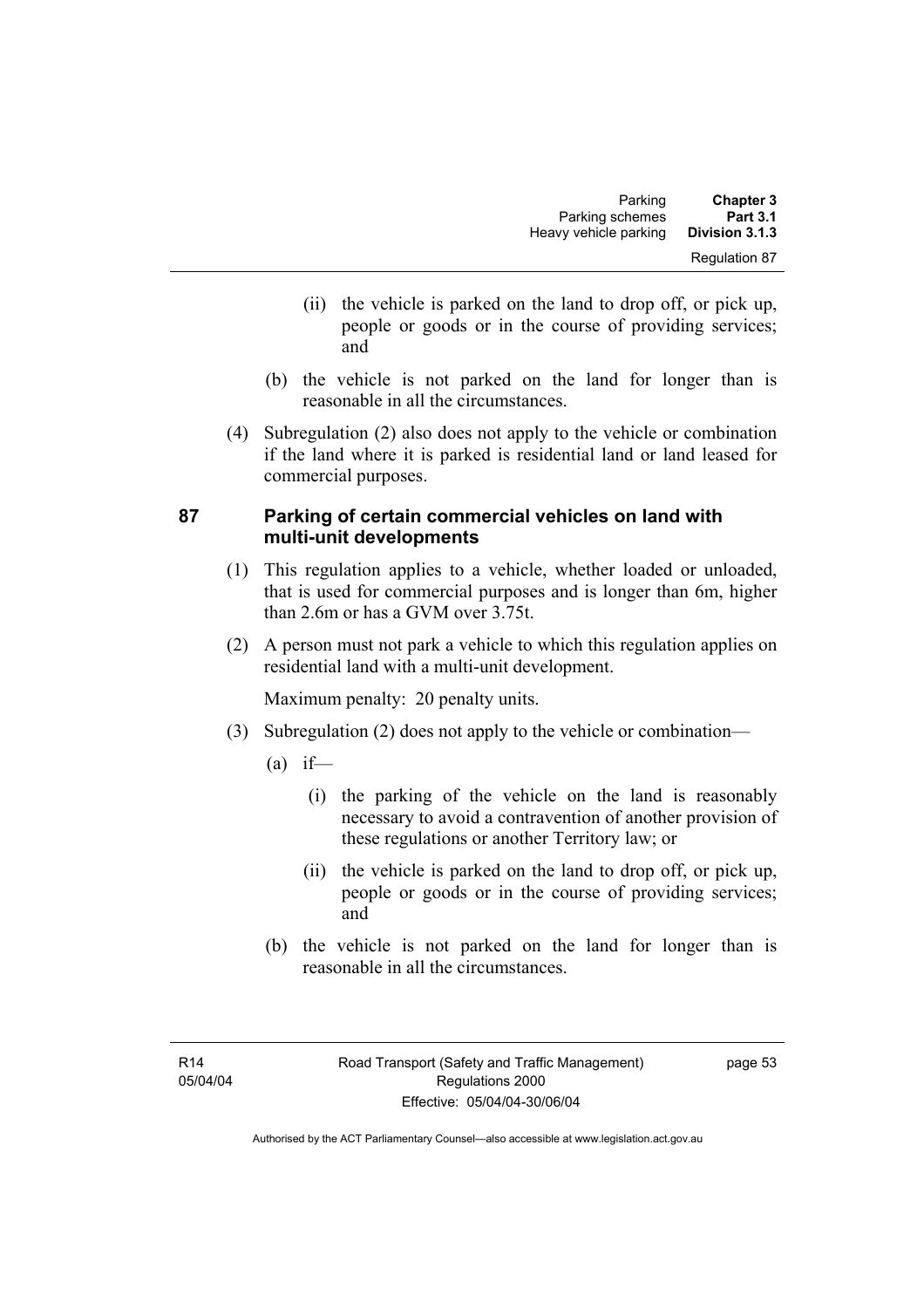| <b>Chapter 3</b> | Parking               |
|------------------|-----------------------|
| <b>Part 3.1</b>  | Parking schemes       |
| Division 3.1.3   | Heavy vehicle parking |
| Regulation 88    |                       |

(4) In this regulation:

*multi-unit development*—see the Territory plan, appendix 6 in force on 1 January 1997.

*Territory plan*—see the *Land (Planning and Environment) Act 1991*, section 13.

#### **88 Daily infringement**

A person commits an offence against regulation 85 (Parking of certain vehicles on residential land prohibited), regulation 86 (Parking of certain vehicles on land adjoining residential land prohibited) or regulation 87 (Parking of certain commercial vehicles on land with multi-unit developments) in relation to each day when the person contravenes that regulation, including the day of a conviction for the contravention or any later day.

#### **89 Codes of practice**

- (1) The Minister may, in writing, approve a code of practice about the parking of heavy vehicles on residential land.
- (2) Without limiting subregulation (1), a code of practice may include provisions with respect to—
	- (a) requirements for the parking of heavy vehicles by existing operators; and
	- (b) the number of heavy vehicles that may be parked on residential land at any time; and
	- (c) the operation of heavy vehicles while on residential land.
- (3) A code of practice is a disallowable instrument.
	- *Note* A disallowable instrument must be notified, and presented to the Legislative Assembly, under the *Legislation Act 2001*.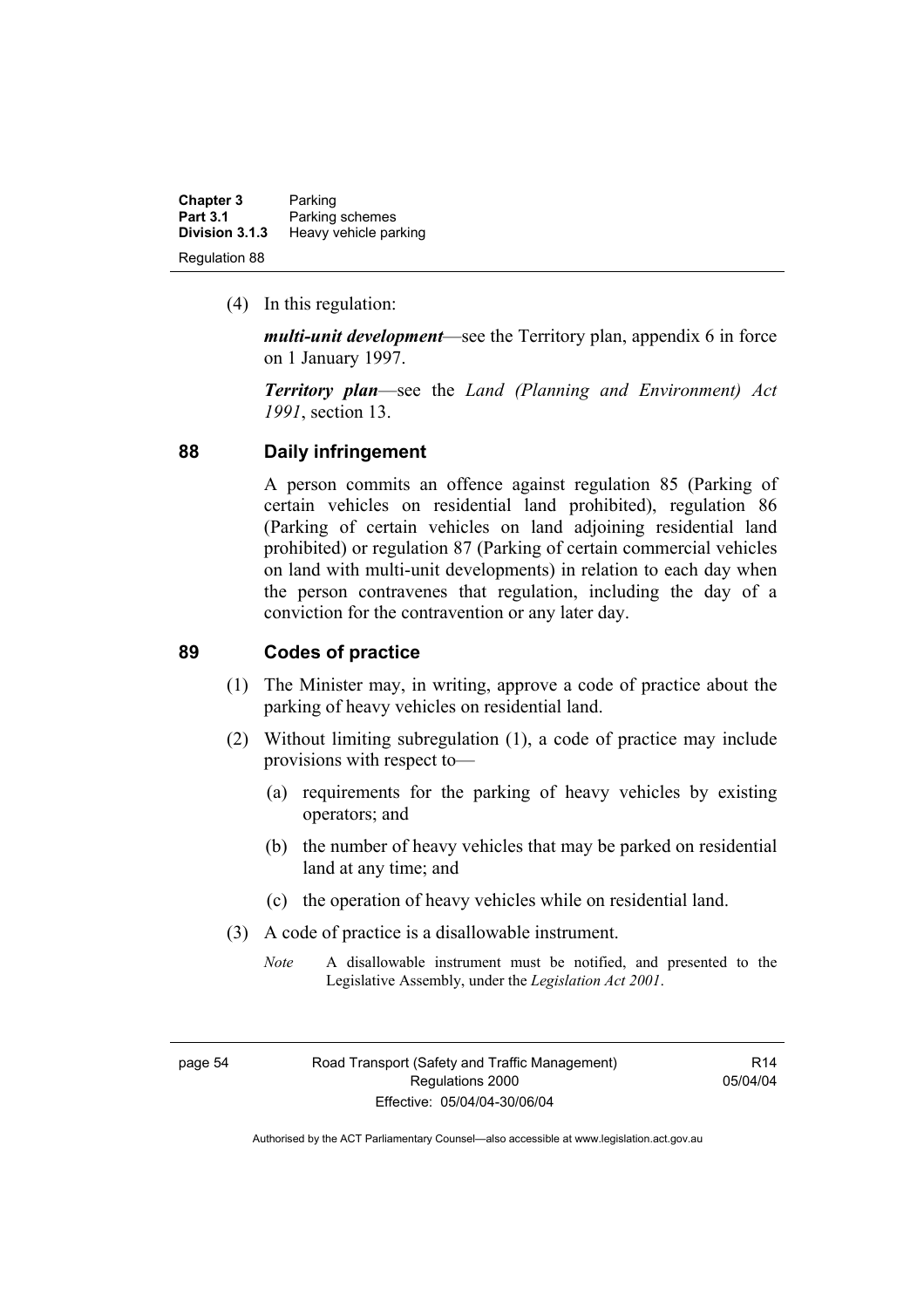#### Regulation 90

#### **90 Notice of codes of practice etc**

- (1) The road transport authority must publish notice of the approval of each code of practice in a newspaper published and circulating in the ACT.
- (2) The notice must—
	- (a) be published on or before the day when the code of practice commences; and
	- (b) state when the code of practice commences; and
	- (c) contain a statement to the effect that—
		- (i) the code of practice can be inspected at a stated office or offices of the road transport authority during office hours; and
		- (ii) the code of practice is subject to disallowance by the Legislative Assembly under the *Legislation Act 2001*.

#### **91 Application for exemption**

- (1) A person who is the holder of an existing operator's certificate may apply to the road transport authority for an exemption from all provisions or stated provisions of the code of practice in relation to stated land of which the person is the occupier.
- (2) The applicant must give the applicant's existing operator's certificate to the road transport authority with the application.

#### **92 Decision on application for exemption**

- (1) If the road transport authority receives an application for an exemption, the authority must—
	- (a) give the exemption for the period stated in the exemption; or

page 55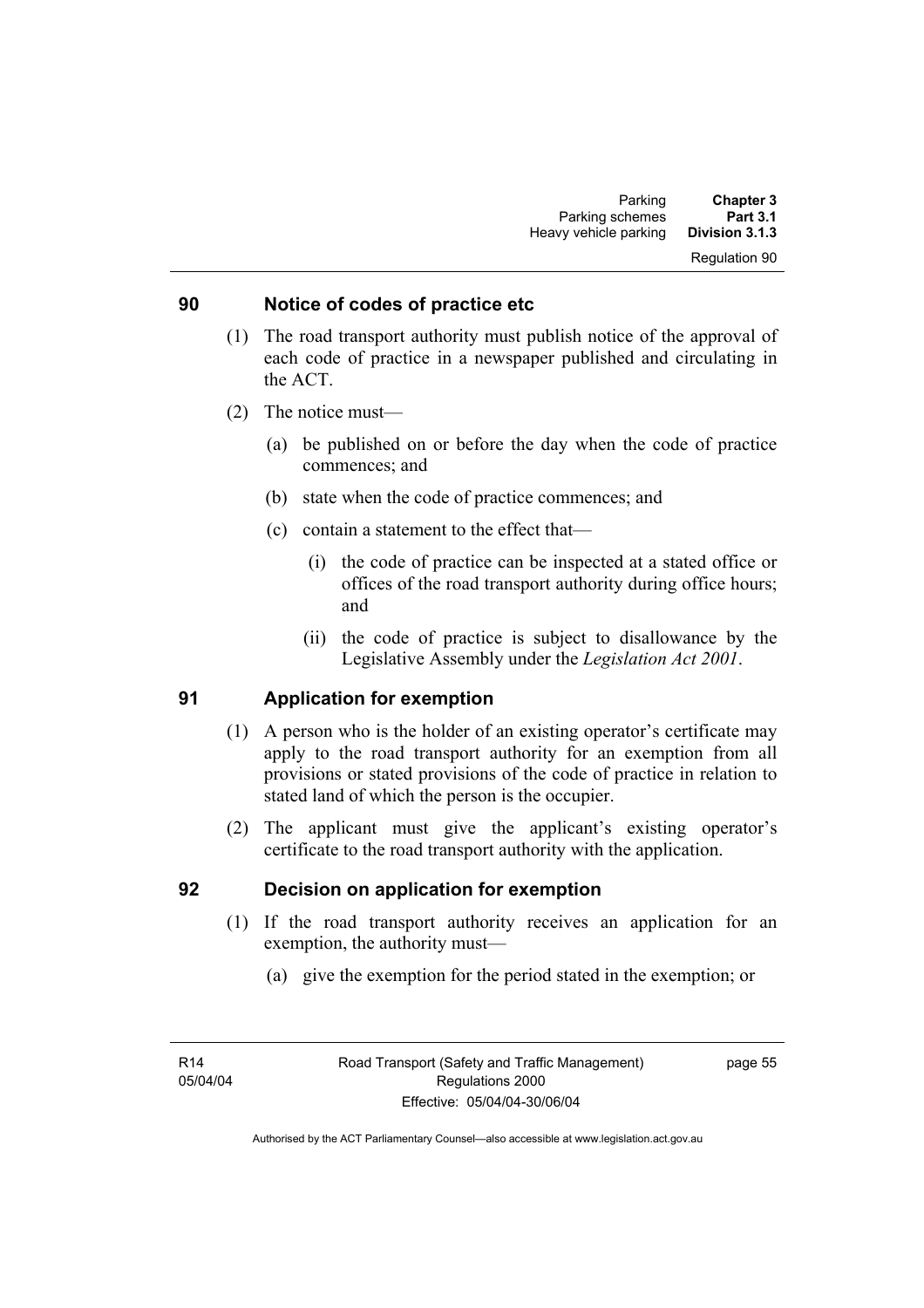| <b>Chapter 3</b> | Parking               |
|------------------|-----------------------|
| <b>Part 3.1</b>  | Parking schemes       |
| Division 3.1.3   | Heavy vehicle parking |
| Regulation 92    |                       |

- (b) give the exemption for the period, and subject to the conditions, stated in the exemption; or
- (c) refuse to give the exemption.
- (2) Before making a decision on the application, the road transport authority must give notice of the application to—
	- (a) if land adjoining the land to which the application relates is occupied—the occupier and, if the occupier is not the lessee, the lessee of each parcel of adjoining land that is occupied; or
	- (b) if land adjoining the land to which the application relates is unoccupied—the lessee of each parcel of adjoining land that is unoccupied.
- (3) A notice under subregulation (2) must—
	- (a) contain a description of the provisions of the code of practice from which exemption is sought; and
	- (b) invite the occupier or lessee to make submissions to the road transport authority, within 28 days after receiving the notice, why the exemption sought should not be given; and
	- (c) contain a statement to the effect that, if a submission is not received by the road transport authority within that 28 days, the authority may give the exemption.
- (4) Without limiting the ways in which a notice under subregulation (2) (a) may be given to the occupier or lessee of a parcel of land, the notice may be given by letter addressed to the occupier or lessee and sent by prepaid post to the address of the parcel.
- (5) In deciding whether to give the exemption, what period the exemption should be given for and what conditions the exemption should be subject to, the road transport authority must—

R14 05/04/04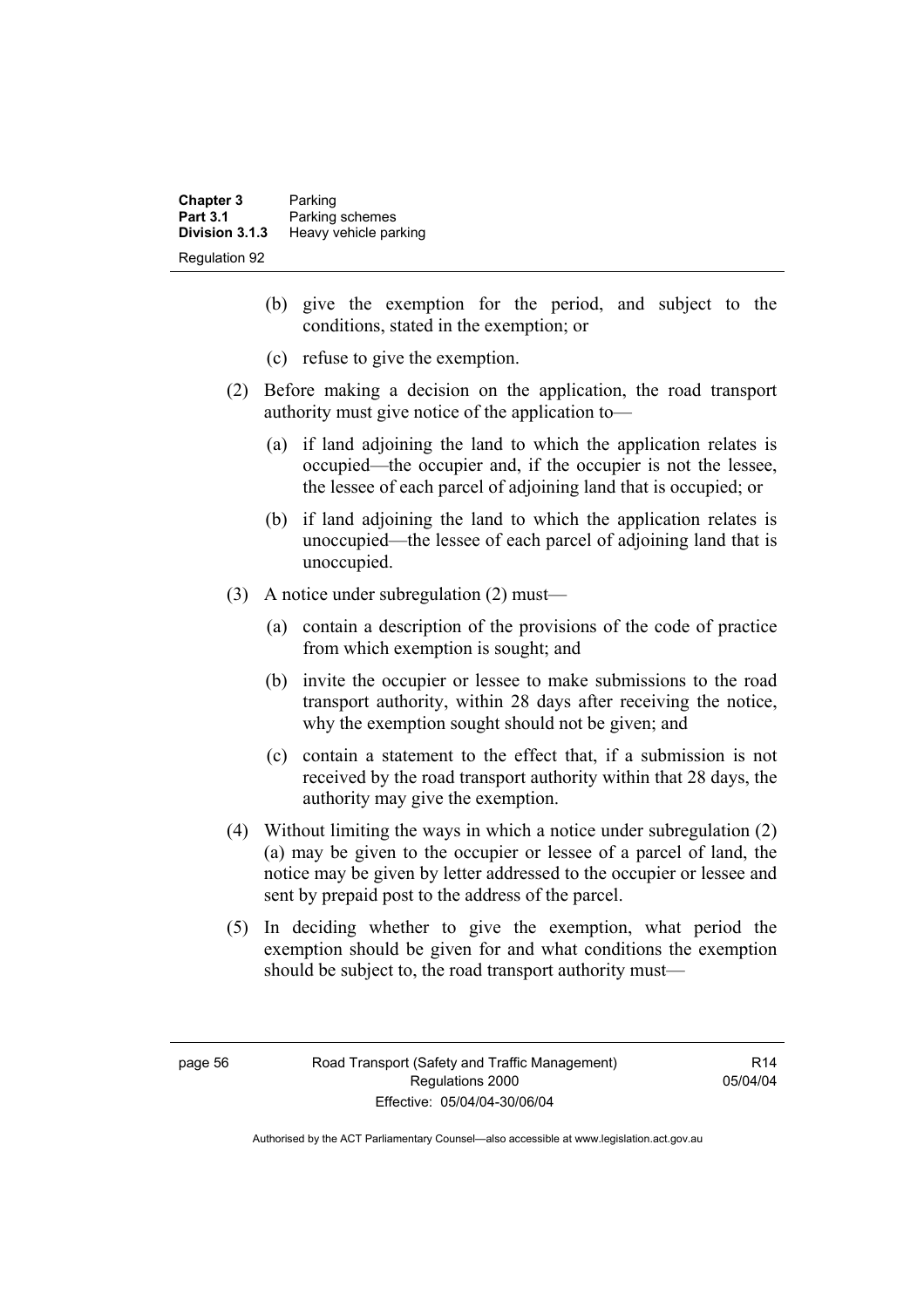- (a) take into account any submissions made under subregulation (3); and
- (b) have regard to whether and, if so, the extent to which, an occupier or lessee of adjoining land would be adversely affected by the decision.
- (6) For subregulation (5) (b), in deciding whether an occupier or lessee of adjoining land would be adversely affected, the road transport authority must take into account—
	- (a) the period for which, and the provisions of the code of practice from which, exemption is sought; and
	- (b) the likely safety, noise and visual consequences of giving the exemption; and
	- (c) any action taken by the applicant to reduce the safety, noise or visual impact on occupiers of adjoining land, including, for example, any landscaping, parking bays, fencing, noise barriers and garaging arrangements on land occupied by the applicant.
- (7) The road transport authority must not give the exemption if the authority believes on reasonable grounds that the applicant—
	- (a) has failed to comply with regulation 95 (Additional information by applicant); or
	- (b) made a statement which was false or misleading in a material particular in or in relation to the application.
- (8) If an exemption is given subject to conditions, the exemption applies only if all the conditions of the exemption are being complied with.

# **93 Endorsement of certificates**

 (1) If the road transport authority gives an exemption to the holder of an existing operator's certificate, the authority must endorse the certificate with the exemption.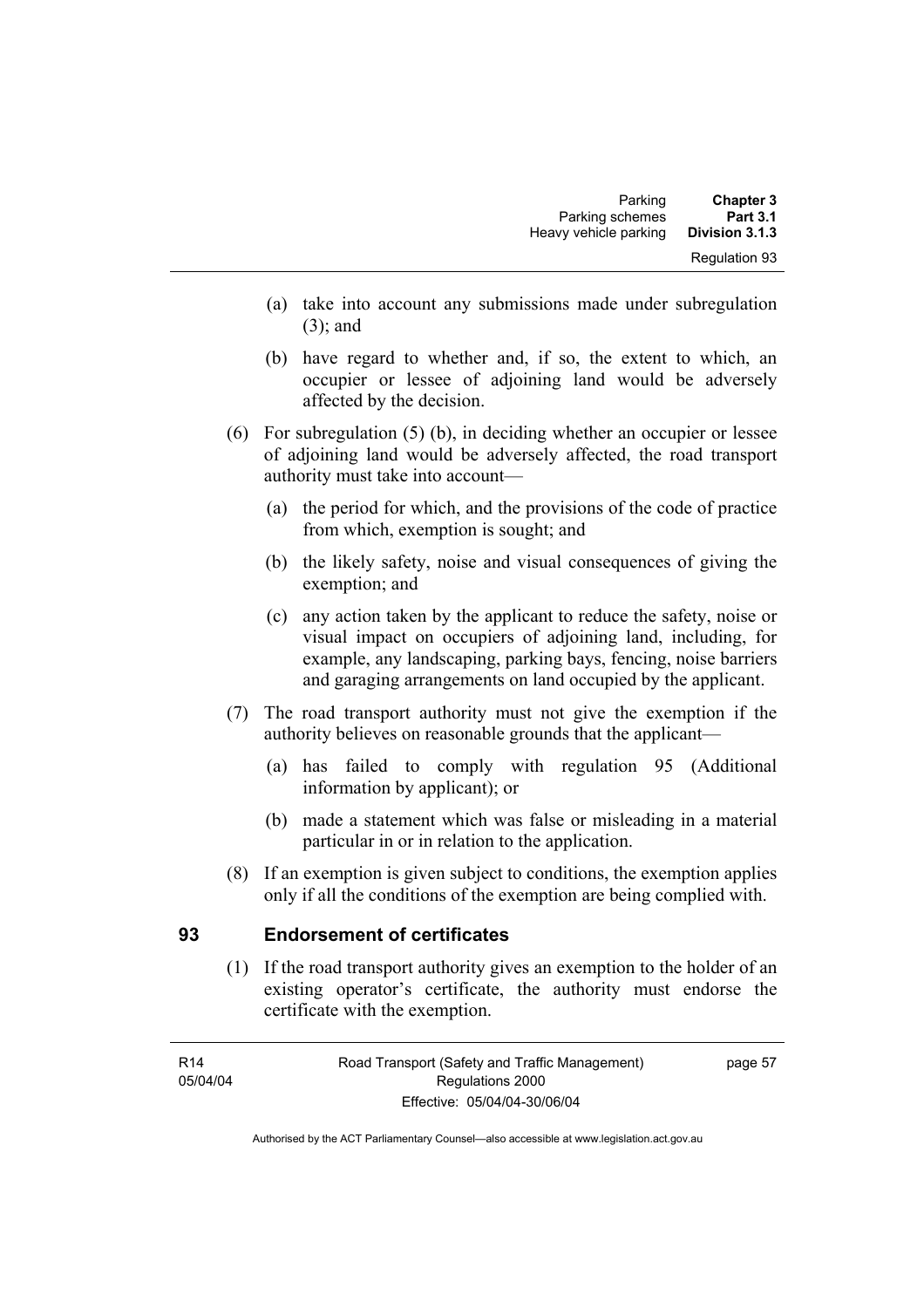| Chapter 3<br><b>Part 3.1</b> | Parking<br>Parking schemes |
|------------------------------|----------------------------|
| Division 3.1.3               | Heavy vehicle parking      |
| <b>Regulation 94</b>         |                            |

- (2) The endorsement—
	- (a) must state—
		- (i) each provision of the code of practice from the holder is exempt; and
		- (ii) whether or not the exemption is subject to conditions; and
		- (iii) the vehicle or vehicles to which the exemption applies; and
		- (iv) the residential land where the vehicle or vehicles may be parked under the exemption; and
		- (v) the period for which the exemption is given; and
	- (b) may include other information about the exemption the road transport authority considers appropriate.

#### **94 Variation of conditions of exemptions**

- (1) The holder of an exemption may apply to the road transport authority for a stated variation of the conditions to which an exemption is subject.
- (2) If the road transport authority receives an application under subregulation (1), the authority must—
	- (a) vary the conditions in the way sought in the application; or
	- (b) refuse to vary the conditions.
- (3) Regulation 92 (2) to (7) (Decision on application for exemption) applies, with all necessary changes, to an application under this regulation in the same way as it applies to an application for an exemption.

R14 05/04/04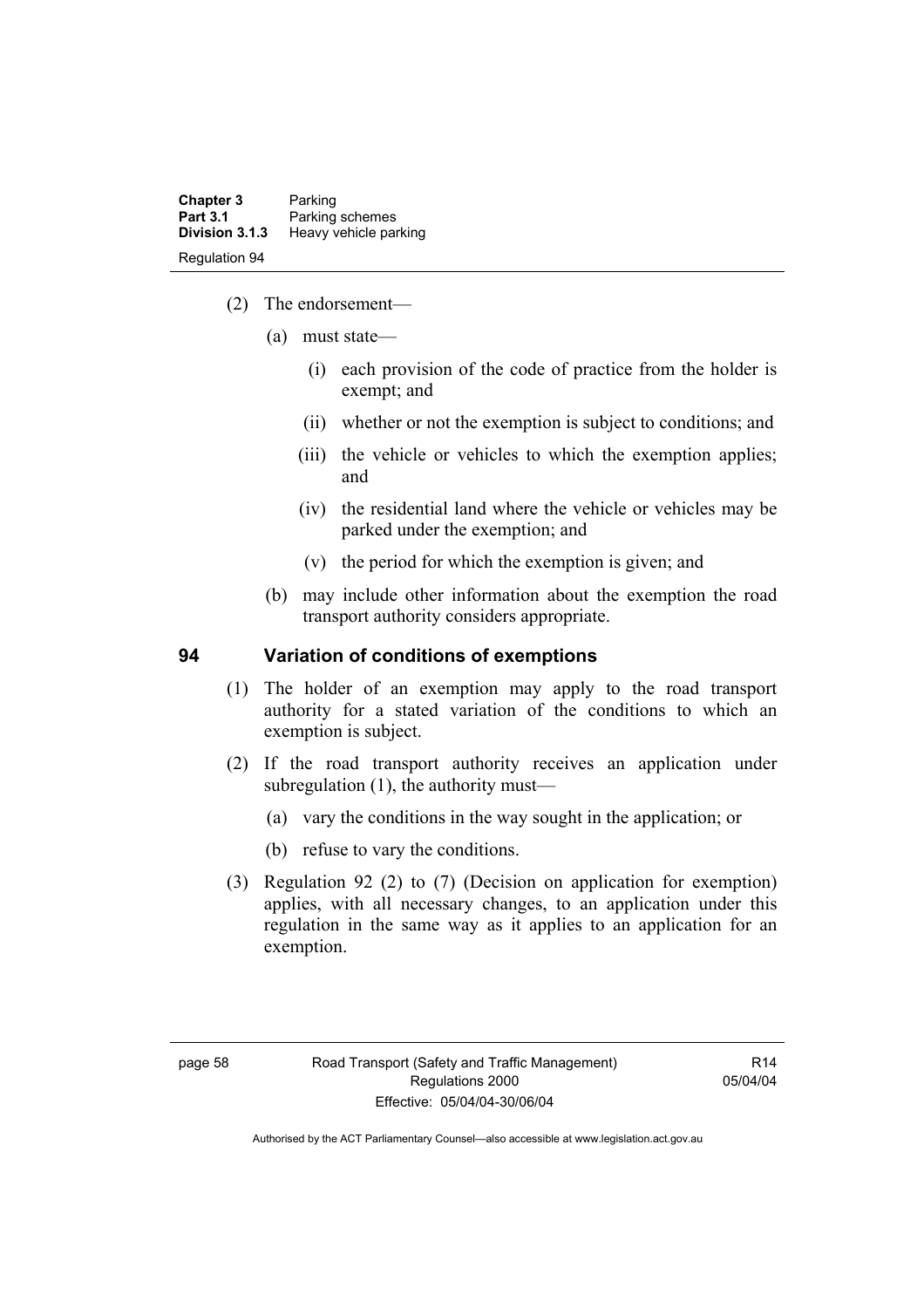#### **95 Additional information by applicant**

The road transport authority may, by notice given to an applicant for an exemption or variation of conditions to which an exemption is subject, require the applicant to provide any information or documents necessary for the authority to decide the application.

#### **96 Loss etc of existing operator's certificate**

 (1) If an existing operator's certificate is lost, stolen or destroyed the holder of the certificate must tell the road transport authority, in writing, within 14 days after becoming aware of that fact.

Maximum penalty: 5 penalty units.

 (2) If the road transport authority is satisfied that an existing operator's certificate has been lost, stolen or destroyed, the road transport authority must, on application by the holder of the certificate, give the holder a replacement certificate.

#### **97 Cancellation of existing operator's certificate etc**

- (1) If the road transport authority has reasonable grounds for believing that—
	- (a) an existing operator's certificate was issued; or
	- (b) an exemption was given; or
	- (c) the conditions to which an exemption is subject were varied;

because information given by the holder of the certificate or exemption in or in relation to the application for the certificate, exemption or variation was false, misleading or incomplete in a material particular, the road transport authority must give the holder written notice under this subregulation.

*Note* For how documents may be given, see *Legislation Act 2001*, pt 19.5.

(2) The notice must—

R14 05/04/04 Road Transport (Safety and Traffic Management) Regulations 2000 Effective: 05/04/04-30/06/04

page 59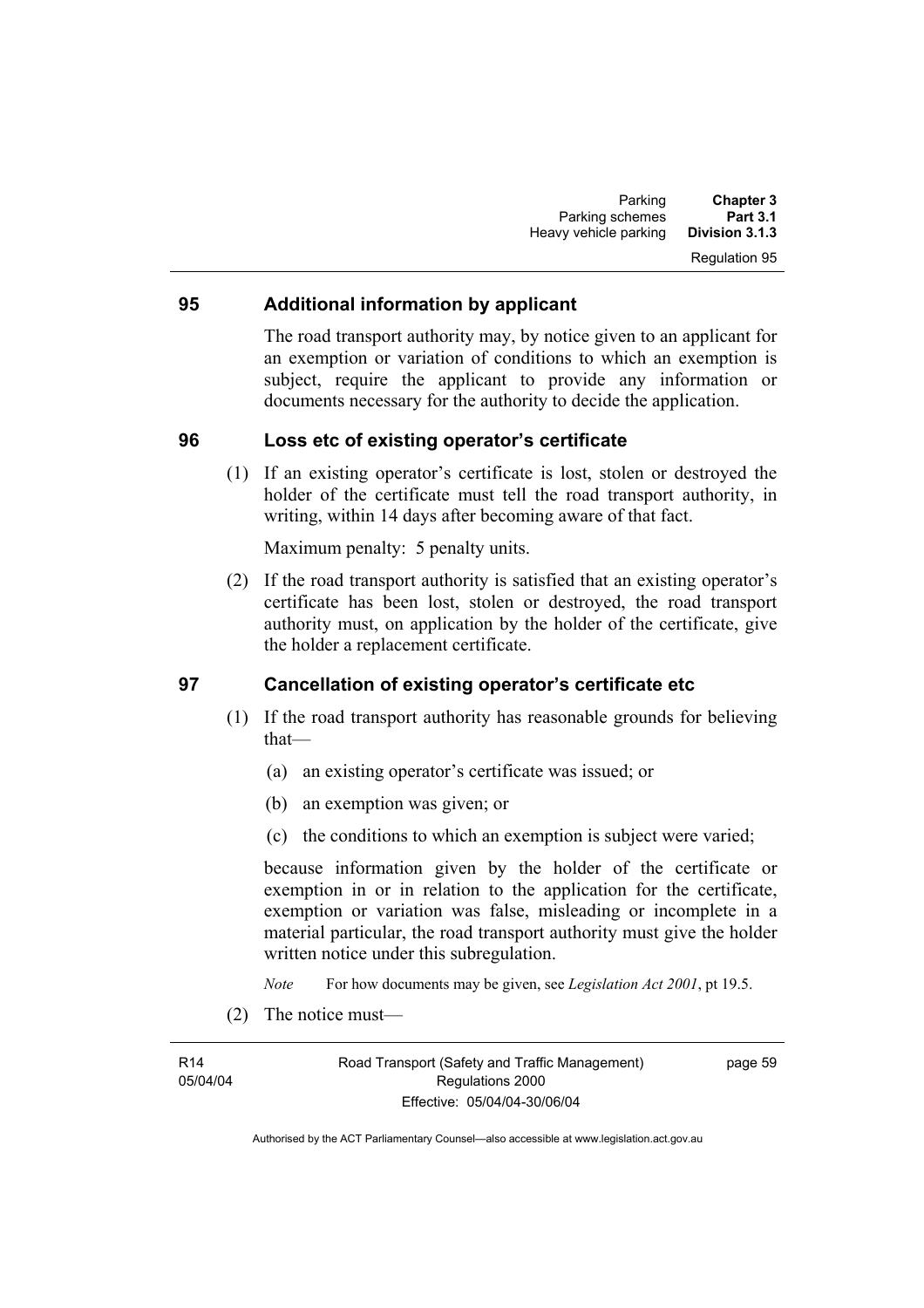- (a) tell the holder of the road transport authority's belief; and
- (b) state the grounds for the belief; and
- (c) invite the holder to make representations to the authority, within 28 days after the holder receives the notice, why the certificate should not be cancelled, or the exemption or variation revoked.
- (3) If, after considering any representation made by the holder under subregulation (2) (c), the road transport authority is satisfied that the authority's belief was correct, the authority must cancel the certificate or revoke the exemption or variation.
- (4) The road transport authority must also cancel an existing operator's certificate or revoke an exemption if the holder of the certificate or exemption asks the authority, in writing, to do so and gives the existing operator's certificate held by the holder to the authority.
- (5) If the road transport authority cancels an existing operator's certificate, or revokes an exemption, under subregulation (3), the holder of the certificate or exemption must give his or her existing operator's certificate to the authority within 14 days after being told of the cancellation or revocation by the authority.

Maximum penalty: 20 penalty units.

 (6) If the road transport authority receives an existing operator's certificate under subregulation (4) or (5) because an exemption held by the holder of the certificate is to be or is revoked, the authority must return the certificate to the holder after cancelling the endorsement of the exemption on the certificate.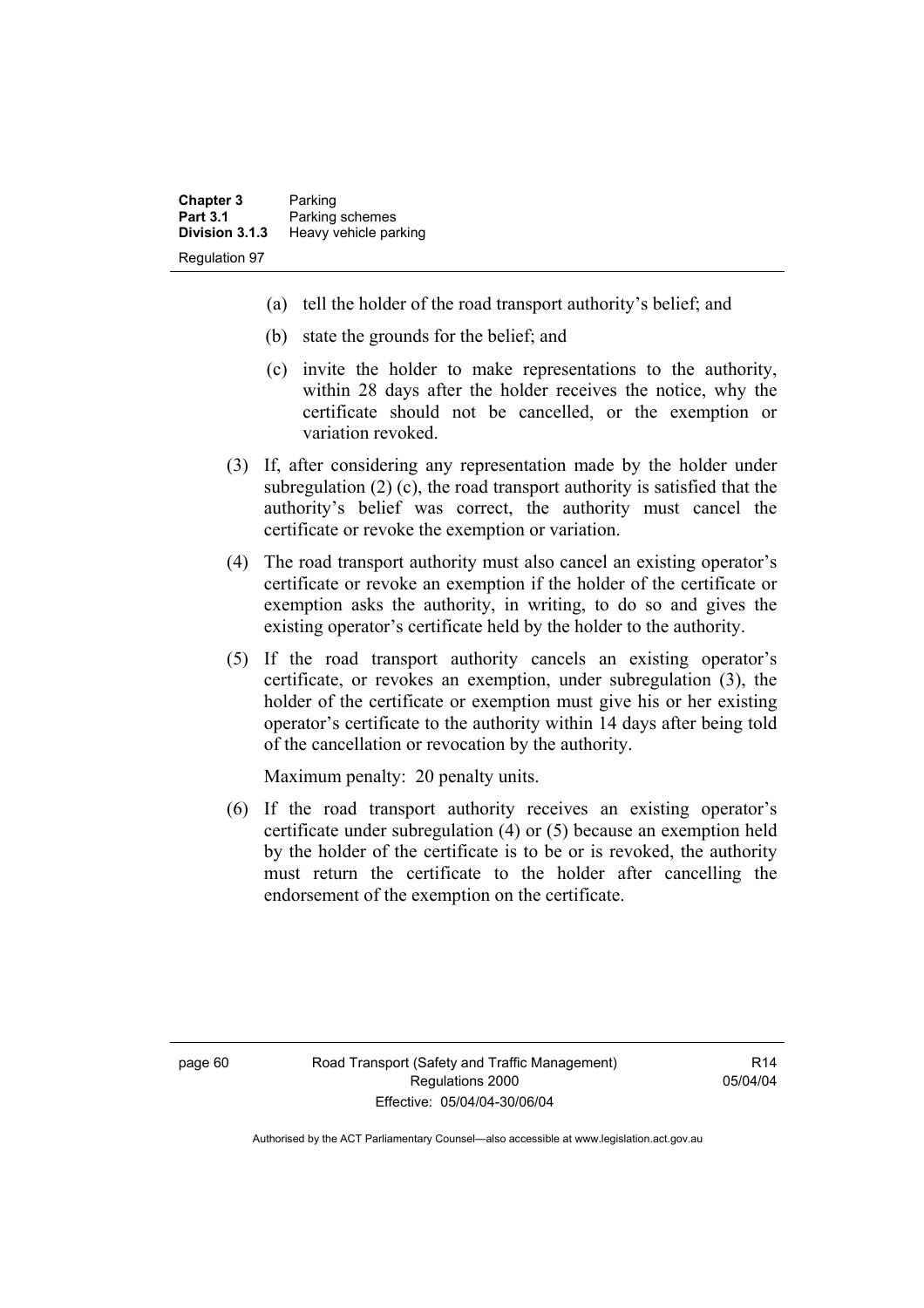#### Regulation 97A

# **Division 3.1.4 Miscellaneous**

#### **97A Other powers to provide pay parking**

- (1) This part does not affect any other power of a parking authority to provide for parking on land within its area of operations.
- (2) A parking authority may exercise a power under this part in relation to land that it does not own only with the consent of the owner of the land.
- (3) Consent may be given subject to conditions, including conditions about the length and withdrawal of the consent.
- (4) Subject to the conditions of the consent, the consent may be withdrawn only after reasonable notice.
- (5) In this regulation:

*owner*, of land, includes lessee of land.

### **98 Overlapping schemes**

- (1) This part does not prevent the road transport authority or a parking authority from establishing and operating a pay parking scheme on the same length of road, or in the same area, where it is operating a different pay parking scheme.
- (2) The road transport authority or a parking authority may not recover the fee fixed for the parking of a vehicle in a metered space or ticket parking area if any other applicable parking fee has been paid for parking the vehicle in the space or area.

# **98A Income from ticket parking scheme**

 (1) All fees collected by a parking authority from the operation of a ticket parking scheme belong to the parking authority.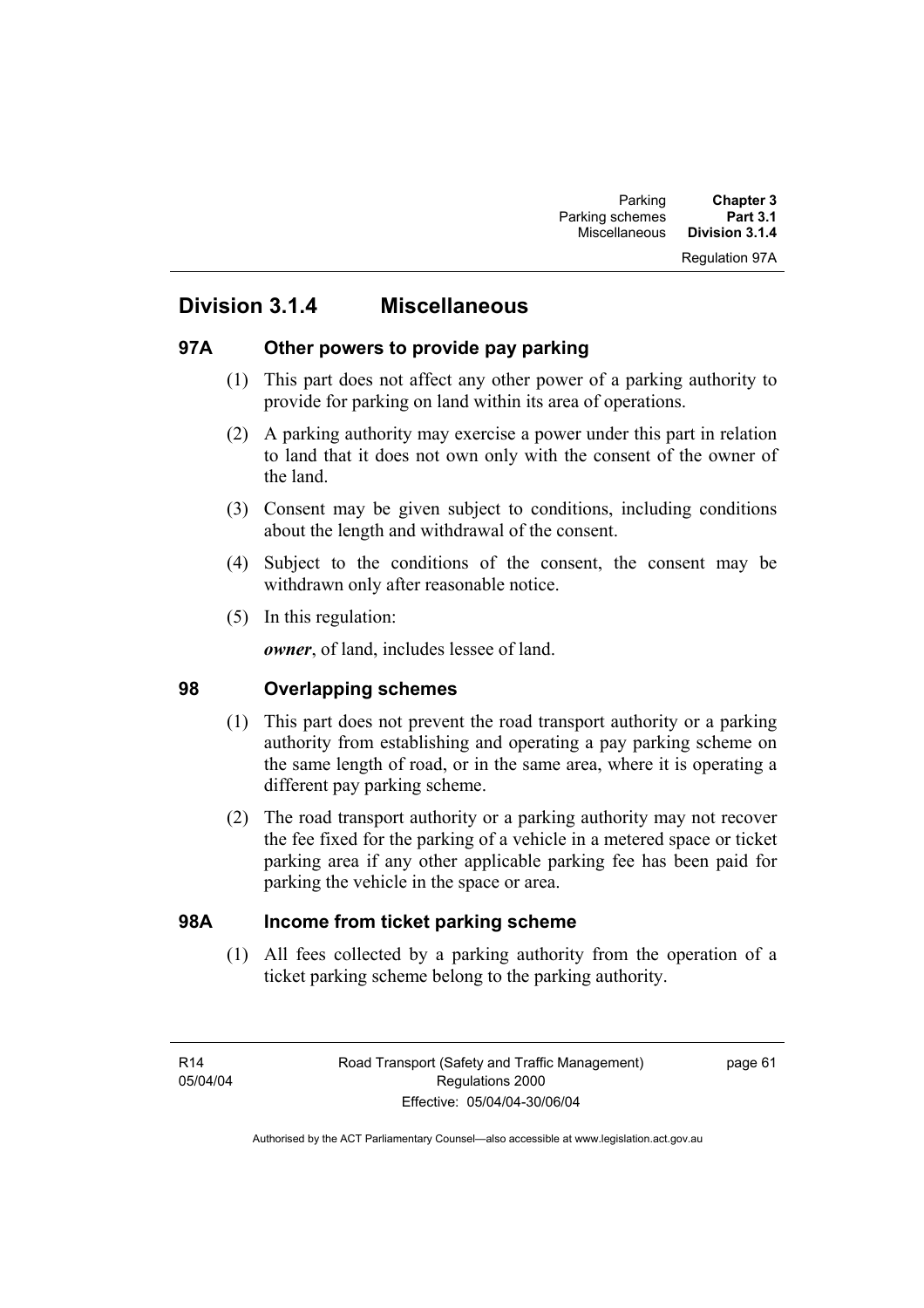| <b>Chapter 3</b>      | Parking         |
|-----------------------|-----------------|
| <b>Part 3.1</b>       | Parking schemes |
| Division 3.1.4        | Miscellaneous   |
| <b>Regulation 98B</b> |                 |

 (2) Any surplus arising from the operation of a ticket parking scheme may be applied at the discretion of the parking authority.

#### **98B Costs of ticket parking scheme**

The costs of administering a ticket parking scheme operated by a parking authority under regulation 76A are to be borne by the parking authority.

#### **99 Trailers not separately chargeable**

A separate parking fee is not required to be paid for a trailer towed by another vehicle.

page 62 Road Transport (Safety and Traffic Management) Regulations 2000 Effective: 05/04/04-30/06/04

R14 05/04/04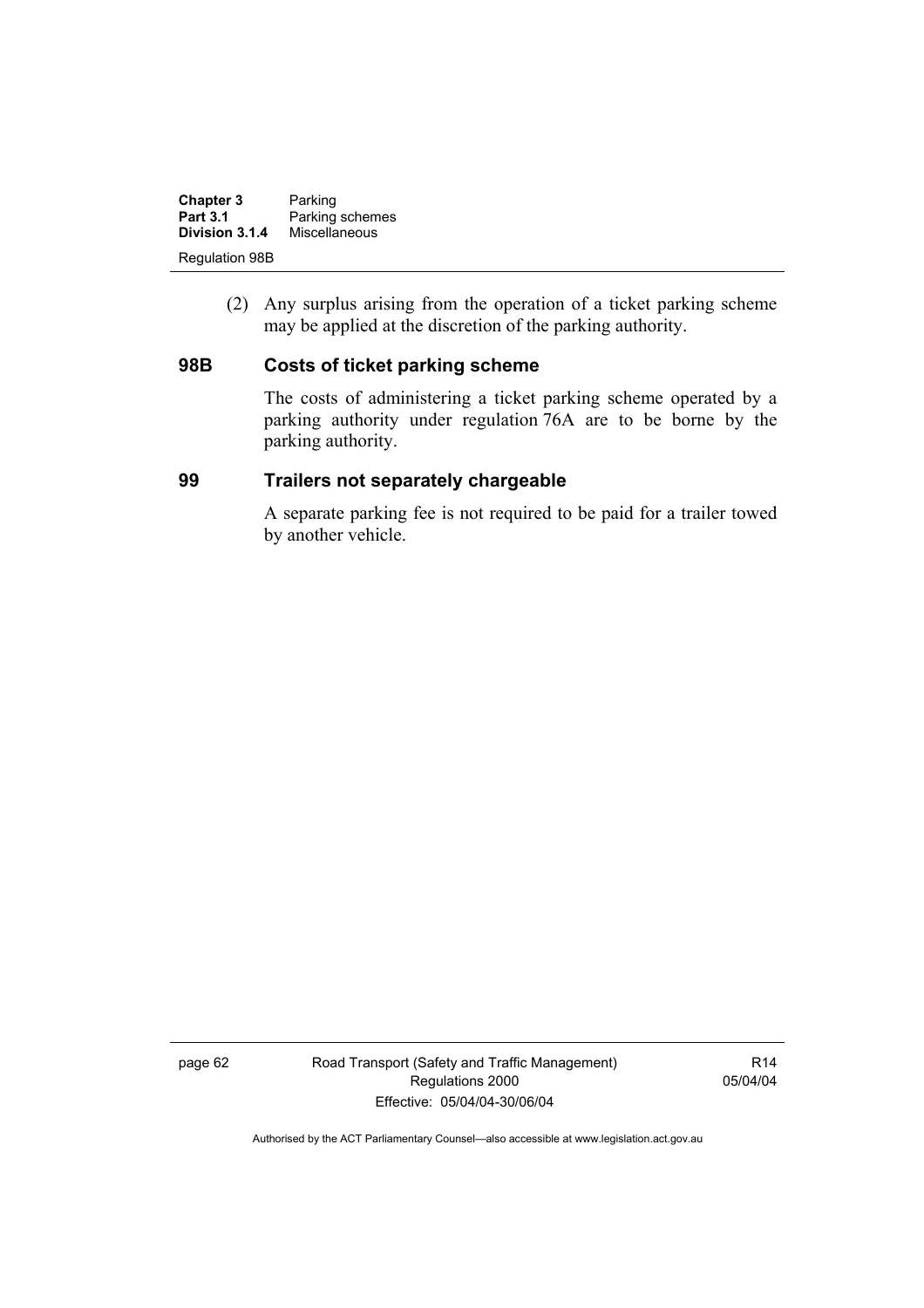# **Part 3.2 Parking permits and mobility parking scheme authorities**

# **100 Parking permits**

- (1) The road transport authority may issue a permit authorising the parking of a vehicle, without charge or time restrictions, in a parking space designated for use by holders of such a permit.
- (2) The permit may be of 1 or more of the following kinds:
	- (a) a business parking permit;
	- (b) a commuter parking permit;
	- (c) a loading zone permit;
	- (d) a resident parking permit;
	- (e) a residents' visitor parking permit;
	- (f) a special event parking permit;
	- (g) any other kind declared by the road transport authority for this regulation.
- (3) A permit must state the conditions (if any) to which it is subject and, for a resident's visitor parking permit, the address of the person to whom the permit was issued.
- (4) A permit may state the length of road or area to which it applies.
- (5) The holder of a loading zone permit may surrender the permit by returning it to the road transport authority.
- (6) For these regulations, a parking space is designated for use by the holder of a permit if the following words are displayed on or with a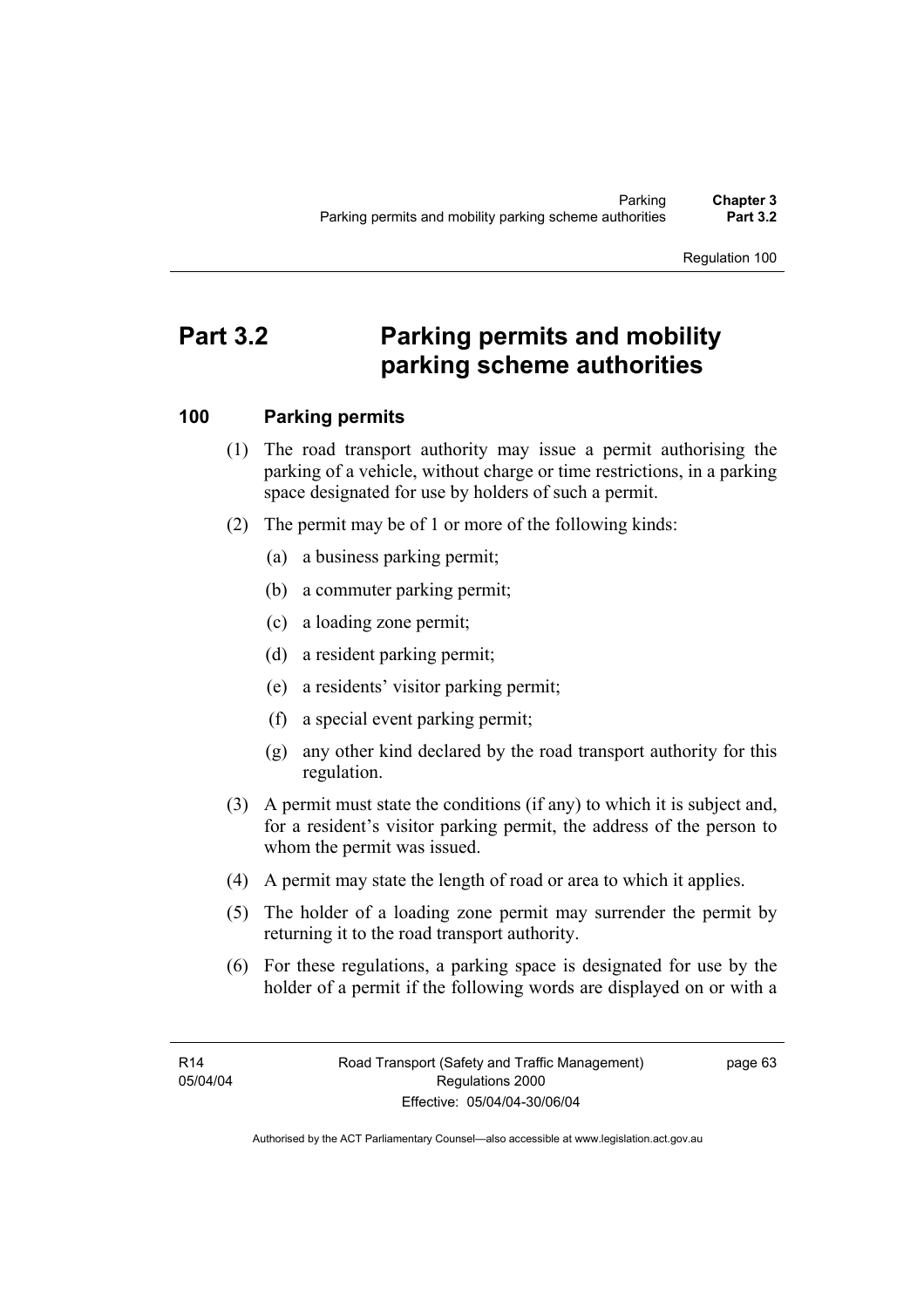traffic sign applying to the parking space under the Australian Road Rules:

- (a) for a resident or resident's visitor parking permit—'permit holders excepted' or 'authorised residents vehicles excepted';
- (b) for any other permit—'permit holders excepted'.

# **101 Mobility parking scheme authorities**

- (1) The road transport authority may issue a mobility parking scheme authority—
	- (a) for use by a person with a disability; or
	- (b) for use by an entity for the transport of people with disabilities.
- (2) A mobility parking scheme authority is subject to the conditions (if any) stated in the authority and is issued for the period stated in the authority.
- (3) A mobility parking scheme authority must include a people with disabilities symbol.

page 64 Road Transport (Safety and Traffic Management) Regulations 2000 Effective: 05/04/04-30/06/04

R14 05/04/04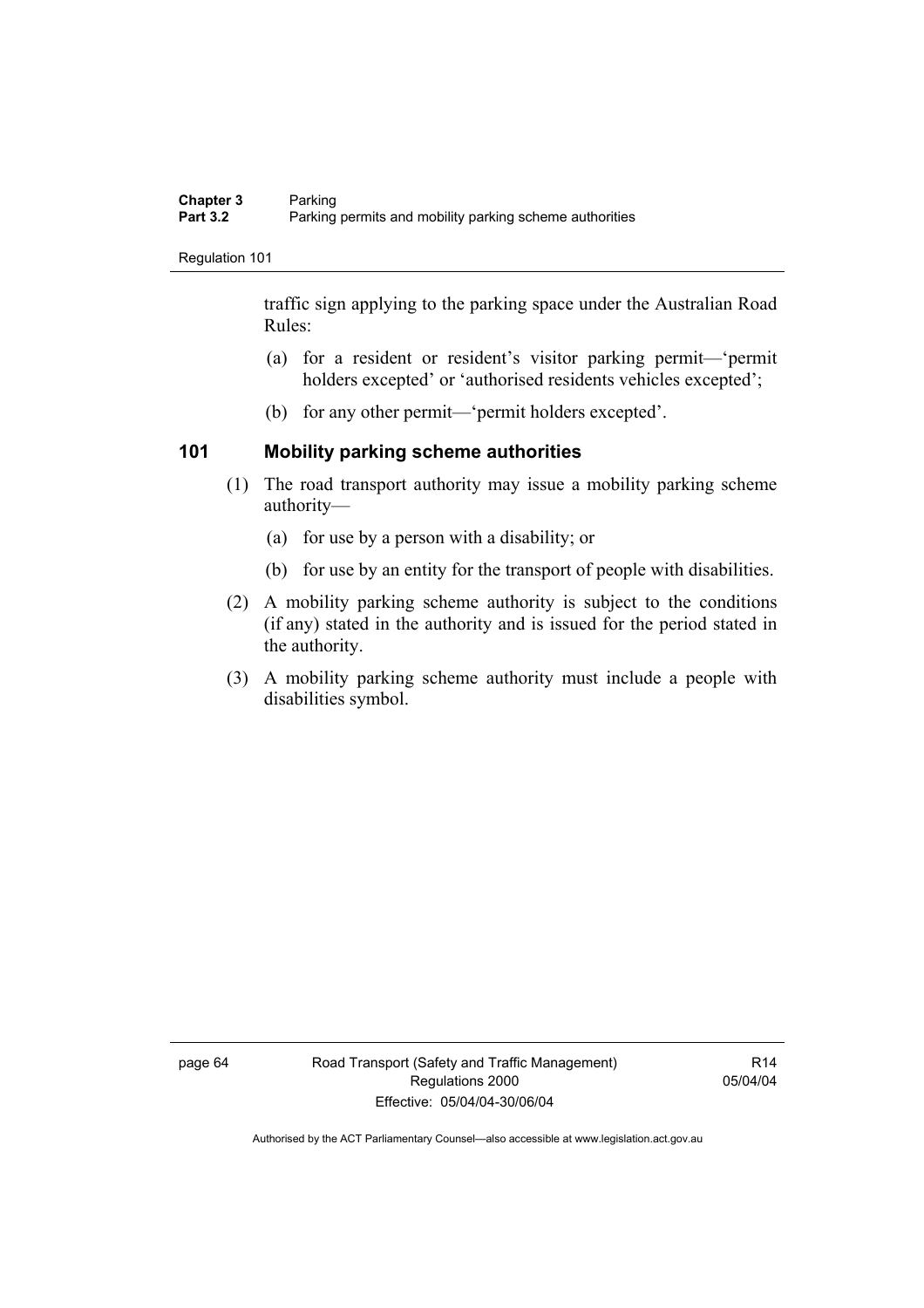# **Chapter 4 Traffic offence detection devices**

## **102 Definitions for ch 4**

In this chapter:

*approved police speedometer* means a speedometer approved under regulation 103A (Approval of police vehicle speedometers).

*digital camera detection device* means a camera detection device known as—

- (a) LaserCam 2000, which includes, as a component, a laser speed measuring device; or
- (b) LaserCam NT, which includes, as a component, a laser speed measuring device.

*laser speed measuring device* means a speed measuring device known as—

- (a) Laser Technology Inc. LTI 20-20 Marksman; or
- (b) Laser Technology Inc. LTI 20-20 Ultralyte.

*piezo strip speed measuring device* means a speed measuring device known as—

- (a) Redflex Smartcam SDCM; or
- (b) Truvelo M4 MPC.

*radar speed measuring device* means a speed measuring device known as—

(a) Applied Concepts Inc. Stalker Dual; or

Road Transport (Safety and Traffic Management) Regulations 2000 Effective: 05/04/04-30/06/04

page 65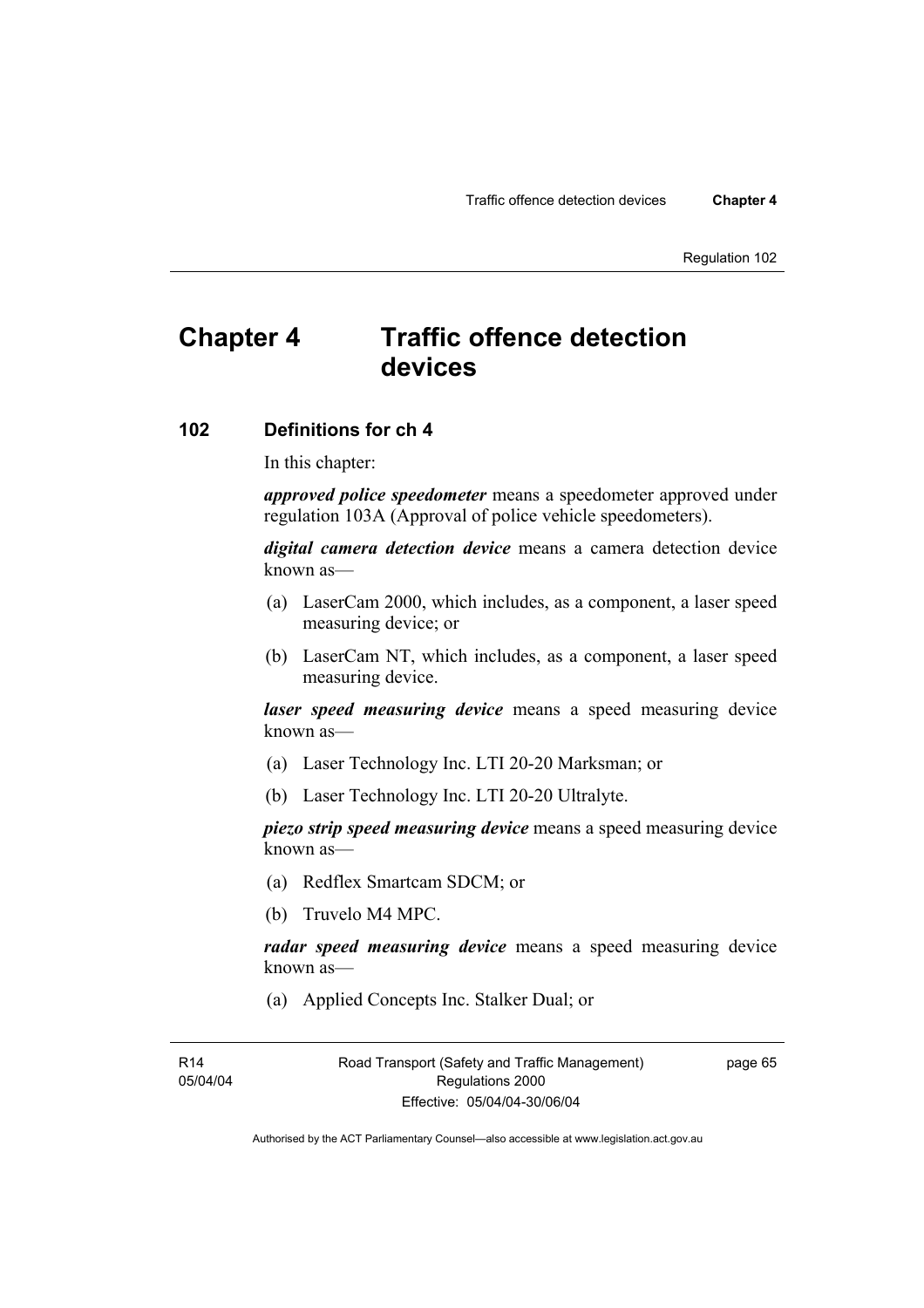#### **Chapter 4** Traffic offence detection devices

#### Regulation 102

- (b) AWA Slant Radar Model 449; or
- (c) Kustom Signals KR-10SP; or
- (d) Kustom Signals KR-11; or
- (e) Kustom Signals, Inc. Silver Eagle; or
- (f) Fairey Slant Radar Model 456.

*security checksum*, for an electronic file, means the number (whether numerals or numerals and letters) produced by the application of an algorithm to the contents of an electronic file or a copy of the file.

*testing authority* means—

- (a) a department of electrical or electronic engineering at a university in Australia; or
- (b) the National Measurement Laboratory, Division of Telecommunications and Industrial Physics, Commonwealth Scientific and Industrial Research Organisation; or
- (c) the Deeper Level Maintenance, Support Services Division, British Aerospace Australia Limited; or
- (d) Technical Services, Australian Federal Police, Canberra; or
- (e) for an approved police speedometer—an entity approved in writing by the chief police officer to test approved police speedometers.
- *Note* An entity includes an individual, see *Legislation Act 2001*, dict, pt 1, def of *entity*.

*traffic lights camera detection device* means a camera detection device known as—

 (a) Centaur 2000, which includes, as a component, a piezo strip speed measuring device; or

page 66 Road Transport (Safety and Traffic Management) Regulations 2000 Effective: 05/04/04-30/06/04

R14 05/04/04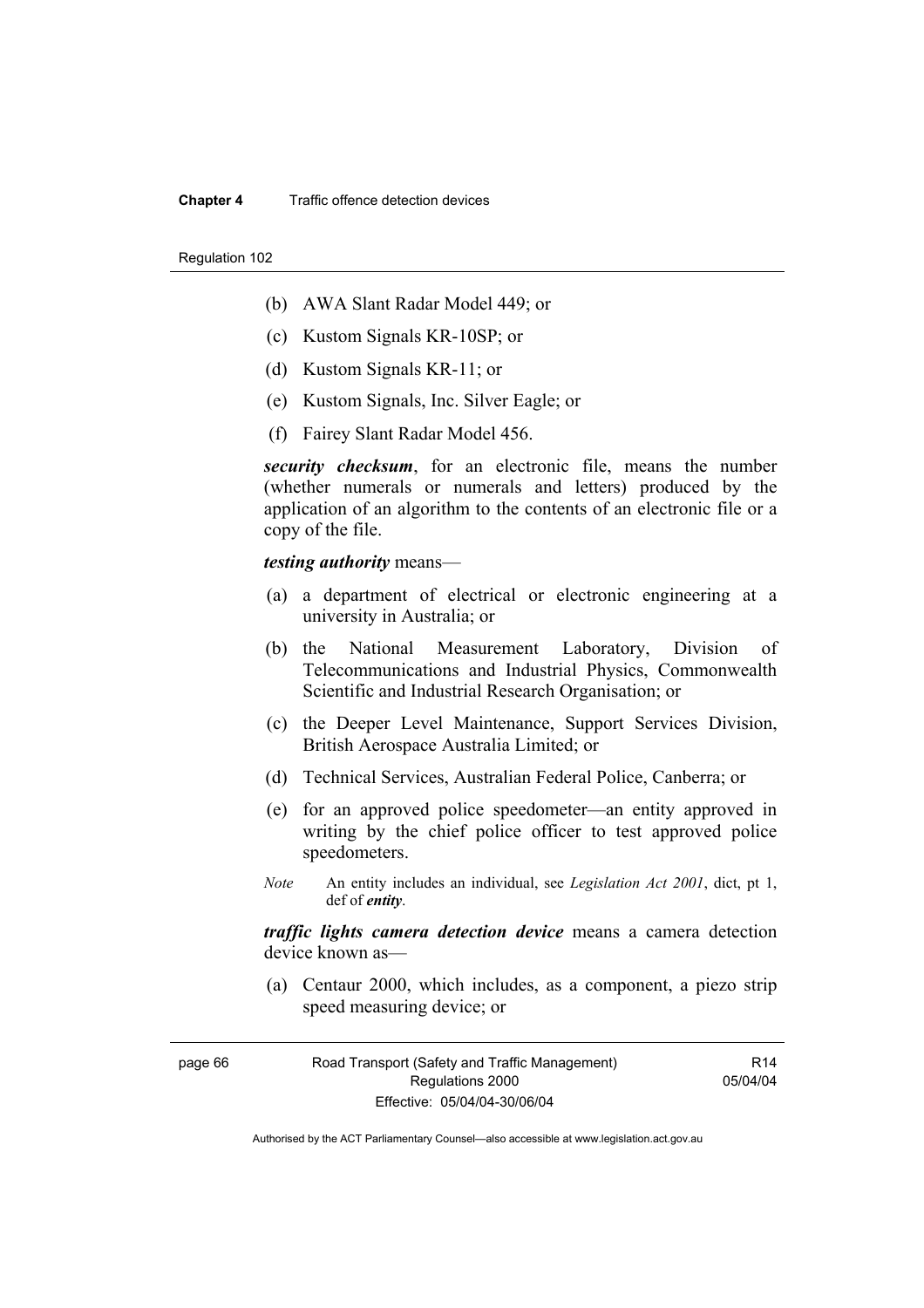(b) Redflex SMARTCAMred, which includes, as a component, a piezo strip speed measuring device.

## **103 Approved traffic offence detection devices**

- (1) For the Act, dictionary, definition of *approved camera detection device*, each digital camera detection device and traffic lights camera detection device is approved.
- (2) For the Act, dictionary, definition of *approved speed measuring device*, each laser speed measuring device, piezo strip speed measuring device, radar speed measuring device and approved police speedometer is approved.

# **103A Approval of police vehicle speedometers**

- (1) For regulation 102, definition of *approved police speedometer*, the chief police officer may, in writing, approve a kind of speedometer that is fitted to a motor vehicle driven by a police officer for measuring the speed at which vehicles are being driven.
- (2) An approval is a notifiable instrument.

*Note* A notifiable instrument must be notified under the *Legislation Act 2001*.

# **104 Major testing of traffic offence detection devices**

- (1) The following devices must be tested in accordance with this regulation at least once in every 12 months:
	- (a) a laser speed measuring device;
	- (b) the laser speed measuring device component of a digital camera detection device;
	- (c) the piezo strip speed measuring device component of a traffic lights camera detection device;
	- (d) a radar speed measuring device;

page 67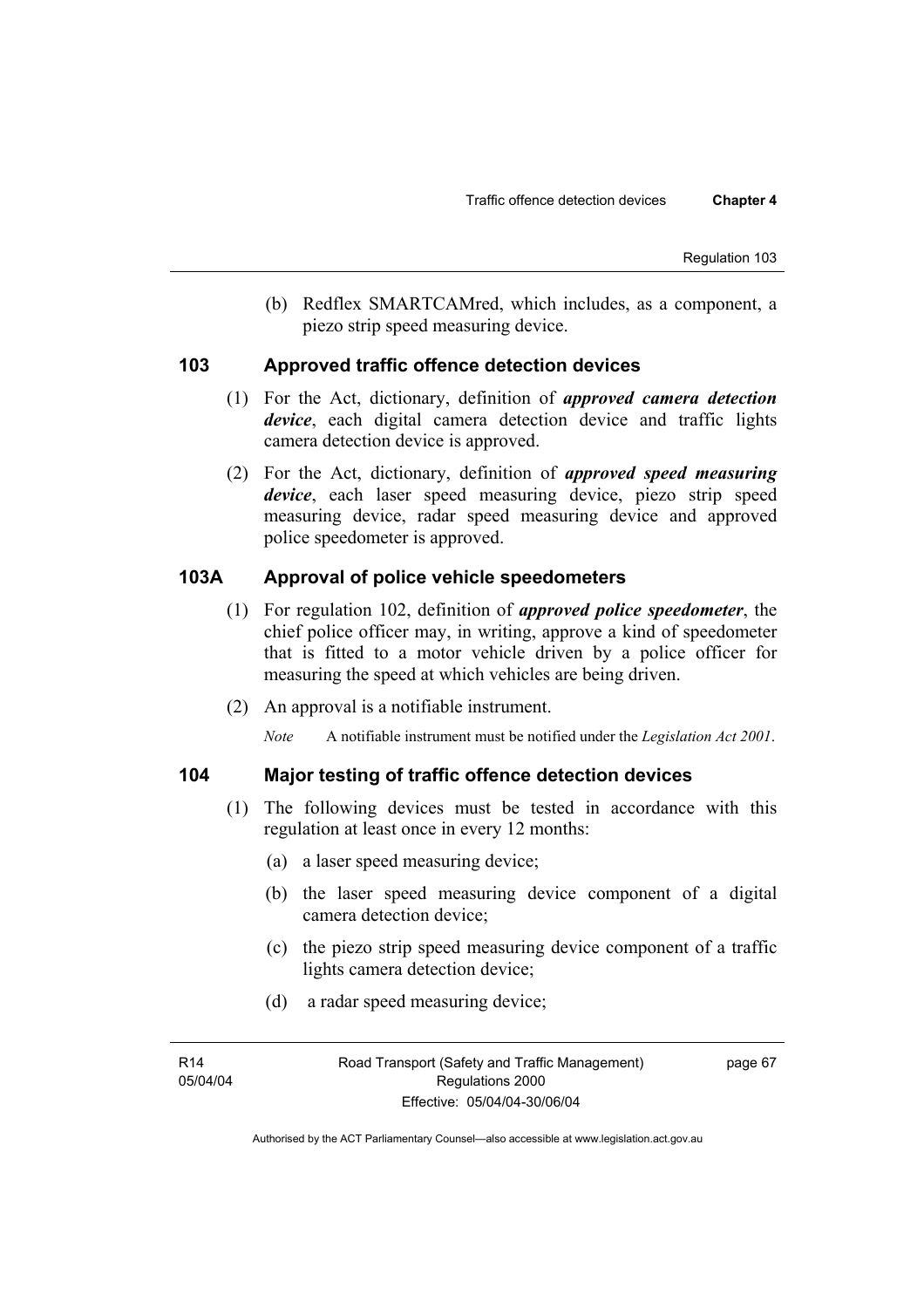#### **Chapter 4** Traffic offence detection devices

Regulation 104

- (e) an approved police speedometer.
- (2) The test must be carried out by a person approved under regulation 106 (Approved people—testing and sealing).
- (3) The testing of a laser speed measuring device, the laser speed measuring device component of a digital camera detection device, or the piezo strip speed measuring device component of a traffic lights camera detection device, must find out whether the device—
	- (a) is operating in accordance with the manufacturer's specifications; and
	- (b) is accurate within a tolerance of 2 km/h.
- (4) The testing of a radar speed measuring device must find out whether the device is operating in accordance with Australian Standard 2898.1-2.
- (5) The testing of an approved police speedometer must find out whether the device is accurate within a tolerance of 2%.
- (6) If the test establishes the matters mentioned in subregulation (3) or the matter mentioned in subregulation (4) or (5), the person who carried out the test must—
	- (a) sign a certificate to that effect; and
	- (b) if a seal on the device has been damaged or removed—seal the device.
- (7) For this regulation—
	- (a) it is sufficient for the laser speed measuring device component of a digital camera detection device to be tested separately from the other components of the device, and it is not necessary for the other components to be tested; and
	- (b) it is sufficient for the piezo strip speed measuring device component of a traffic lights camera detection device to be

| page 68 | Road Transport (Safety and Traffic Management) |          |
|---------|------------------------------------------------|----------|
|         | Regulations 2000                               | 05/04/04 |
|         | Effective: 05/04/04-30/06/04                   |          |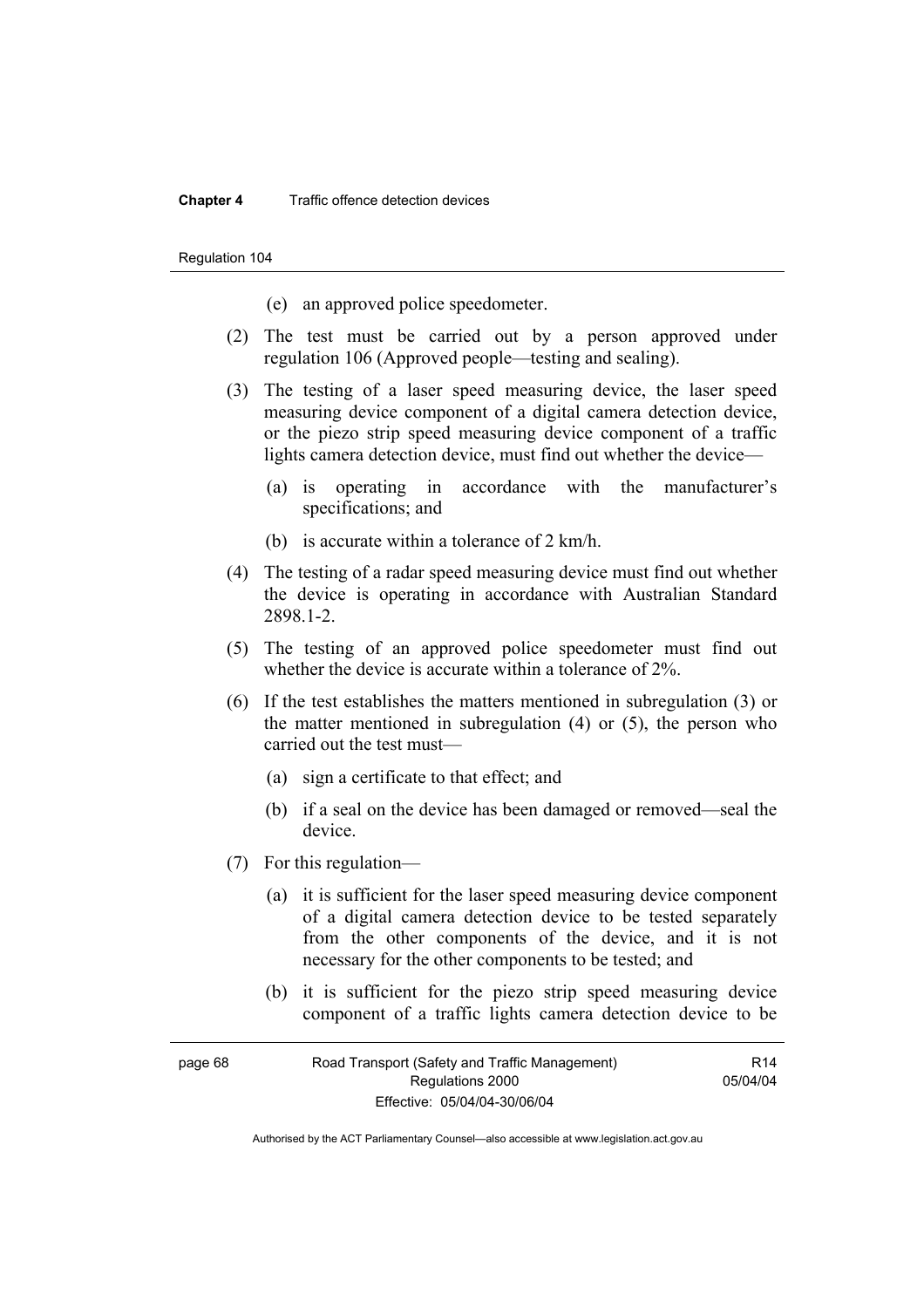tested separately from the other components of the device, and it is not necessary for the other components to be tested.

# **105 Use of digital camera detection devices**

- (1) A digital camera detection device must be used by an operator by doing the following operations in accordance with the manufacturer's instructions for the device:
	- (a) testing the laser speed measuring component of the device at the beginning of each shift of the operator by carrying out the following checks:
		- (i) an instrument confidence check;
		- (ii) a calibration verification check;
		- (iii) a scope alignment check;
	- (b) activating the device;
	- (c) operating the device;
	- (d) testing the laser speed measuring component of the device at the end of each shift of the operator by carrying out the checks mentioned in paragraph (a).
- (2) However, after the operator of the device has carried out the operations mentioned in subregulation (1) (a) and (b), the device may operate unattended.
- (3) To remove any doubt, if the device is used at more than 1 place during a shift of the operator, the operator is not required to carry out the checks mentioned in subregulation (1) (a) each time the device is activated at a different place.
- (4) If the device is used by 2 or more operators who are working together during the shift, the tests mentioned in subregulation (1) (a) and (d) may be carried out by different operators.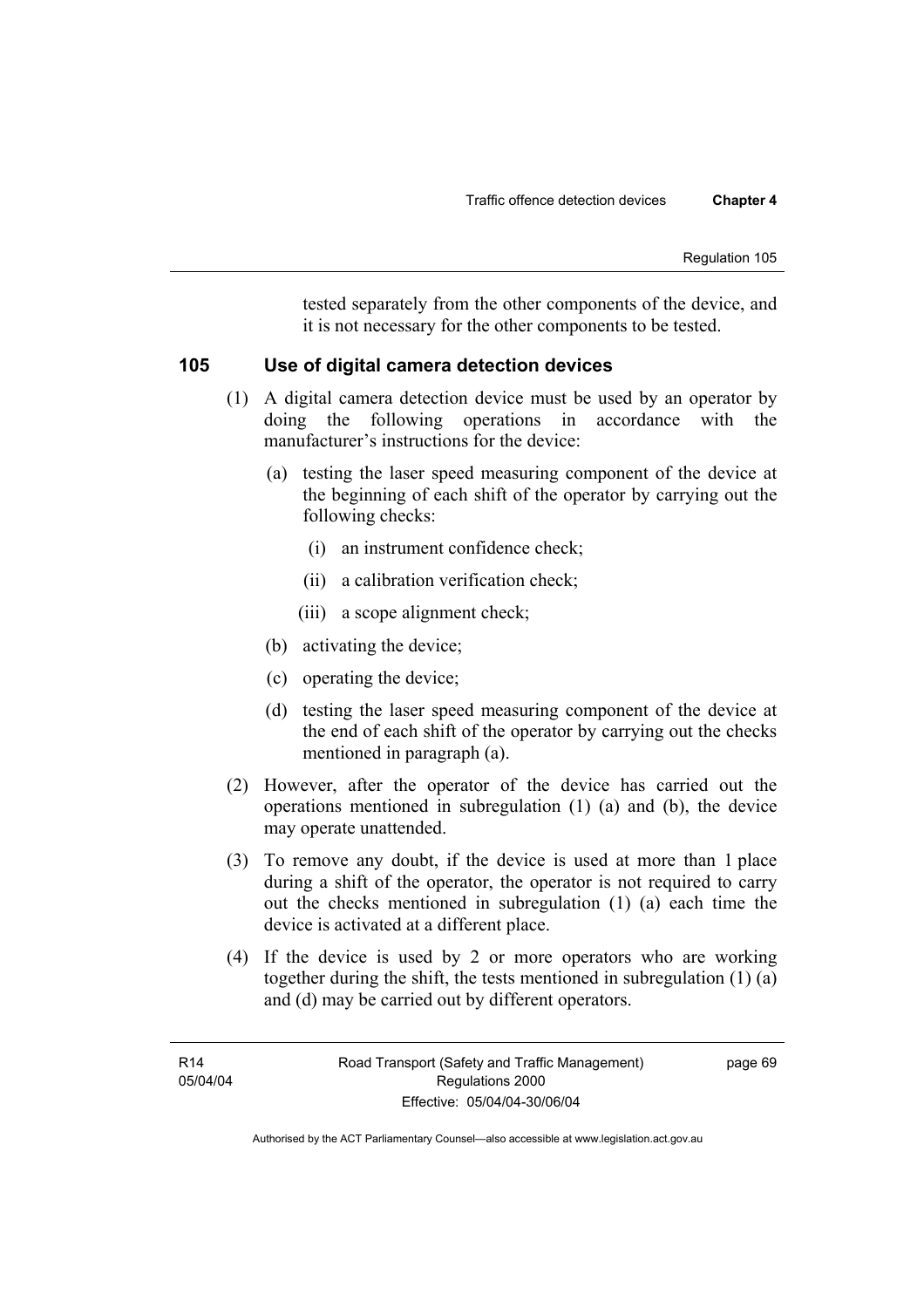Regulation 105A

(5) In this regulation:

*operator* means a person approved to use a traffic offence detection device under regulation 107 (Approved people—use).

## **105A Use of laser speed measuring devices**

- (1) A laser speed measuring device must be used by an operator by doing the following operations in accordance with the manufacturer's instructions for the device:
	- (a) testing the device at the beginning of each shift of the operator by carrying out the following checks:
		- (i) an instrument confidence check;
		- (ii) a calibration verification check;
		- (iii) a scope alignment check;
	- (b) activating the device;
	- (c) operating the device;
	- (d) testing the device at the end of each shift of the operator by carrying out the checks mentioned in paragraph (a).
- (2) To remove any doubt, if the device is used at more than 1 place during a shift of the operator, the operator is not required to carry out the checks mentioned in subregulation (1) (a) each time the device is activated at a different place.
- (3) If the device is used by 2 or more operators who are working together during the shift, the tests mentioned in subregulation (1) (a) and (d) may be carried out by different operators.
- (4) In this regulation:

*operator* means a person approved to use a traffic offence detection device under regulation 107 (Approved people—use).

page 70 Road Transport (Safety and Traffic Management) Regulations 2000 Effective: 05/04/04-30/06/04

 $R14$ 05/04/04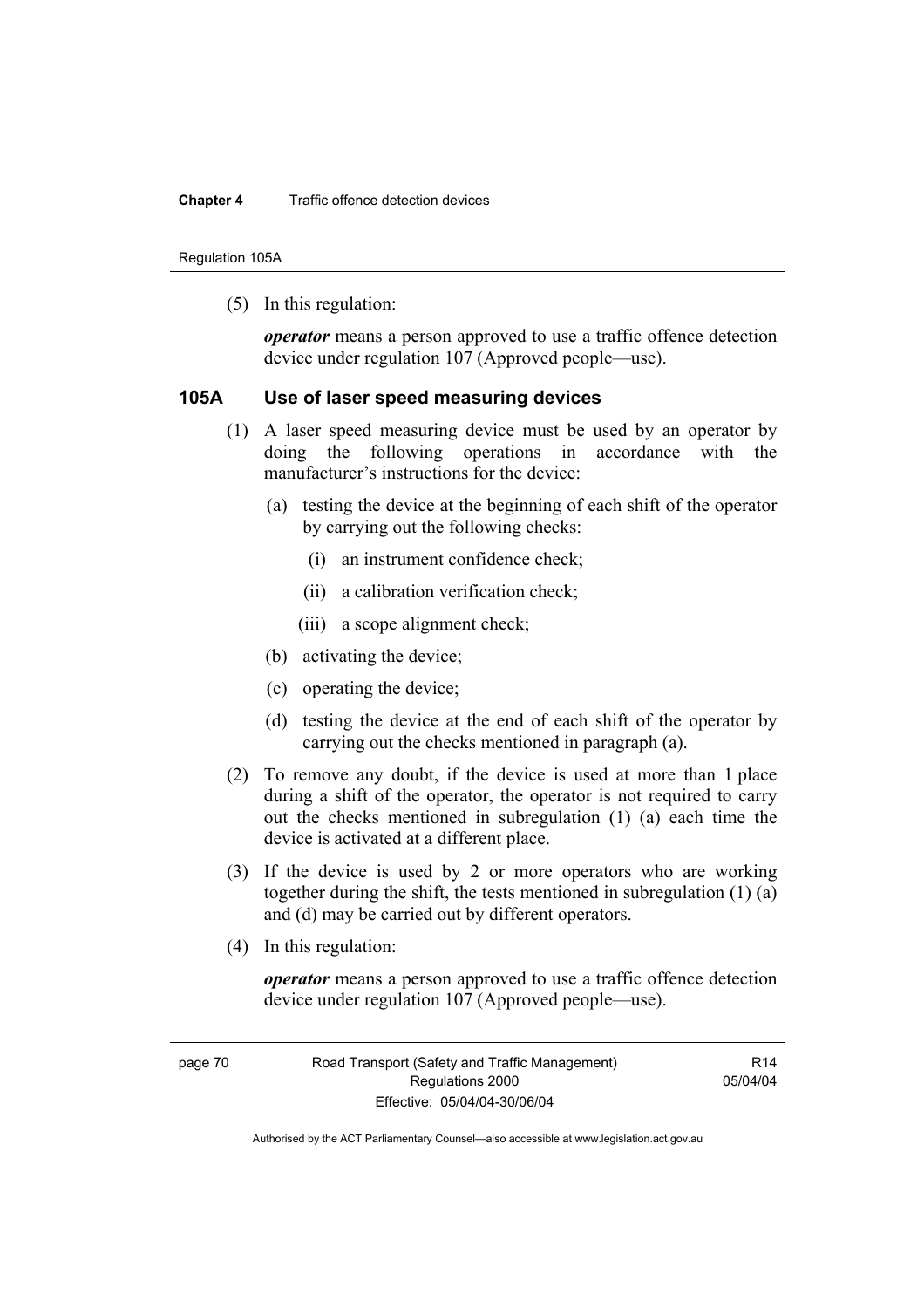# **105B Use of radar speed measuring devices**

- (1) A radar speed measuring device must be used by an operator in accordance with the manufacturer's instructions for the device.
- (2) The operator must test the device—
	- (a) at the beginning of each shift of the operator against an approved police speedometer; and
	- (b) at the end of each shift of the operator against the speedometer mentioned in paragraph (a); and
	- (c) if the operator's shift is longer than 9 hours—9 hours after the beginning of the shift against the speedometer mentioned in paragraph (a).
- (3) After each test, the device must be found to be accurate within a tolerance of 2 km/h.
- (4) To remove any doubt, if the device is used at more than 1 place during a shift of the operator, the operator is not required to carry out the checks mentioned in subregulation (2) (a) each time the device is activated at a different place.
- (5) If the device is used by 2 or more operators who are working together during the shift, the tests mentioned in subregulation (2) may be carried out by different operators.
- (6) In this regulation:

*operator* means a person approved to use a traffic offence detection device under regulation 107 (Approved people—use).

# **106 Approved people—testing and sealing**

Each person employed by a testing authority to test and seal traffic offence detection devices is approved to test and seal traffic offence detection devices.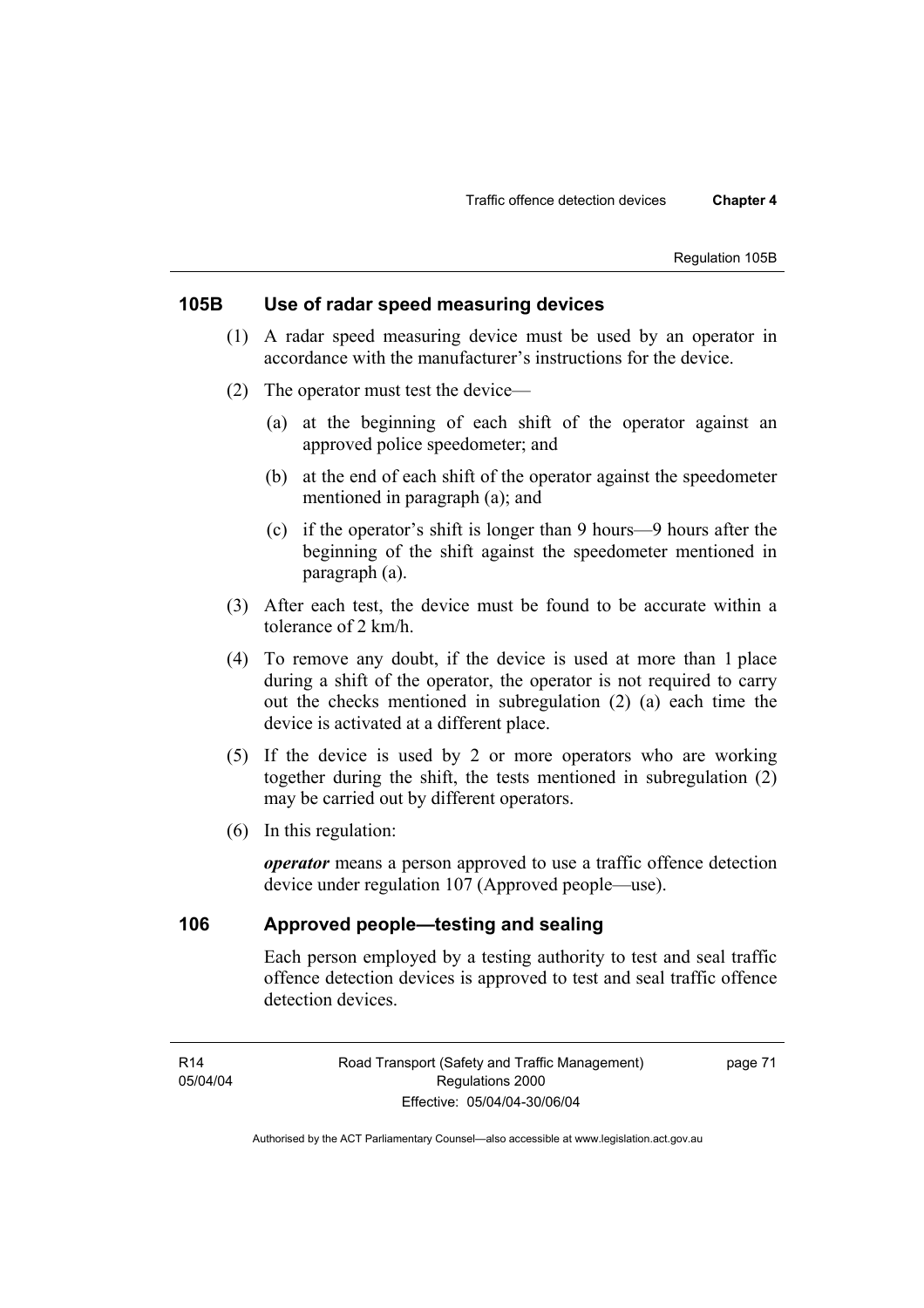#### **Chapter 4** Traffic offence detection devices

Regulation 107

## **107 Approved people—use**

- (1) Each police officer is approved to use any traffic offence detection device (other than a traffic lights camera detection device).
- (2) The road transport authority may approve a person who is not a police officer to use digital camera detection devices.
- (3) The road transport authority may only approve a person under subregulation (2) if the authority is satisfied that the person has appropriate qualifications to operate, or experience in the operation of, digital camera detection devices.

# **107A Recording of digital camera detection device image files—Act, s 23 (2) (c) (ii)**

An electronic file created by a digital camera detection device must be recorded on a magneto-optical write once read many disk (a *WORM disk*) attached directly to, or located with, the device.

## **107B Recording of traffic lights camera detection device image files—Act, s 23 (2) (c) (ii)**

- (1) An electronic file created by a traffic lights camera detection device must be recorded on a WORM disk or another storage medium for electronic data (a *recording medium*).
- (2) The recording medium for a traffic lights camera detection device may be—
	- (a) attached directly to, or located with, the device; or
	- (b) at a place other than the place where the device is located.

## **Example for par (b)**

If a motor vehicle goes through a red traffic light and an image of the vehicle is taken by a traffic lights camera detection device, the electronic file created by the device in relation to the offence is sent along a wire or optical fibre to a recording

R14 05/04/04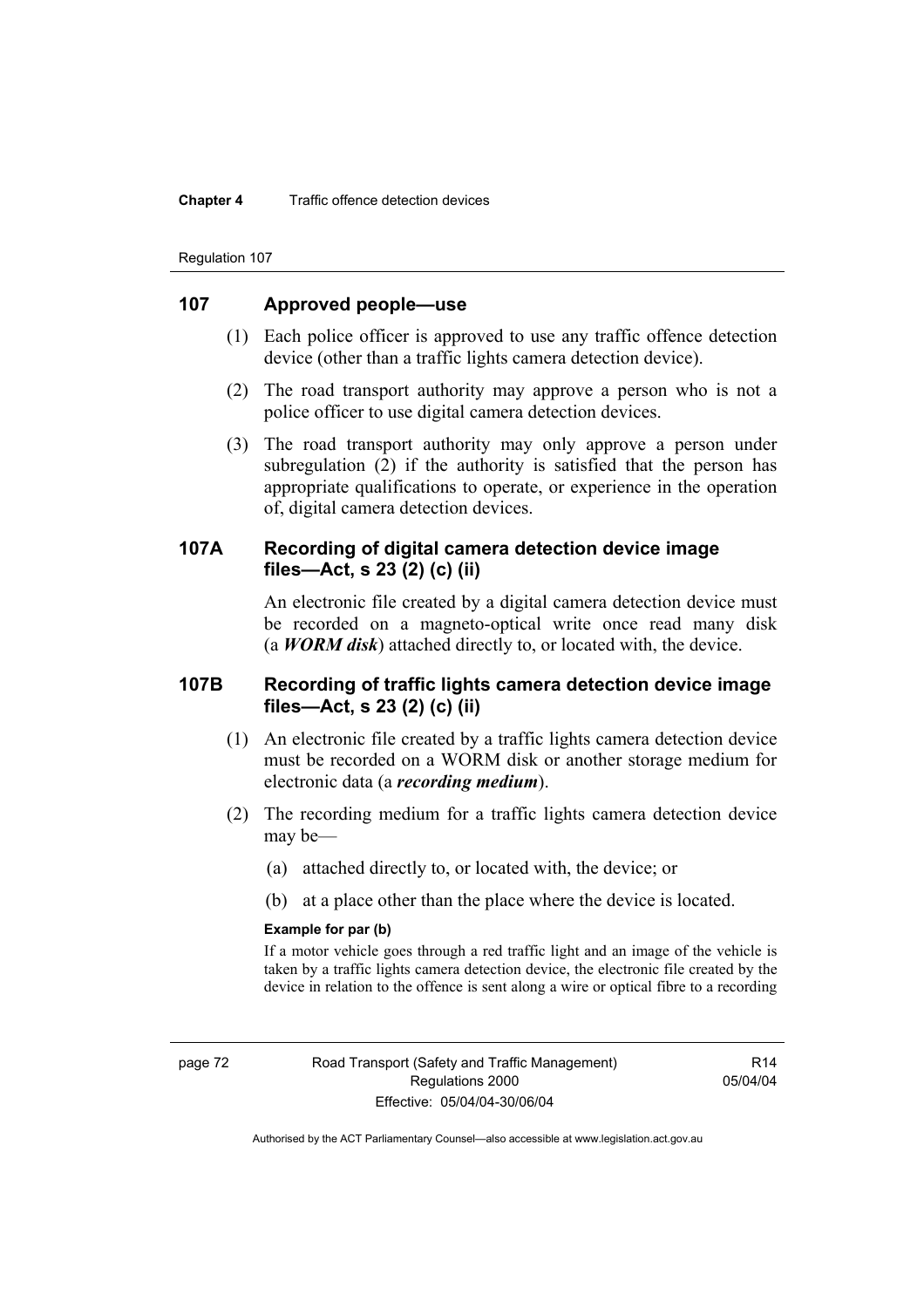device in a building in another suburb and is stored at that building on a recording medium.

- (3) If the recording medium for a traffic lights camera detection device is at a place other than the place where the device is located—
	- (a) the device must produce a security checksum for each electronic file created by the device; and
	- (b) the device must encrypt the security checksum and the file; and
	- (c) the security checksum and the encrypted file must be recorded as soon as practicable on a recording medium.
- (4) However, subregulation (3) does not prevent other security measures being taken in relation to a security checksum or an electronic file before it is recorded on the recording medium.

# **107C Verification of traffic lights camera detection device image files—Act, s 23 (2) (c) (iii)**

- (1) This regulation applies if an electronic file that contains an image of a vehicle taken by a traffic lights camera detection device is recorded on a recording medium that is at a place other than the place where the device is located.
- (2) Before the image of the vehicle is produced from the file, the accuracy of the file must be verified by using a computer to—
	- (a) recalculate the security checksum for the file; and
	- (b) confirm that the security checksum produced by the recalculation is identical to the checksum produced by the device for the file.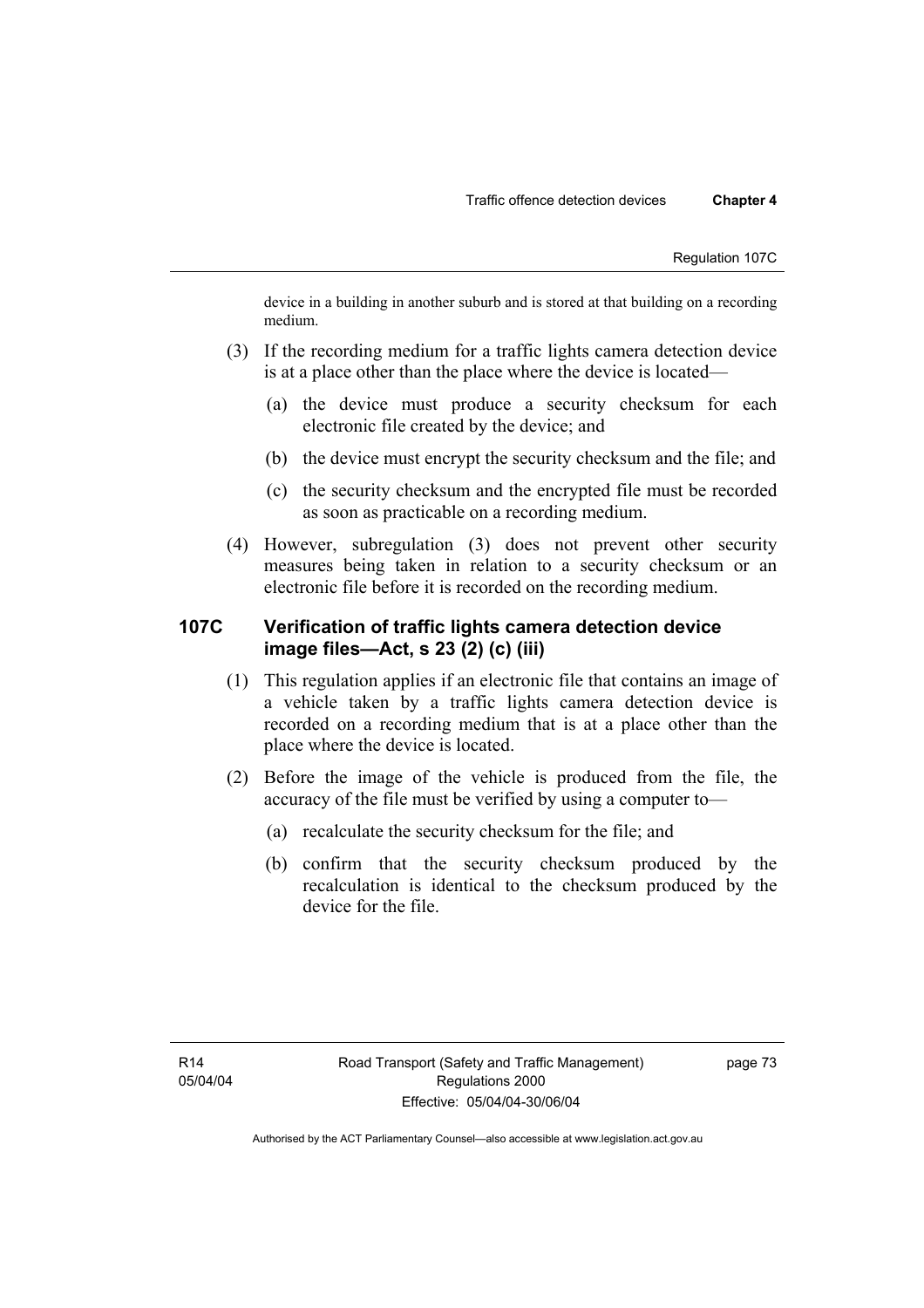#### **Chapter 4** Traffic offence detection devices

Regulation 108

# **108 Meaning of vehicle image codes**

- (1) This regulation defines the meaning of codes and other information indicated on an image of a vehicle taken by an approved camera detection device.
	- *Note* Information etc that is indicated on an image includes information etc accompanying or reasonably associated with the image (see the Act, dict, def of *indicated on*).
- (2) It is not necessary that all the codes and other information mentioned in this regulation be indicated on an image but if they do appear they have the meaning given in this regulation.
- (3) The characters (whether numbers, letters or both) in the field immediately after 'Device' is the code for—
	- (a) the laser speed measuring device component of the digital camera detection device that took the image; or
	- (b) the piezo strip speed measuring device component of the traffic lights camera detection device that took the image.

#### **Example**

'Device: 012409' indicates that the code for the laser speed measuring device component of the digital camera detection device, or piezo strip speed measuring device component of the traffic lights camera detection device, that took the image is 012409.

 (4) The characters (whether numbers, letters or both) in the field immediately after 'Location' or 'Loc' is the code for the place where the image was taken (the *location code*).

### **Example**

'Location: sls0015' indicates that the code for the place where the image was taken is 0015 (see sch 1, item 15).

 $R14$ 05/04/04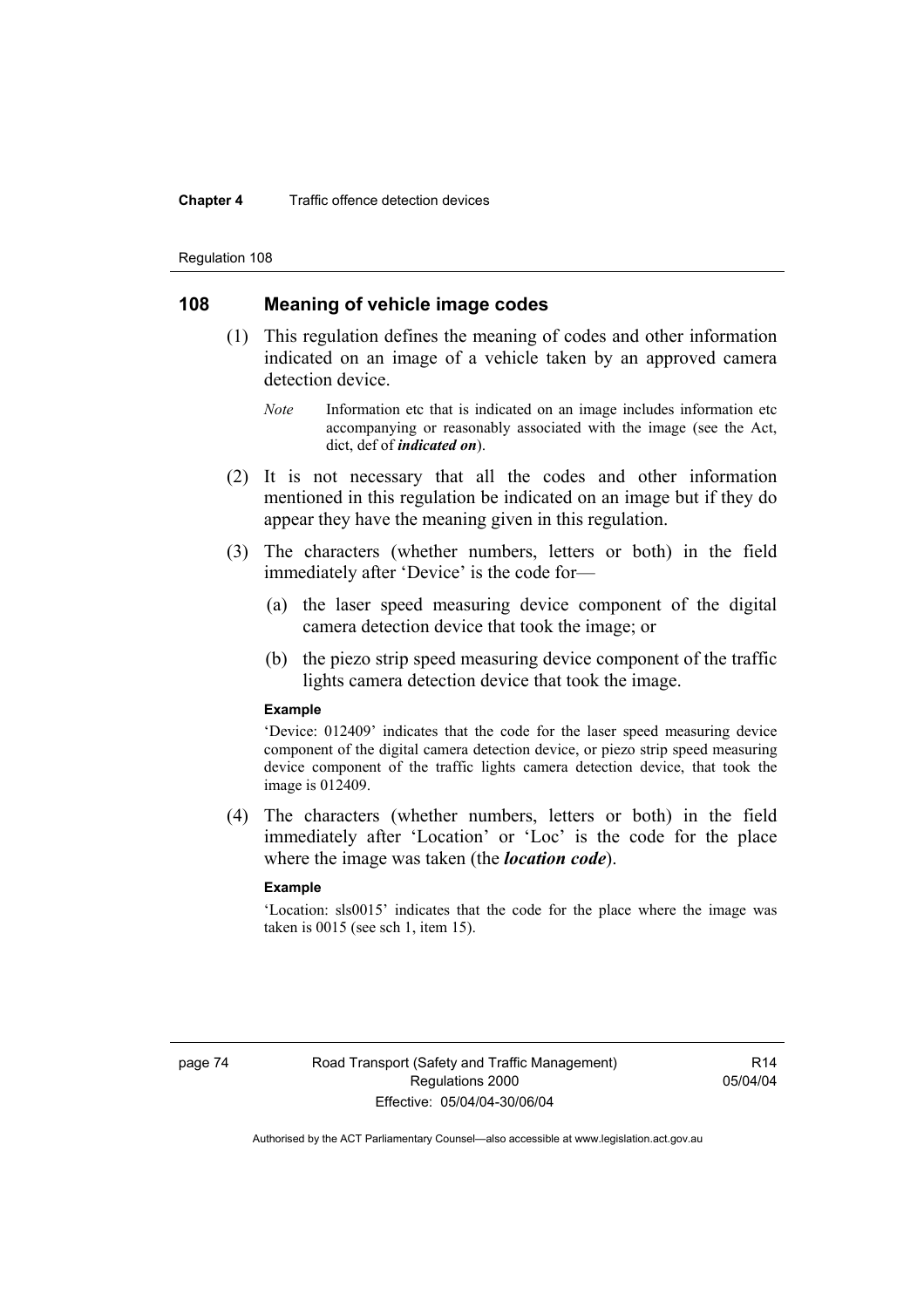(5) A location code has the meaning given by schedule 1.

### **Example**

The location code '0015' indicates that the image was taken at Kingsford Smith Drive between Kuringa Drive and Spalding Street (see sch 1, item 15).

 (6) For subregulation (5) and schedule 1, if a road (however described) mentioned in an item of schedule 1 intersects with another road (however described) more than once, the word '(north)' or '(south)' is included after the name of the road to indicate the intersection relevant to the meaning of the location code.

#### **Example**

The location code '0003' means that the image was taken on Athllon Drive between Beasley Street '(south)' and Sulwood Drive (see sch 1, item 3). As Beasley Street intersects Athllon Drive more than once, the word 'south' indicates that the southern intersection is the relevant intersection.

 (7) The characters in the field immediately after 'Date' is the date when the image was taken, with the first 2 numbers indicating the day of the month, followed by an abbreviation for the month and the year.

#### **Example**

'Date: 15/11/00' indicates that the image was taken on 15 November 2000.

 (8) The numbers in the field immediately after 'Time' is the time when the image was taken, stated in the 24-hour clock system.

#### **Examples**

- 1 'Time: 11.07.00.23' indicates that the image was taken at 0.23 seconds after 11.07 am.
- 2 'Time: 13:53:10:07' indicates that the image was taken at 10.07 seconds after 1.53 pm.
- (9) The letter in the field immediately after 'Direction' or 'Dir' indicates—
	- (a) for an image taken by a digital camera detection device whether the general direction in which the vehicle was travelling was away from or towards the device, with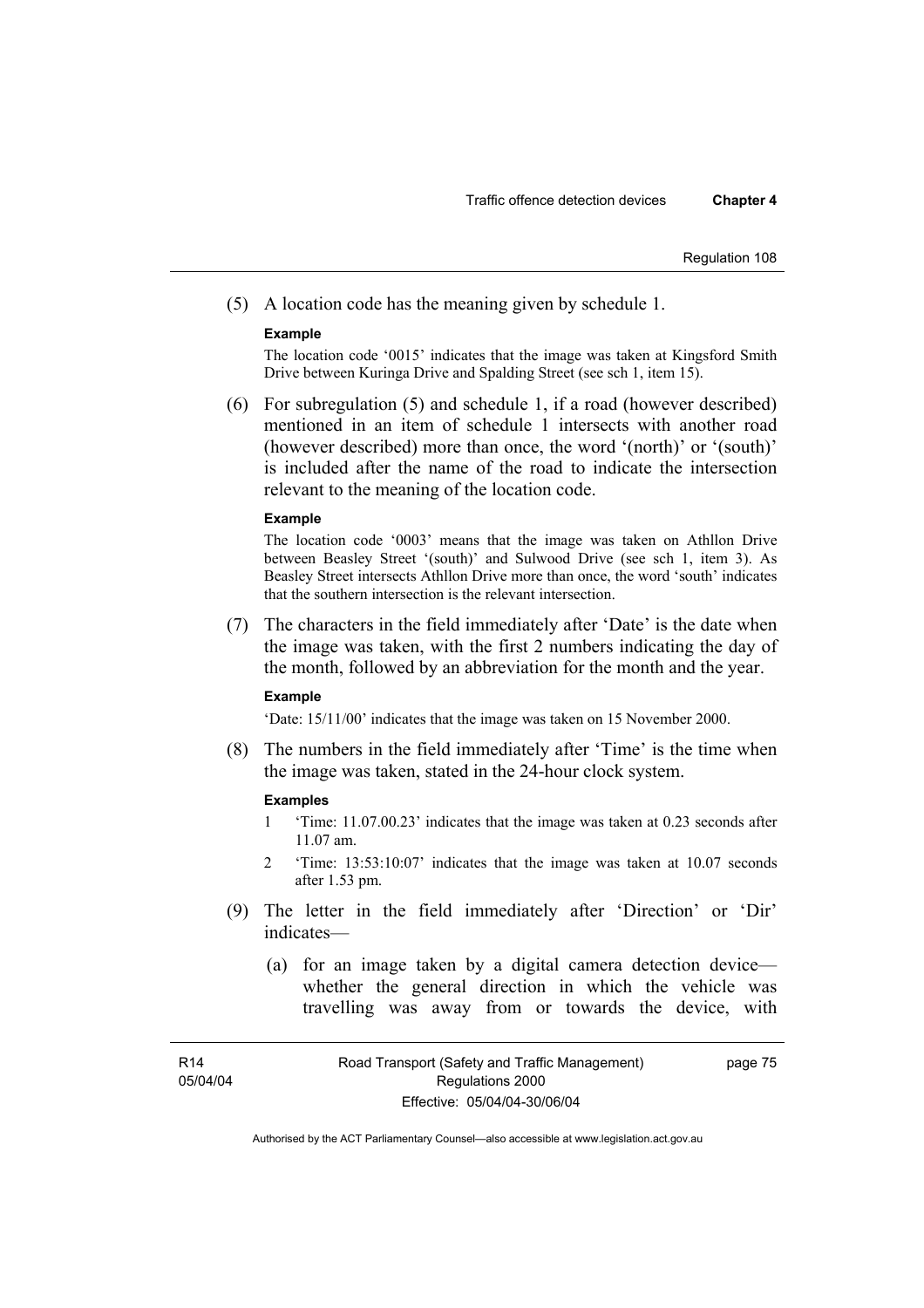#### **Chapter 4** Traffic offence detection devices

#### Regulation 108

'A' indicating away from the device and 'T' indicating towards the device; or

 (b) for an image taken by a traffic lights camera detection device—the general direction in which the vehicle was travelling when the image was taken, with 'N' indicating north, 's' indicating south, 'E' indicating east and 'W' indicating west.

## **Example for par (a)**

'Direction: A' indicates that when the image was taken the vehicle was generally travelling away from the digital camera detection device that took the image.

#### **Example for par (b)**

'Direction: N' indicates that when the image was taken the vehicle was travelling in the general direction of north.

 (10) The characters in the field immediately after 'Lane' is the code for the lane in which the vehicle was travelling when the image was taken, with the following codes having the stated meaning:

'L1' means the lane next to the centre of the road

'L2' means the lane immediately to the left of L1

'L3' means the lane immediately to the left of L2

'L4' means the lane immediately to the left of L3.

## **Example**

'Lane: L1' indicates that the vehicle was travelling in the lane next to the centre of the road when the image was taken.

 (11) The number in the field immediately after 'Red time' is the time in seconds and part seconds (stated as a fraction) that a red traffic light or red traffic arrow facing the driver of the vehicle had been showing before the driver entered the intersection concerned.

 $R14$ 05/04/04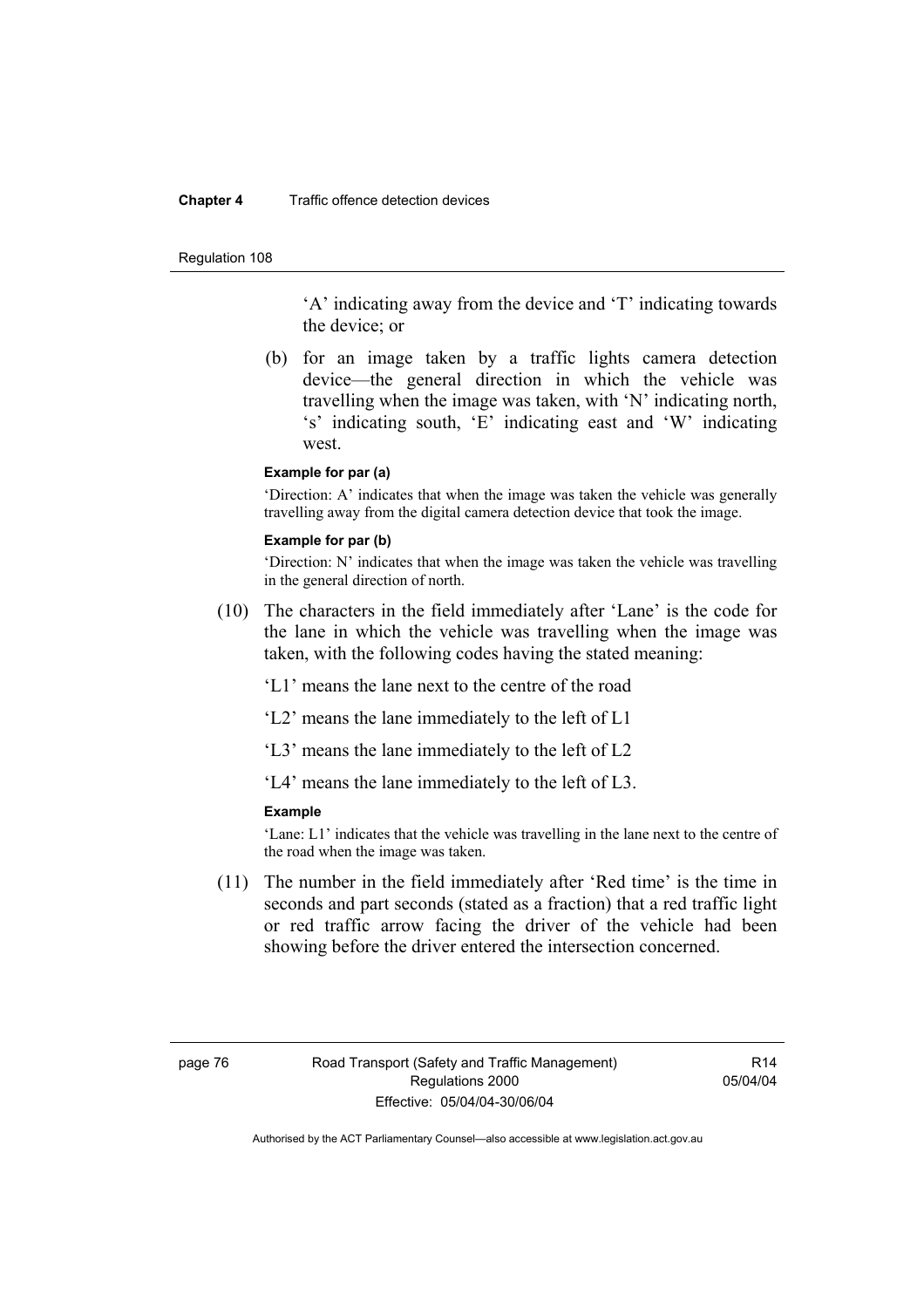#### **Example**

'Red time: 1.50' indicates that the red traffic light or red traffic arrow facing the driver of the vehicle had been showing for 1.5 seconds before the driver entered the intersection concerned.

 (12) The number in the field immediately after 'Speed li' is the speed limit applying to the driver of the vehicle for the length of road where the driver was driving when the image was taken.

#### **Example**

'Speed li: 60' indicates that the speed limit applying to the driver of the vehicle for the length of road where the driver was driving when the image was taken is 60 km/h.

 (13) The number in the field immediately after 'Speed' is the speed in kilometres per hour at which the driver of the vehicle was driving when the image was taken.

## **Example**

'Speed: 82' indicates that the driver of the vehicle was driving at 82 km/h when the image was taken.

 (14) The characters (whether numbers, letters or both) in the field immediately after 'Operator' is the code for the person responsible for the use of the device when the image was taken.

#### **Example**

'Operator: op002' indicates that the code for the person responsible for the device when the image was taken is operator 002.

 (15) The characters (whether numbers, letters or both) in the field immediately after 'Disk' is the code for the recording medium used to record the image of the vehicle.

#### **Example**

'Disk: WD0022' indicates that the code for the WORM disk used to record the image was WD0022.

*Note* An example is part of the Act, is not exhaustive and may extend, but does not limit, the meaning of the provision in which it appears (see *Legislation Act 2001*, s 126 and s 132).

R14 05/04/04 Road Transport (Safety and Traffic Management) Regulations 2000 Effective: 05/04/04-30/06/04

page 77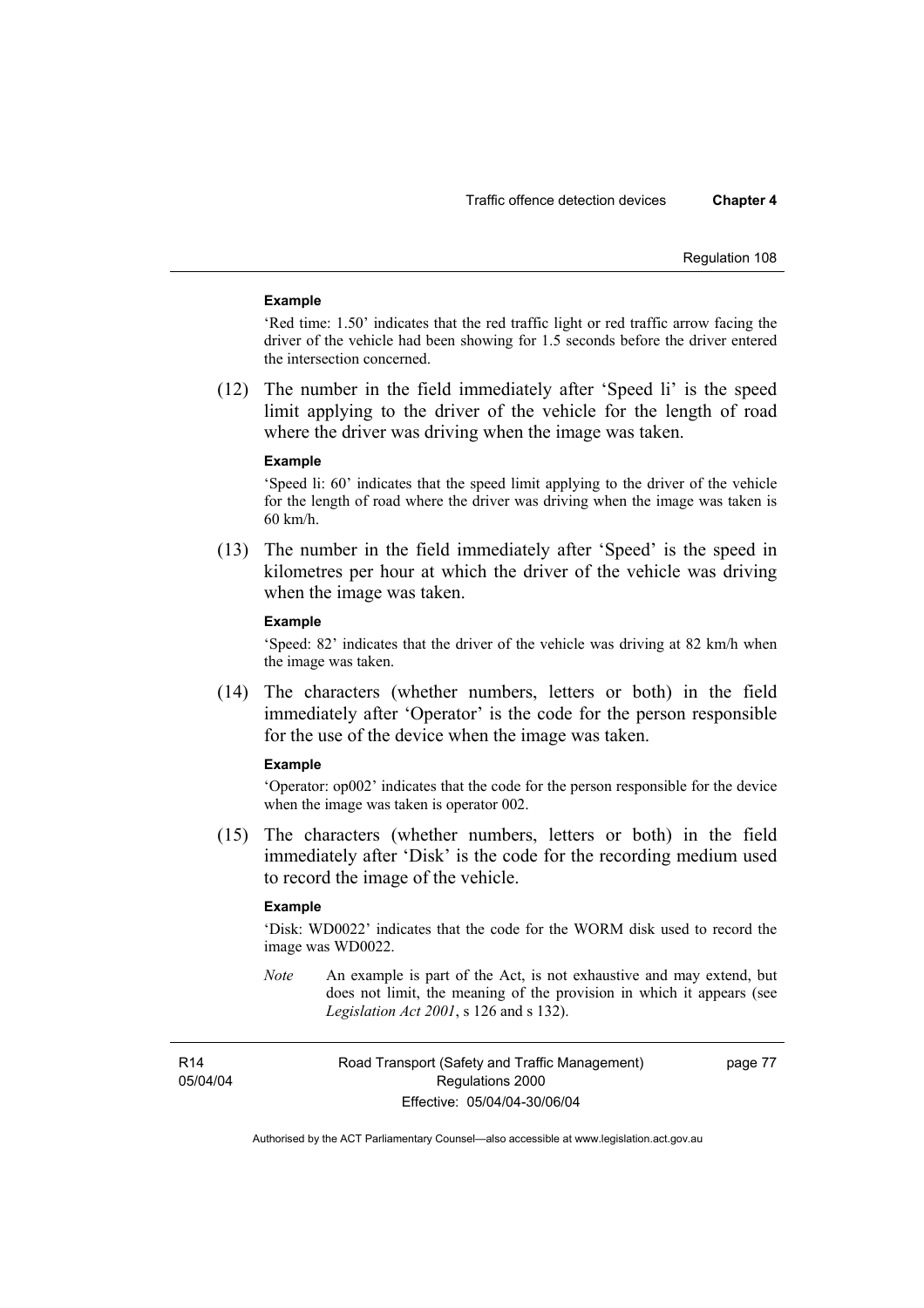#### **Chapter 5** Miscellaneous

Regulation 109

# **Chapter 5 Miscellaneous**

# **109 Additional powers of police**

- (1) A police officer may request or signal the driver of a vehicle to stop the vehicle.
- (2) A person must not, without reasonable excuse, fail to comply with a request or signal made or given by a police officer under subregulation  $(1)$ .

Maximum penalty: 20 penalty units.

 (3) A police officer may, during a temporary obstruction or danger to traffic or in an emergency direct the responsible person for or driver of a vehicle parked in any part of a pay parking area to remove the vehicle or, if no one appears to be in charge of the vehicle, remove the vehicle.

## **110 Prohibition on car minding**

- (1) The chief police officer may, by written notice given to a person, prohibit the person from—
	- (a) parking, minding, caring for, or taking charge of any motor vehicle or trailer (other than a motor vehicle or trailer of which the person is the driver) on a road; or
	- (b) offering his or her services for any such purpose.
- (2) A person who is given a notice under subregulation (1) must comply with the notice.

Maximum penalty: 20 penalty units.

R14 05/04/04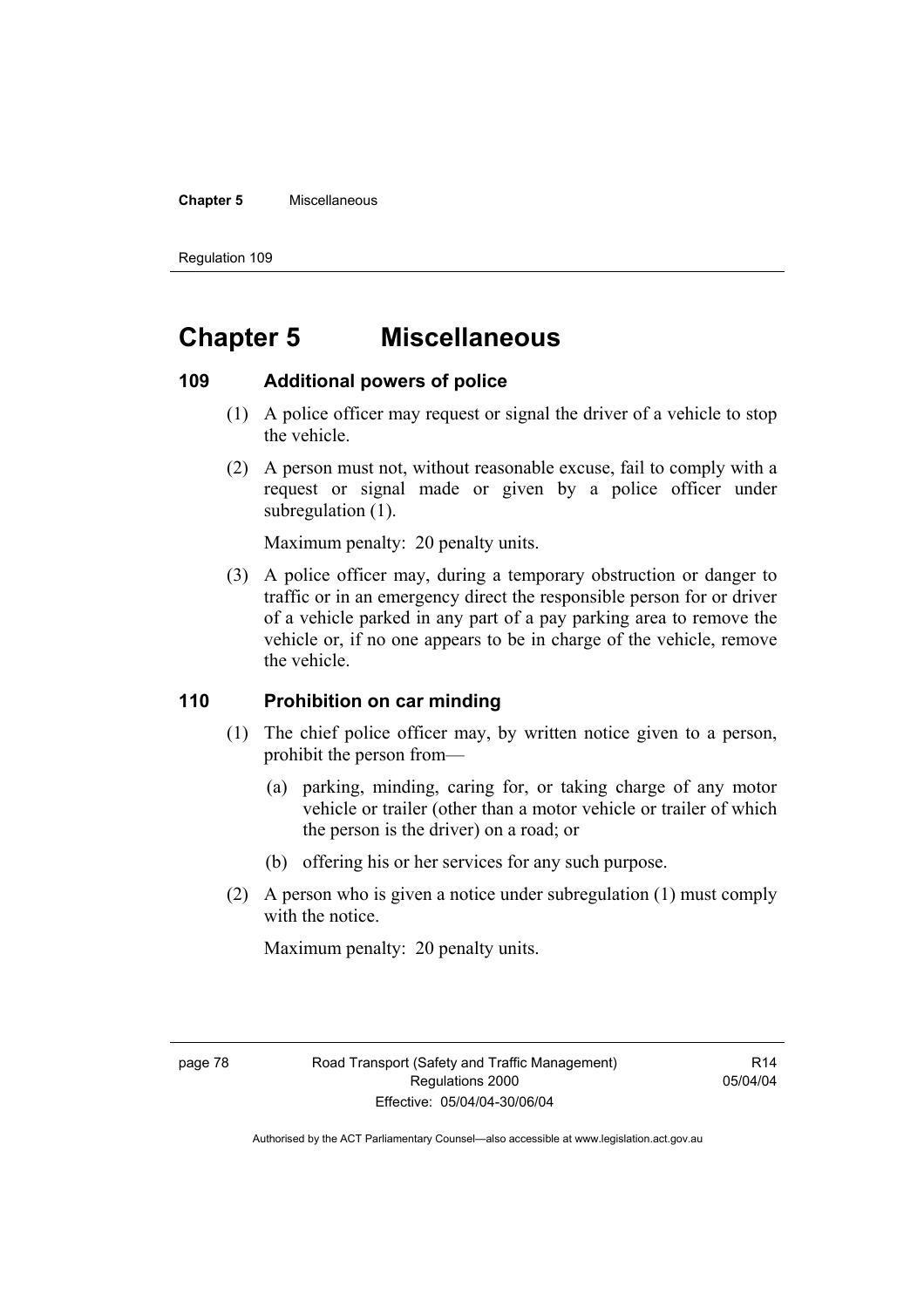- (3) This regulation does not authorise the chief police officer to prohibit the proprietor of a parking station or parking area—
	- (a) from parking, minding, caring for, or taking charge of a motor vehicle or trailer in or on the parking station or parking area; or
	- (b) from offering the proprietor's services for that purpose—
		- (i) whether by the display or publication of an advertisement in relation to the parking station or parking area or otherwise; and
		- (ii) whether the services are performed or offered to be performed by the proprietor or by an employee or agent of the proprietor.

# **111 Removal of unattended vehicles from certain places**

For the Act, section 32 (1) (c), a police officer or authorised person may move an unattended vehicle from a road or road related area to a retention area if the vehicle is in—

- (a) a bus lane; or
- (b) a length of road to which a *clearway sign* applies; or
- (c) a transit lane.

# **112 Disposal of impounded vehicles—Act, s 10J**

- (1) This regulation applies to a vehicle impounded under the following provisions of the Act:
	- (a) section 10AA (Impounding of vehicles used for menacing driving on court order before conviction etc);
	- (b) section 10A (Impounding or forfeiture of vehicles on conviction etc for certain offences);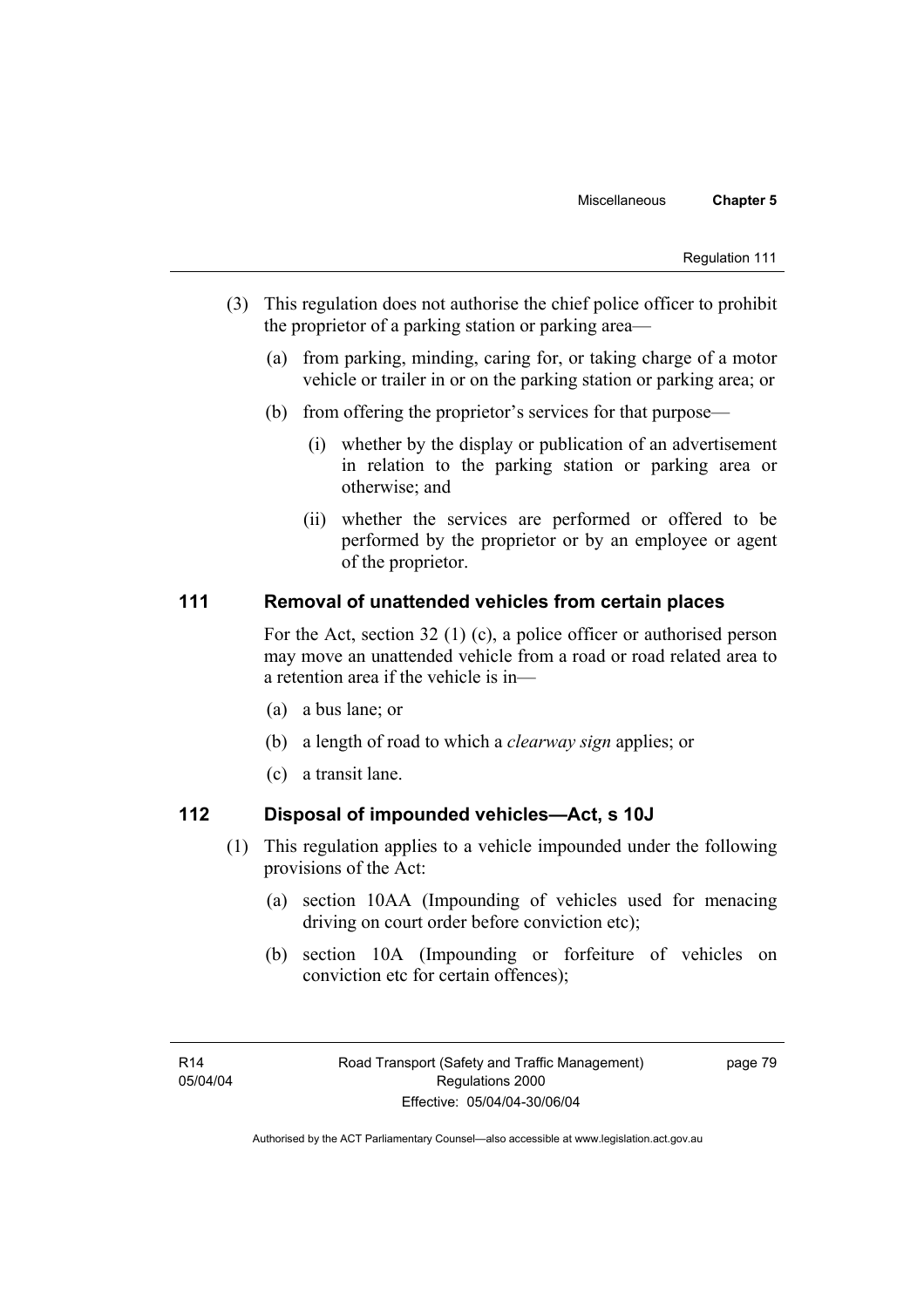#### **Chapter 5** Miscellaneous

#### Regulation 112

- (c) section 10B (Powers of police officers to seize and impound vehicles used in committing certain offences).
- (2) If a person has not applied to the chief police officer for the release of the vehicle at the end of the period of impoundment, the chief police officer must, by notice served on the registered operator of the vehicle and every person who has a registered interest in the vehicle, warn them that the vehicle may be offered for sale if the vehicle is not removed from the place of impoundment within 28 days after the day of service of the notice.
- (3) The vehicle may be offered for sale, by public auction or public tender, if the vehicle is not removed within 28 days after service of the notice or, if more than 1 notice is served under subregulation (2), the later of the notices.
- (4) A person may apply to the chief police officer for payment to the person of the balance of the proceeds of sale of a vehicle within 1 year after the vehicle is sold in accordance with subregulation (3).
- (5) The balance of the proceeds of sale may be paid to the person if the person satisfies the chief police officer that—
	- (a) the person was lawfully entitled to possession of the vehicle immediately before its sale; and
	- (b) there was a reasonable excuse for the person's failure to obtain release of the vehicle before it was sold.
- (6) In this regulation:

*balance of the proceeds of sale*, of a vehicle, means the proceeds of the sale of the vehicle less—

- (a) any fee or other amount payable under the *Road Transport (General) Act 1999* for the seizure, impounding and storage of the vehicle; and
- (b) the reasonable costs of or incidental to the sale.

| page 80 | Road Transport (Safety and Traffic Management) |          |
|---------|------------------------------------------------|----------|
|         | Regulations 2000                               | 05/04/04 |
|         | Effective: 05/04/04-30/06/04                   |          |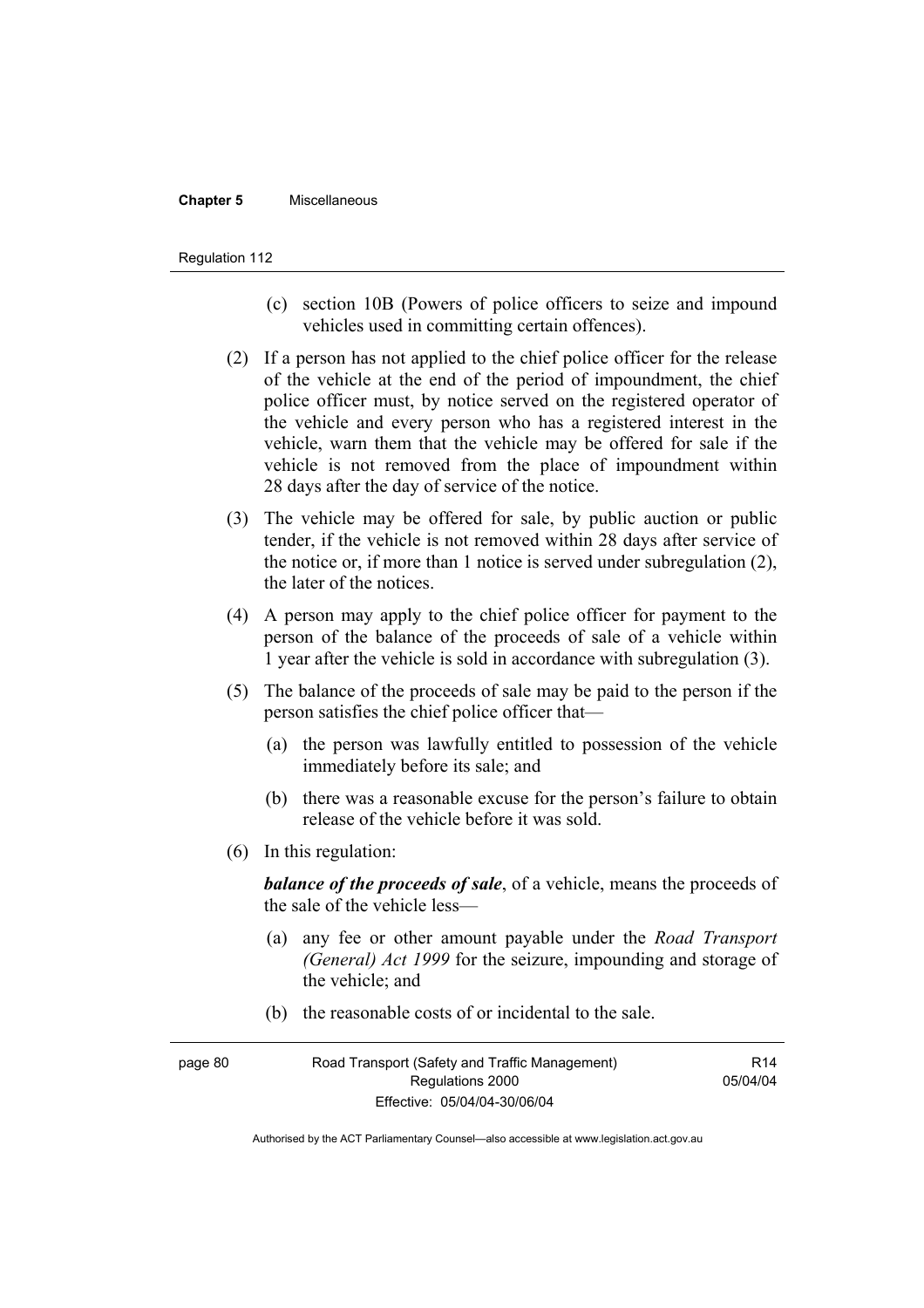#### Regulation 112A

# **112A Disposal of forfeited vehicles—Act, s 10J**

A vehicle that has been forfeited to the Territory under the Act, section 10A (Impounding or forfeiture of vehicles on conviction etc for certain offences) may be offered for sale by public auction or public tender.

## **113 Responsible person to inspect driver licence**

 (1) Before permitting someone else to drive a motor vehicle, the responsible person for, or the person in charge of, the vehicle must require the person to produce his or her Australian driver licence or external driver licence and must inspect the licence.

Maximum penalty: 20 penalty units.

 (2) It is a defence to a prosecution of a person for an offence against subregulation (1) if the person proves that the person had taken reasonable steps (other than those mentioned in the subregulation) to ensure the person permitted to drive the motor vehicle was the holder of a current Australian driver licence or external driver licence.

# **114 Responsible person's consent**

The person in charge of a motor vehicle or trailer on a road must not, without reasonable excuse, permit anyone to use the vehicle without the consent of the responsible person for the vehicle.

Maximum penalty: 20 penalty units.

page 81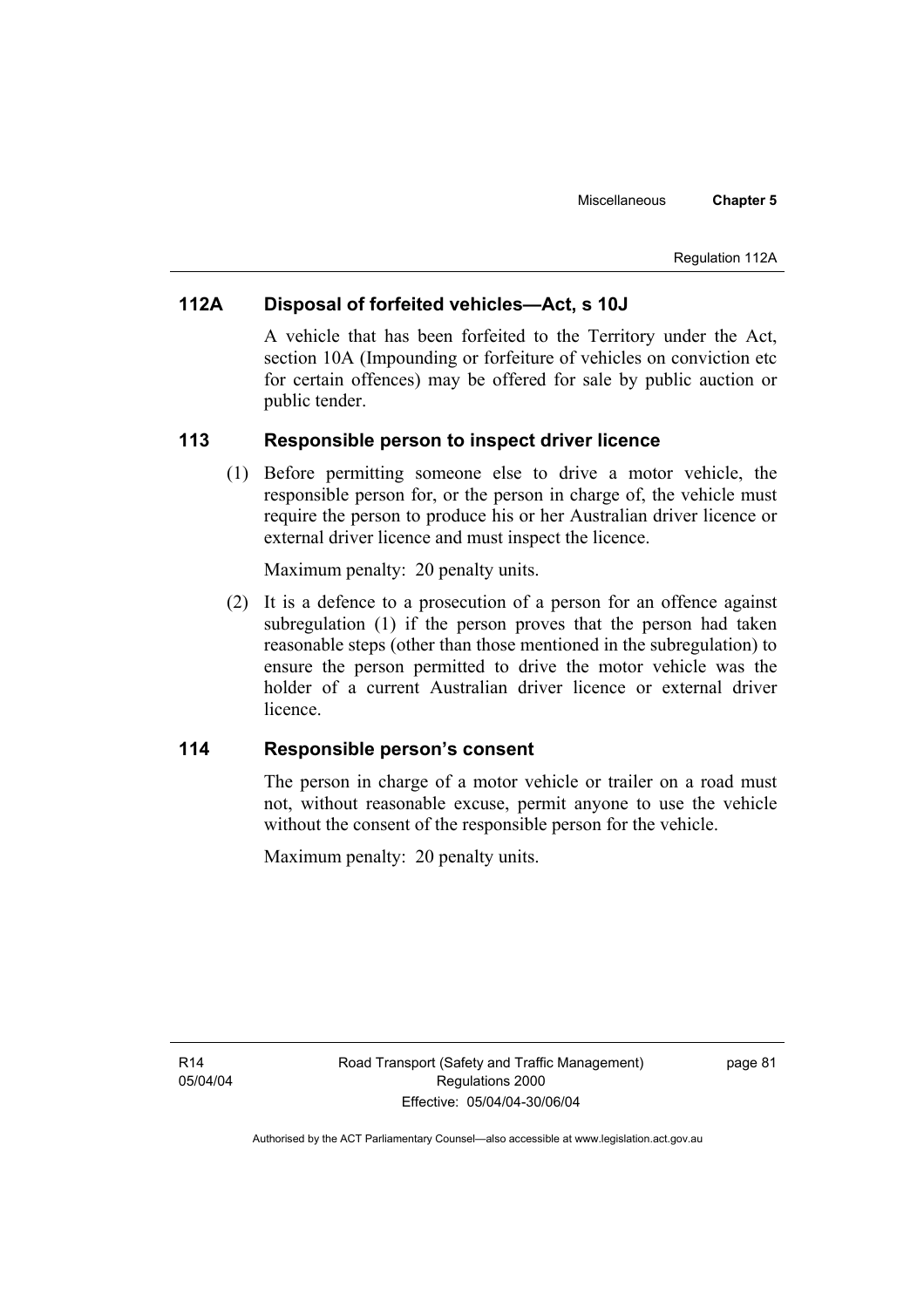# **Schedule 1 Meaning of location codes on images**

(see reg 108)

# **Part 1.1 Digital camera detection devices**

| item           | location<br>code | place where image was taken                                         |
|----------------|------------------|---------------------------------------------------------------------|
| $\mathbf{1}$   | 0001             | Adelaide Avenue between Hopetoun Circuit and Kent Street            |
| $\overline{2}$ | 0002             | <b>Antill Street</b>                                                |
| 3              | 0003             | Athllon Drive between Beasley Street (south) and Sulwood Drive      |
| $\overline{4}$ | 0004             | Belconnen Way between Barry Drive and Coulter Drive                 |
| 5              | 0005             | Bowen Drive between Brisbane Avenue and Kings Avenue                |
| 6              | 0006             | Coppins Crossing Road between Uriarra Road and William Hovell Drive |
| 7              | 0007             | Drakeford Drive between Sulwood Drive and Athllon Drive             |
| 8              | 0008             | Erindale Drive between Sulwood Drive and Sternberg Crescent         |
| 9              | 0009             | Florey Drive between Southern Cross Drive and Ginninderra Drive     |
| 10             | 0010             | Ginninderra Drive between Tillyard Drive and Kingsford Smith Drive  |
| 11             | 0011             | Ginninderra Drive between Ellenborough Street and Tucker Street     |
| 12             | 0012             | Gungahlin Drive between Wells Station Drive and Gundaroo Drive      |
| 13             | 0013             | Hindmarsh Drive between Dalrymple Street and Jerrabomberra Avenue   |
| 14             | 0014             | Hindmarsh Drive between Athllon Drive and Melrose Drive             |
| 15             | 0015             | Kingsford Smith Drive between Kuringa Drive and Spalding Street     |
| 16             | 0016             | Lady Denman Drive between Cotter Road and Barrenjoey Drive          |
| 17             | 0017             | Long Gully Road                                                     |
| 18             | 0018             | Melrose Drive between Athllon Drive and Hindmarsh Drive             |
| 19             | 0019             | Monaro Highway between Canberra Avenue and Hindmarsh Drive          |

page 82 Road Transport (Safety and Traffic Management) Regulations 2000 Effective: 05/04/04-30/06/04

R14 05/04/04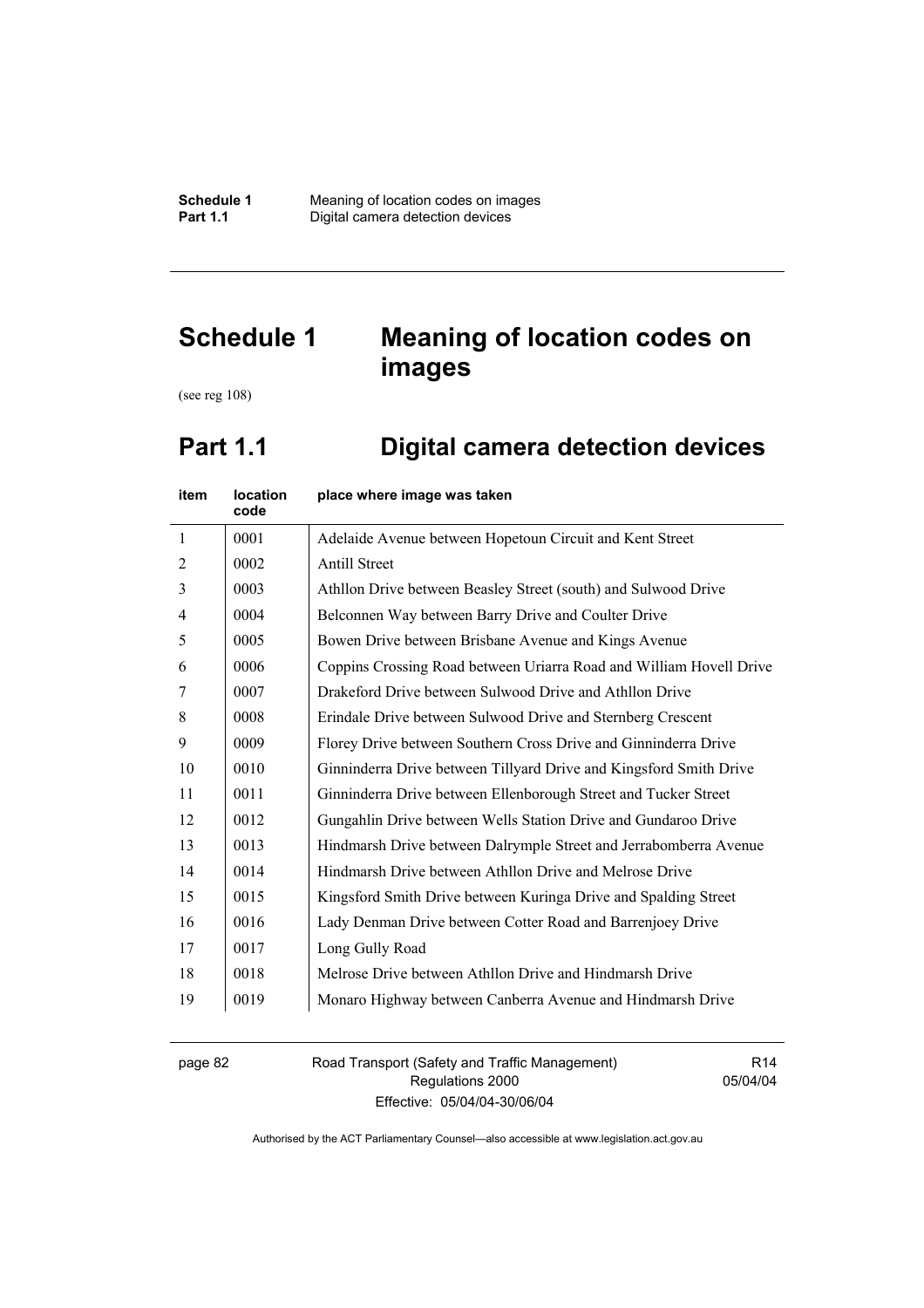Meaning of location codes on images **Schedule 1 Digital camera detection devices** 

# **item location code place where image was taken**  20 | 0020 | Monaro Highway between Hindmarsh Drive and Isabella Drive 21 | 0021 | Mugga Lane between Narrabundah Lane and Long Gully Road 22 | 0022 | Northbourne Avenue between Macarthur Avenue and Antill Street 23 0023 Parkes Way between Clunies Ross Street and Glenloch Interchange 24 | 0024 | Tuggeranong Parkway between Lakeside Interchange and Cotter Road 25 0025 Tuggeranong Parkway between Hindmarsh Drive and Cotter Road 26 | 0026 | Tuggeranong Parkway between Hindmarsh Drive and Sulwood Drive 27 0027 Yamba Drive between Mawson Drive and Beasley Street 28 0028 Pocket Avenue 29 | 0029 | Owen Dixon Drive (excluding residential service road of same name) 30 0030 Taverner Street 31 0031 Springvale Drive 32 0032 Kerrigan Street 33 0033 Gladstone Street, Hall 34 0034 Heysen Street 35 0035 Mugga Way 36 0036 Badimara Street 37 0037 Namatjira Drive 38 0038 Empire Circuit between Grey Street and Canberra Avenue 39 0039 Longmore Crescent 40 0040 Maribyrnong Avenue 41 0041 Learmonth Drive 42 0042 Petterd Street 43 0043 Williamson Street 44 0044 Tillyard Drive 45 0045 Dryandra Street between Fairfax Street and Archibald Street 46 0046 Newman Morris Circuit

R14 05/04/04 Road Transport (Safety and Traffic Management) Regulations 2000 Effective: 05/04/04-30/06/04

page 83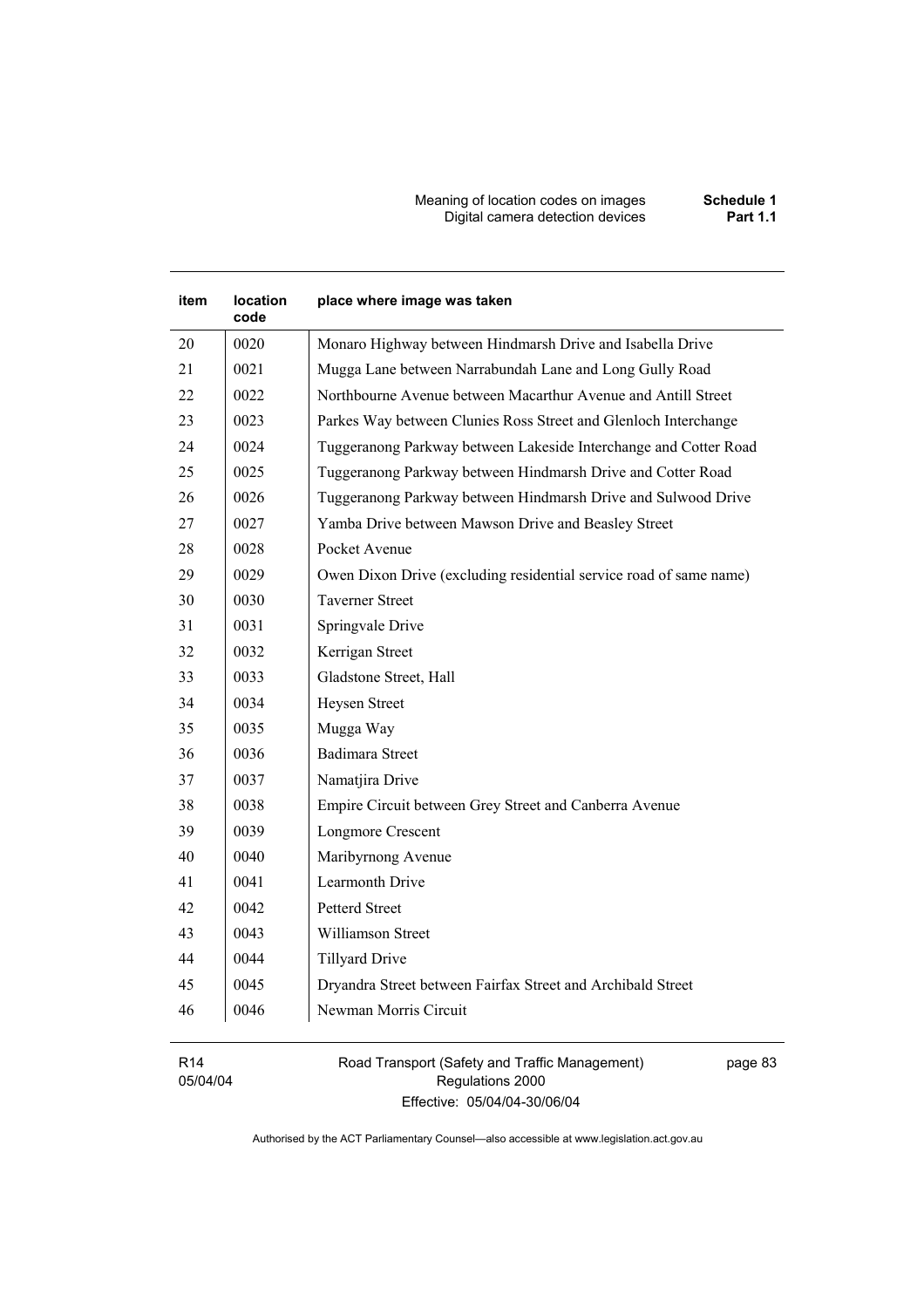| <b>Schedule 1</b> | Meaning of location codes on images |
|-------------------|-------------------------------------|
| <b>Part 1.1</b>   | Digital camera detection devices    |

| <b>item</b> | location<br>code | place where image was taken                                       |
|-------------|------------------|-------------------------------------------------------------------|
| 47          | 0047             | Chuculba Crescent                                                 |
| 48          | 0048             | Livingston Avenue                                                 |
| 49          | 0049             | Clive Steele Avenue                                               |
| 50          | 0050             | Darwinia Terrace                                                  |
| 51          | 0051             | La Perouse Street                                                 |
| 52          | 0052             | Novar Street                                                      |
| 53          | 0053             | Goyder Street between Dalrymple Street and Jerrabomberra Avenue   |
| 54          | 0054             | Launceston Street between Hindmarsh Drive and Melrose Drive       |
| 55          | 0055             | Athllon Drive between Hindmarsh Drive and Beasley Street (south)  |
| 56          | 0056             | Athllon Drive between Sulwood Drive and Anketell Street (north)   |
| 57          | 0057             | Northbourne Avenue between Barry Drive and Macarthur Avenue       |
| 58          | 0058             | Northbourne Avenue between Antill Street and Barton Highway       |
| 59          | 0059             | Belconnen Way between Coulter Drive and Kingsford Smith Drive     |
| 60          | 0060             | Phillip Avenue between Majura Avenue and Federal Highway          |
| 61          | 0061             | Barton Highway between Federal Highway and Kuringa Drive          |
| 62          | 0062             | Drakeford Drive between Athllon Drive and Isabella Drive          |
| 63          | 0063             | Hindmarsh Drive between Athllon Drive and Dalrymple Street        |
| 64          | 0064             | Hindmarsh Drive between Jerrabomberra Avenue and Canberra Avenue  |
| 65          | 0065             | <b>Barry Drive</b>                                                |
| 66          | 0066             | Ginninderra Drive between Tucker Street and Kingsford Smith Drive |
| 67          | 0067             | Ginninderra Drive between Tillyard Drive and Florey Drive         |

page 84 Road Transport (Safety and Traffic Management) Regulations 2000 Effective: 05/04/04-30/06/04

R14 05/04/04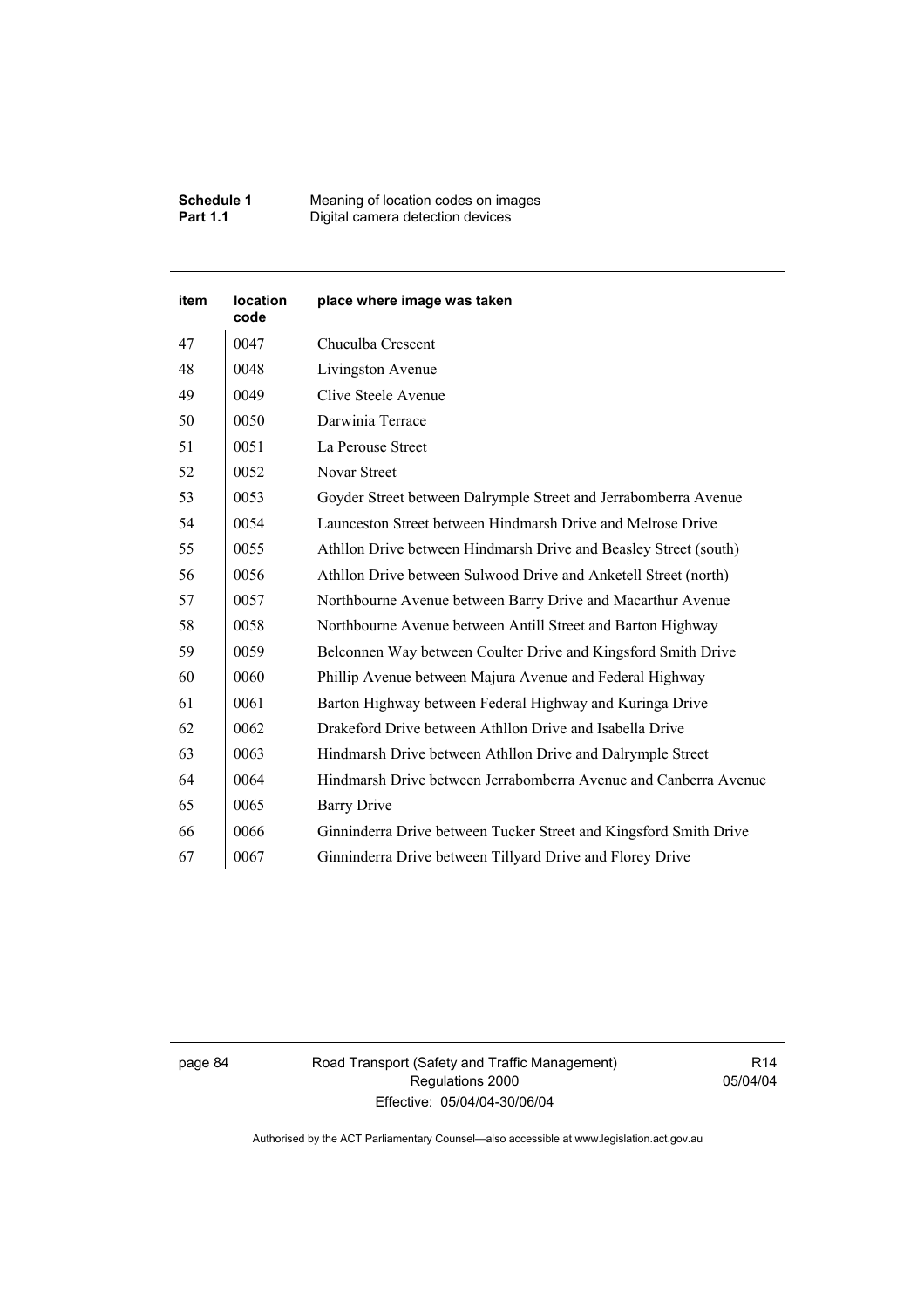# **Part 1.2 Traffic lights camera detection devices**

| item | <b>location</b><br>code | place where image was taken                           |
|------|-------------------------|-------------------------------------------------------|
| 68   | 1001                    | Northbourne Avenue/London Circuit                     |
| 69   | 1002                    | Northbourne Avenue/Barry Drive/Cooyong Street         |
| 70   | 1003                    | Coulter Drive/Southern Cross Drive/Luxton Street      |
| 71   | 1004                    | Drakeford Drive/Boddington Crescent/Marconi Crescent  |
| 72   | 1005                    | Benjamin Way/Chan Street/Cameron Avenue               |
| 73   | 1006                    | Northbourne Avenue/Antill Street/Mouat Street         |
| 74   | 1007                    | Ginninderra Drive/Aikman Drive                        |
| 75   | 1008                    | Hindmarsh Drive/Tuggeranong Parkway                   |
| 76   | 1009                    | Kingsford Smith Drive/Southern Cross Drive            |
| 77   | 1010                    | Belconnen Way/Bindubi Street/Eastern Valley Way       |
| 78   | 1011                    | Ginninderra Drive/Coulter Drive                       |
| 79   | 1012                    | Ginninderra Drive/Baldwin Drive/Haydon Drive          |
| 80   | 1013                    | Macarthur Avenue/David Street/Wattle Street           |
| 81   | 1014                    | Benjamin Way/College Street                           |
| 82   | 1015                    | Barry Drive/North Road/McCaughey Street               |
| 83   | 1016                    | Ginninderra Drive/Copland Drive/John Cleland Crescent |
| 84   | 1017                    | Hindmarsh Drive/Ainsworth Street                      |
| 85   | 1018                    | Monaro Highway/Newcastle Street/Dairy Road            |
| 86   | 1019                    | Belconnen Way/Caswell Drive                           |
| 87   | 1020                    | Barry Drive/Marcus Clarke Street                      |
| 88   | 1021                    | Hindmarsh Drive/Yamba Drive                           |

R14 05/04/04 Road Transport (Safety and Traffic Management) Regulations 2000 Effective: 05/04/04-30/06/04

page 85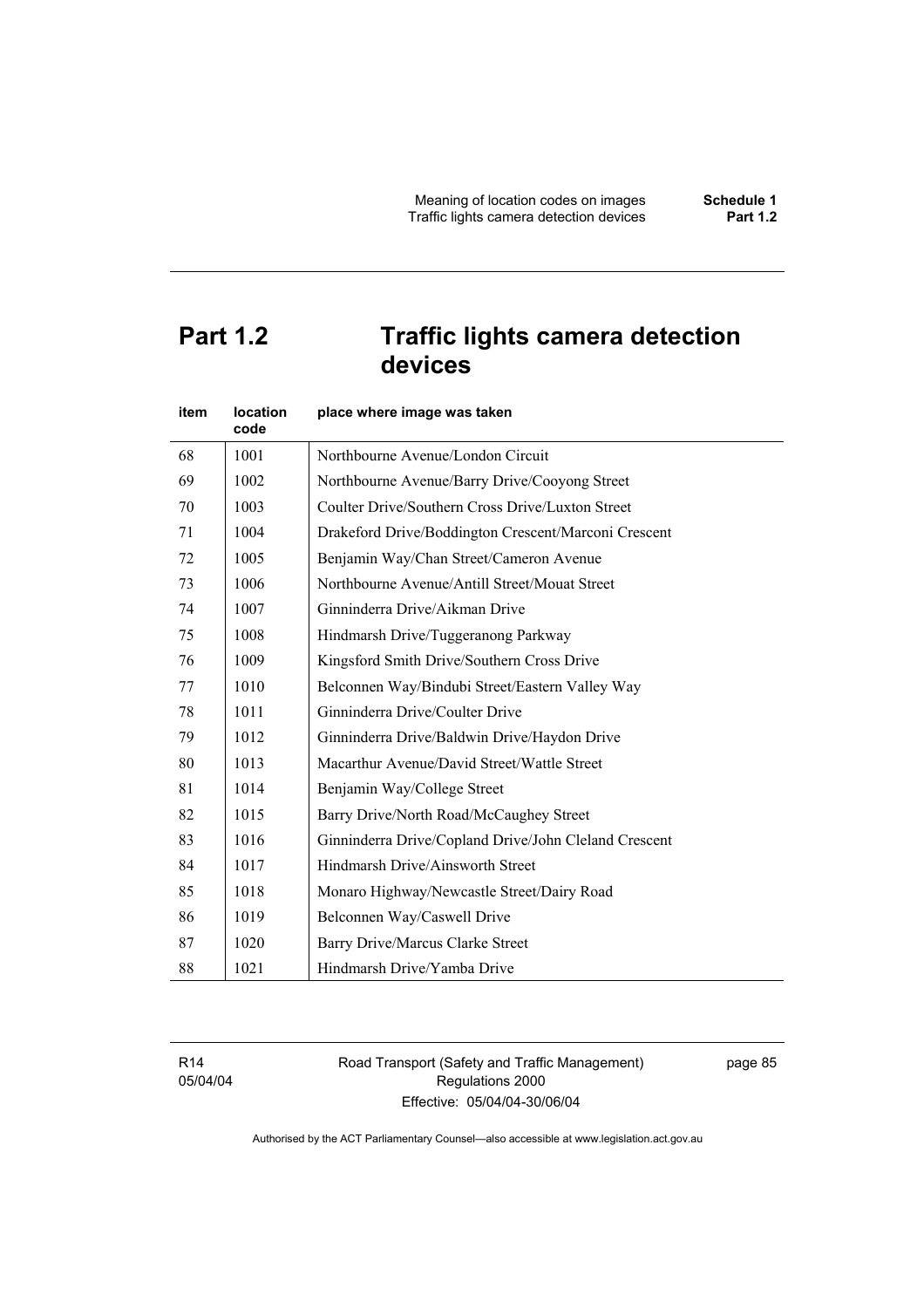# **Dictionary**

(see reg 3)

*approved child restraint* means a child restraint approved by the road transport authority under regulation 66 (1) (b) (Approvals etc by road transport authority).

*approved police speedometer*, for chapter 4 (Traffic offence detection devices)—see regulation 102 (Definitions for ch 4).

*area*—see the Australian Road Rules, dictionary.

*area of operations*, for a parking authority, means the area of operations declared for the parking authority under regulation 75A (Parking authorities).

*ARR* means Australian Road Rules.

*articulated vehicle* means a motor vehicle with—

- (a) 2 rigid sections, each of which has wheels; and
- (b) the rear section pivoted on, and part of the rear section (other than a pole, drawbar or similar device, or an accessory of the motor vehicle) superimposed on, the front section.

*Australian driver licence*—see the *Road Transport (Driver Licensing) Act 1999*, dictionary.

*Australian Road Rules*—see regulation 5.

*axle group*—see the *Road Transport (Vehicle Registration) Regulations 2000*, dictionary.

*B-double*—see the *Road Transport (Vehicle Registration) Regulations 2000*, dictionary.

*bicycle*—see the Australian Road Rules, dictionary.

page 86 Road Transport (Safety and Traffic Management) Regulations 2000 Effective: 05/04/04-30/06/04

R14 05/04/04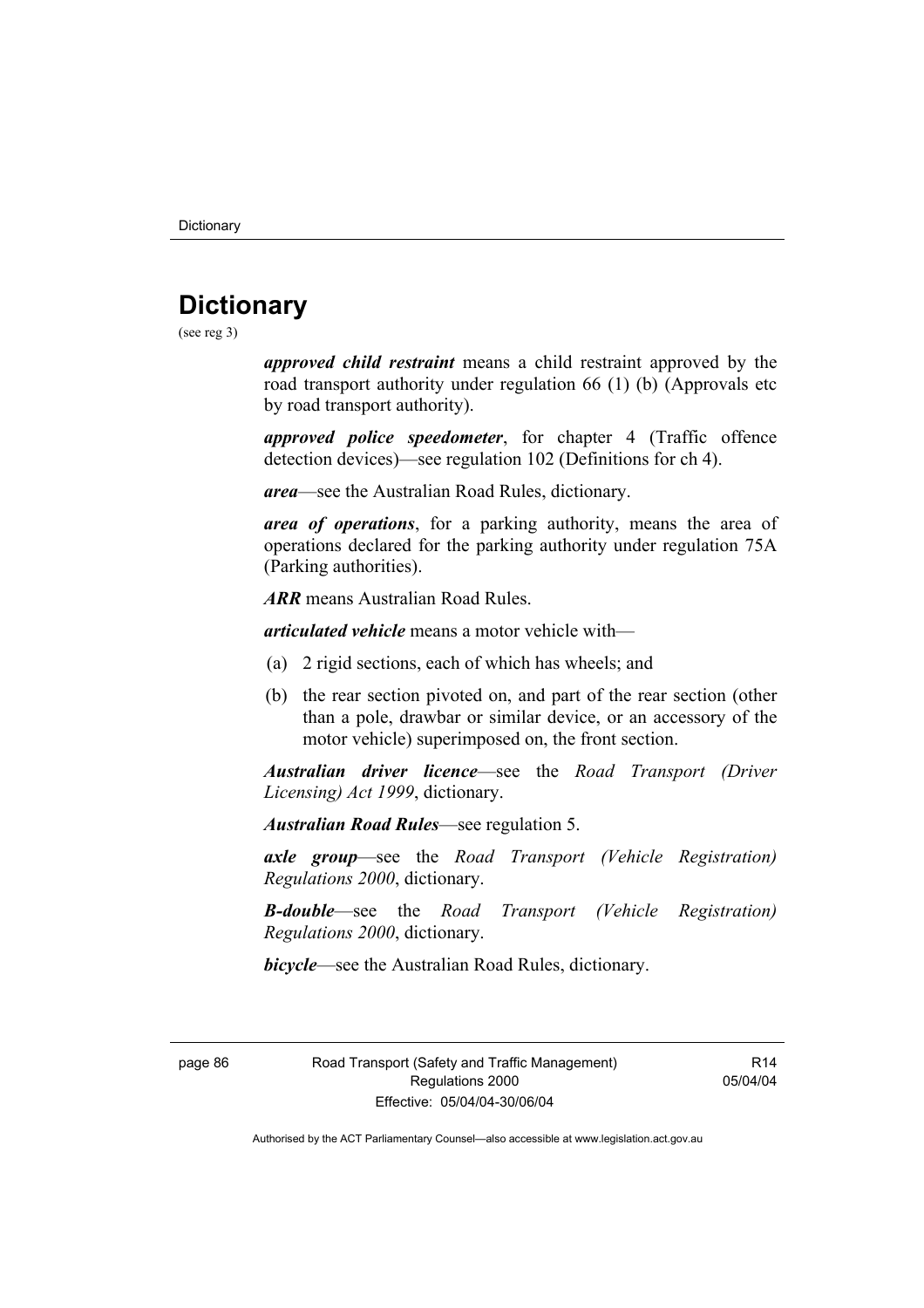**built-up area**, in relation to a length of road—see the Australian Road Rules, dictionary.

*bus*—see the Australian Road Rules, dictionary.

*bus lane*—see the Australian Road Rules, rule 154.

*camera detection device*—see the Act, section 23 (1) (Use of camera detection devices).

*centre of the road*—see the Australian Road Rules, dictionary.

*clearway sign*—see the Australian Road Rules, schedule 2 and rules 314 to 316.

*code of practice*, for division 3.1.3 (Heavy vehicle parking)—see regulation 82.

*combination*—see the *Road Transport (Vehicle Registration) Regulations 2000*, dictionary.

*controlled parking hours*, in relation to a pay parking space, means the periods (as indicated by information on or with traffic signs applying to the space) when a vehicle may not be parked in the space unless the relevant parking fee has been paid.

*converter dolly*—see the *Road Transport (Vehicle Registration) Regulations 2000*, dictionary.

*crash*—see the Australian Road Rules, dictionary.

*digital camera detection device*, for chapter 4 (Traffic offence detection devices)—see regulation 102 (Definitions for ch 4).

*dog trailer*—see the *Road Transport (Vehicle Registration) Regulations 2000*, dictionary.

*do not overtake turning vehicle sign*—see the Australian Road Rules, schedule 4 and rules 319 to 320.

*drawbar*—see the *Road Transport (Vehicle Registration) Regulations 2000*, dictionary.

R14 05/04/04 Road Transport (Safety and Traffic Management) Regulations 2000 Effective: 05/04/04-30/06/04

page 87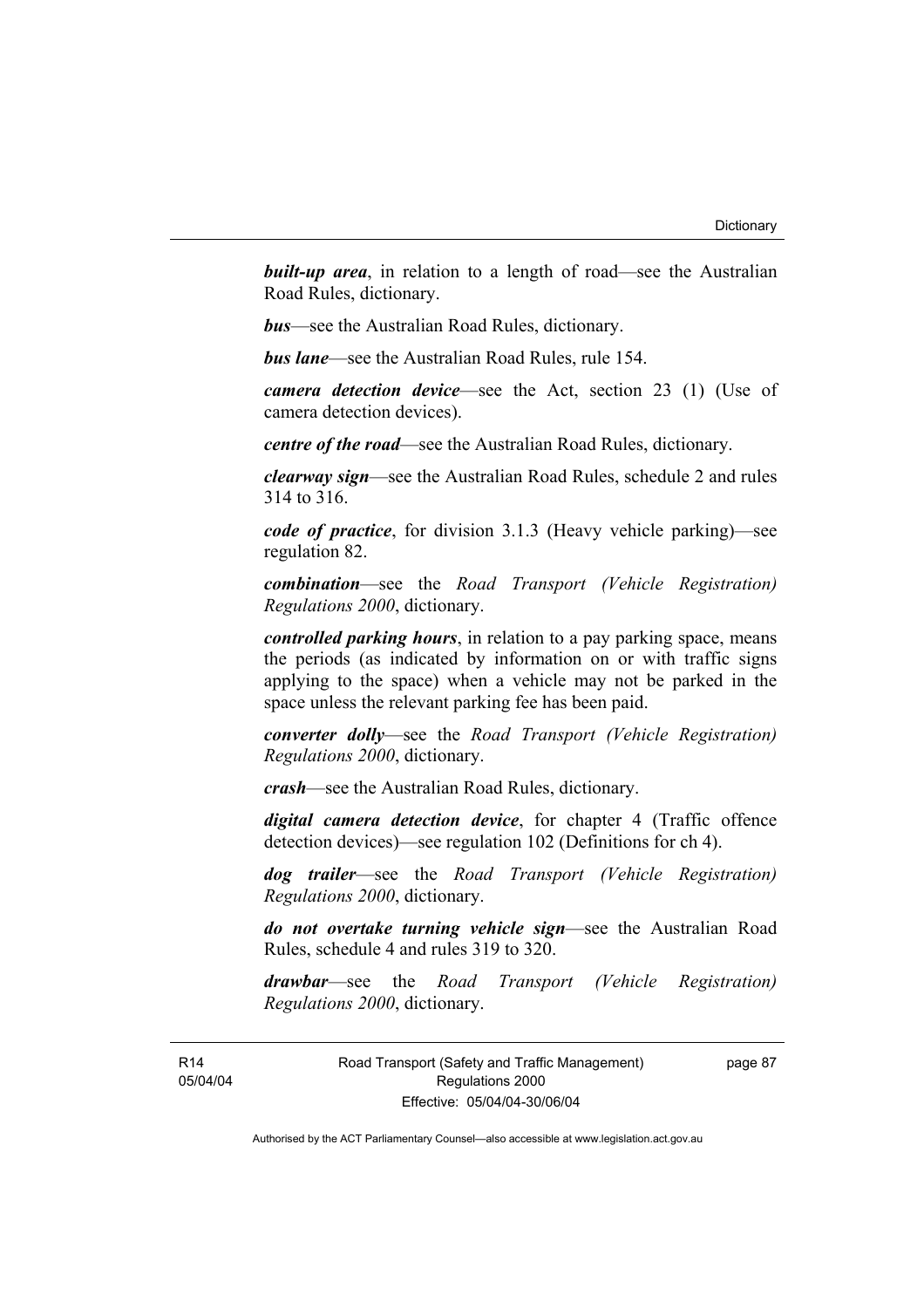*driver's vehicle*, for a driver*—*see the Australian Road Rules, dictionary.

*emergency stopping lane*—see the Australian Road Rules, rule 95.

*emergency vehicle* means any vehicle driven by a person who is—

- (a) an emergency worker; and
- (b) driving the vehicle in the course of his or her duties as an emergency worker.

## *emergency worker* means—

- (a) a member of the ambulance service rendering or providing transport for sick or injured persons; or
- (b) a member of the fire brigade, the rural fire fighting service or the emergency service providing transport in the course of an emergency; or
- (c) a person who is declared by the road transport authority under regulation 66 (Approvals etc by road transport authority) to be an emergency worker.

*exemption*, for division 3.1.3 (Heavy vehicle parking)—see regulation 82.

*existing operator's certificate*, for division 3.1.3 (Heavy vehicle parking)—see regulation 82.

*external driver licence*—see the *Road Transport (Driver Licensing) Act 1999*, dictionary.

*footpath*—see the Australian Road Rules, dictionary.

*give way*—see the Australian Road Rules, dictionary.

*GVM*—see the *Road Transport (Vehicle Registration) Act 1999*, dictionary.

*heavy vehicle*, for division 3.1.3 (Heavy vehicle parking)—see regulation 82.

page 88 Road Transport (Safety and Traffic Management) Regulations 2000 Effective: 05/04/04-30/06/04

R14 05/04/04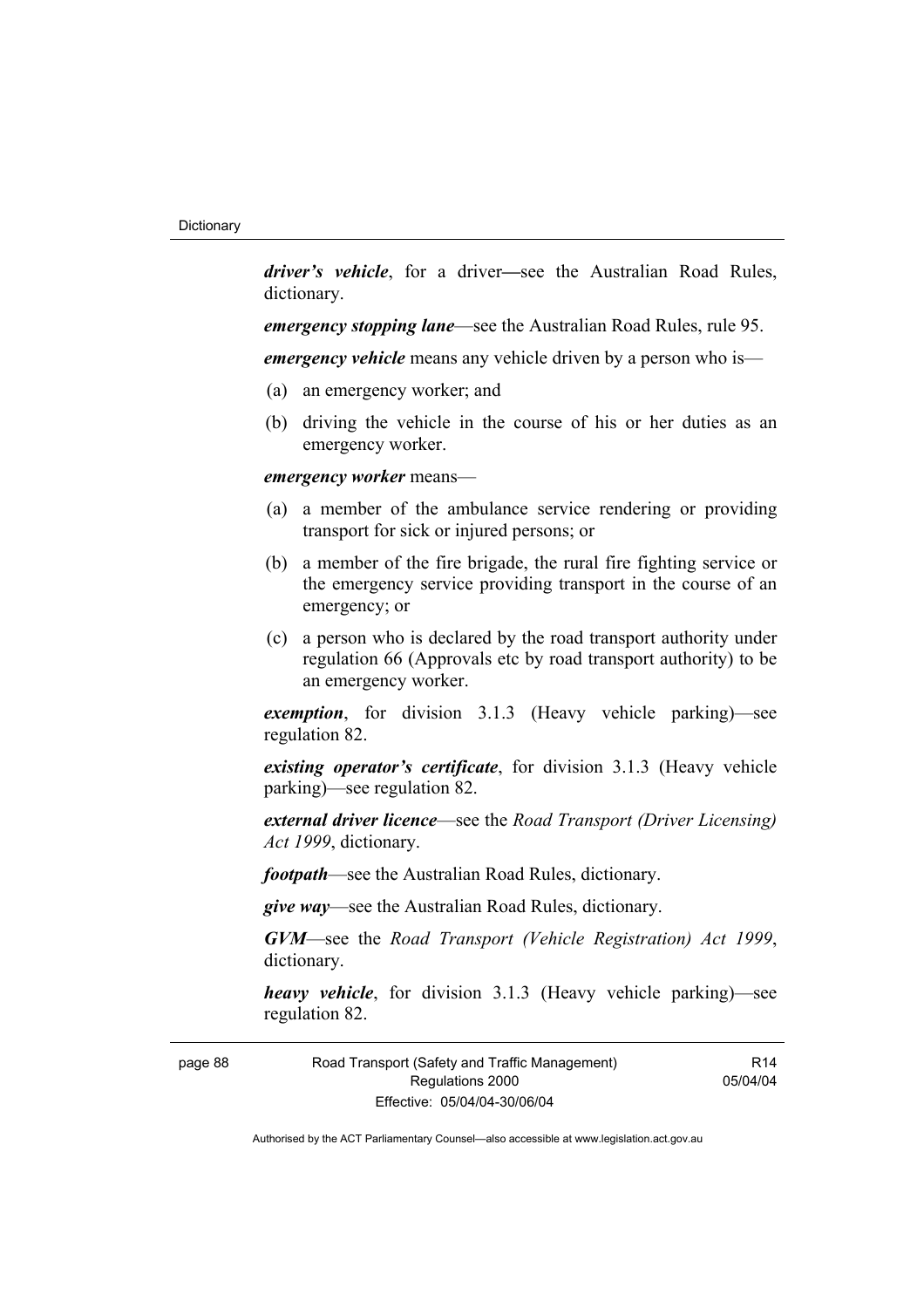*implement*—see the *Road Transport (Vehicle Registration) Regulations 2000*, dictionary.

*indicated on*, an image of a vehicle taken by an approved camera detection device—see the Act, dictionary.

*land adjoining residential land*, for division 3.1.3 (Heavy vehicle parking)—see regulation 82.

*laser speed measuring device*, for chapter 4 (Traffic offence detection devices)—see regulation 102 (Definitions for ch 4).

*length*, of road—see the Australian Road Rules, dictionary.

*lift and tow trailer* means a trailer consisting of an axle group and a drawbar designed to support 1 axle group of a vehicle under tow.

*loading zone*—see the Australian Road Rules, rule 179.

*loading zone permit* means a loading zone permit issued under regulation 100 (Parking permits).

*marked foot crossing*—see the Australian Road Rules, dictionary.

*metered parking area* means a length of road or area that is set aside as a metered parking area in accordance with regulation 73 (Metered parking areas).

*metered parking scheme* means a metered parking scheme under division 3.1.1.

*metered parking sign* means a *permissive parking sign* with the word 'meter' on or with the sign.

*metered parking space* means an area that is a metered parking space mentioned in regulation 75.

*mobility parking scheme authority* means an authority issued under regulation 101 (Mobility parking schemes and authorities).

*motorbike*—see the Australian Road Rules, dictionary, definition of *motor bike*.

R14 05/04/04 Road Transport (Safety and Traffic Management) Regulations 2000 Effective: 05/04/04-30/06/04

page 89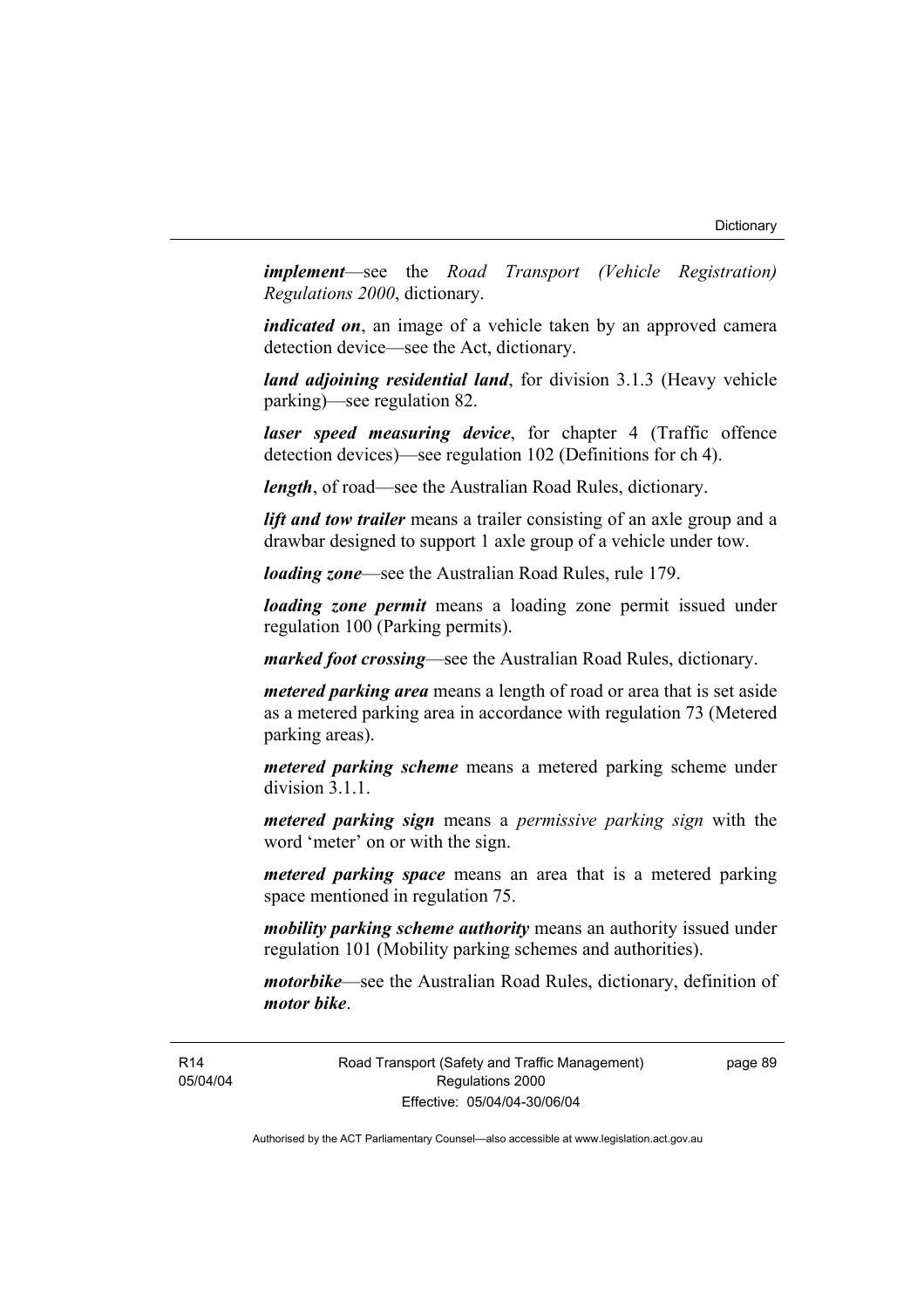*motor vehicle*—see the Act, dictionary.

*Note Motor vehicle* is defined in identical terms in the Australian Road Rules, dict.

*multi-space parking meter* means a parking meter that applies to 2 or more metered parking spaces.

*nature strip*—see the Australian Road Rules, dictionary.

*night*—see the Australian Road Rules, dictionary.

*no parking sign*—see the Australian Road Rules, schedules 2 and 3 and rules 314 to 316.

*no trucks sign*—see the Australian Road Rules, schedule 2 and rules 314 to 316.

*oncoming vehicle*, for a driver—see the Australian Road Rules, dictionary.

*park*, in relation to a driver, includes stop and allow the driver's vehicle to stay (whether or not the driver leaves the vehicle).

*parking authority* means a person declared to be a parking authority under regulation 75A (Parking authorities).

*parking authority guidelines*—see regulation 75B (1) (Parking authority guidelines).

*parking bay*—see the Australian Road Rules, dictionary.

*parking control sign*—see the Australian Road Rules, dictionary.

*parking meter* means a device designed to indicate, or capable of indicating, whether the fee fixed by the road transport authority for the parking of a vehicle in a metered parking space has been paid, and includes the stand on which such a device is erected.

*parking meter hood* means a hood or other cover designed to be fitted to a parking meter and to cover the part of the meter that would normally display a sign with the word 'expired' when the meter is not in operation.

 $R14$ 05/04/04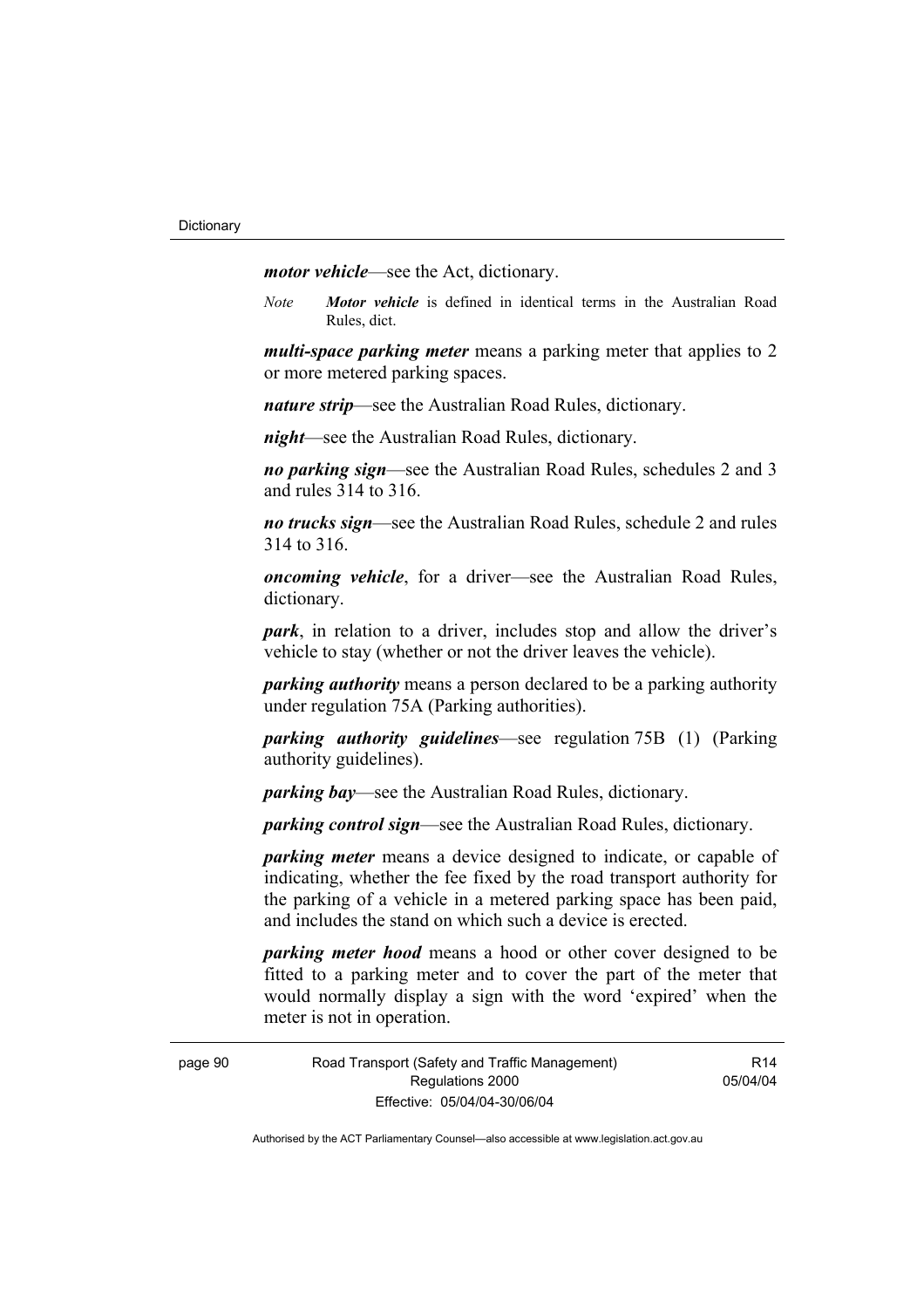*parking permit* means a permit issued under regulation 100 (Parking permits).

*parking ticket* means a ticket issued by the road transport authority or a parking authority (by means of a parking ticket machine) for display in or on a vehicle as evidence of the prepayment of a parking fee.

*parking ticket machine* means a device designed to issue parking tickets, and includes the stand on which such a device is erected.

*pay parking area* means a metered parking area or ticket parking area.

*pay parking device*—see regulation 76 (2) (Ticket parking schemes).

*pay parking scheme* means a metered parking scheme or ticket parking scheme.

*pay parking space* means a metered parking space or ticket parking space.

*pedestrian*—see the Australian Road Rules, rule 18.

*permissive parking sign*—the Australian Road Rules, schedules 2 and 3 and rules 314 to 316.

*person with a disability* means a person—

- (a) who cannot walk because of permanent or temporary loss of the use of 1 or both legs or another permanent medical or physical condition; or
- (b) whose physical condition is detrimentally affected by walking 100m; or
- (c) who needs to use a walking frame, crutches, callipers, a scooter, a wheelchair or a similar mobility aid.

*piezo strip speed measuring device*, for chapter 4 (Traffic offence detection devices)—see regulation 102 (Definitions for ch 4).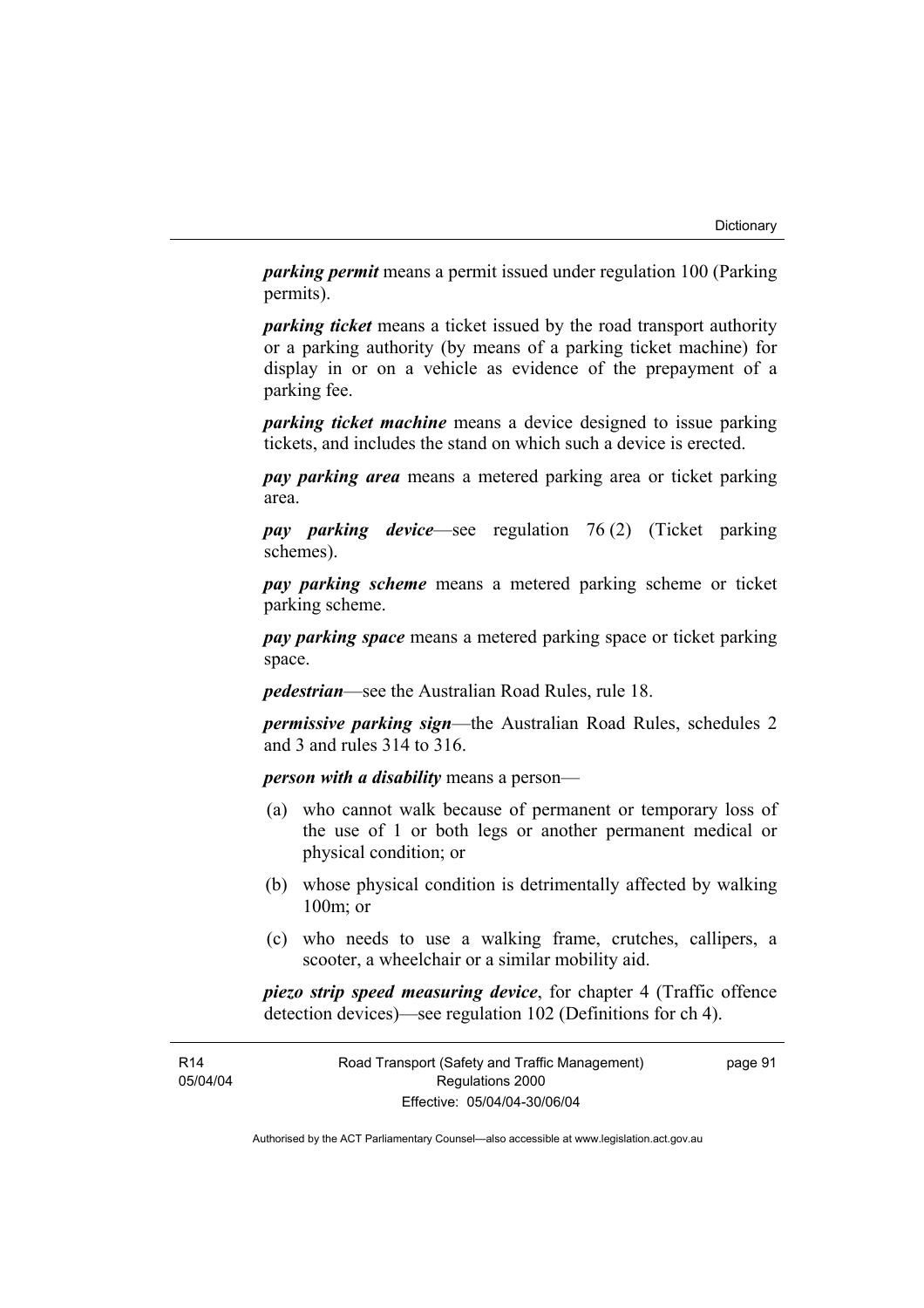*police vehicle* means any vehicle driven by a person who is—

- (a) a police officer; and
- (b) driving the vehicle in the course of his or her duties as a police officer.

*postal vehicle*—see the Australian Road Rules, dictionary.

*Note Postal worker* is defined in reg 32 for the Australian Road Rules.

*prime mover*—see the *Road Transport (Vehicle Registration) Regulations 2000*, dictionary.

*private hire car*—see the *Road Transport (General) Act 1999*, section 100.

*public bus*—see the *Road Transport (Public Passenger Services) Act 2001*, dictionary.

*radar speed measuring device*, for chapter 4 (Traffic offence detection devices)—see regulation 102 (Definitions for ch 4).

*recording medium*, for chapter 4 (Traffic offence detection devices)—see regulation 107B (1) (Recording of traffic lights camera detection device image files—Act, s 23 (2) (c) (ii)).

*red traffic arrow*—see the Australian Road Rules, dictionary.

*red traffic light*—see the Australian Road Rules, dictionary.

*registered interest*—see the Act, dictionary.

*registered operator*—see the *Road Transport (Vehicle Registration) Act 1999*, dictionary.

*relevant parking fee*, for the parking of a vehicle in a pay parking space, means the fee for parking a vehicle in the space, for the day and time when the vehicle is parked in the space, as indicated on the parking meter or ticket machine applying to the space.

*residential land*, for division 3.1.3 (Heavy vehicle parking)—see regulation 82.

page 92 Road Transport (Safety and Traffic Management) Regulations 2000 Effective: 05/04/04-30/06/04

R14 05/04/04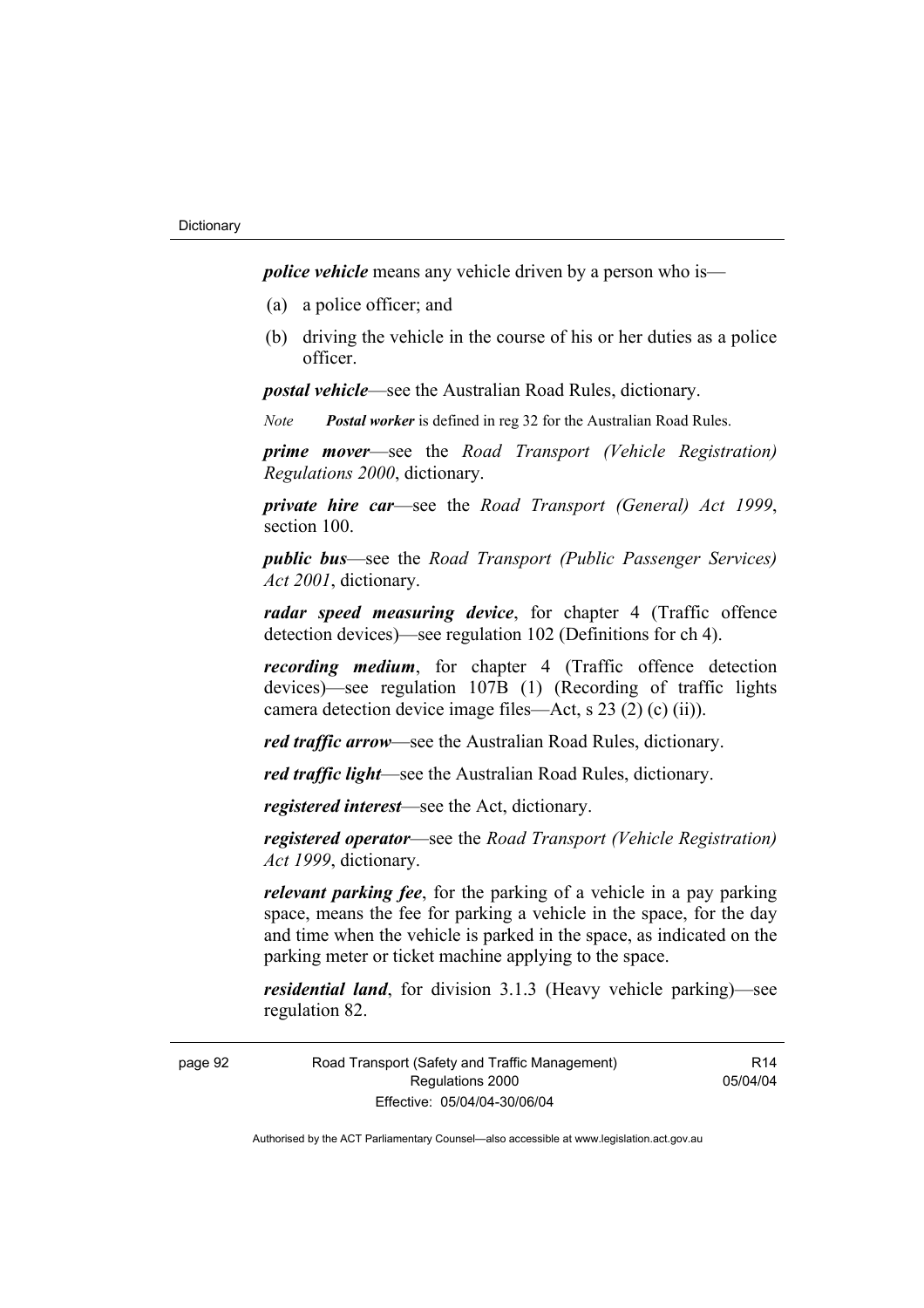*restricted hire vehicle*—see the *Road Transport (General) Act 1999*, section 100.

*ride*—see the Australian Road Rules, dictionary.

*rider*—see the Australian Road Rules, rule 17.

*road*—see the Act, dictionary, and includes a road related area.

*road marking*—see the Australian Road Rules, dictionary.

*road related area*—see the Act, dictionary.

*road train*—see the *Road Transport (Vehicle Registration) Regulations 2000*, dictionary.

*road user*—see the Australian Road Rules, rule 14.

*security checksum*, for chapter 4 (Traffic offence detection devices)—see regulation 102 (Definitions for ch 4).

*semitrailer*—see the *Road Transport (Vehicle Registration) Regulations 2000*, dictionary.

*speed measuring device*—see the Act, dictionary.

*stock truck*, for division 3.1.3 (Heavy vehicle parking)—see regulation 82.

*stop*, for a driver, includes park, but does not include stop to reverse the driver's vehicle into a parking bay or other parking space.

*taxi*—see the *Road Transport (Public Passenger Services) Act 2001*, section 45 (Meaning of *taxi*).

*testing authority*, for chapter 4 (Traffic offence detection devices) see regulation 102 (Definitions for ch 4).

*ticket parking area* means a length of road or area that is set aside as a ticket parking area in accordance with regulation 77 (Ticket parking areas).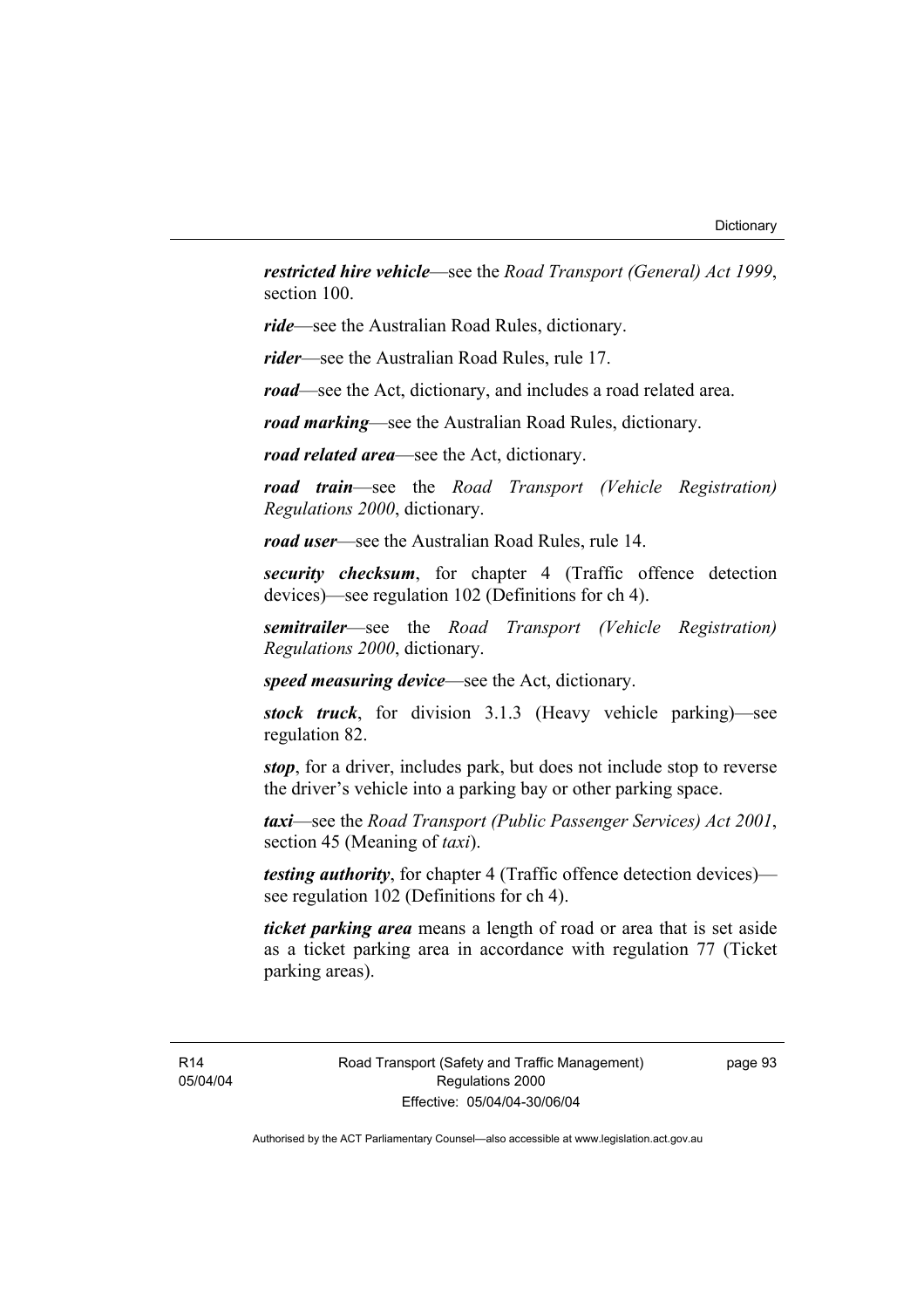*ticket parking scheme* means a ticket parking scheme under division 3.1.2.

*ticket parking sign* means a *permissive parking sign* with the word 'ticket' on or with the sign.

*ticket parking space* means an area that is a ticket parking space mentioned in regulation 78 (Ticket parking spaces).

*tow truck*—see the *Road Transport (Vehicle Registration) Regulations 2000*, dictionary.

*towing attachment* means a device fitted to a vehicle to which the drawbar of a trailer may be attached.

*tractor*—see the *Road Transport (Vehicle Registration) Regulations 2000*, dictionary.

*traffic control device*—see the Australian Road Rules, dictionary.

*traffic lights camera detection device*, for chapter 4 (Traffic offence detection devices)—see regulation 102 (Definitions for ch 4).

*traffic-related item*—see the Australian Road Rules, dictionary.

*traffic sign*—see the Australian Road Rules, dictionary.

*traffic signals*—see the Australian Road Rules, dictionary.

*trailer*—see the Act, dict.

*Note Trailer* is defined in identical terms in the Australian Road Rules, dict.

*transit lane*—see the Australian Road Rules, rule 156.

*truck lane*—see the Australian Road Rules, rule 157.

*use* a vehicle includes drive, park or stop the vehicle.

*vehicle*—see the Australian Road Rules, rule 15.

*with*, for information about the application of a traffic control device—see the Australian Road Rules, dictionary.

page 94 Road Transport (Safety and Traffic Management) Regulations 2000 Effective: 05/04/04-30/06/04

R14 05/04/04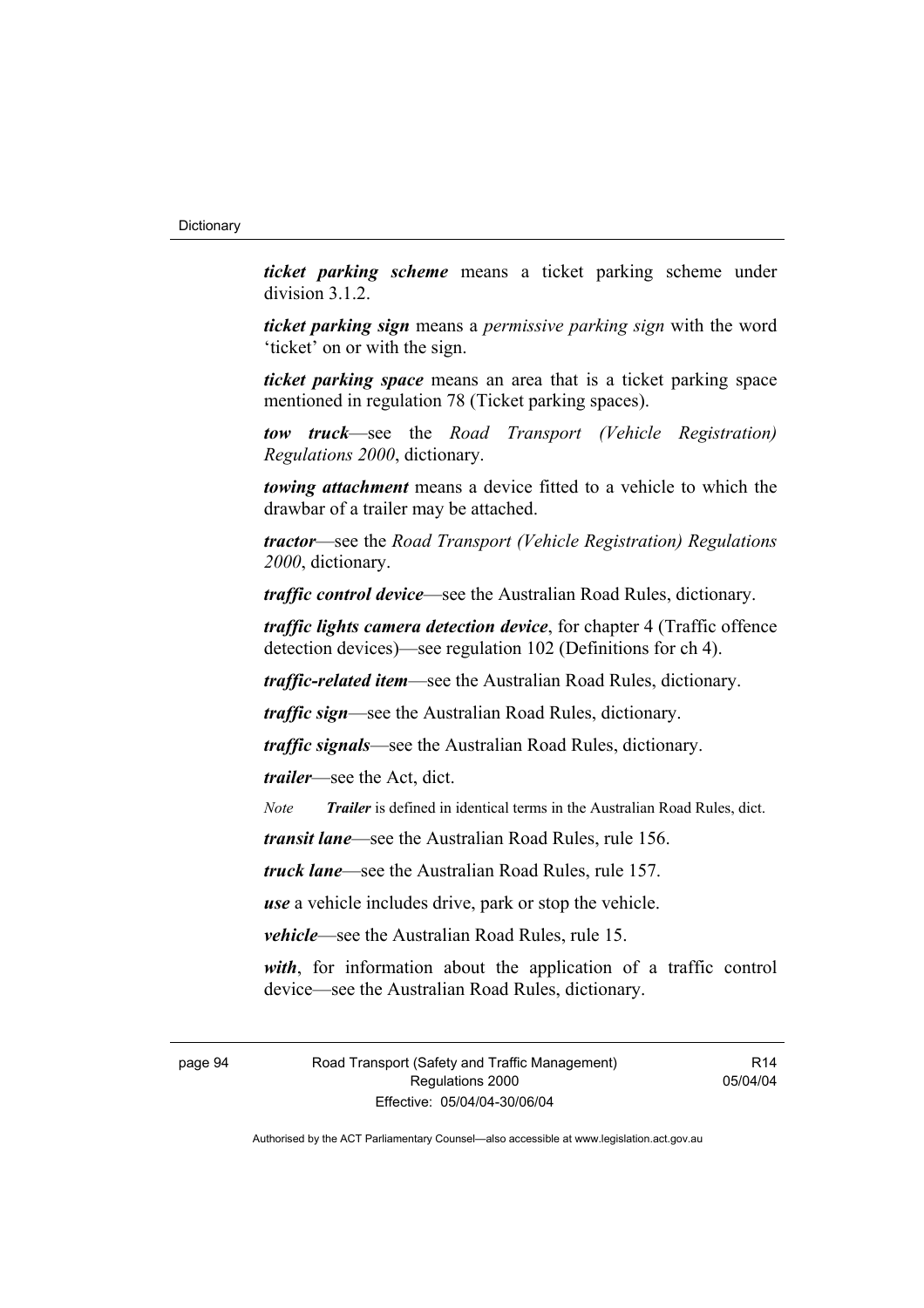*wheeled recreational device*—see the Australian Road Rules, dictionary.

*wheeled toy*—see the Australian Road Rules, dictionary.

*WORM disk*, for chapter 4 (Traffic offence detection devices)—see regulation 107A (Recording of digital camera detection device image files—Act, s  $23(2)(c)(ii)$ .

Road Transport (Safety and Traffic Management) Regulations 2000 Effective: 05/04/04-30/06/04

page 95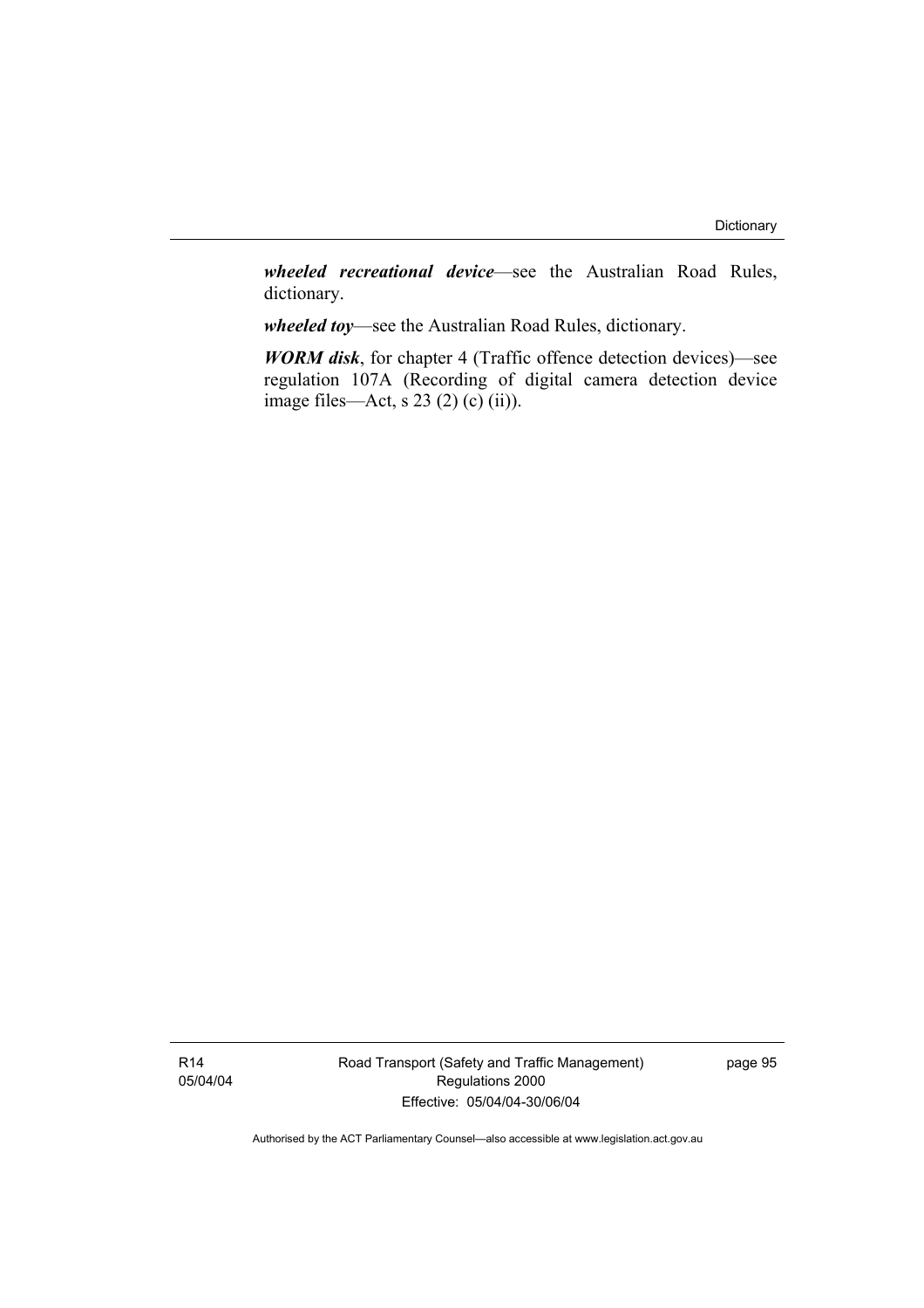#### **Endnotes**

1 About the endnotes

# **Endnotes**

# **1 About the endnotes**

Amending and modifying laws are annotated in the legislation history and the amendment history. Current modifications are not included in the republished law but are set out in the endnotes.

Not all editorial amendments made under the *Legislation Act 2001*, part 11.3 are annotated in the amendment history. Full details of any amendments can be obtained from the Parliamentary Counsel's Office.

Uncommenced amending laws and expiries are listed in the legislation history and the amendment history. These details are underlined. Uncommenced provisions and amendments are not included in the republished law but are set out in the last endnote.

If all the provisions of the law have been renumbered, a table of renumbered provisions gives details of previous and current numbering.

The endnotes also include a table of earlier republications.

| $am = amended$<br>$amdt = amendment$<br>$ch = chapter$<br>$cl = clause$<br>$def = definition$<br>$dict = dictionary$<br>disallowed = disallowed by the Legislative<br>Assembly<br>$div =$ division<br>$exp = expires/expired$<br>$Gaz = Gazette$<br>$hda =$ heading<br>IA = Interpretation Act 1967<br>ins = inserted/added<br>$LA =$ Legislation Act 2001<br>$LR =$ legislation register<br>LRA = Legislation (Republication) Act 1996<br>$mod = modified/modification$ | $ord = ordinance$<br>orig = original<br>par = paragraph/subparagraph<br>$pres = present$<br>$prev = previous$<br>$(\text{prev})$ = previously<br>$pt = part$<br>$r = rule/subrule$<br>reg = regulation/subregulation<br>$renum = renumbered$<br>$reloc = relocated$<br>$R[X]$ = Republication No<br>$RI = reissue$<br>$s = section/subsection$<br>$sch = schedule$<br>$sdiv = subdivision$<br>$sub =$ substituted<br>SL = Subordinate Law |
|--------------------------------------------------------------------------------------------------------------------------------------------------------------------------------------------------------------------------------------------------------------------------------------------------------------------------------------------------------------------------------------------------------------------------------------------------------------------------|-------------------------------------------------------------------------------------------------------------------------------------------------------------------------------------------------------------------------------------------------------------------------------------------------------------------------------------------------------------------------------------------------------------------------------------------|
| $o = order$<br>om = omitted/repealed                                                                                                                                                                                                                                                                                                                                                                                                                                     | underlining = whole or part not commenced<br>or to be expired                                                                                                                                                                                                                                                                                                                                                                             |
|                                                                                                                                                                                                                                                                                                                                                                                                                                                                          |                                                                                                                                                                                                                                                                                                                                                                                                                                           |

## **2 Abbreviation key**

page 96 Road Transport (Safety and Traffic Management) Regulations 2000 Effective: 05/04/04-30/06/04

R14 05/04/04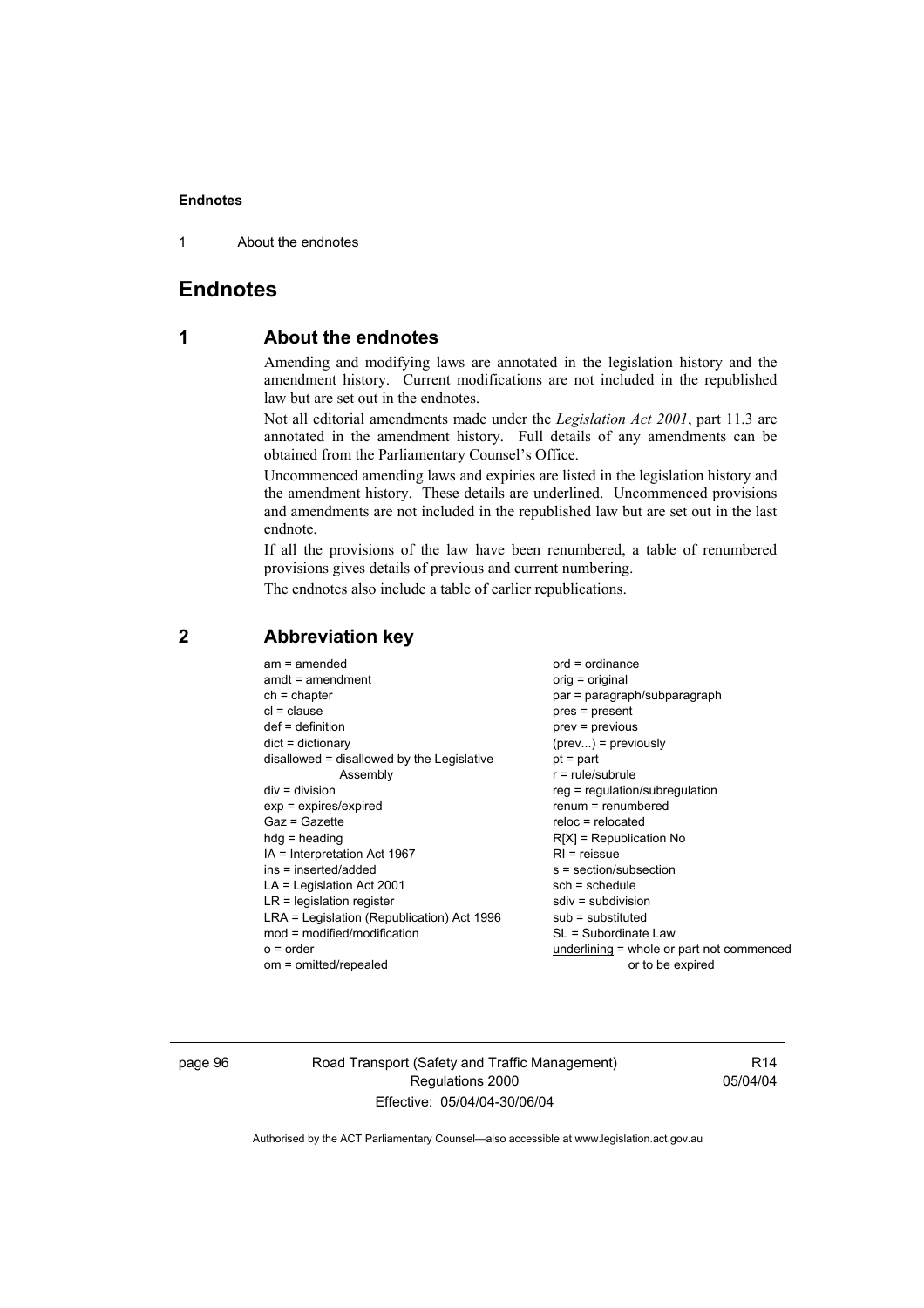#### **Endnotes**

## **3 Legislation history**

### **Road Transport (Safety and Traffic Management) Regulations SL 2000 No 10**

notified 29 February 2000 (Gaz 2000 No S6) reg 1, reg 2 commenced 29 February 2000 (IA 10B) remainder commenced 1 March 2000 (reg 2 and Gaz 2000 No S5)

as amended by

#### **Legislative Assembly**

notified 18 May 2000 (Gaz 2000 No 20 p 505) commenced 18 May 2000 (SLA s 6 (13))

# **Road Transport (Safety and Traffic Management) Regulations**

**Amendment SL 2000 No 21 pt 2** 

notified 18 May 2000 (Gaz 2000 No 20) commenced 18 May 2000 (reg 1)

#### **Road Transport Legislation Regulations Amendment SL 2000 No 33 pt 2**

notified 2 August 2000 (Gaz 2000 No S41) commenced 2 August 2000 (reg 1)

### **Road Transport Legislation Regulations Amendment SL 2000 No 52 pt 2**

notified 14 December 2000 (Gaz 2000 No 50) commenced 14 December 2000 (reg 1)

## **Road Transport Legislation Amendment Act 2001 No 27 sch 4**

notified 24 May 2001 (Gaz 2001 No 21) s 1, s 2 commenced 24 May 2001 (IA s 10B) sch 4 commenced 24 May 2001 (s 2)

## **Road Transport (Safety and Traffic Management) Amendment Act 2001 No 29 pt 3**

notified 24 May 2001 (Gaz 2001 No 21) commenced 24 May 2001 (s 2)

R14 05/04/04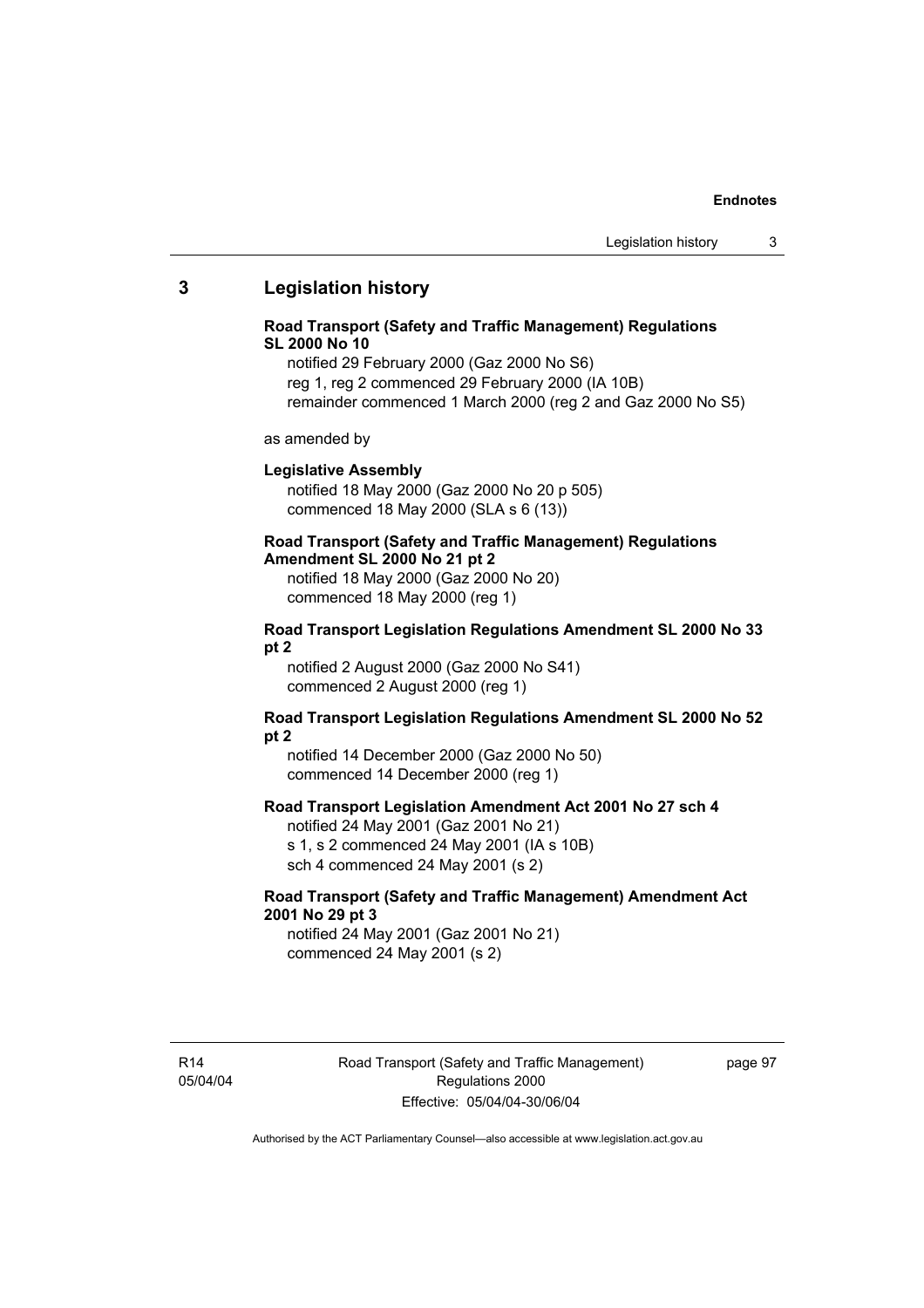#### **Endnotes**

3 Legislation history

## **Legislation (Consequential Amendments) Act 2001 No 44 pt 348**

notified 26 July 2001 (Gaz 2001 No 30) s 1, s 2 commenced 26 July 2001 (IA s 10B) pt 348 commenced 12 September 2001 (s 2 and see Gaz 2001 No S65)

## **Statute Law Amendment Act 2001 No 56 pt 3.46**

notified 5 September 2001 (Gaz 2001 No S 65) s 1, s 2 commenced 5 September 2001 (IA s 10B) pt 3.46 commenced 12 September 2001 (amdt 3.475)

## **Road Transport (Safety and Traffic Management) Regulations Amendment 2001 SL 2001 No 32**

notified 11 September 2001 (Gaz 2001 No S69) commenced 11 September 2001 (reg 1)

## **Road Transport (Public Passenger Services) Act 2001 No 62 pt 1.12**

notified 10 September 2001 (Gaz 2001 No S66) s 1, s 2 commenced 10 September 2001 (IA s 10B)

pt 1.12 commenced 1 December 2001 (s 2 and CN 2001 No 2)

## **Road Transport Legislation Amendment Regulations 2002 SL No 2 pt 5**

notified LR 27 February 2002 reg 1, reg 2 commenced 27 February 2002 (LA s 75) pt 5 commenced 1 March 2002 (reg 2 and see CN 2002 No 2)

## **Road Transport (Safety and Traffic Management) Amendment Regulations 2002 SL No 7**

notified LR 15 April 2002 commenced 16 April 2002 (reg 2)

## **Statute Law Amendment Act 2002 No 30 pt 3.73**

notified LR 16 September 2002

s 1, s 2 taken to have commenced 19 May 1997 (LA s 75 (2)) pt 3.73 commenced 17 September 2002 (s 2 (1))

page 98 Road Transport (Safety and Traffic Management) Regulations 2000 Effective: 05/04/04-30/06/04

R14 05/04/04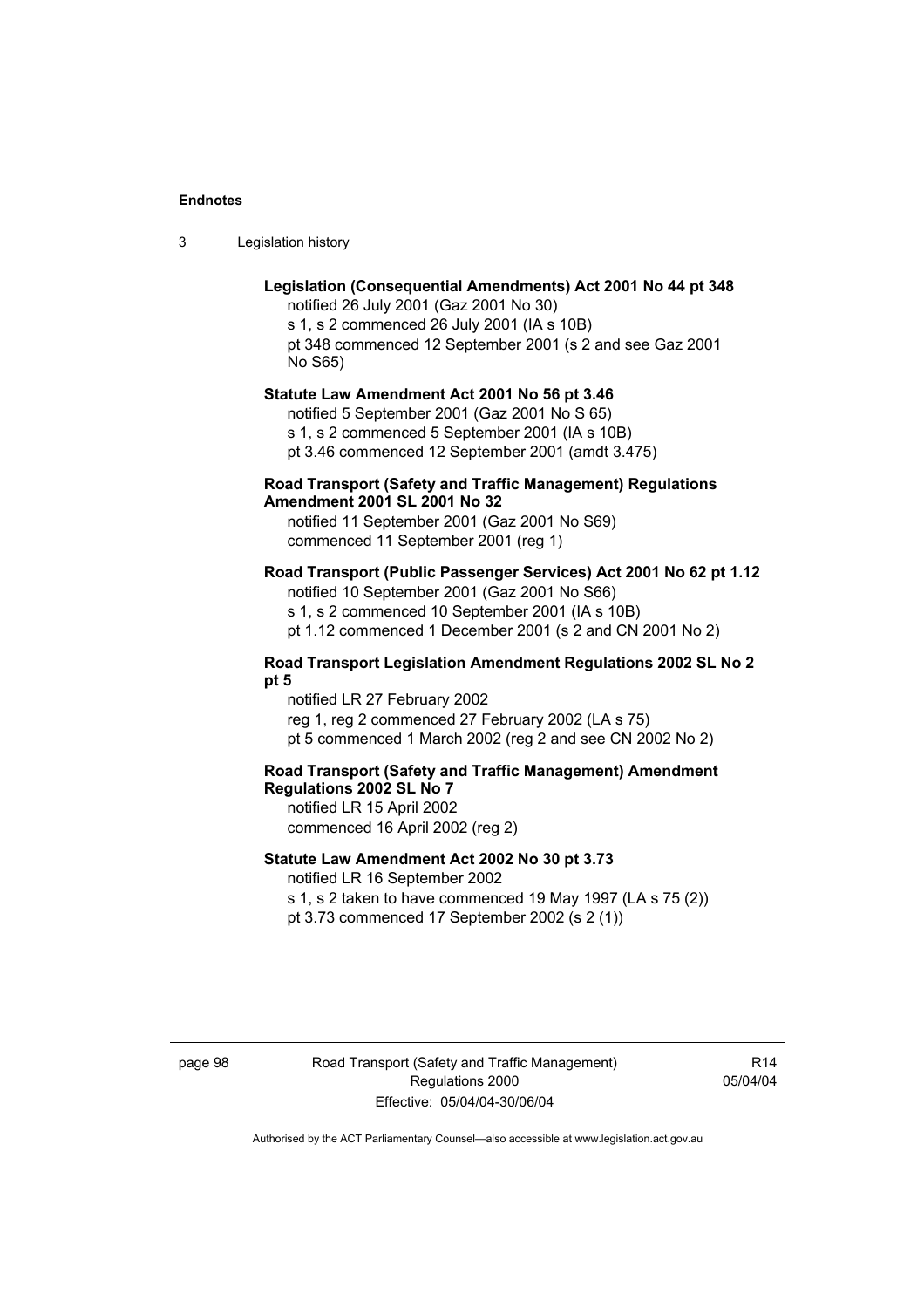# **Road Transport Legislation Amendment Regulations 2002 (No 2) SL2002-31 pt 5**

notified LR 31 October 2002 reg 1, reg 2 commenced 31 October 2002 (LA s 75 (1)) pt 5 commenced 1 November 2002 (reg 2 (1))

### **Criminal Code 2002 No 51 pt 1.20**

notified LR 20 December 2002

s 1, s 2 commenced 20 December 2002 (LA s 75) pt 1.20 commenced 1 January 2003 (s 2 (1))

### **Urban Services (Application of Criminal Code) Amendment Regulations 2002 SL2003-1 pt 4**

notified LR 9 January 2003 reg 1, reg 2 commenced 9 January 2003 (LA s 75 (1)) pt 4 commenced 10 January 2003 (reg 2 (3) and see LA s 73 (3) (b))

### **Road Transport (Safety and Traffic Management) Amendment Regulations 2003 (No 1) SL2003-12**

notified LR 22 May 2003 reg 1, reg 2 commenced 22 May 2003 (LA s 75 (1)) remainder commenced 1 June 2003 (reg 2 and CN2003-3)

### **Road Transport (Safety and Traffic Management) Amendment Regulations 2003 (No 2) SL2003-14**

notified LR 10 June 2003 reg 1, reg 2 commenced 10 June 2003 (LA s 75 (1)) remainder commenced 11 June 2003 (reg 2)

# **Dangerous Substances Act 2004 A2004-7 sch 1 pt 1.8**

notified LR 19 March 2004 s 1, s 2 commenced 19 March 2004 (LA s 75 (1)) sch 1 pt 1.8 commenced 5 April 2004 (s 2 and CN2004-6)

### **4 Amendment history**

#### **Commencement**

reg 2 om Act 2001 No 27 amdt 4.24

**Definitions—the dictionary** 

| reg 3 hdg | bracketed note exp 17 September 2002 (reg 4 (3)) |
|-----------|--------------------------------------------------|
| reg 3     | am Act 2001 No 44 amdt 1.3793                    |

R14 05/04/04 Road Transport (Safety and Traffic Management) Regulations 2000 Effective: 05/04/04-30/06/04

page 99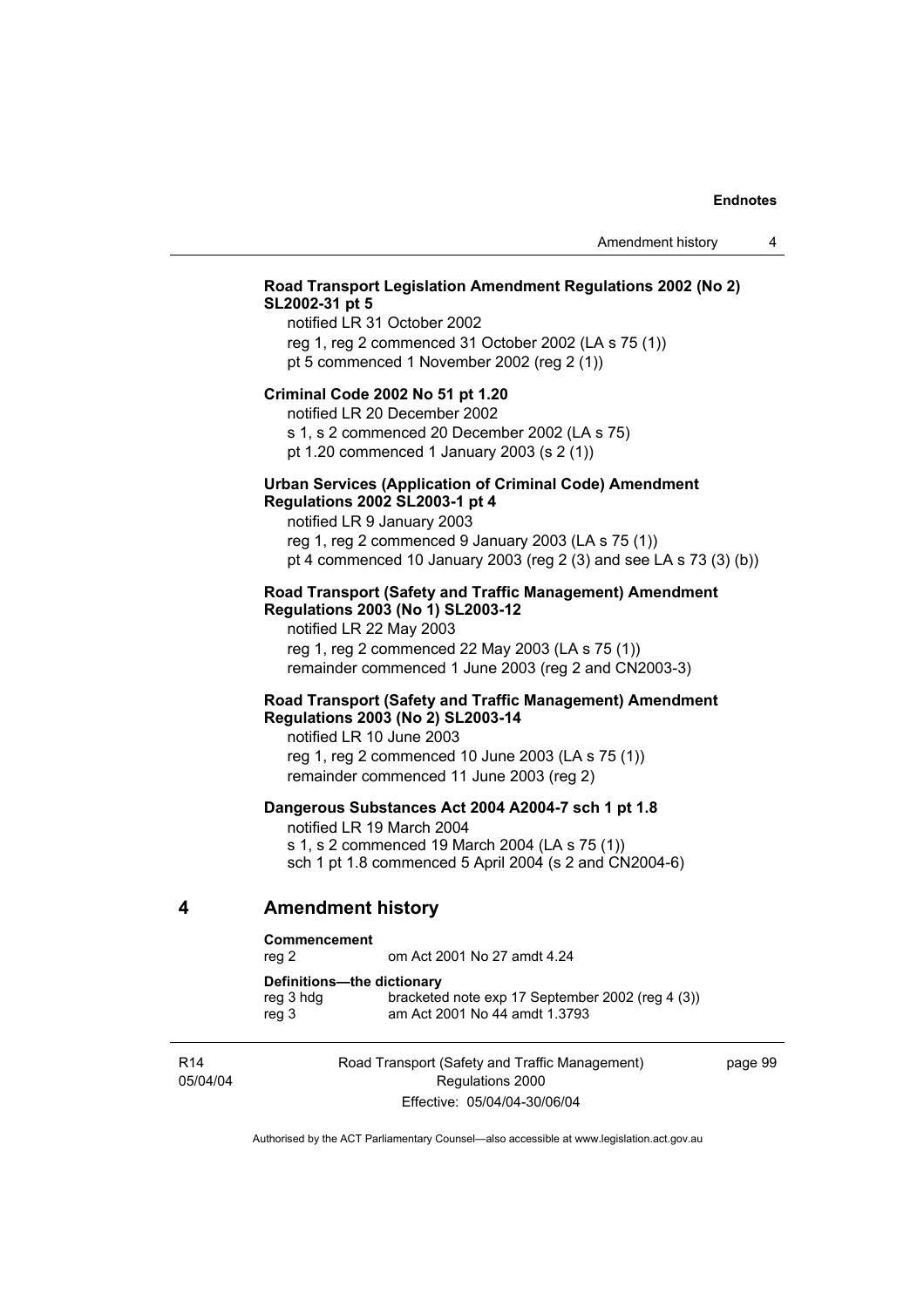4 Amendment history

| <b>Notes</b><br>reg 4 hdg<br>reg 4                     | bracketed note exp 17 September 2002 (reg 4 (3))<br>am Act 2001 No 44 amdt 1.3794; Act 2002 No 30 amdt 3.769<br>(2), (3) exp 17 September 2002 (reg (4 (3)) |
|--------------------------------------------------------|-------------------------------------------------------------------------------------------------------------------------------------------------------------|
| reg 4A                                                 | Offences against regulations-application of Criminal Code etc<br>ins SL2003-1 reg 16                                                                        |
| reg 4B                                                 | Offences against regulations are strict liability offences<br>ins SL2003-1 reg 16                                                                           |
| reg 4C                                                 | General defence of accident or reasonable effort<br>ins SL2003-1 reg 16                                                                                     |
| <b>What are the Australian Road Rules</b><br>reg 5 hdg | bracketed note exp 17 September 2002 (reg 4 (3))                                                                                                            |
| reg 6 hdg                                              | Incorporation of Australian Road Rules into ACT law<br>bracketed note exp 17 September 2002 (reg 4 (3))                                                     |
| General<br>div 2.2.1 note 2                            | am 2000 No 52 reg 3; 2001 No 32 reg 3; 2002 No 31 reg 22;<br>SL2003-12 reg 4                                                                                |
| reg 7 hdg<br>reg 7                                     | References to another law of this jurisdiction etc<br>bracketed note exp 17 September 2002 (reg 4 (3))<br>am Act 2001 No 44 amdt 1.3795, amdt 1.3796        |
| ARR r 10 (2)-penalties for offences<br>reg 8 hdg       | bracketed note exp 17 September 2002 (reg 4 (3))                                                                                                            |
| reg 8A                                                 | ARR r 25 (2)-default speed-limit in built-up area<br>ins SL2003-12 reg 5                                                                                    |
| reg 9 hdg                                              | ARR r 95-emergency stopping lane only signs<br>bracketed note exp 17 September 2002 (reg 4 (3))                                                             |
| ARR r 104-no truck signs<br>reg 10 hdg                 | bracketed note exp 17 September 2002 (reg 4 (3))                                                                                                            |
| reg 12 hdg<br>reg 12                                   | ARR r 158 (2) (c)—other vehicles permitted to travel in bus lanes<br>bracketed note exp 17 September 2002 (reg 4 (3))<br>sub 2002 No 31 reg 23              |
| reg 13 hdg                                             | ARR r 179 (1) (c)—stopping in a loading zone<br>bracketed note exp 17 September 2002 (reg 4 (3))                                                            |
| reg 14 hdg                                             | ARR r 199 (2)-stopping near a postbox<br>bracketed note exp 17 September 2002 (reg 4 (3))                                                                   |
| reg 15 hdg                                             | ARR r 206 (2) (b), (c)-parking by people with disabilities permit holders<br>bracketed note exp 17 September 2002 (reg 4 (3))                               |
|                                                        |                                                                                                                                                             |

page 100 Road Transport (Safety and Traffic Management) Regulations 2000 Effective: 05/04/04-30/06/04

R14 05/04/04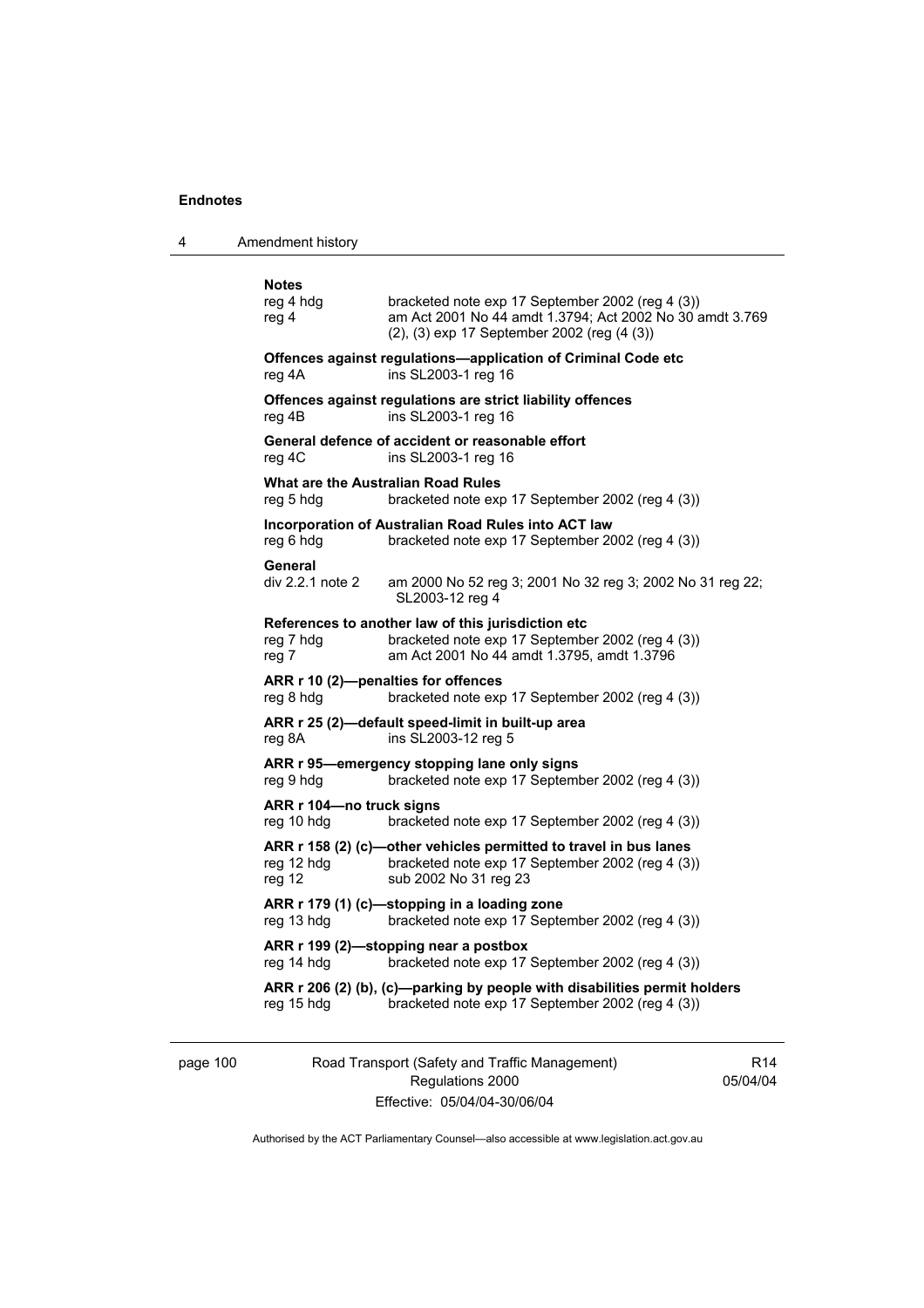**ARR r 207 (2) (a)—fees for parking in pay parking spaces**  reg 16 hdg bracketed note exp 17 September 2002 (reg 4 (3)) **ARR r 213—non-application in ACT**  reg 16A ins Legislative Assembly (see Gaz 2000 No 20) **ARR r 216 (3)—towing a vehicle at night or in hazardous weather conditions**  reg 18 hdg bracketed note exp 17 September 2002 (reg 4 (3)) **ARR r 225—use of radar detectors**  reg 22 hdg bracketed note exp 17 September 2002 (reg 4 (3)) **ARR r 240 (2)—wheeled recreational devices and toys not to be used on certain roads**  reg 23 hdg bracketed note exp 17 September 2002 (reg 4 (3)) **ARR r 248—bicycle rider may ride across marked foot crossing if authorised**  reg 23A ins 2000 No 21 reg 3 **ARR r 266 (3) (b)—wearing of seatbelts by passengers under 16 years old**  reg 23B ins 2001 No 32 reg 4 am 2002 No 2 reg 28; Act 2002 No 51 amdt 1.38 **ARR r 266 (7)—wearing of seatbelts by passengers under 16 years old**  reg 24 hdg bracketed note exp 17 September 2002 (reg 4 (3)) **ARR r 267 (3)—certificates of exemption from wearing seatbelts**  reg 25 hdg bracketed note exp 17 September 2002 (reg 4 (3)) **ARR r 270 (3)—wearing motorbike helmets**  reg 26 hdg bracketed note exp 17 September 2002 (reg 4 (3)) **ARR r 271 (6)—riding on motorbikes**  reg 27 hdg bracketed note exp 17 September 2002 (reg 4 (3)) **ARR r 280 (2) (a)—other vehicles to which B light rules apply**  reg 27A ins 2002 No 31 reg 24 **ARR r 287 (3) (e), (4)—duties of participants in crashes**  reg 28 hdg bracketed note exp 17 September 2002 (reg 4 (3)) **ARR r 289 (1) (g)—driving on a nature strip**  reg 29 hdg bracketed note exp 17 September 2002 (reg 4 (3)) **ARR r 313—postal workers**  reg 32 hdg bracketed note exp 17 September 2002 (reg 4 (3)) **ARR dict—definitions for dictionary**  reg 33 hdg bracketed note exp 17 September 2002 (reg 4 (3)) reg 33 def *police officer* sub Act 2001 No 56 amdt 3.475 def *public bus* sub Act 2001 No 62 amdt 1.38 def *taxi* sub 2002 No 2 reg 29

R14 05/04/04 Road Transport (Safety and Traffic Management) Regulations 2000 Effective: 05/04/04-30/06/04

page 101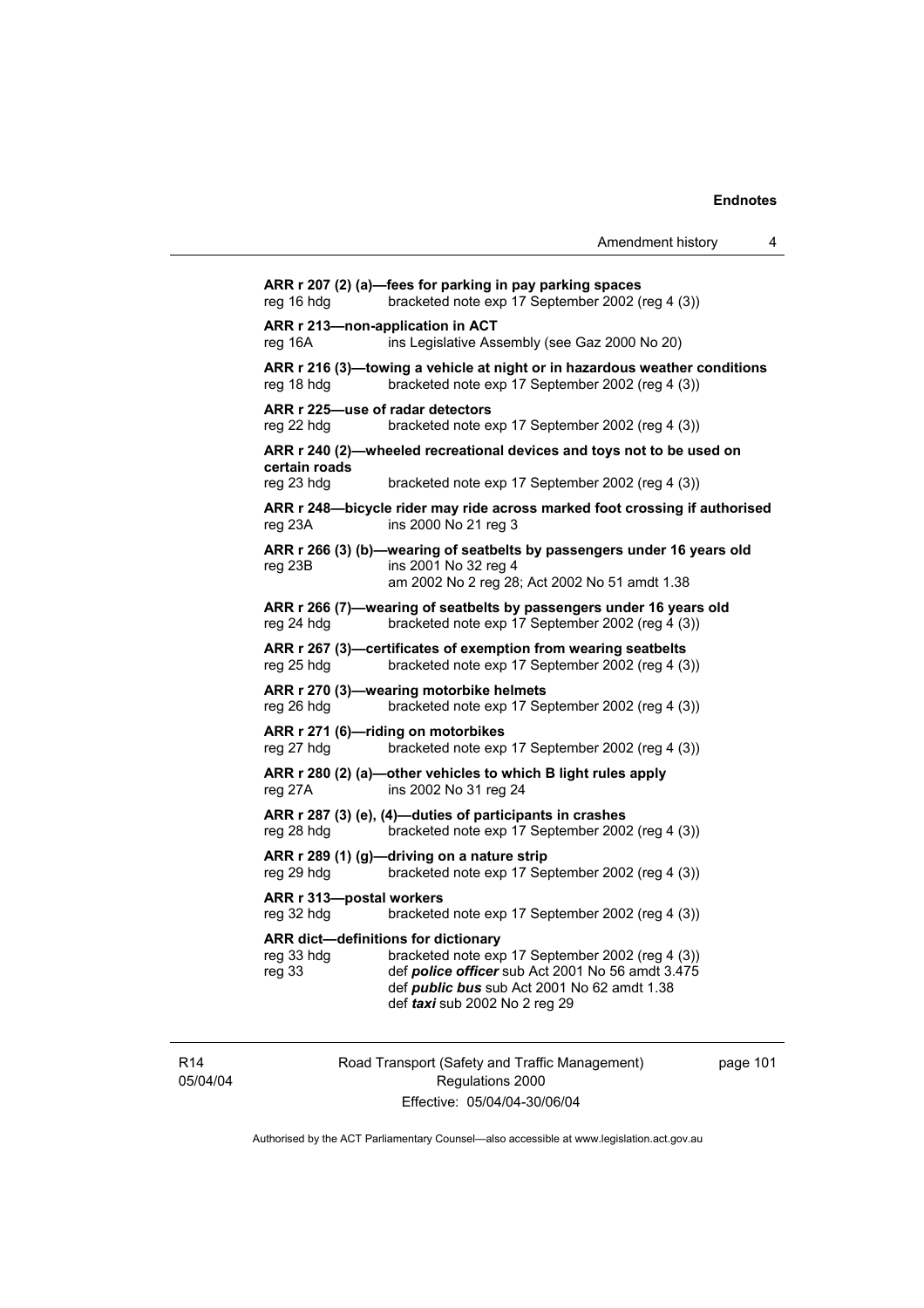| Amendment history<br>4 |  |
|------------------------|--|
|------------------------|--|

#### **Offences against the Australian Road Rules**

div 2.2.3 hdg om SL2003-1 reg 17

#### **Application of Criminal Code**

| reg 34 hdg | bracketed note exp 17 September 2002 (reg 4 (3)) |
|------------|--------------------------------------------------|
| reg 34     | sub Act 2002 No 51 amdt 1.39                     |
|            | om SL2003-1 reg 17                               |

#### **Offences are strict liability offences**

| reg 35 hdg | bracketed note exp 17 September 2002 (reg 4 (3)) |
|------------|--------------------------------------------------|
| reg 35     | am Act 2002 No 51 amdt 1.40                      |
|            | om SL2003-1 reg 17                               |

### **General defence of accident or reasonable effort**

| reg 36 hdg | bracketed note exp 17 September 2002 (reg 4 (3)) |
|------------|--------------------------------------------------|
| reg 36     | am Act 2002 No 51 amdt 1.41                      |
|            | om SL2003-1 reg 17                               |

#### **Making unnecessary engine noise**

reg 37 hdg bracketed note exp 17 September 2002 (reg 4 (3))

# **Emission of waste oil or grease**  reg 38 hdg bracketed note exp 17 September 2002 (reg 4 (3)) **Safety of persons on trailers**

reg 39 hdg bracketed note exp 17 September 2002 (reg 4 (3))

#### **Passengers in sidecars to be seated**  reg 40 hdg bracketed note exp 17 September 2002 (reg 4 (3))

**Number of vehicles that may be drawn**  reg 41 hdg bracketed note exp 17 September 2002 (reg 4 (3))

# **Towing by vehicles under 4.5t**

reg 42 hdg bracketed note exp 17 September 2002 (reg 4 (3))

**Lights on motor vehicles generally**  reg 43 hdg bracketed note exp 17 September 2002 (reg 4 (3))

**Use of meters in metered parking areas**  reg 44 hdg bracketed note exp 17 September 2002 (reg 4 (3))

### **Parking in metered parking spaces**  reg 45 hdg bracketed note exp 17 September 2002 (reg 4 (3))

**Temporary closure of metered parking spaces**  reg 46 hdg bracketed note exp 17 September 2002 (reg 4 (3))

**Misuse of parking meters**  bracketed note exp 17 September 2002 (reg 4 (3))

#### **Interfering with parking meters etc**  reg 48 hdg bracketed note exp 17 September 2002 (reg 4 (3))

### page 102 Road Transport (Safety and Traffic Management) Regulations 2000 Effective: 05/04/04-30/06/04

R14 05/04/04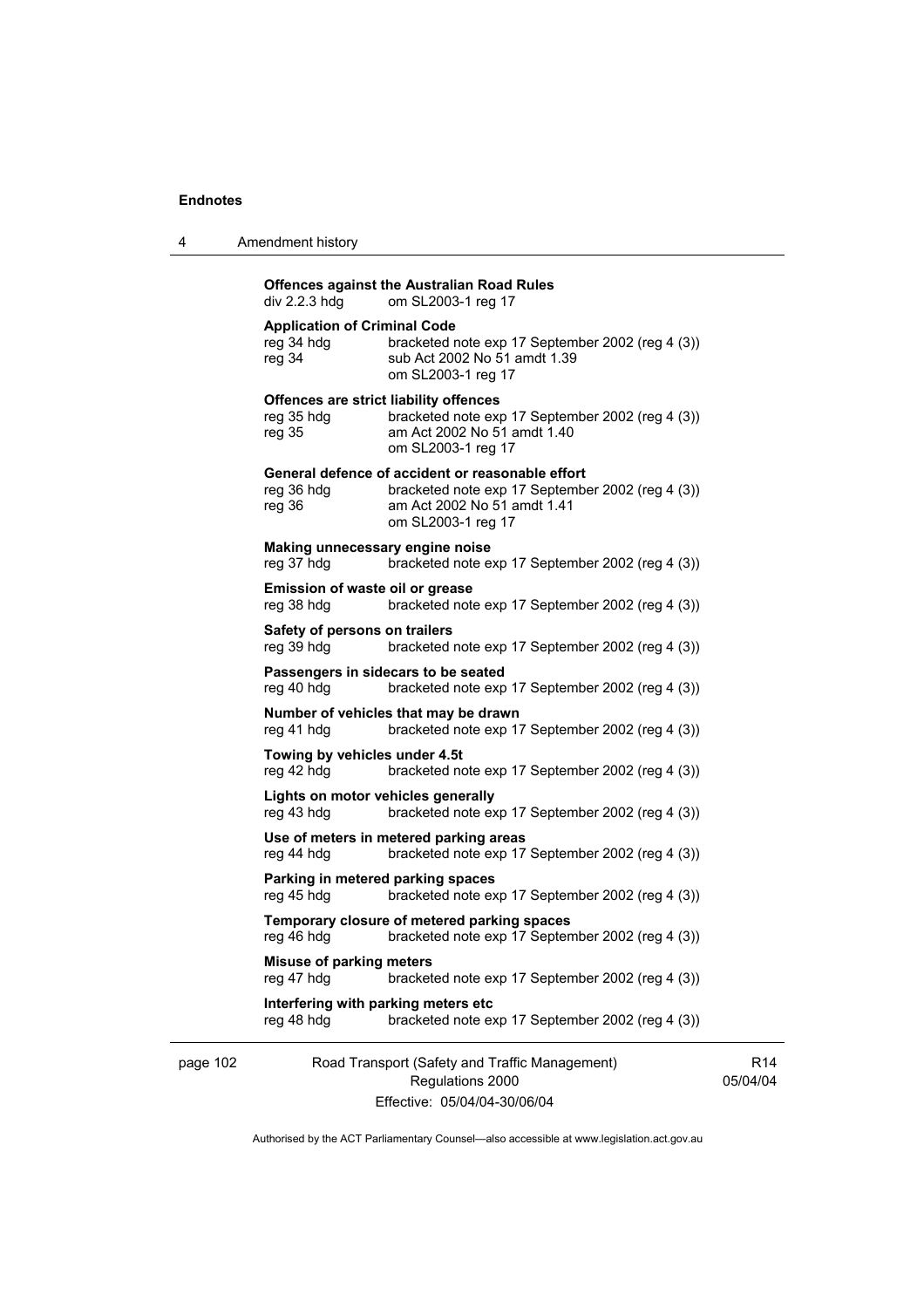| Amendment history          |  |
|----------------------------|--|
|                            |  |
| ieptember 2002 (rea 4 (3)) |  |

Road Transport (Safety and Traffic Management) **Use of tickets in ticket parking areas**  reg 49 hdg bracketed note exp 17 September 2002 **Parking in ticket parking spaces**<br>reg 50 hdg bracketed note bracketed note exp 17 September 2002 (reg 4 (3)) **Temporary closure of ticket parking spaces**  reg 51 hdg bracketed note exp 17 September 2002 (reg 4 (3)) reg 51 am 2002 No 7 reg 4, reg 5; regs renum R6 LA (see 2002 No 7 reg 6) **Use of false or damaged parking tickets etc**  reg 52 hdg bracketed note exp 17 September 2002 (reg 4 (3)) **Misuse of ticket machines**  reg 53 hdg bracketed note exp 17 September 2002 (reg 4 (3)) **Interfering with parking ticket machines etc**  reg 54 hdg bracketed note exp 17 September 2002 (reg 4 (3)) **Removing parking tickets etc**  reg 55 hdg bracketed note exp 17 September 2002 (reg 4 (3)) **Unauthorised use and revocation of mobility parking scheme authorities**  reg 56 hdg bracketed note exp 17 September 2002 (reg 4 (3)) reg 56 am Act 2002 No 30 amdt 3.770 **No stopping on a road with a red kerb**  reg 57 am 2001 No 32 reg 5 exp 1 December 2002 (reg 57 (2)) **Stopping public buses in bus zones and at bus stops**  reg 57A hdg bracketed note exp 17 September 2002 (reg 4 (3)) reg 57A ins 2000 No 33 reg 3 ins 2000 No 33 reg 3 am 2001 Act No 62 amdts 1.39-1.41 **Stopping in an emergency etc or to comply with another law reg 58 hdg bracketed note exp 17 September 2002 (reg** bracketed note exp 17 September 2002 (reg 4 (3)) **Carrying dangerous substances**  reg 59 hdg bracketed note exp 17 September 2002 (reg 4 (3)) sub A2004-7 amdt 1.14 reg 59 am A2004-7 amdt 1.15, amdt 1.16 **Interrupting funeral processions etc**  reg 60 hdg bracketed note exp 17 September 2002 (reg 4 (3)) **Driving on roads closed to traffic**  reg 61 hdg bracketed note exp 17 September 2002 (reg 4 (3)) **Use of wheeled recreational devices and wheeled toys on roads**  reg 62 hdg bracketed note exp 17 September 2002 (reg 4 (3))

R14 05/04/04

Regulations 2000 Effective: 05/04/04-30/06/04 page 103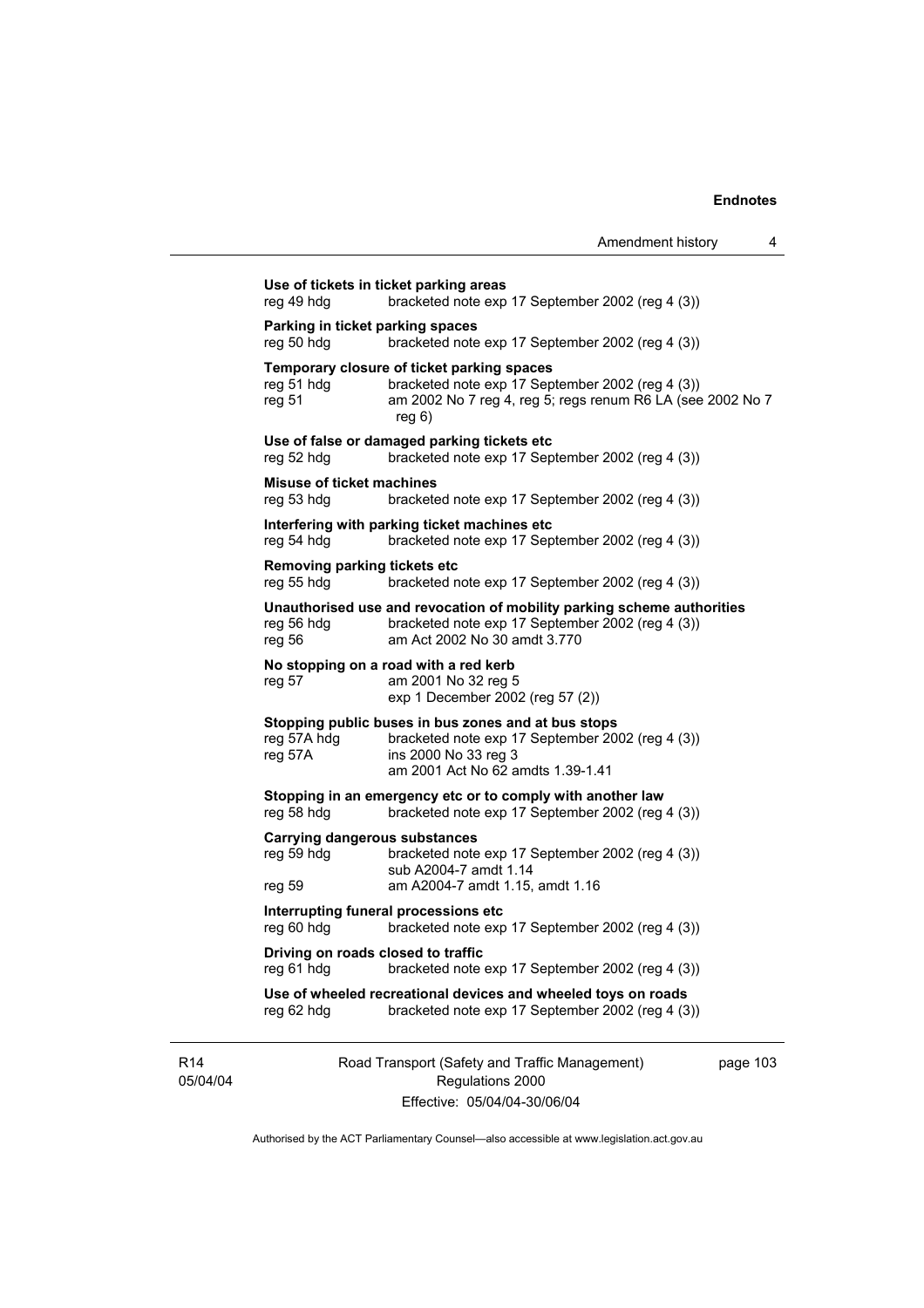4 Amendment history

| reg 63 hdg                                             | Devices that are prescribed traffic control devices<br>bracketed note exp 17 September 2002 (reg 4 (3))                                         |
|--------------------------------------------------------|-------------------------------------------------------------------------------------------------------------------------------------------------|
| reg 64 hdg                                             | Preventing prescribed traffic control devices being clearly visible<br>bracketed note exp 17 September 2002 (reg 4 (3))                         |
| reg 65 hdg                                             | Use of do not overtake turning vehicle sign<br>bracketed note exp 17 September 2002 (reg 4 (3))                                                 |
| reg 66                                                 | Approvals etc by road transport authority<br>am Act 2001 No 44 amdt 1.3797, amdt 1.3798                                                         |
| reg 68 hdg                                             | Defence of complying with direction of police officer or authorised person<br>bracketed note exp 17 September 2002 (reg 4 (3))                  |
| reg 69 hdg                                             | <b>Exemption for driver of police vehicles</b><br>bracketed note exp 17 September 2002 (reg 4 (3))                                              |
| reg 70 hdg                                             | <b>Exemption for driver of emergency vehicles</b><br>bracketed note exp 17 September 2002 (reg 4 (3))                                           |
| authorised people<br>reg 71 hdg<br>reg 71              | Stopping and parking exemption for police and emergency vehicles and<br>bracketed note exp 17 September 2002 (reg 4 (3))<br>sub 2002 No 7 reg 7 |
| <b>Parking</b><br>ch 3 hdg                             | ins 2001 No 32 reg 6                                                                                                                            |
| <b>Metered parking schemes</b><br>reg 72 hdg           | bracketed note exp 17 September 2002 (reg 4 (3))                                                                                                |
| <b>Metered parking areas</b><br>reg 73 hdg             | bracketed note exp 17 September 2002 (reg 4 (3))                                                                                                |
| <b>Parking meters</b><br>reg 74 hdg                    | bracketed note exp 17 September 2002 (reg 4 (3))                                                                                                |
| <b>Metered parking spaces</b><br>reg 75 hdg            | bracketed note exp 17 September 2002 (reg 4 (3))                                                                                                |
| <b>Parking authorities</b><br>reg 75A                  | ins 2002 No 7 reg 8                                                                                                                             |
| Parking authority guidelines<br>reg 75B hdg<br>reg 75B | bracketed note exp 17 September 2002 (reg 4 (3))<br>ins 2002 No 7 reg 8                                                                         |
| reg 76 hdg                                             | Ticket parking schemes-road transport authority<br>sub 2002 No 7 reg 9<br>bracketed note exp 17 September 2002 (reg 4 (3))                      |
|                                                        |                                                                                                                                                 |

page 104 Road Transport (Safety and Traffic Management) Regulations 2000 Effective: 05/04/04-30/06/04

R14 05/04/04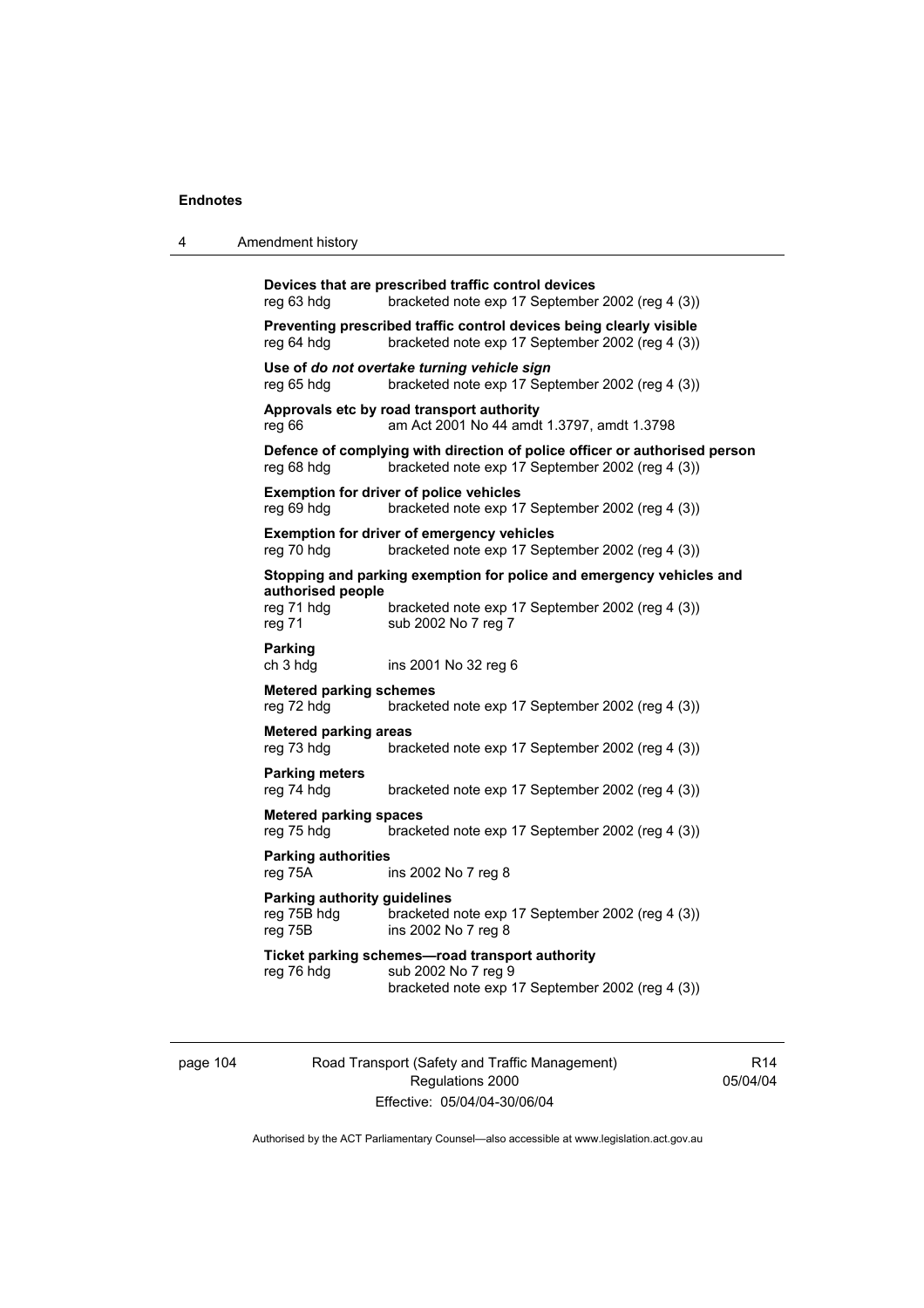| reg 76A hdg<br>reg 76A                                  | bracketed note exp 17 September 2002 (reg 4 (3))<br>ins 2002 No 7 reg 10                                                                                        |
|---------------------------------------------------------|-----------------------------------------------------------------------------------------------------------------------------------------------------------------|
| <b>Ticket parking areas</b><br>reg 77 hdg<br>reg 77     | bracketed note exp 17 September 2002 (reg 4 (3))<br>(3), (4) exp 1 December 2006 (reg 77 (4))                                                                   |
| <b>Ticket parking spaces</b><br>reg 78 hdg              | bracketed note exp 17 September 2002 (reg 4 (3))                                                                                                                |
| <b>Ticket machines</b><br>reg 79 hdg                    | bracketed note exp 17 September 2002 (reg 4 (3))                                                                                                                |
| <b>Parking tickets</b><br>reg 80 hdg<br>reg 80          | bracketed note exp 17 September 2002 (reg 4 (3))<br>am 2002 No 7 reg 11                                                                                         |
| <b>Duration of parking tickets</b><br>reg 81 hdg        | bracketed note exp 17 September 2002 (reg 4 (3))                                                                                                                |
| Definitions for div 3.1.3<br>reg 82 hdg                 | bracketed note exp 17 September 2002 (reg 4 (3))                                                                                                                |
| reg 83 hdg                                              | References in div to land adjoining residential land<br>bracketed note exp 17 September 2002 (reg 4 (3))                                                        |
| reg 84 hdg                                              | Vehicle parked partly on residential land<br>bracketed note exp 17 September 2002 (reg 4 (3))                                                                   |
| reg 85 hdg                                              | Parking of certain vehicles on residential land prohibited<br>bracketed note exp 17 September 2002 (reg 4 (3))                                                  |
| reg 86 hdg                                              | Parking of certain vehicles on land adjoining residential land prohibited<br>bracketed note exp 17 September 2002 (reg 4 (3))                                   |
| reg 87 hdg<br>reg 87                                    | Parking of certain commercial vehicles on land with multi-unit developments<br>bracketed note exp 17 September 2002 (reg 4 (3))<br>am Act 2002 No 30 amdt 3.771 |
| Daily infringement<br>reg 88 hdg                        | bracketed note exp 17 September 2002 (reg 4 (3))                                                                                                                |
| <b>Codes of practice</b><br>reg 89 hdg<br>reg 89        | bracketed note exp 17 September 2002 (reg 4 (3))<br>am Act 2001 No 44 amdt 1.3799, amdt 1.3800                                                                  |
| Notice of codes of practice etc<br>reg 90 hdg<br>reg 90 | bracketed note exp 17 September 2002 (reg 4 (3))<br>am Act 2001 No 44 amdts 1.3801-1.3803<br>def the code of practice om Act 2001 No 44 amdt 1.3803             |

R14 05/04/04 Road Transport (Safety and Traffic Management) Regulations 2000 Effective: 05/04/04-30/06/04

page 105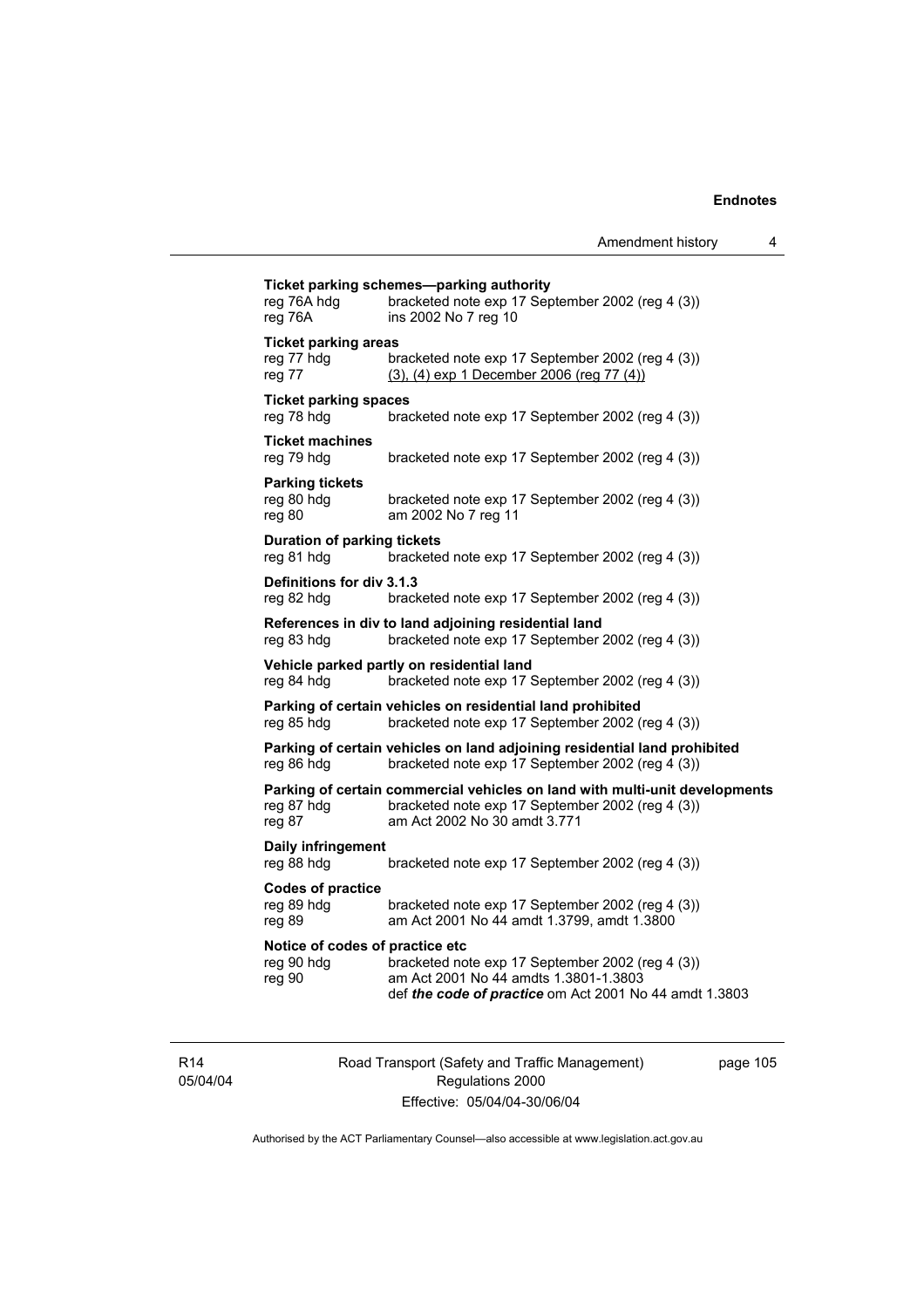4 Amendment history

| <b>Application for exemption</b><br>reg 91 hdg              | bracketed note exp 17 September 2002 (reg 4 (3))                                                                                                                                                              |
|-------------------------------------------------------------|---------------------------------------------------------------------------------------------------------------------------------------------------------------------------------------------------------------|
| reg 92 hdg                                                  | Decision on application for exemption<br>bracketed note exp 17 September 2002 (reg 4 (3))                                                                                                                     |
| <b>Endorsement of certificates</b><br>reg 93 hdg            | bracketed note exp 17 September 2002 (reg 4 (3))                                                                                                                                                              |
| reg 94 hdg                                                  | Variation of conditions of exemptions<br>bracketed note exp 17 September 2002 (reg 4 (3))                                                                                                                     |
| Additional information by applicant<br>reg 95 hdg           | bracketed note exp 17 September 2002 (reg 4 (3))                                                                                                                                                              |
| reg 96 hdg                                                  | Loss etc of existing operator's certificate<br>bracketed note exp 17 September 2002 (reg 4 (3))                                                                                                               |
| reg 97 hdg<br>reg 97                                        | Cancellation of existing operator's certificate etc<br>bracketed note exp 17 September 2002 (reg 4 (3))<br>am Act 2002 No 30 amdt 3.772                                                                       |
| reg 97A hdg<br>reg 97A                                      | Other powers to provide pay parking<br>bracketed note exp 17 September 2002 (reg 4 (3))<br>ins 2002 No 7 reg 12                                                                                               |
| <b>Overlapping schemes</b><br>reg 98 hdg<br>reg 98          | bracketed note exp 17 September 2002 (reg 4 (3))<br>am 2002 No 7 reg 13                                                                                                                                       |
| Income from ticket parking scheme<br>reg 98A hdg<br>reg 98A | bracketed note exp 17 September 2002 (reg 4 (3))<br>ins 2002 No 7 reg 14                                                                                                                                      |
| Costs of ticket parking scheme<br>reg 98B hdg<br>reg 98B    | bracketed note exp 17 September 2002 (reg 4 (3))<br>ins 2002 No 7 reg 14                                                                                                                                      |
| Trailers not separately chargeable<br>reg 99 hdg            | bracketed note exp 17 September 2002 (reg 4 (3))                                                                                                                                                              |
| <b>Parking permits</b><br>reg 100 hdg                       | bracketed note exp 17 September 2002 (reg 4 (3))                                                                                                                                                              |
| <b>Mobility parking scheme authorities</b><br>reg 101 hdg   | bracketed note exp 17 September 2002 (reg 4 (3))                                                                                                                                                              |
| Definitions for ch 4<br>reg 102 hdg<br>reg 102              | bracketed note exp 17 September 2002 (reg 4 (3))<br>am 2000 No 33 reg 4; 2000 No 52 reg 4<br>def approved police speedometer ins 2001 No 32 reg 7<br>def digital camera detection device sub 2001 No 32 reg 8 |

page 106 Road Transport (Safety and Traffic Management) Regulations 2000 Effective: 05/04/04-30/06/04

R14 05/04/04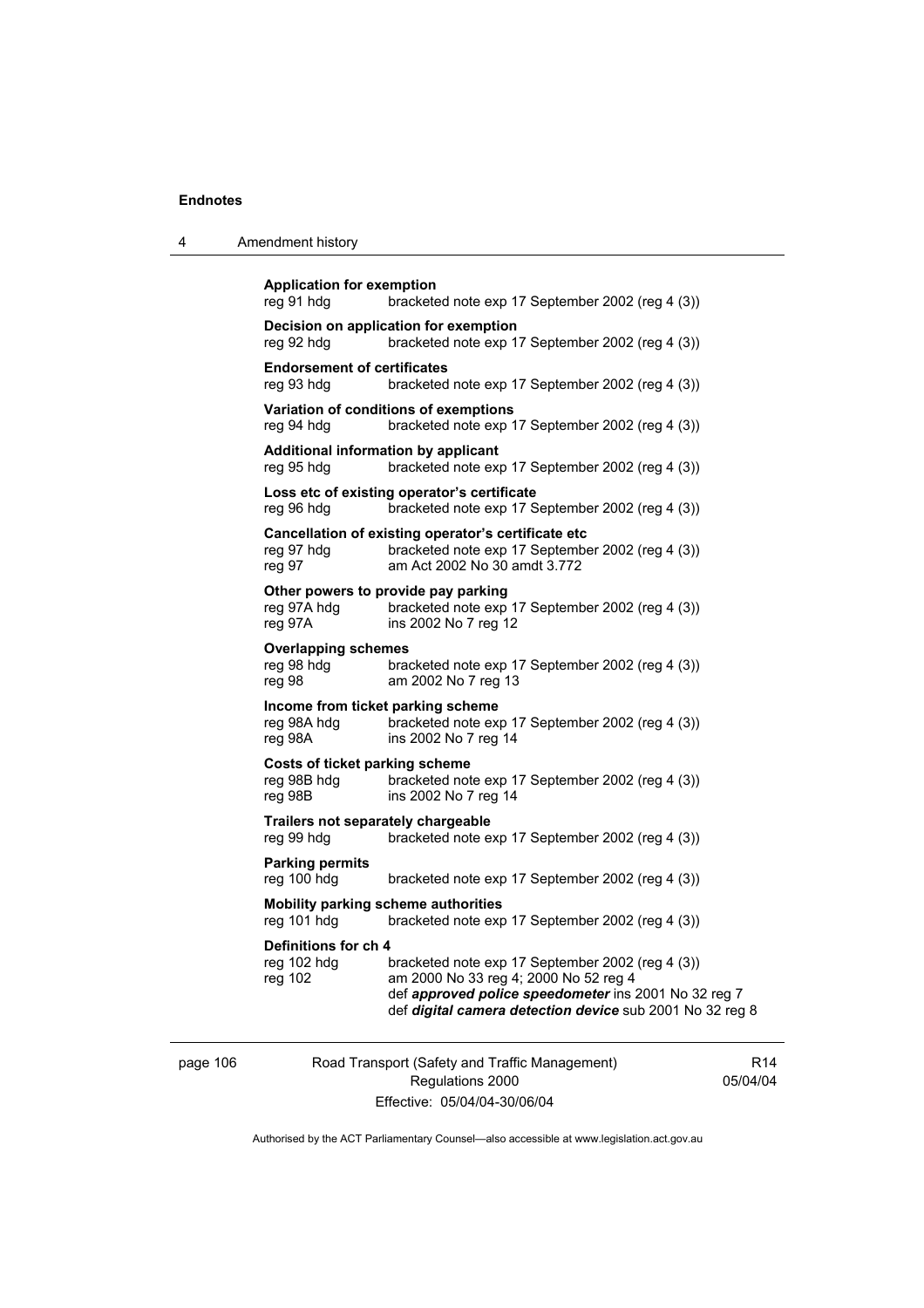| Amendment history |  |
|-------------------|--|
|                   |  |

### def *security checksum* ins 2001 No 32 reg 9 def *testing authority* am 2001 No 32 reg 10

#### **Approved traffic offence detection devices**

reg 103 hdg bracketed note exp 17 September 2002 (reg 4 (3)) reg 103 sub 2000 No 52 reg 5 am 2001 No 32 reg 11

**Approval of police vehicle speedometers**  reg 103A ins 2001 No 32 reg 12

#### **Major testing of traffic offence detection devices**

| reg 104 hdg | bracketed note exp 17 September 2002 (req 4 (3)) |
|-------------|--------------------------------------------------|
| reg 104     | am 2000 No 33 reg 5                              |
|             | sub 2000 No 52 reg 5                             |
|             | am 2001 No 32 regs 13-17                         |
|             |                                                  |

#### **Use of digital camera detection devices**

| reg 105 hdg | bracketed note exp 17 September 2002 (reg 4 (3)) |
|-------------|--------------------------------------------------|
| reg 105     | sub 2001 No 32 reg 18                            |

#### **Use of laser speed measuring devices**

| reg 105A hdg | bracketed note exp 17 September 2002 (reg 4 (3)) |
|--------------|--------------------------------------------------|
| reg 105A     | ins 2001 No 32 reg 18                            |

### **Use of radar speed measuring devices**

reg 105B hdg bracketed note exp 17 September 2002 (reg 4 (3)) reg 105B ins 2001 No 32 reg 18

### **Approved people—testing and sealing**

reg 106 hdg bracketed note exp 17 September 2002 (reg 4 (3))

#### **Approved people—use**

reg 107 hdg bracketed note exp 17 September 2002 (reg 4 (3)) reg 107 am 2000 No 52 reg 6 am 2000 No 52 reg 6

**Recording of digital camera detection device image files—Act, s 23 (2) (c) (ii)**  reg 107A ins 2001 No 32 reg 19

**Recording of traffic lights camera detection device image files—Act, s 23 (2) (c) (ii)** reg 107B

ins 2001 No 32 reg 19

#### **Verification of traffic lights camera detection device image files—Act, s 23 (2) (c) (iii)**  reg 107C ins 2001 No 32 reg 19

**Meaning of vehicle image codes** 

| <b>INGRUITILY OF VEITIGLE IIIIQUE COUPS</b> |                                                  |  |
|---------------------------------------------|--------------------------------------------------|--|
| rea 108 hda                                 | bracketed note exp 17 September 2002 (req 4 (3)) |  |
| reg 108                                     | sub 2000 No 33 reg 6; 2000 No 52 reg 7           |  |
|                                             | am 2001 No 32 regs 20-22                         |  |

R14 05/04/04 Road Transport (Safety and Traffic Management) Regulations 2000 Effective: 05/04/04-30/06/04

page 107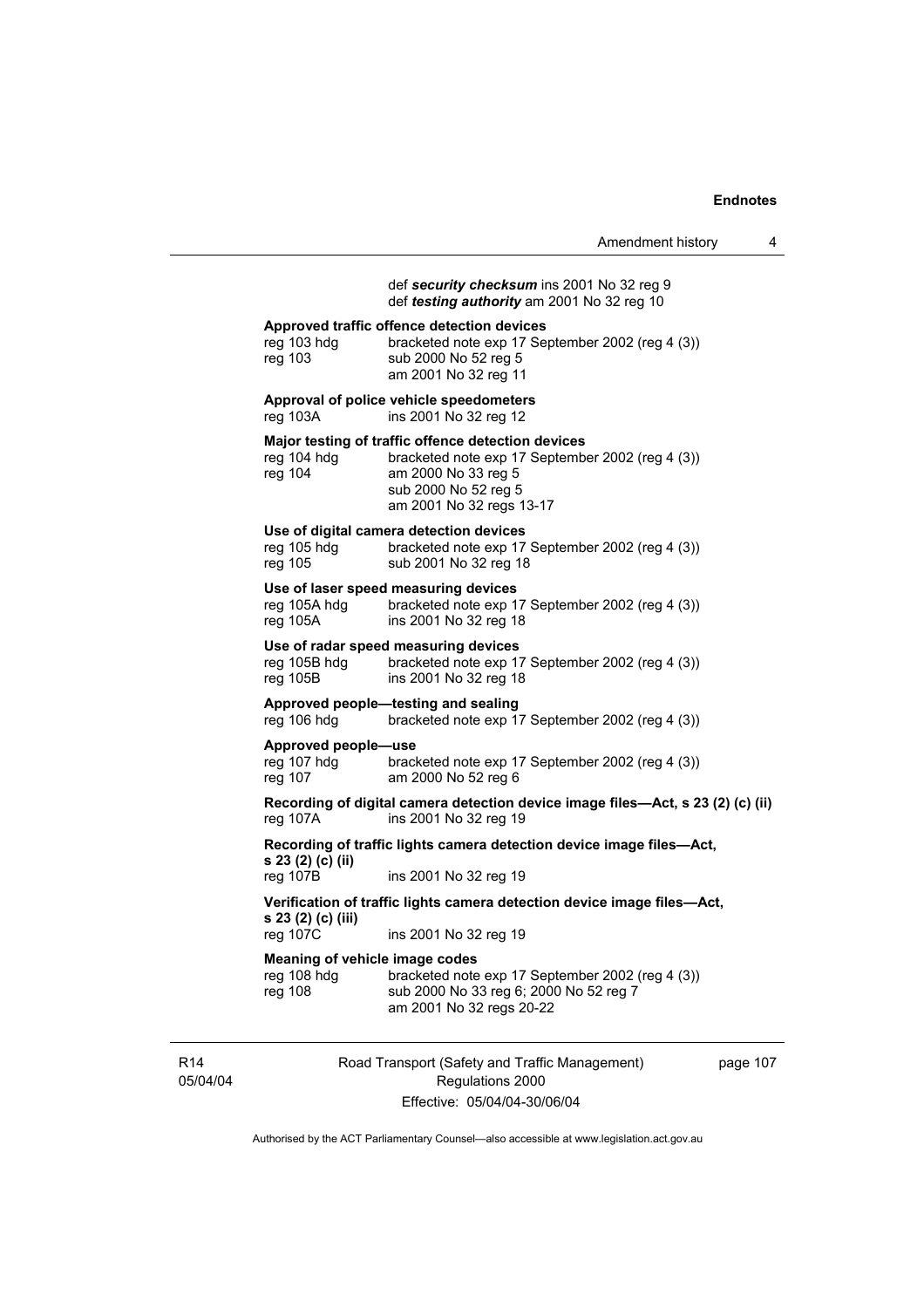4 Amendment history

| reg 109 hdg                                 | bracketed note exp 17 September 2002 (reg 4 (3))                                                                                                                    |
|---------------------------------------------|---------------------------------------------------------------------------------------------------------------------------------------------------------------------|
| Prohibition on car minding<br>reg 110 hdg   | bracketed note exp 17 September 2002 (reg 4 (3))                                                                                                                    |
| reg 111 hdg                                 | Removal of unattended vehicles from certain places<br>bracketed note exp 17 September 2002 (reg 4 (3))                                                              |
| reg 112 hdg<br>reg 112                      | Disposal of impounded or forfeited vehicles<br>bracketed note exp 17 September 2002 (reg 4 (3))<br>am Act 2001 No 29 s 14<br>sub 2001 No 32 reg 23                  |
| reg 112A hdg<br>reg 112A                    | Disposal of forfeited vehicles-Act, s 10J<br>bracketed note exp 17 September 2002 (reg 4 (3))<br>ins 2001 No 32 reg 23                                              |
| reg 113 hdg                                 | Responsible person to inspect driver licence<br>bracketed note exp 17 September 2002 (reg 4 (3))                                                                    |
| Responsible person's consent<br>reg 114 hdg | bracketed note exp 17 September 2002 (reg 4 (3))                                                                                                                    |
| reg 115 hdg<br>reg 115                      | <b>Application of Criminal Code to regulations</b><br>bracketed note exp 17 September 2002 (reg 4 (3))<br>sub Act 2002 No 51 amdt 1.42<br>om SL2003-1 reg 18        |
| reg 116 hdg<br>reg 116                      | Offences against regulations are strict liability offences<br>bracketed note exp 17 September 2002 (reg 4 (3))<br>am Act 2002 No 51 amdt 1.43<br>om SL2003-1 reg 18 |
| reg 117 hdg<br>reg 117                      | General defence of accident or reasonable effort<br>bracketed note exp 17 September 2002 (reg 4 (3))<br>am Act 2002 No 51 amdt 1.44<br>om SL2003-1 reg 18           |
| <b>Transitional</b><br>ch 6 hdg             | exp 1 March 2002 (reg 128)                                                                                                                                          |
| Parking                                     | exp 1 March 2002 (reg 128)                                                                                                                                          |
|                                             |                                                                                                                                                                     |
| pt 6.1 hdg<br>reg 118                       | <b>Existing Class A and Class B parking spaces</b><br>exp 1 March 2002 (reg 128)                                                                                    |

page 108 Road Transport (Safety and Traffic Management) Regulations 2000 Effective: 05/04/04-30/06/04

R14 05/04/04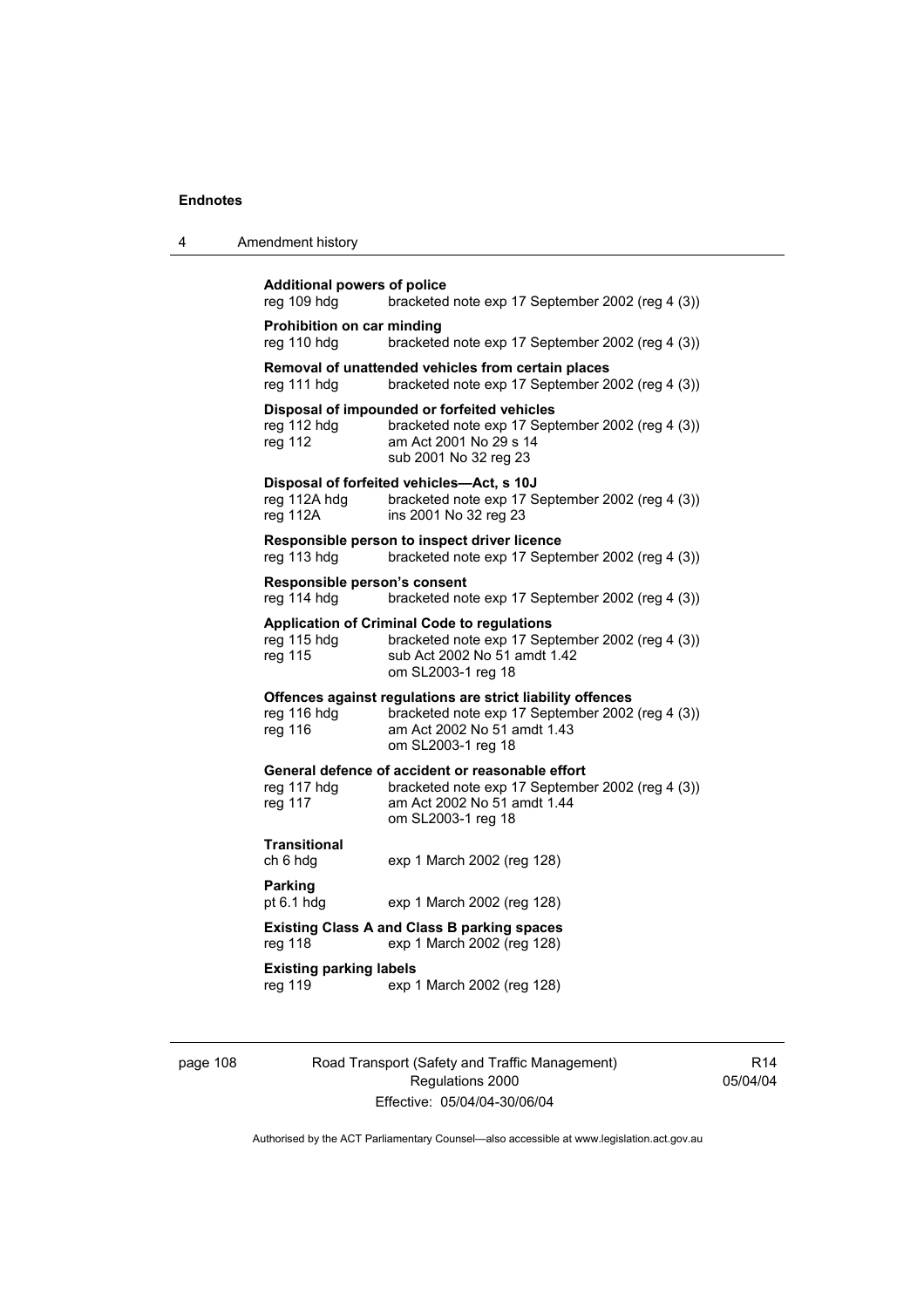**Existing disability labels**  reg 120 exp 1 June 2000 (reg 120) **Existing codes of practice**  reg 121 exp 1 March 2002 (reg 128) **Existing exemptions**  reg 122 exp 1 March 2002 (reg 128) **Existing applications for exemptions and variation of conditions**  reg 123 exp 1 March 2002 (reg 128) **Existing notices to show cause**  reg 124 exp 1 March 2002 (reg 128) **Traffic offence detection devices**  pt 6.2 hdg exp 1 March 2002 (reg 128) **Existing tests and certificates**  reg 125 am 2001 No 32 reg 24 exp 1 March 2002 (reg 128) **Existing approved people—use**  reg 126 exp 1 March 2002 (reg 128) **Other transitional provisions**  pt 6.3 hdg exp 1 March 2002 (reg 128) **Existing medical certificate about seatbelts**<br>reg 127 exp 1 March 2002 (reg 128 exp 1 March 2002 (reg 128) **Expiry of ch 6**  reg 128 am Act 2001 No 27 amdt 4.25 am Act 2001 No 44 amdt 1.3804 exp 1 March 2002 (reg 128) **Meaning of location codes on images**  sch 1 sub 2000 No 33 reg 8 am 2000 No 52 reg 8; pts renum R4 LA; SL2003-14 reg 4 **Dictionary**  dict def *approved police speedometer* ins 2001 No 32 reg 26 def *area of operations* ins 2002 No 7 reg 15 def *ARR* ins SL2003-12 reg 6 def *camera detection device* ins 2000 No 52 reg 9 sub 2001 No 32 reg 25 def *centre of the road* ins 2000 No 52 reg 9 def *digital camera detection device* ins 2000 No 52 reg 9 def *give way* ins 2000 No 21 reg 4 def *indicated* on ins 2001 No 32 reg 26 def *laser speed measuring device* ins 2000 No 52 reg 9

R14 05/04/04 Road Transport (Safety and Traffic Management) Regulations 2000 Effective: 05/04/04-30/06/04

page 109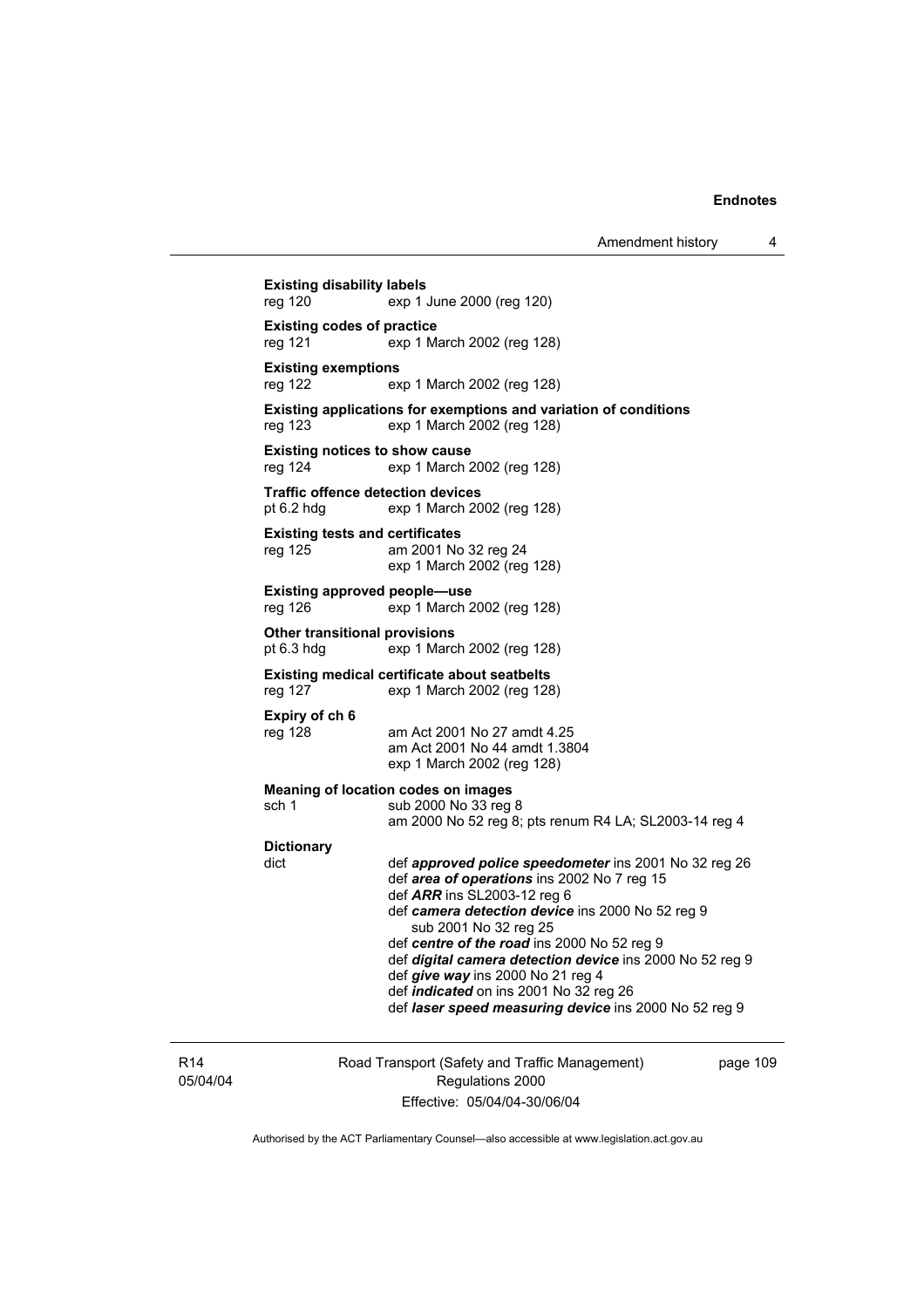5 Earlier republications

 def *length* ins 2000 No 52 reg 9 def *length of road* om 2000 No 52 reg 9 def *marked foot crossing* ins 2000 No 21 reg 4 def *motor vehicle* ins 2000 No 52 reg 9 def *parking authority* ins 2002 No 7 reg 15 def *parking authority guidelines* ins 2002 No 7 reg 15 def *parking ticket* am 2002 No 7 reg 16 def *pedestrian* ins 2000 No 21 reg 4 def *piezo strip speed measuring device* ins 2000 No 52 reg 9 def *public bus* sub Act 2001 No 62 amdt 1.42 def *radar speed measuring device* ins 2000 No 52 reg 9 def *recording medium* ins 2001 No 32 reg 26 def *red traffic arrow* ins 2000 No 52 reg 9 def *red traffic light* ins 2000 No 52 reg 9 def *restricted taxi* om 2002 No 2 reg 30 def *ride* ins 2000 No 21 reg 4 def *rider* ins 2000 No 21 reg 4 def *road* sub Act 2002 No 30 amdt 3.773 def *road related area* ins Act 2002 No 30 amdt 3.774 def *security checksum* ins 2001 No 32 reg 26 def *speed measuring device* ins 2000 No 52 reg 9 def *taxi* sub 2002 No 2 reg 31 def *testing authority* ins 2000 No 52 reg 9 def *the Act* om Act 2001 No 44 amdt 1.3805 def *traffic lights camera detection* ins 2000 No 52 reg 9 def *trailer* ins 2000 No 52 reg 9 def *vehicle* ins 2000 No 52 reg 9 def *WORM disk* ins 2001 No 32 reg 26

### **5 Earlier republications**

Some earlier republications were not numbered. The number in column 1 refers to the publication order.

Since 12 September 2001 every authorised republication has been published in electronic pdf format on the ACT legislation register. A selection of authorised republications have also been published in printed format. These republications are marked with an asterisk (\*) in column 1. Except for the footer, electronic and printed versions of an authorised republication are identical.

|          | <b>Republication No</b> | <b>Amendments to</b>                           | <b>Republication date</b> |                 |
|----------|-------------------------|------------------------------------------------|---------------------------|-----------------|
|          | 1                       | not amended                                    | 1 March 2000              |                 |
|          |                         |                                                |                           |                 |
| page 110 |                         | Road Transport (Safety and Traffic Management) |                           | R <sub>14</sub> |
|          |                         | Regulations 2000                               |                           | 05/04/04        |
|          |                         | Effective: 05/04/04-30/06/04                   |                           |                 |